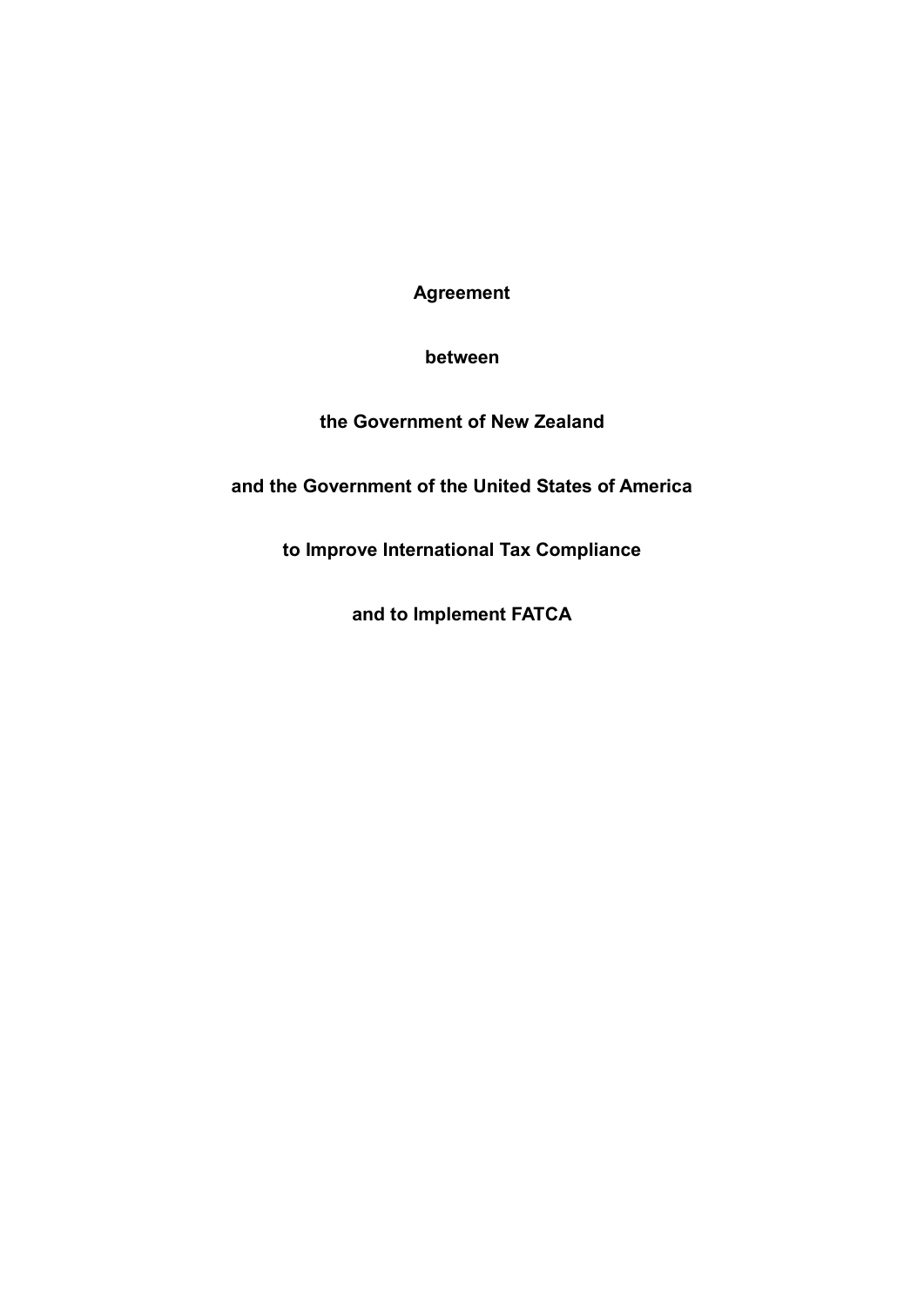Whereas, the Government of New Zealand and the Government of the United States of America (each, a "Party," and together, the "Parties") have a longstanding and close relationship with respect to mutual assistance in tax matters and desire to conclude an agreement to improve international tax compliance by further building on that relationship;

Whereas, Article 25 of the Convention between the United States of America and New Zealand for the Avoidance of Double Taxation and the Prevention of Fiscal Evasion with Respect to Taxes on Income, together with a related Protocol, done at Wellington on July 23, 1982, as amended by a Protocol, done at Washington on December 1, 2008 (the "Convention") authorizes exchange of information for tax purposes, including on an automatic basis;

Whereas, the United States of America enacted provisions commonly known as the Foreign Account Tax Compliance Act ("FATCA"), which introduce a reporting regime for financial institutions with respect to certain accounts;

Whereas, the Government of New Zealand is supportive of the underlying policy goal of FATCA to improve tax compliance;

Whereas, FATCA has raised a number of issues, including that New Zealand financial institutions may not be able to comply with certain aspects of FATCA due to domestic legal impediments;

Whereas, the Government of the United States of America collects information regarding certain accounts maintained by U.S. financial institutions held by residents of New Zealand and is committed to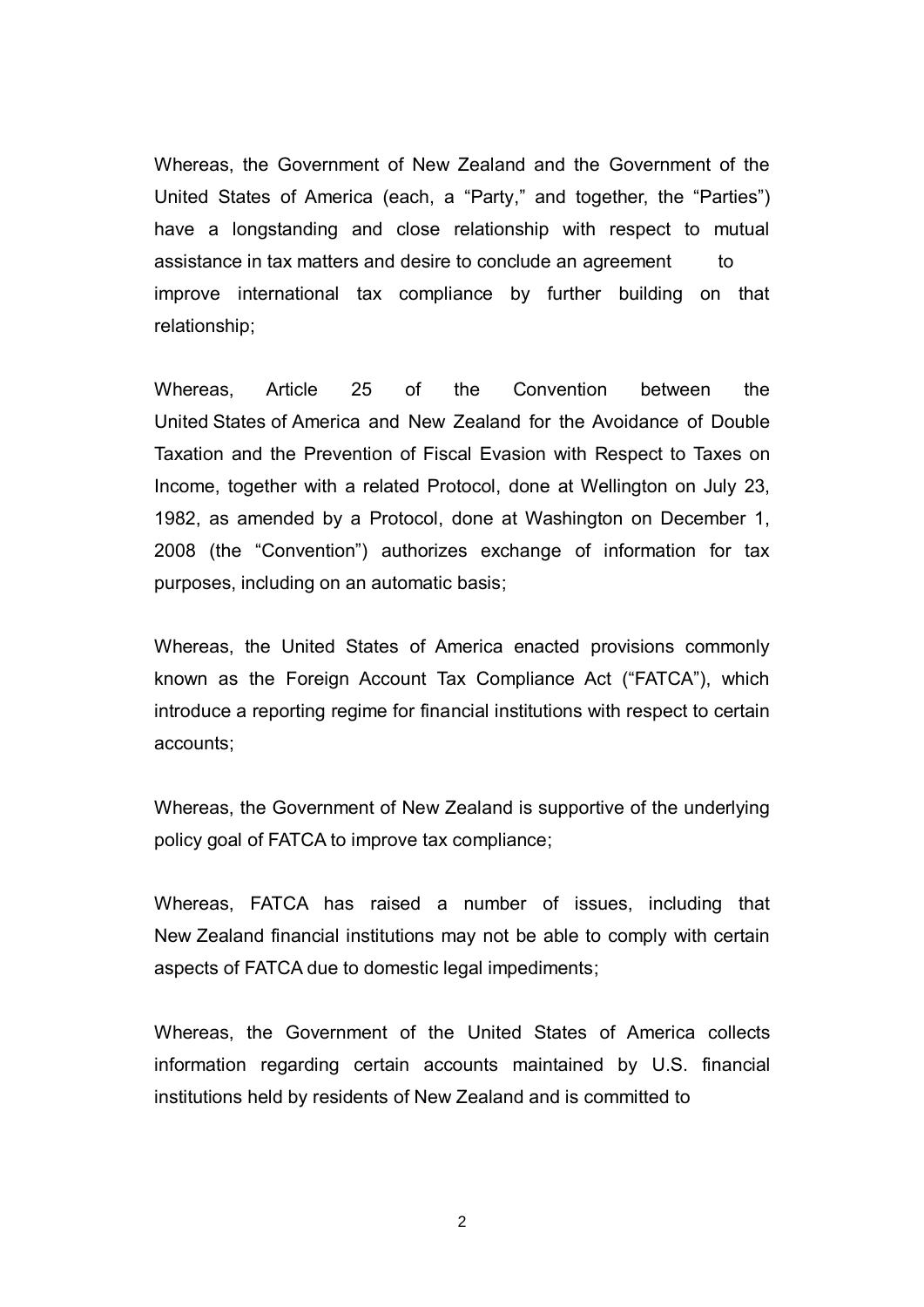exchanging such information with the Government of New Zealand and pursuing equivalent levels of exchange;

Whereas, the Parties are committed to working together over the longer term towards achieving common reporting and due diligence standards for financial institutions;

Whereas, the Government of the United States of America acknowledges the need to coordinate the reporting obligations under FATCA with other U.S. tax reporting obligations of New Zealand financial institutions to avoid duplicative reporting;

Whereas, an intergovernmental approach to FATCA implementation would address legal impediments and reduce burdens for New Zealand financial institutions;

Whereas, the Parties desire to conclude an agreement to improve international tax compliance and provide for the implementation of FATCA based on domestic reporting and reciprocal automatic exchange pursuant to the Convention and subject to the confidentiality and other protections provided for therein, including the provisions limiting the use of the information exchanged under the Convention;

Now, therefore, the Parties have agreed as follows: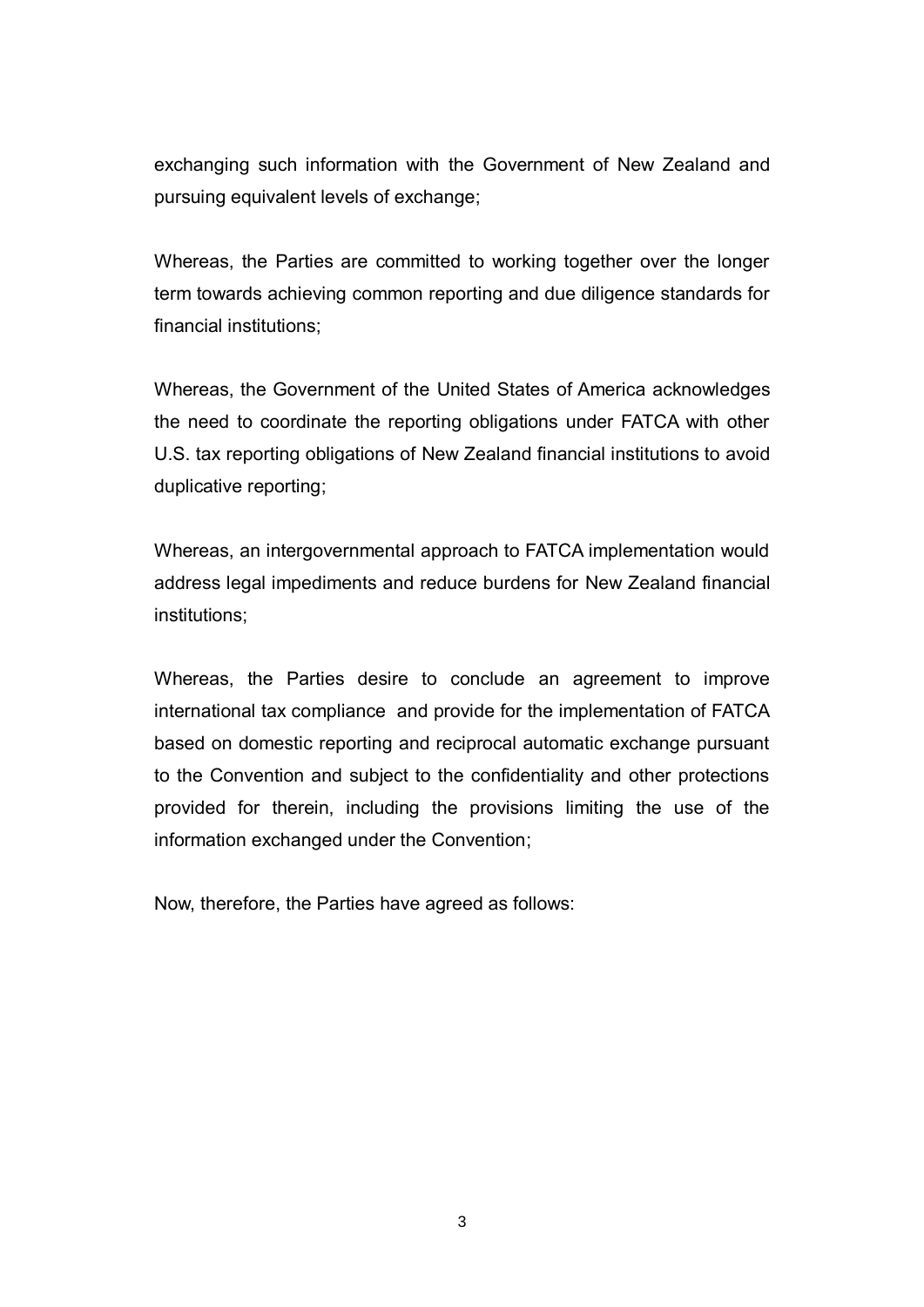# **Article 1 Definitions**

1. For purposes of this agreement and any annexes thereto ("Agreement"), the following terms shall have the meanings set forth below:

- a) The term **"United States"** means the United States of America, including the States thereof, but does not include the U.S. Territories. Any reference to a "**State**" of the United States includes the District of Columbia.
- b) The term **"U.S. Territory"** means American Samoa, the Commonwealth of the Northern Mariana Islands, Guam, the Commonwealth of Puerto Rico, or the U.S. Virgin Islands.
- c) The term **"IRS"** means the U.S. Internal Revenue Service.
- d) The term **"New Zealand"** means the territory of New Zealand but does not include Tokelau.
- e) The term **"Partner Jurisdiction"** means a jurisdiction that has in effect an agreement with the United States to facilitate the implementation of FATCA. The IRS shall publish a list identifying all Partner Jurisdictions.
- f) The term **"Competent Authority"** means:
	- (1) in the case of the United States, the Secretary of the Treasury or a delegate of the Secretary; and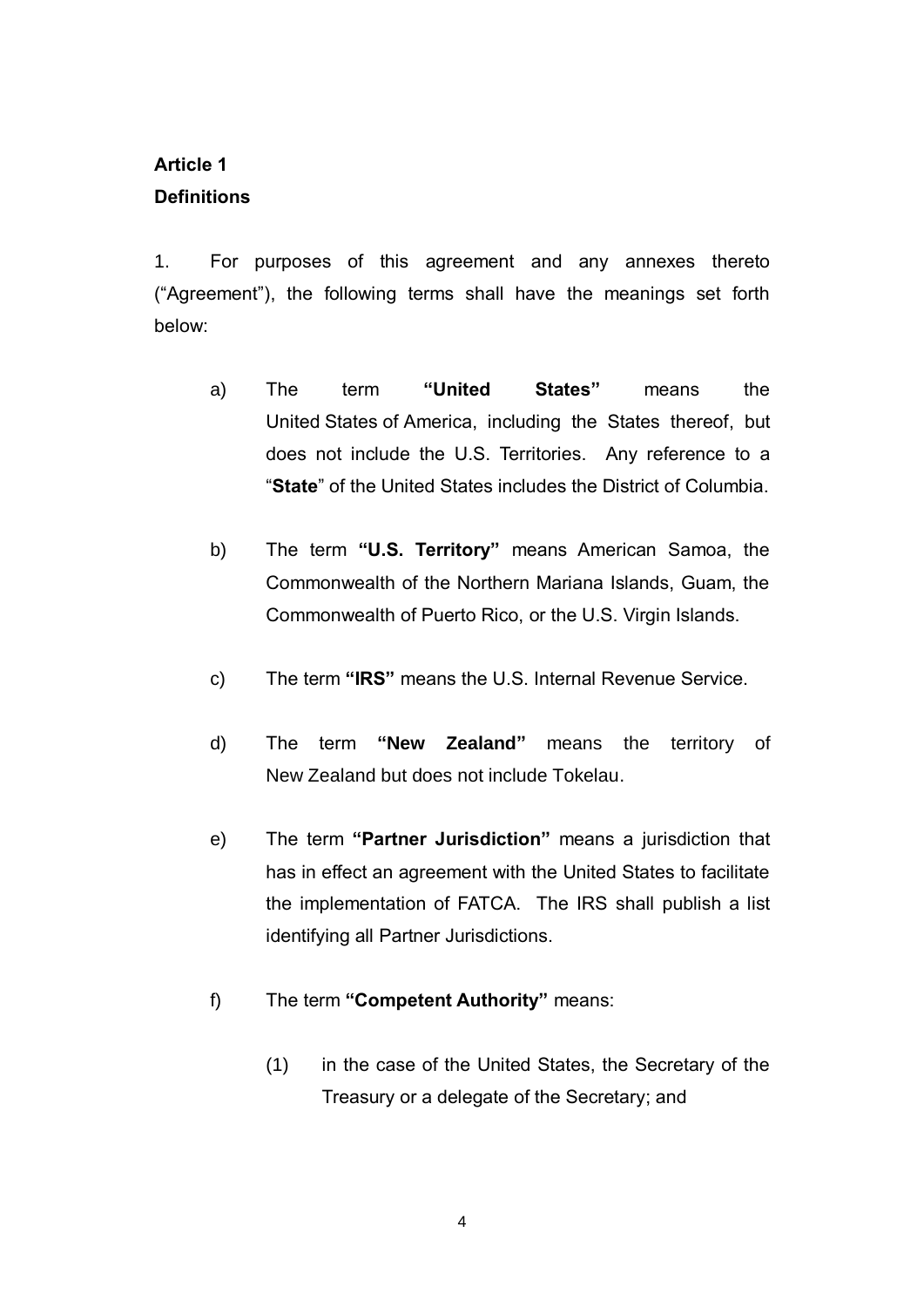- (2) in the case of New Zealand, the Commissioner of Inland Revenue or an authorised representative of the Commissioner.
- g) The term **"Financial Institution"** means a Custodial Institution, a Depository Institution, an Investment Entity, or a Specified Insurance Company.
- h) The term **"Custodial Institution"** means any Entity that holds, as a substantial portion of its business, financial assets for the account of others. An entity holds financial assets for the account of others as a substantial portion of its business if the entity's gross income attributable to the holding of financial assets and related financial services equals or exceeds 20 percent of the entity's gross income during the shorter of: (i) the three-year period that ends on December 31 (or the final day of a non-calendar year accounting period) prior to the year in which the determination is being made; or (ii) the period during which the entity has been in existence.
- i) The term **"Depository Institution"** means any Entity that accepts deposits in the ordinary course of a banking or similar business.
- j) The term **"Investment Entity"** means any Entity that conducts as a business (or is managed by an entity that conducts as a business) one or more of the following activities or operations for or on behalf of a customer: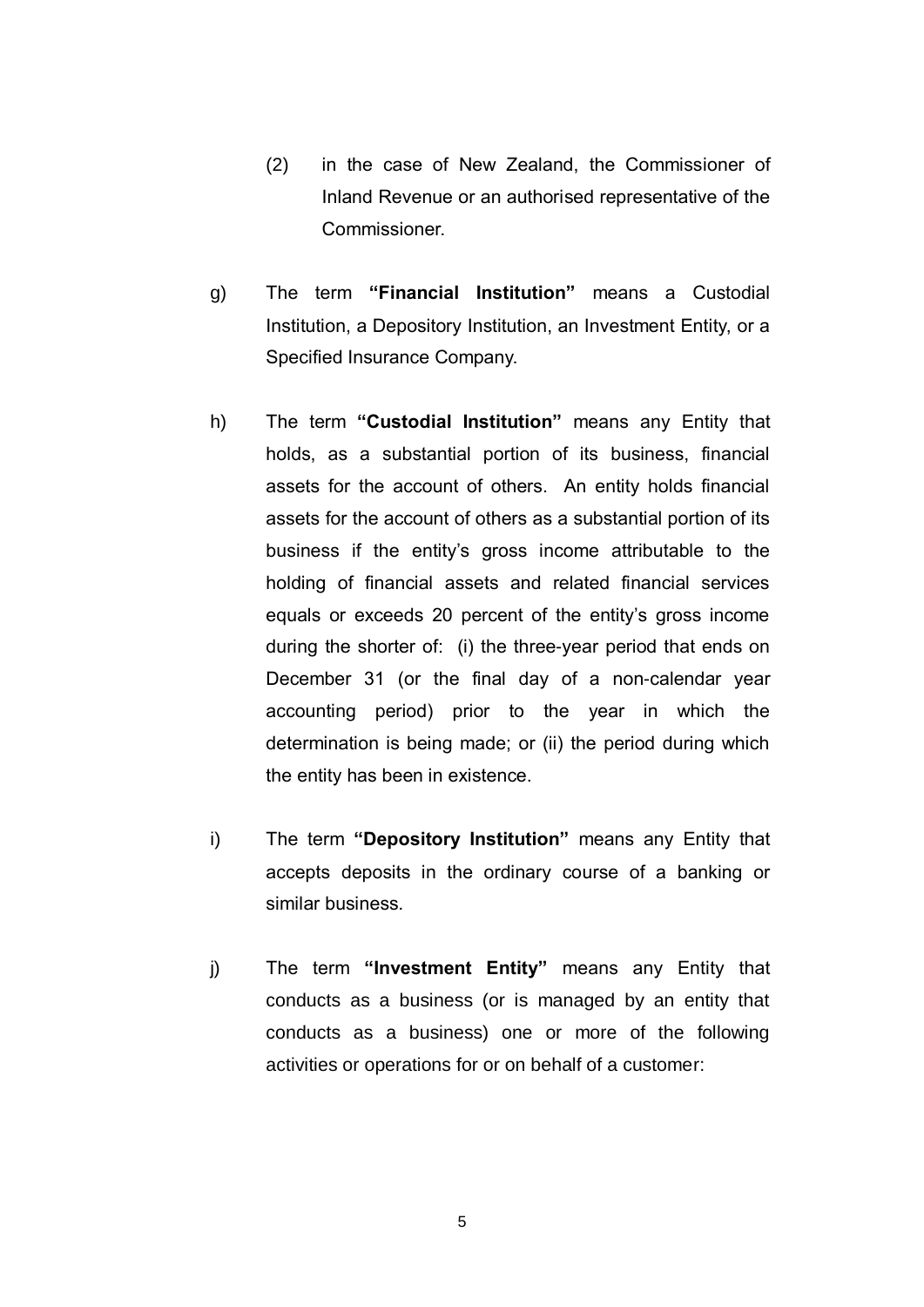- (1) trading in money market instruments (cheques, bills, certificates of deposit, derivatives, etc.); foreign exchange; exchange, interest rate and index instruments; transferable securities; or commodity futures trading;
- (2) individual and collective portfolio management; or
- (3) otherwise investing, administering, or managing funds or money on behalf of other persons.

This subparagraph 1(j) shall be interpreted in a manner consistent with similar language set forth in the definition of "financial institution" in the Financial Action Task Force Recommendations.

- k) The term **"Specified Insurance Company"** means any Entity that is an insurance company (or the holding company of an insurance company) that issues, or is obligated to make payments with respect to, a Cash Value Insurance Contract or an Annuity Contract.
- l) The term **"New Zealand Financial Institution"** means (i) any Financial Institution resident in New Zealand, but excluding any branch of such Financial Institution that is located outside New Zealand; and (ii) any branch of a Financial Institution not resident in New Zealand, if such branch is located in New Zealand.
- m) The term **"Partner Jurisdiction Financial Institution"** means (i) any Financial Institution established in a Partner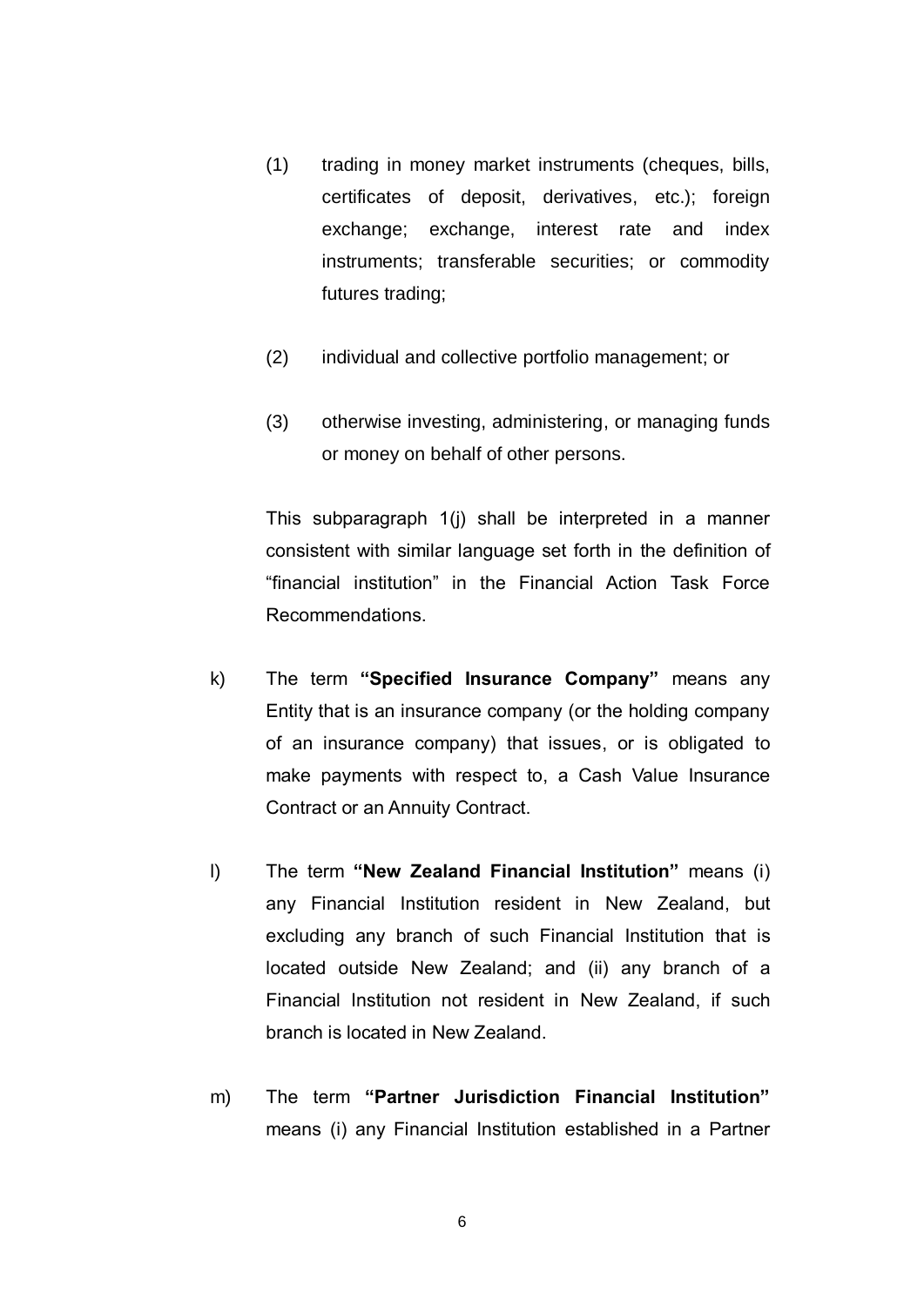Jurisdiction, but excluding any branch of such Financial Institution that is located outside the Partner Jurisdiction; and (ii) any branch of a Financial Institution not established in the Partner Jurisdiction, if such branch is located in the Partner Jurisdiction.

- n) The term **"Reporting Financial Institution"** means a Reporting New Zealand Financial Institution or a Reporting U.S. Financial Institution, as the context requires.
- o) The term **"Reporting New Zealand Financial Institution"** means any New Zealand Financial Institution that is not a Non-Reporting New Zealand Financial Institution.
- p) The term **"Reporting U.S. Financial Institution"** means (i) any Financial Institution that is resident in the United States, but excluding any branch of such Financial Institution that is located outside the United States; and (ii) any branch of a Financial Institution not resident in the United States, if such branch is located in the United States, provided that the Financial Institution or branch has control, receipt, or custody of income with respect to which information is required to be exchanged under subparagraph (2)(b) of Article 2 of this Agreement.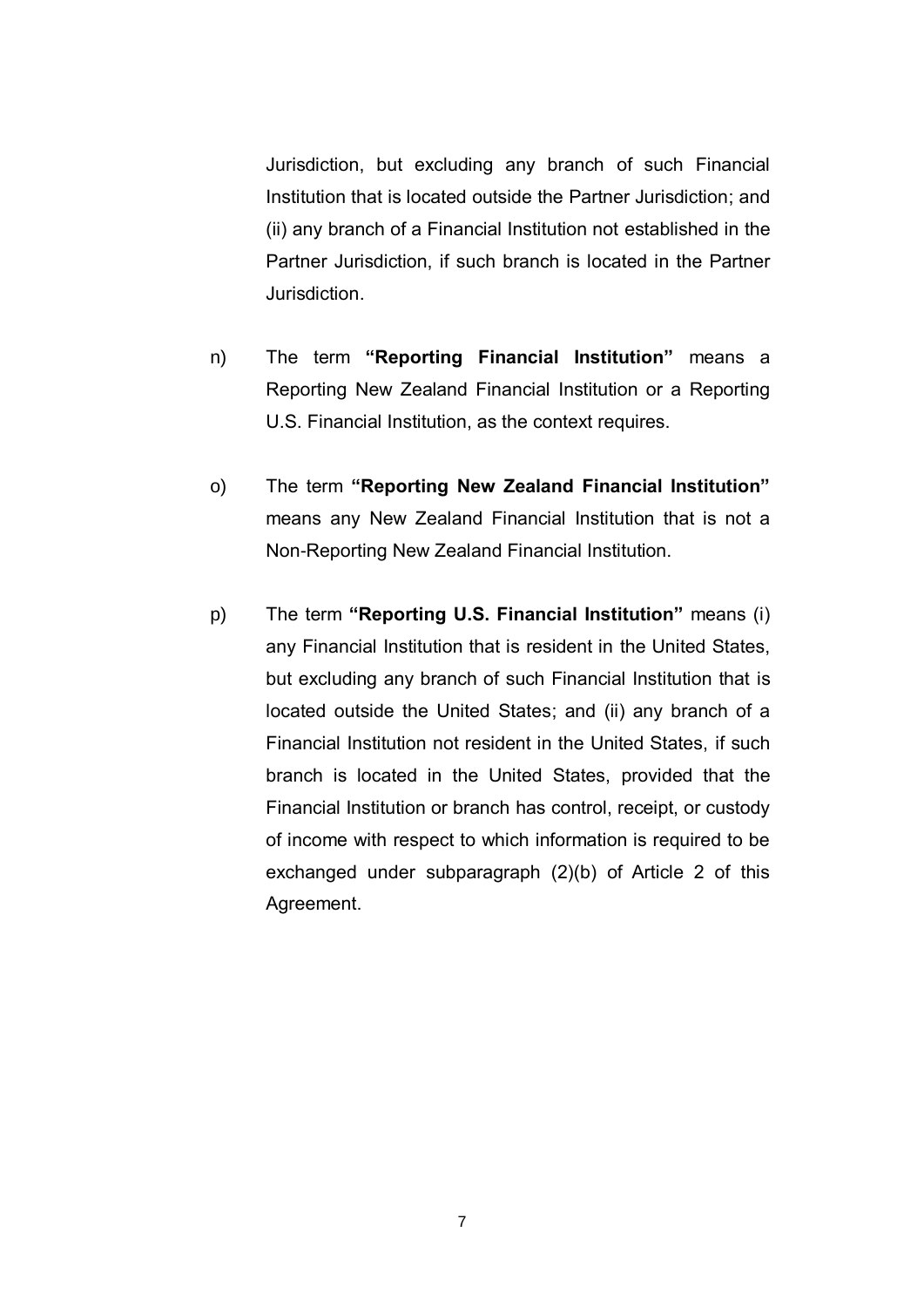- q) The term **"Non-Reporting New Zealand Financial Institution"** means any New Zealand Financial Institution, or other Entity resident in New Zealand that is described in Annex II as a Non-Reporting New Zealand Financial Institution or that otherwise qualifies as a deemed-compliant FFI or an exempt beneficial owner under relevant U.S. Treasury Regulations.
- r) The term **"Nonparticipating Financial Institution"** means a nonparticipating FFI, as that term is defined in relevant U.S. Treasury Regulations, but does not include a New Zealand Financial Institution or other Partner Jurisdiction Financial Institution other than a Financial Institution treated as a Nonparticipating Financial Institution pursuant to subparagraph 2(b) of Article 5 of this Agreement or the corresponding provision in an agreement between the United States and a Partner Jurisdiction.
- s) The term **"Financial Account"** means an account maintained by a Financial Institution, and includes:
	- (1) in the case of an Entity that is a Financial Institution solely because it is an Investment Entity, any equity or debt interest (other than interests that are regularly traded on an established securities market) in the Financial Institution;
	- (2) in the case of a Financial Institution not described in subparagraph 1(s)(1) of this Article, any equity or debt interest in the Financial Institution (other than interests that are regularly traded on an established securities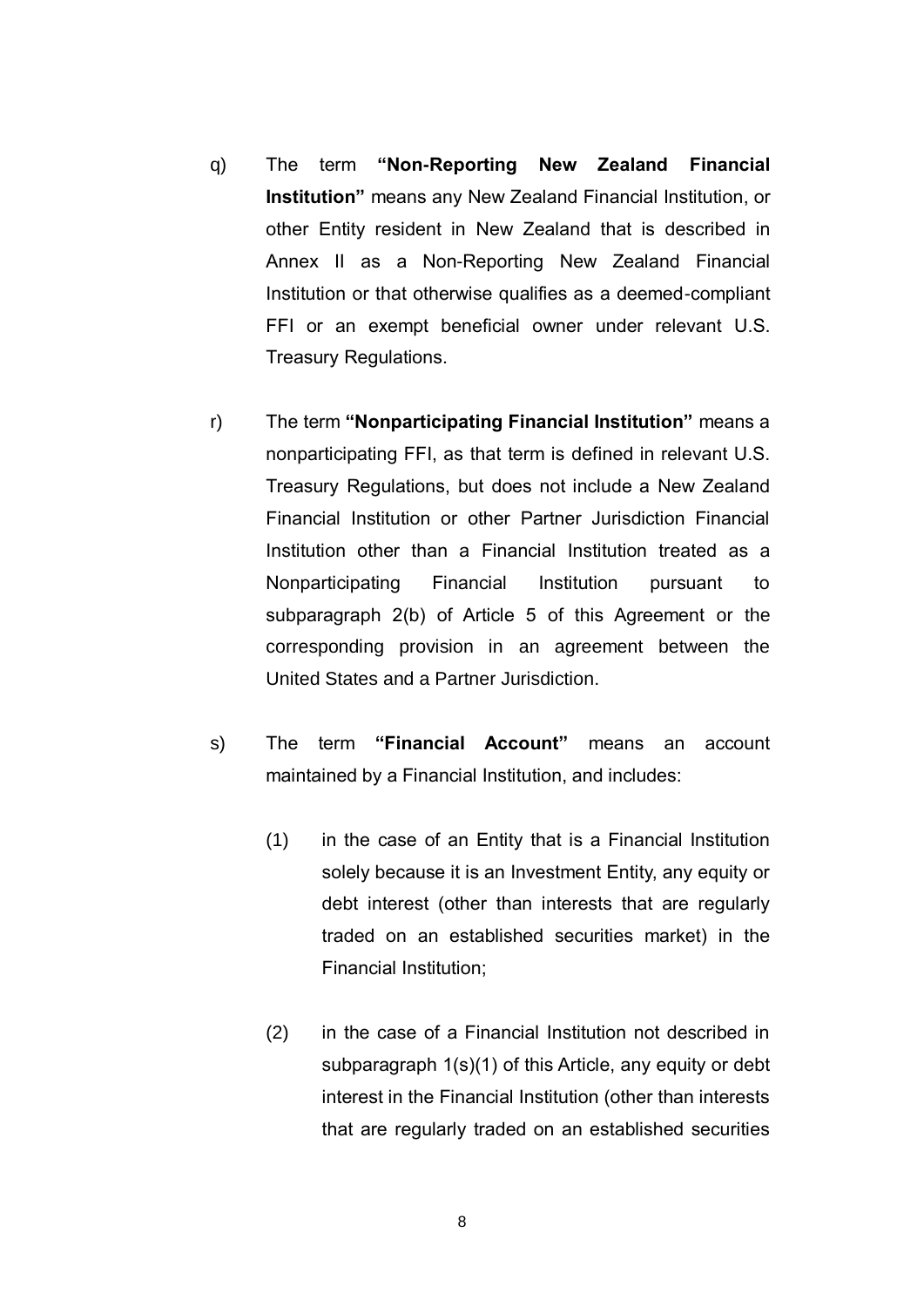market), if (i) the value of the debt or equity interest is determined, directly or indirectly, primarily by reference to assets that give rise to U.S. Source Withholdable Payments; and (ii) the class of interests was established with a purpose of avoiding reporting in accordance with this Agreement; and

(3) any Cash Value Insurance Contract and any Annuity Contract issued or maintained by a Financial Institution, other than a noninvestment-linked, nontransferable immediate life annuity that is issued to an individual and monetizes a pension or disability benefit provided under an account, product, or arrangement that is excluded from the definition of Financial Account in Annex II.

Notwithstanding the foregoing, the term "Financial Account" does not include any account, product, or arrangement that is excluded from the definition of Financial Account in Annex II. For purposes of this Agreement, interests are "regularly traded" if there is a meaningful volume of trading with respect to the interests on an ongoing basis, and an "established securities market" means an exchange that is officially recognized and supervised by a governmental authority in which the market is located and that has a meaningful annual value of shares traded on the exchange. For purposes of this subparagraph 1(s), an interest in a Financial Institution is not "regularly traded" and shall be treated as a Financial Account if the holder of the interest (other than a Financial Institution acting as an intermediary) is registered on the books of such Financial Institution. The preceding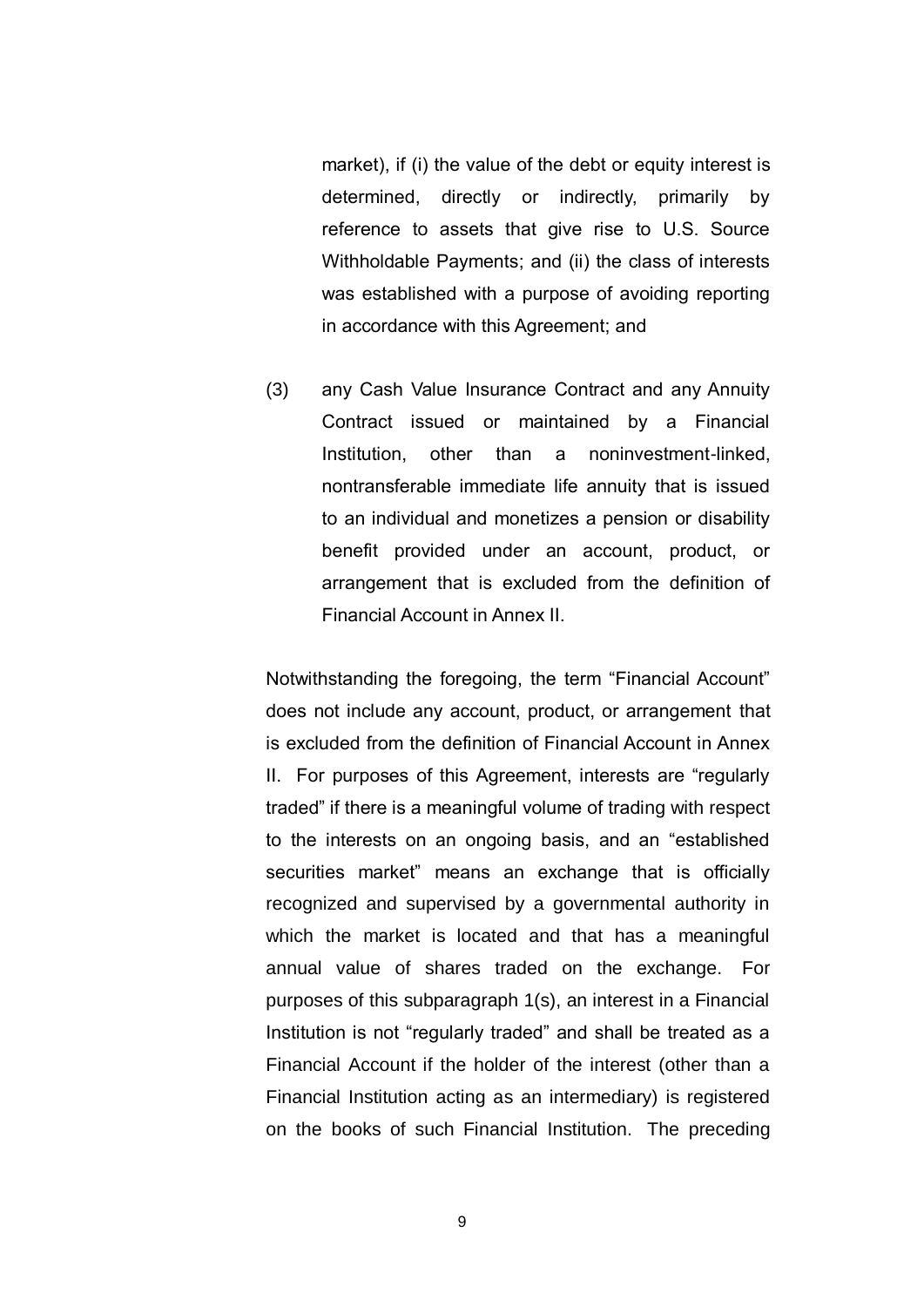sentence will not apply to interests first registered on the books of such Financial Institution prior to July 1, 2014, and with respect to interests first registered on the books of such Financial Institution on or after July 1, 2014, a Financial Institution is not required to apply the preceding sentence prior to January 1, 2016.

- t) The term **"Depository Account"** includes any commercial, checking, savings, time, or thrift account, or an account that is evidenced by a certificate of deposit, thrift certificate, investment certificate, certificate of indebtedness, or other similar instrument maintained by a Financial Institution in the ordinary course of a banking or similar business. A Depository Account also includes an amount held by an insurance company pursuant to a guaranteed investment contract or similar agreement to pay or credit interest thereon.
- u) The term **"Custodial Account"** means an account (other than an Insurance Contract or Annuity Contract) for the benefit of another person that holds any financial instrument or contract held for investment (including, but not limited to, a share or stock in a corporation, a note, bond, debenture, or other evidence of indebtedness, a currency or commodity transaction, a credit default swap, a swap based upon a nonfinancial index, a notional principal contract, an Insurance Contract or Annuity Contract, and any option or other derivative instrument).
- v) The term **"Equity Interest"** means, in the case of a partnership that is a Financial Institution, either a capital or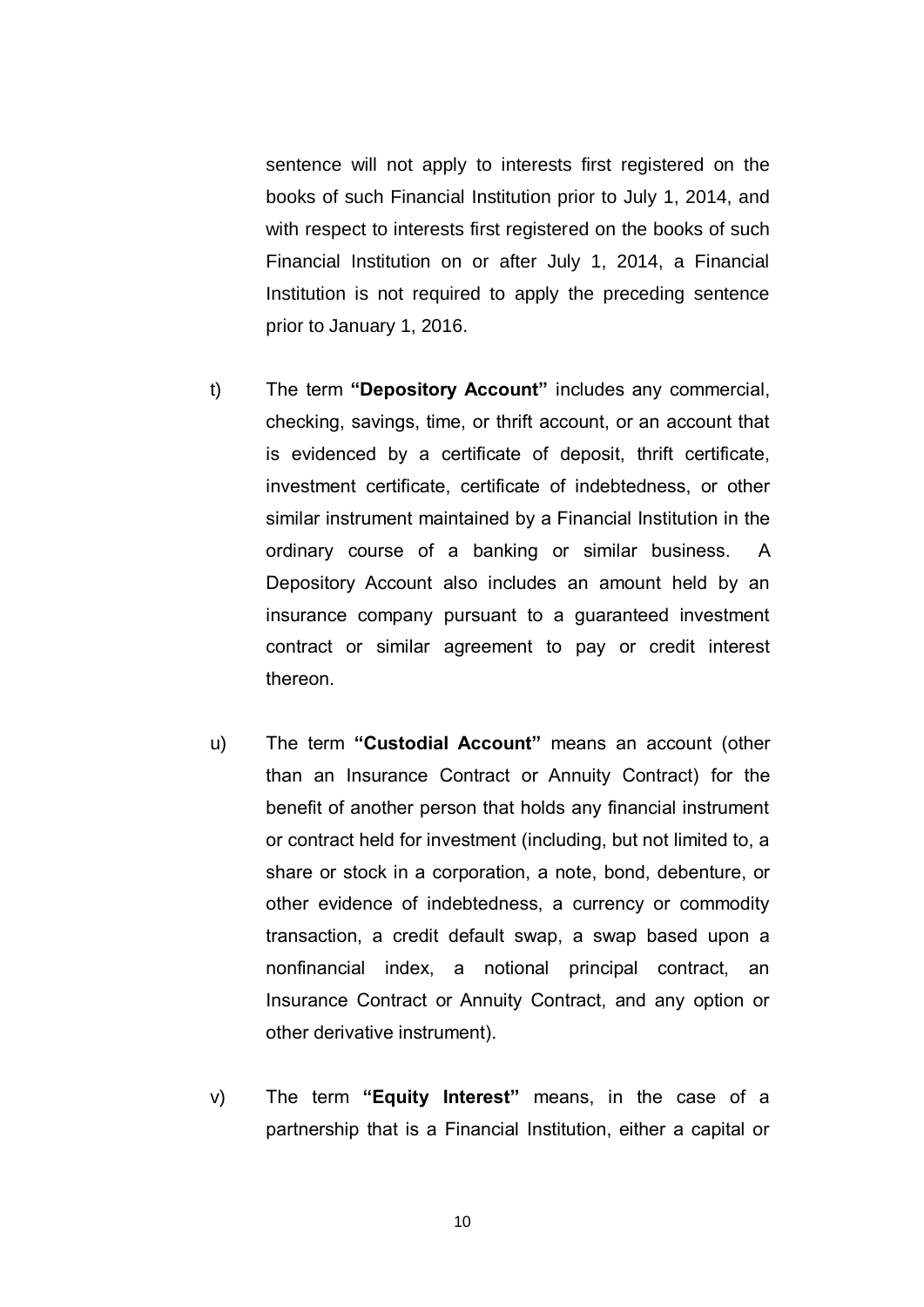profits interest in the partnership. In the case of a trust that is a Financial Institution, an Equity Interest is considered to be held by any person treated as a settlor or beneficiary of all or a portion of the trust, or any other natural person exercising ultimate effective control over the trust. A Specified U.S. Person shall be treated as being a beneficiary of a foreign trust if such Specified U.S. Person has the right to receive directly or indirectly (for example, through a nominee) a mandatory distribution or may receive, directly or indirectly, a discretionary distribution from the trust.

- w) The term **"Insurance Contract"** means a contract (other than an Annuity Contract) under which the issuer agrees to pay an amount upon the occurrence of a specified contingency involving mortality, morbidity, accident, liability, or property risk.
- x) The term **"Annuity Contract"** means a contract under which the issuer agrees to make payments for a period of time determined in whole or in part by reference to the life expectancy of one or more individuals. The term also includes a contract that is considered to be an Annuity Contract in accordance with the law, regulation, or practice of the jurisdiction in which the contract was issued, and under which the issuer agrees to make payments for a term of years.
- y) The term **"Cash Value Insurance Contract"** means an Insurance Contract (other than an indemnity reinsurance contract between two insurance companies) that has a Cash Value greater than \$50,000.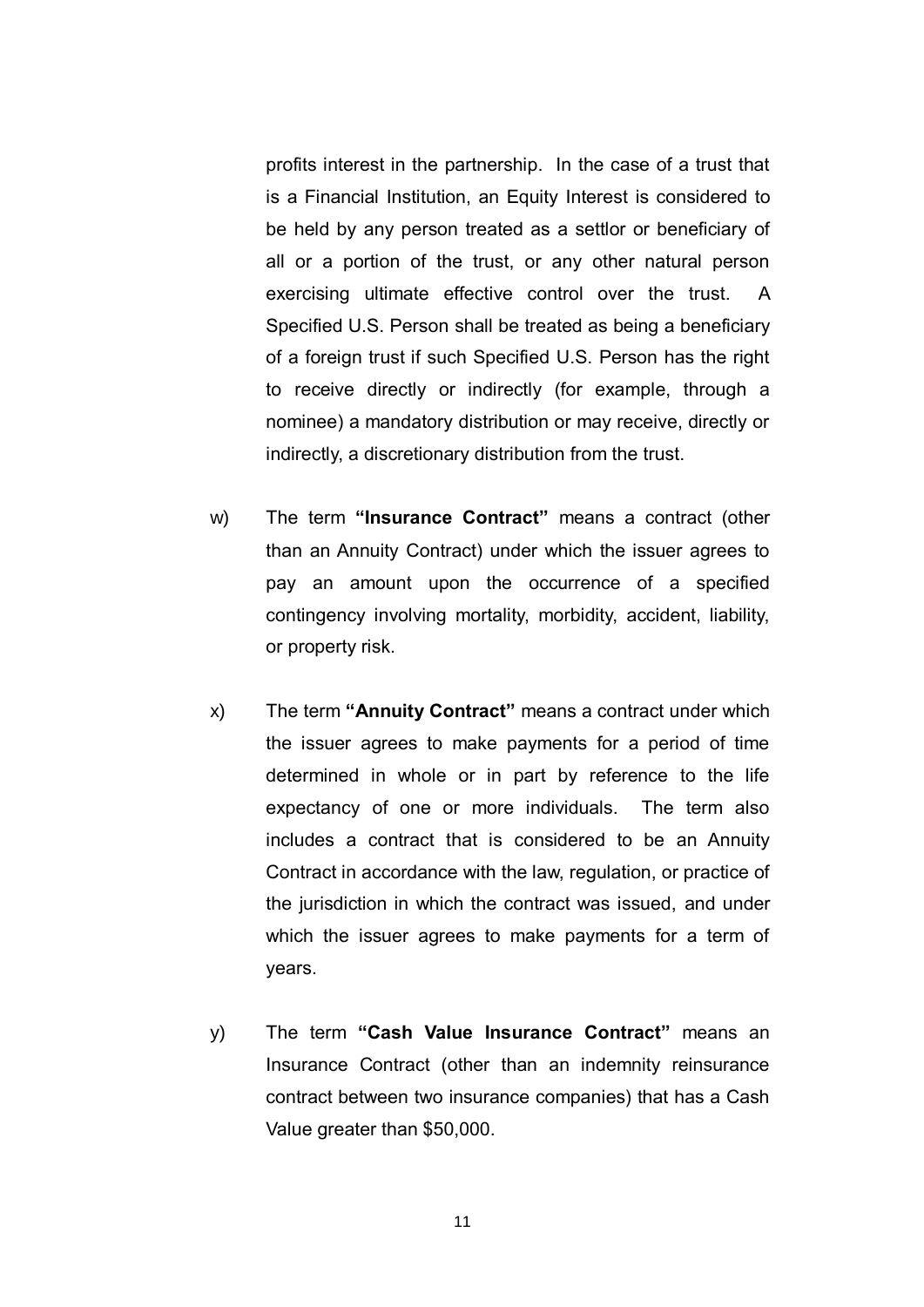- z) The term **"Cash Value"** means the greater of (i) the amount that the policyholder is entitled to receive upon surrender or termination of the contract (determined without reduction for any surrender charge or policy loan), and (ii) the amount the policyholder can borrow under or with regard to the contract. Notwithstanding the foregoing, the term "Cash Value" does not include an amount payable under an Insurance Contract as:
	- (1) a personal injury or sickness benefit or other benefit providing indemnification of an economic loss incurred upon the occurrence of the event insured against;
	- (2) a refund to the policyholder of a previously paid premium under an Insurance Contract (other than under a life insurance contract) due to policy cancellation or termination, decrease in risk exposure during the effective period of the Insurance Contract, or arising from a redetermination of the premium due to correction of posting or other similar error; or
	- (3) a policyholder dividend based upon the underwriting experience of the contract or group involved.
- aa) The term **"Reportable Account"** means a U.S. Reportable Account or a New Zealand Reportable Account, as the context requires.
- bb) The term **"New Zealand Reportable Account"** means a Financial Account maintained by a Reporting U.S. Financial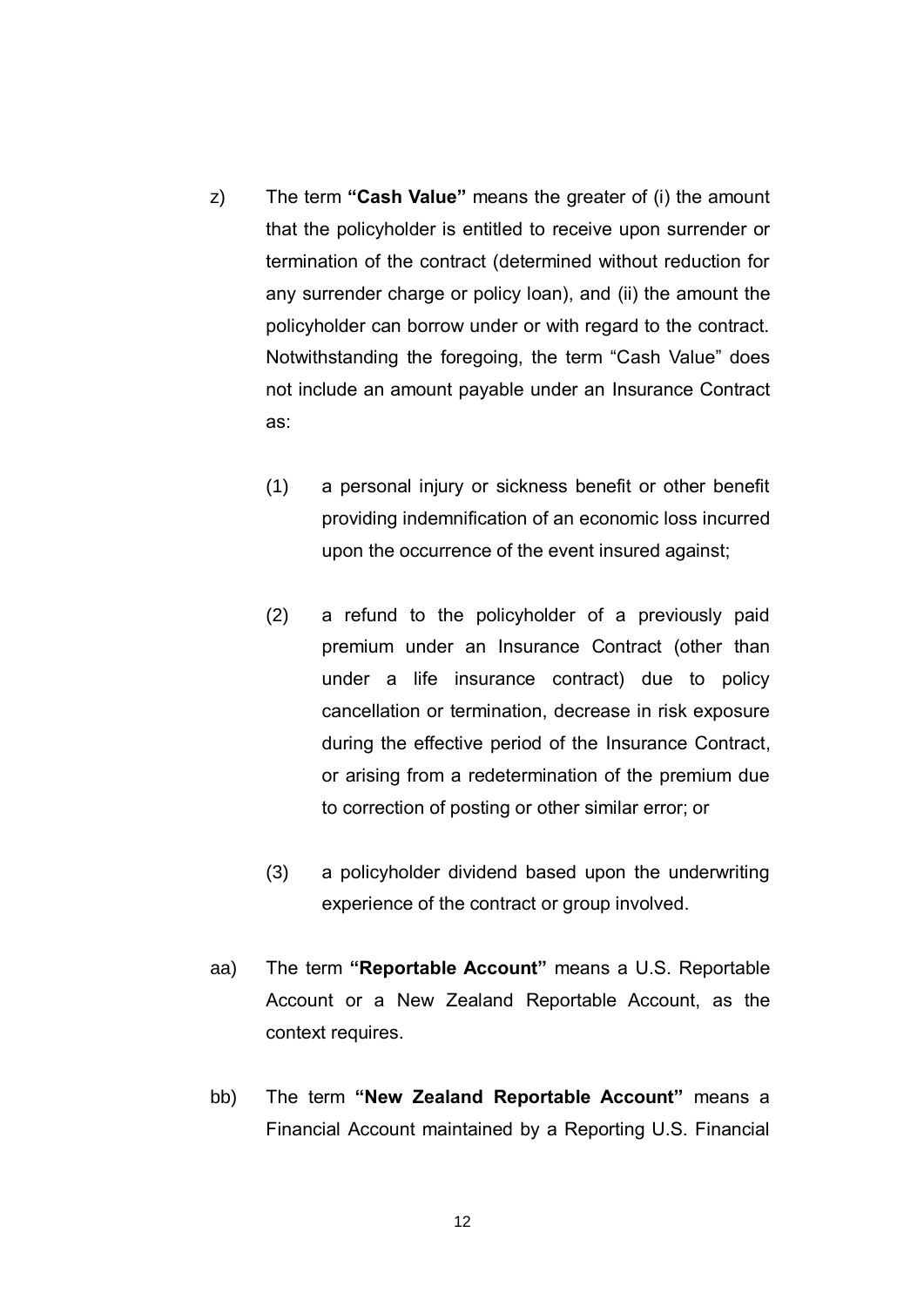Institution if: (i) in the case of a Depository Account, the account is held by an individual resident in New Zealand and more than \$10 of interest is paid to such account in any given calendar year; or (ii) in the case of a Financial Account other than a Depository Account, the Account Holder is a resident of New Zealand, including an Entity that certifies that it is resident in New Zealand for tax purposes, with respect to which U.S. source income that is subject to reporting under chapter 3 of subtitle A or chapter 61 of subtitle F of the U.S. Internal Revenue Code is paid or credited.

- cc) The term **"U.S. Reportable Account"** means a Financial Account maintained by a Reporting New Zealand Financial Institution and held by one or more Specified U.S. Persons or by a Non-U.S. Entity with one or more Controlling Persons that is a Specified U.S. Person. Notwithstanding the foregoing, an account shall not be treated as a U.S. Reportable Account if such account is not identified as a U.S. Reportable Account after application of the due diligence procedures in Annex I.
- dd) The term **"Account Holder**" means the person listed or identified as the holder of a Financial Account by the Financial Institution that maintains the account. A person, other than a Financial Institution, holding a Financial Account for the benefit or account of another person as agent, custodian, nominee, signatory, investment advisor, or intermediary, is not treated as holding the account for purposes of this Agreement, and such other person is treated as holding the account. For purposes of the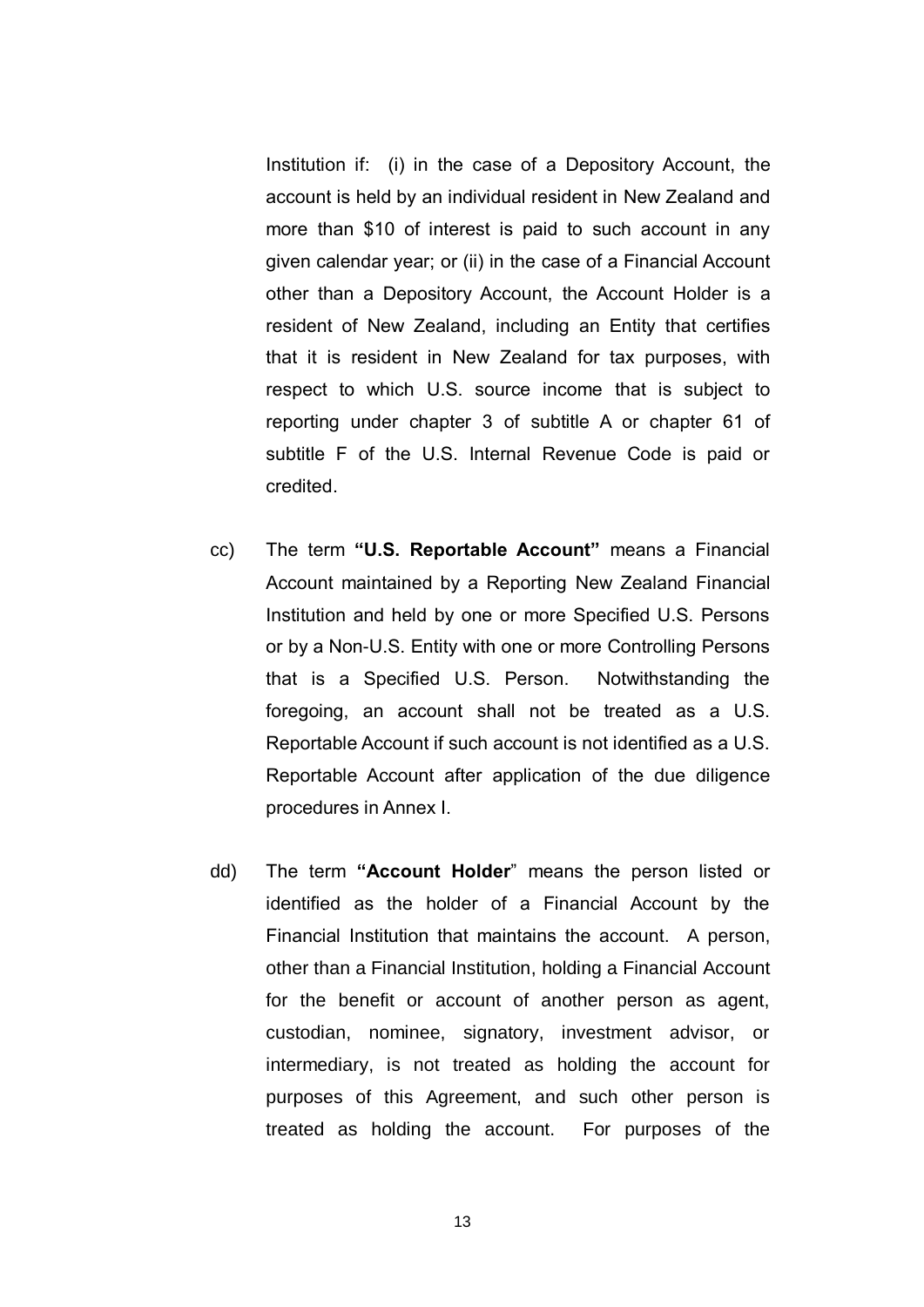immediately preceding sentence, the term "Financial Institution" does not include a Financial Institution organized or incorporated in a U.S. Territory. In the case of a Cash Value Insurance Contract or an Annuity Contract, the Account Holder is any person entitled to access the Cash Value or change the beneficiary of the contract. If no person can access the Cash Value or change the beneficiary, the Account Holder is any person named as the owner in the contract and any person with a vested entitlement to payment under the terms of the contract. Upon the maturity of a Cash Value Insurance Contract or an Annuity Contract, each person entitled to receive a payment under the contract is treated as an Account Holder.

- ee) The term **"U.S. Person"** means a U.S. citizen or resident individual, a partnership or corporation organized in the United States or under the laws of the United States or any State thereof, a trust if (i) a court within the United States would have authority under applicable law to render orders or judgments concerning substantially all issues regarding administration of the trust; and (ii) one or more U.S. persons have the authority to control all substantial decisions of the trust, or an estate of a decedent that is a citizen or resident of the United States. This subparagraph 1(ee) shall be interpreted in accordance with the U.S. Internal Revenue Code.
- ff) The term **"Specified U.S. Person"** means a U.S. Person, other than: (i) a corporation the stock of which is regularly traded on one or more established securities markets; (ii) any corporation that is a member of the same expanded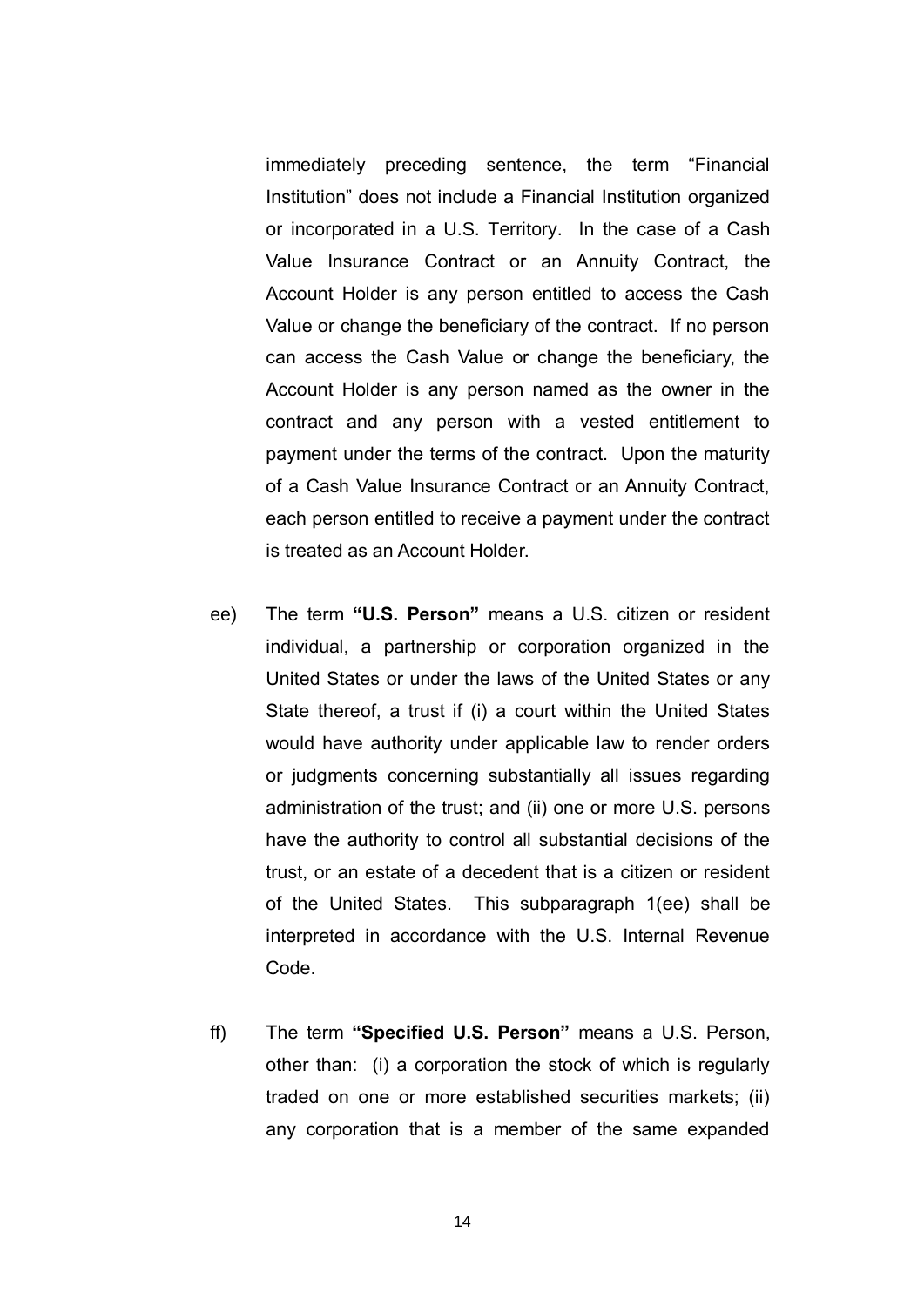affiliated group, as defined in section 1471(e)(2) of the U.S. Internal Revenue Code, as a corporation described in clause (i); (iii) the United States or any wholly owned agency or instrumentality thereof; (iv) any State of the United States, any U.S. Territory, any political subdivision of any of the foregoing, or any wholly owned agency or instrumentality of any one or more of the foregoing; (v) any organization exempt from taxation under section 501(a) of the U.S. Internal Revenue Code or an individual retirement plan as defined in section 7701(a)(37) of the U.S. Internal Revenue Code; (vi) any bank as defined in section 581 of the U.S. Internal Revenue Code; (vii) any real estate investment trust as defined in section 856 of the U.S. Internal Revenue Code; (viii) any regulated investment company as defined in section 851 of the U.S. Internal Revenue Code or any entity registered with the U.S. Securities and Exchange Commission under the Investment Company Act of 1940 (15 U.S.C. 80a-64); (ix) any common trust fund as defined in section 584(a) of the U.S. Internal Revenue Code; (x) any trust that is exempt from tax under section 664(c) of the U.S. Internal Revenue Code or that is described in section 4947(a)(1) of the U.S. Internal Revenue Code; (xi) a dealer in securities, commodities, or derivative financial instruments (including notional principal contracts, futures, forwards, and options) that is registered as such under the laws of the United States or any State; (xii) a broker as defined in section 6045(c) of the U.S. Internal Revenue Code; or (xiii) any tax-exempt trust under a plan that is described in section 403(b) or section 457(b) of the U.S. Internal Revenue Code.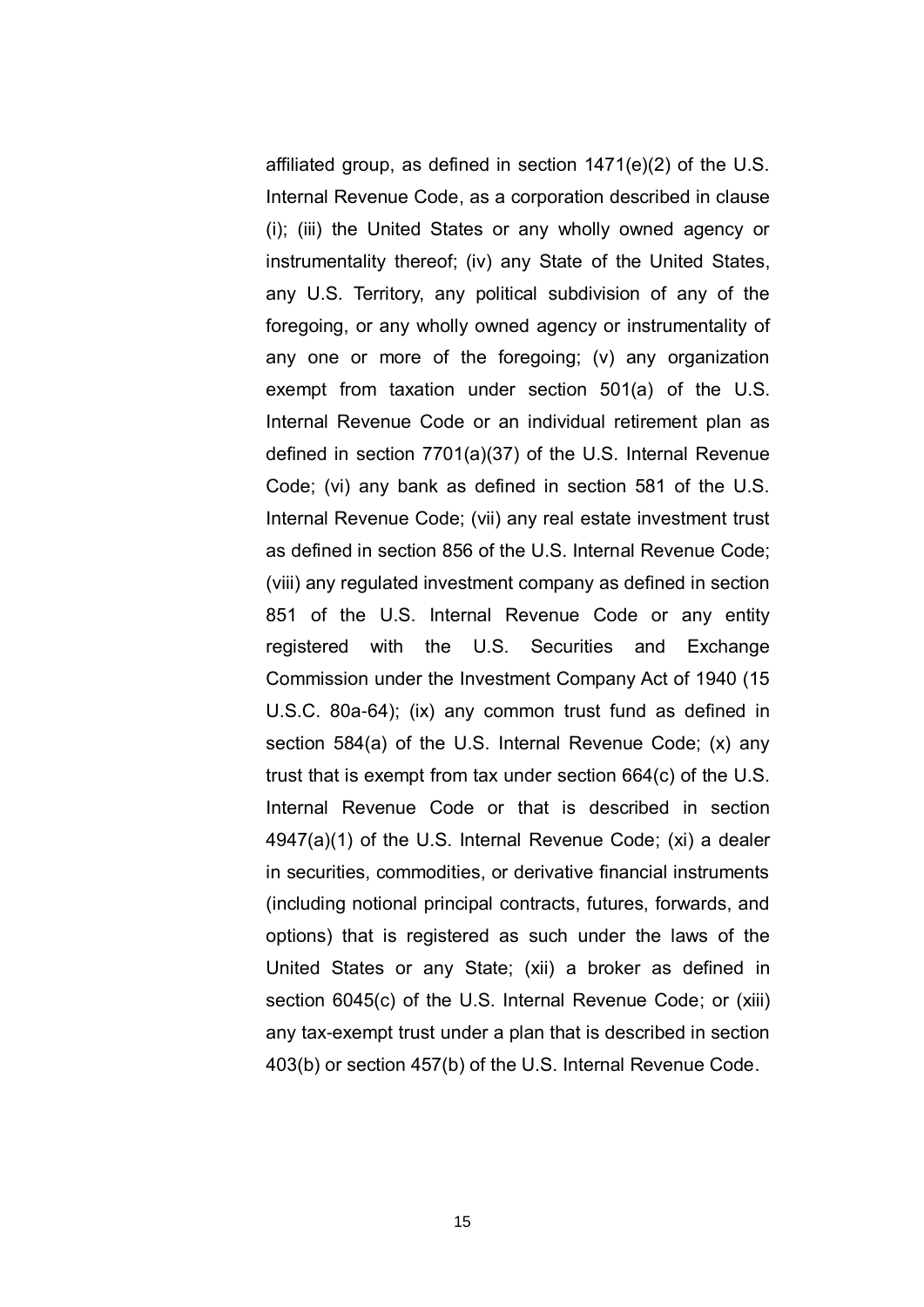- gg) The term **"Entity"** means a legal person or a legal arrangement such as a trust.
- hh) The term **"Non-U.S. Entity"** means an Entity that is not a U.S. Person.
- ii) The term **"U.S. Source Withholdable Payment"** means any payment of interest (including any original issue discount), dividends, rents, salaries, wages, premiums, annuities, compensations, remunerations, emoluments, and other fixed or determinable annual or periodical gains, profits, and income, if such payment is from sources within the United States. Notwithstanding the foregoing, a U.S. Source Withholdable Payment does not include any payment that is not treated as a withholdable payment in relevant U.S. Treasury Regulations.
- jj) An Entity is a **"Related Entity"** of another Entity if either Entity controls the other Entity, or the two Entities are under common control. For this purpose control includes direct or indirect ownership of more than 50 percent of the vote or value in an Entity. Notwithstanding the foregoing, New Zealand may treat an Entity as not a Related Entity of another Entity if the two Entities are not members of the same expanded affiliated group as defined in section 1471(e)(2) of the U.S. Internal Revenue Code.
- kk) The term **"U.S. TIN"** means a U.S. federal taxpayer identifying number.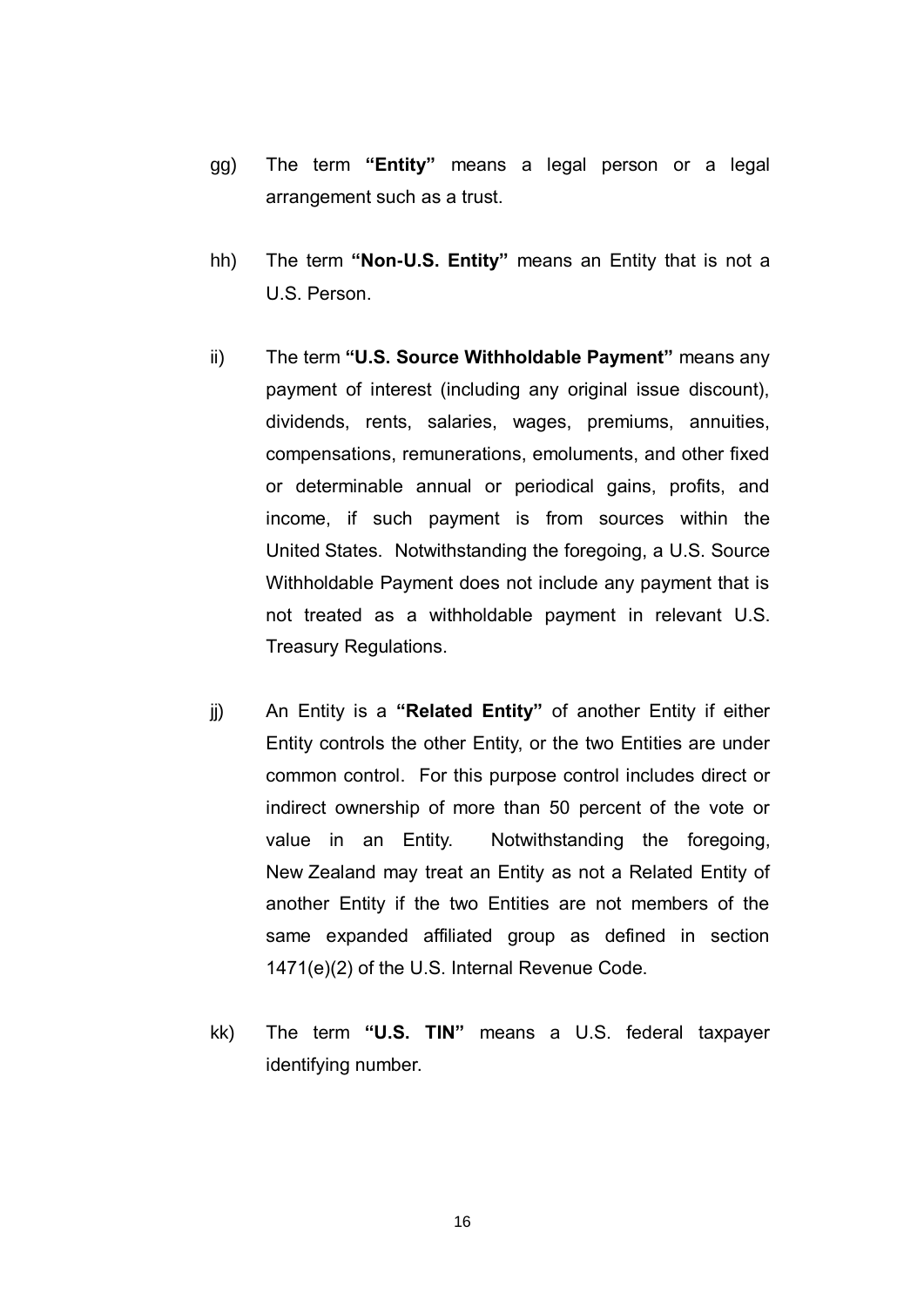- ll) The term **"New Zealand TIN"** means a New Zealand taxpayer identifying number.
- mm) The term **"Controlling Persons"** means the natural persons who exercise control over an Entity. In the case of a trust, such term means the settlor, the trustees, the protector (if any), the beneficiaries or class of beneficiaries, and any other natural person exercising ultimate effective control over the trust, and in the case of a legal arrangement other than a trust, such term means persons in equivalent or similar positions. The term "Controlling Persons" shall be interpreted in a manner consistent with the Financial Action Task Force Recommendations.

2. Any term not otherwise defined in this Agreement shall, unless the context otherwise requires or the Competent Authorities agree to a common meaning (as permitted by domestic law), have the meaning that it has at that time under the law of the Party applying this Agreement, any meaning under the applicable tax laws of that Party prevailing over a meaning given to the term under other laws of that Party.

### **Article 2**

## **Obligations to Obtain and Exchange Information with Respect to Reportable Accounts**

1. Subject to the provisions of Article 3 of this Agreement, each Party shall obtain the information specified in paragraph 2 of this Article with respect to all Reportable Accounts and shall annually exchange this information with the other Party on an automatic basis pursuant to the provisions of Article 25 of the Convention.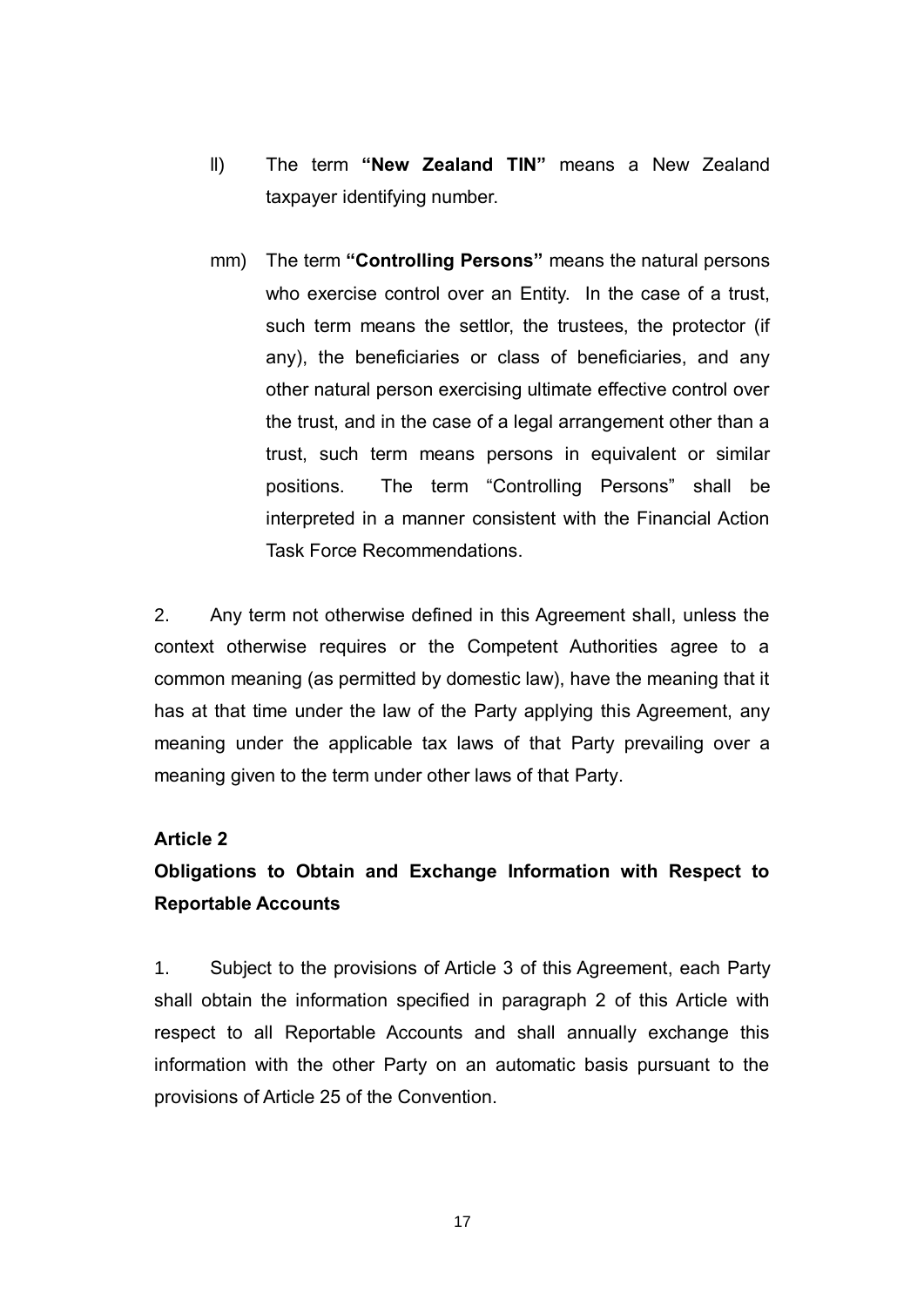- 2. The information to be obtained and exchanged is:
	- a) In the case of New Zealand with respect to each U.S. Reportable Account of each Reporting New Zealand Financial Institution:
		- (1) the name, address, and U.S. TIN of each Specified U.S. Person that is an Account Holder of such account and, in the case of a Non-U.S. Entity that, after application of the due diligence procedures set forth in Annex I, is identified as having one or more Controlling Persons that is a Specified U.S. Person, the name, address, and U.S. TIN (if any) of such entity and each such Specified U.S. Person;
		- (2) the account number (or functional equivalent in the absence of an account number);
		- (3) the name and identifying number of the Reporting New Zealand Financial Institution;
		- (4) the account balance or value (including, in the case of a Cash Value Insurance Contract or Annuity Contract, the Cash Value or surrender value) as of the end of the relevant calendar year or other appropriate reporting period or, if the account was closed during such year, immediately before closure;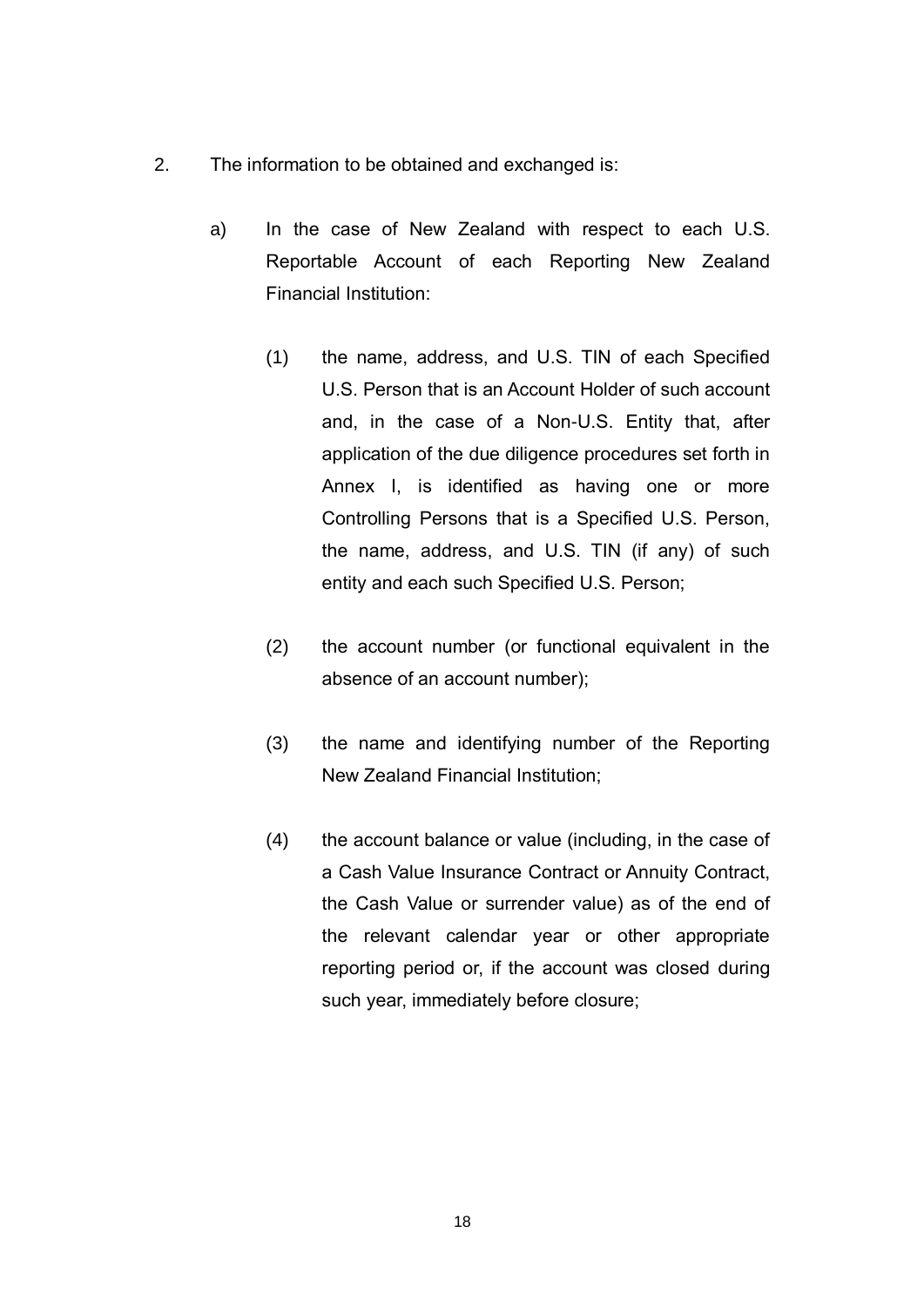- (5) in the case of any Custodial Account:
	- (A) the total gross amount of interest, the total gross amount of dividends, and the total gross amount of other income generated with respect to the assets held in the account, in each case paid or credited to the account (or with respect to the account) during the calendar year or other appropriate reporting period; and
	- (B) the total gross proceeds from the sale or redemption of property paid or credited to the account during the calendar year or other appropriate reporting period with respect to which the Reporting New Zealand Financial Institution acted as a custodian, broker, nominee, or otherwise as an agent for the Account Holder;
- (6) in the case of any Depository Account, the total gross amount of interest paid or credited to the account during the calendar year or other appropriate reporting period; and
- (7) in the case of any account not described in subparagraph 2(a)(5) or 2(a)(6) of this Article, the total gross amount paid or credited to the Account Holder with respect to the account during the calendar year or other appropriate reporting period with respect to which the Reporting New Zealand Financial Institution is the obligor or debtor, including the aggregate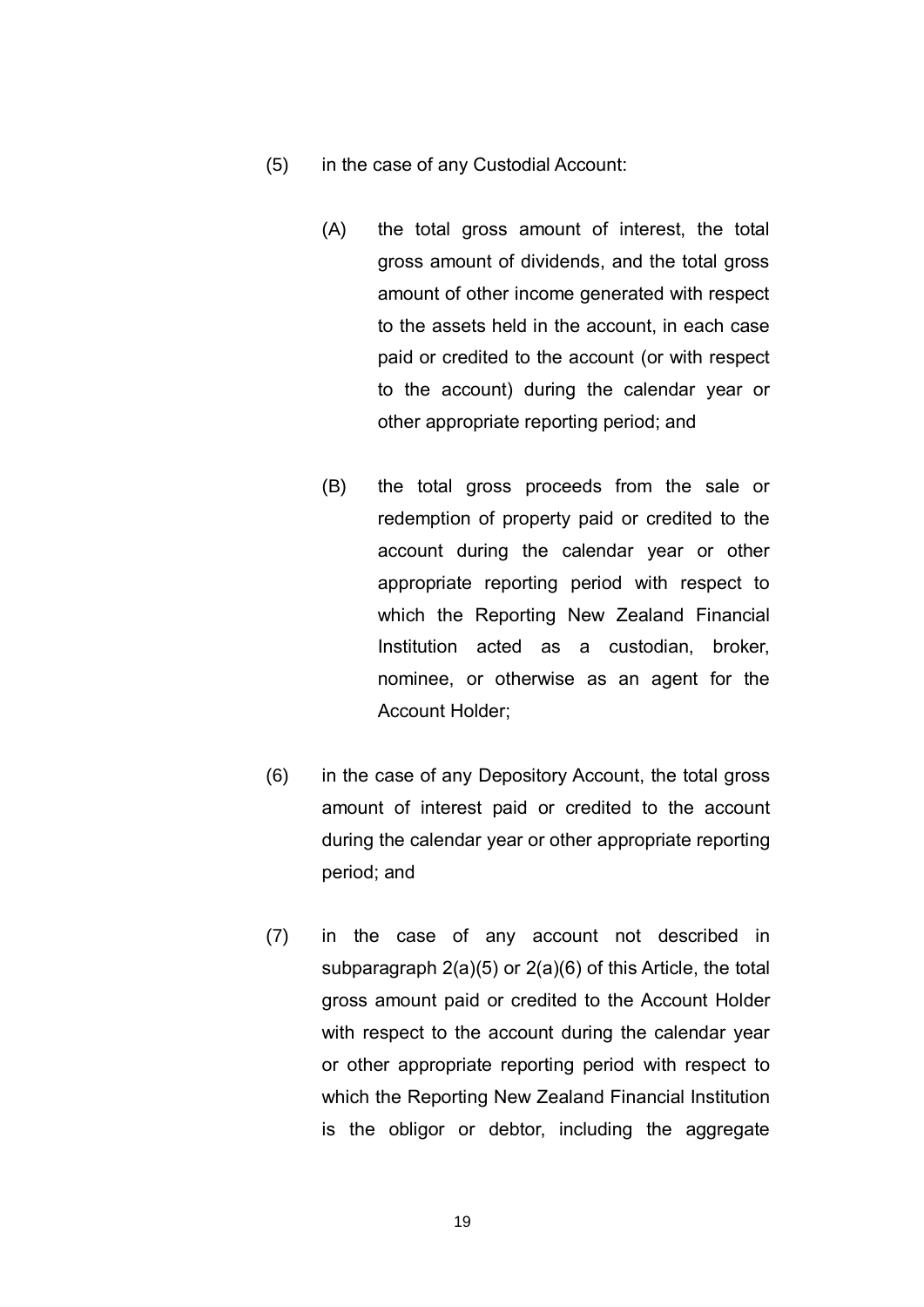amount of any redemption payments made to the Account Holder during the calendar year or other appropriate reporting period.

- b) In the case of the United States, with respect to each New Zealand Reportable Account of each Reporting U.S. Financial Institution:
	- (1) the name, address, and New Zealand TIN of any person that is a resident of New Zealand and is an Account Holder of the account;
	- (2) the account number (or the functional equivalent in the absence of an account number);
	- (3) the name and identifying number of the Reporting U.S. Financial Institution;
	- (4) the gross amount of interest paid on a Depository Account;
	- (5) the gross amount of U.S. source dividends paid or credited to the account; and
	- (6) the gross amount of other U.S. source income paid or credited to the account, to the extent subject to reporting under chapter 3 of subtitle A or chapter 61 of subtitle F of the U.S. Internal Revenue Code.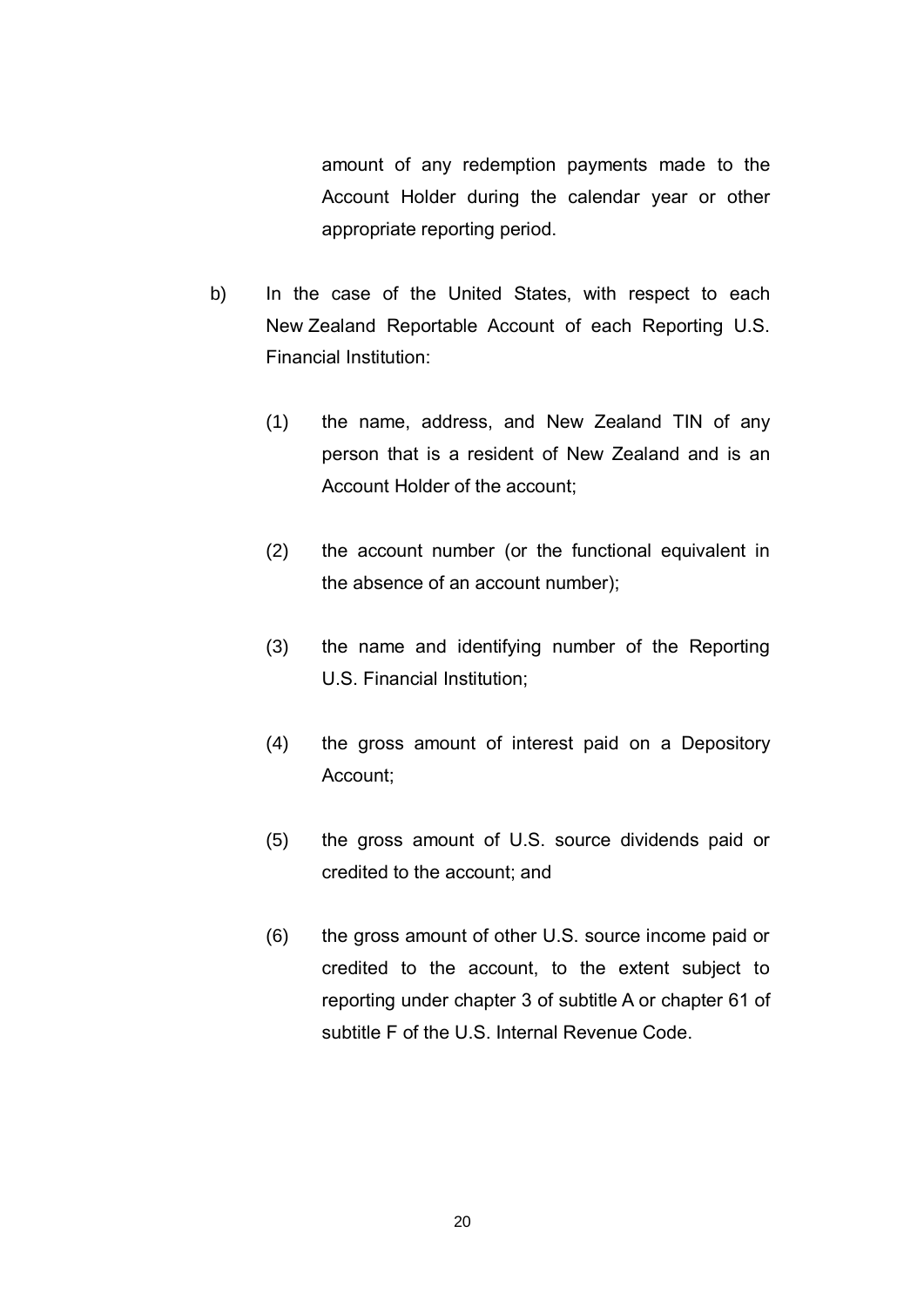### **Article 3**

### **Time and Manner of Exchange of Information**

1. For purposes of the exchange obligation in Article 2 of this Agreement, the amount and characterization of payments made with respect to a U.S. Reportable Account may be determined in accordance with the principles of the tax laws of New Zealand, and the amount and characterization of payments made with respect to a New Zealand Reportable Account may be determined in accordance with principles of U.S. federal income tax law.

2. For purposes of the exchange obligation in Article 2 of this Agreement, the information exchanged shall identify the currency in which each relevant amount is denominated.

3. With respect to paragraph 2 of Article 2 of this Agreement, information is to be obtained and exchanged with respect to 2014 and all subsequent years, except that:

- a) In the case of New Zealand:
	- (1) the information to be obtained and exchanged with respect to 2014 is the information described in subparagraphs 2(a)(1) through 2(a)(4) of Article 2 of this Agreement;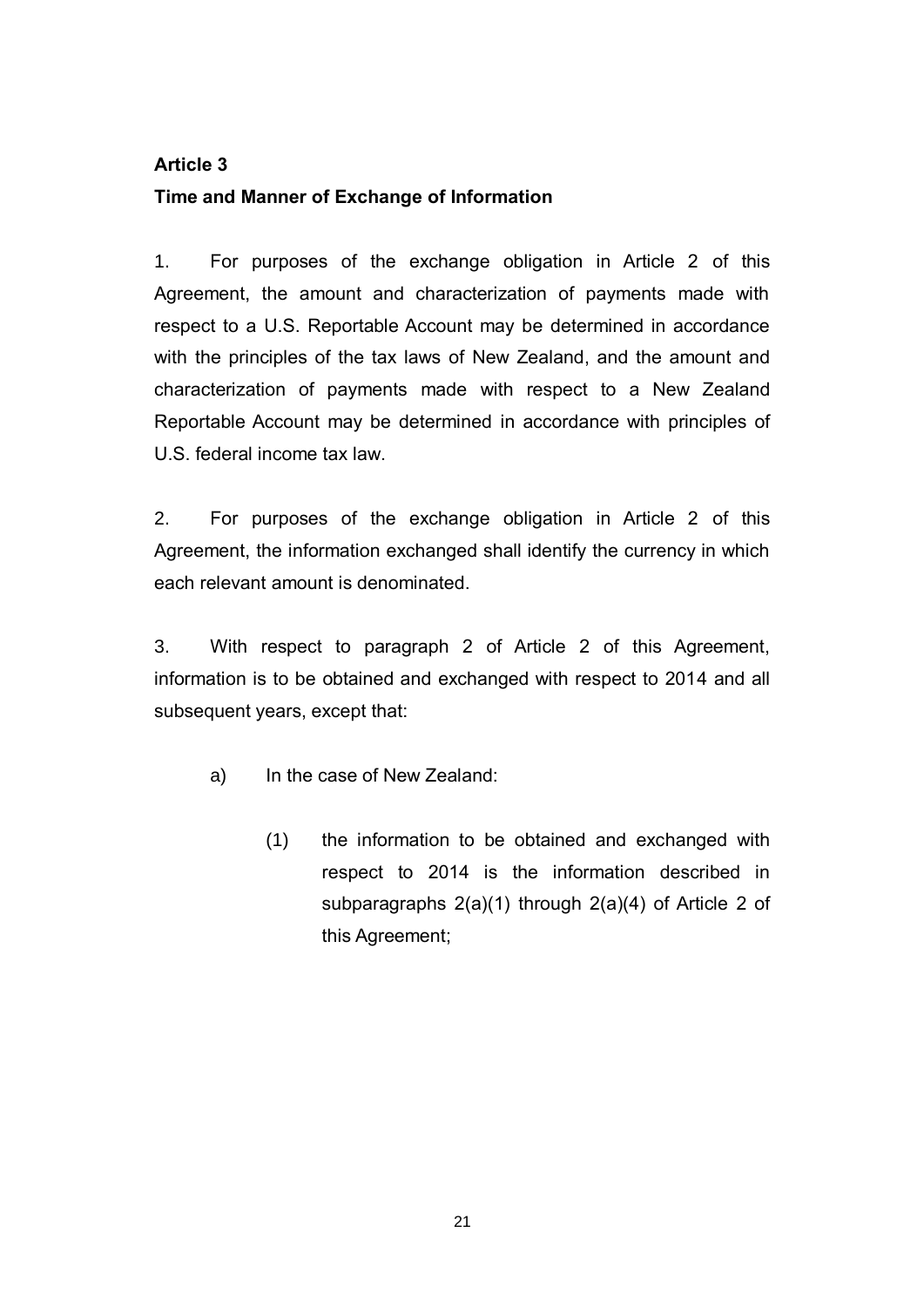- (2) the information to be obtained and exchanged with respect to 2015 is the information described in subparagraphs 2(a)(1) through 2(a)(7) of Article 2 of this Agreement, except for gross proceeds described in subparagraph 2(a)(5)(B) of Article 2 of this Agreement; and
- (3) the information to be obtained and exchanged with respect to 2016 and subsequent years is the information described in subparagraphs 2(a)(1) through 2(a)(7) of Article 2 of this Agreement;
- b) In the case of the United States, the information to be obtained and exchanged with respect to 2014 and subsequent years is all of the information identified in subparagraph 2(b) of Article 2 of this Agreement.

4. Notwithstanding paragraph 3 of this Article, with respect to each Reportable Account that is maintained by a Reporting Financial Institution as of June 30, 2014, and subject to paragraph 4 of Article 6 of this Agreement, the Parties are not required to obtain and include in the exchanged information the New Zealand TIN or the U.S. TIN, as applicable, of any relevant person if such taxpayer identifying number is not in the records of the Reporting Financial Institution. In such a case, the Parties shall obtain and include in the exchanged information the date of birth of the relevant person, if the Reporting Financial Institution has such date of birth in its records.

5. Subject to paragraphs 3 and 4 of this Article, the information described in Article 2 of this Agreement shall be exchanged within nine months after the end of the calendar year to which the information relates.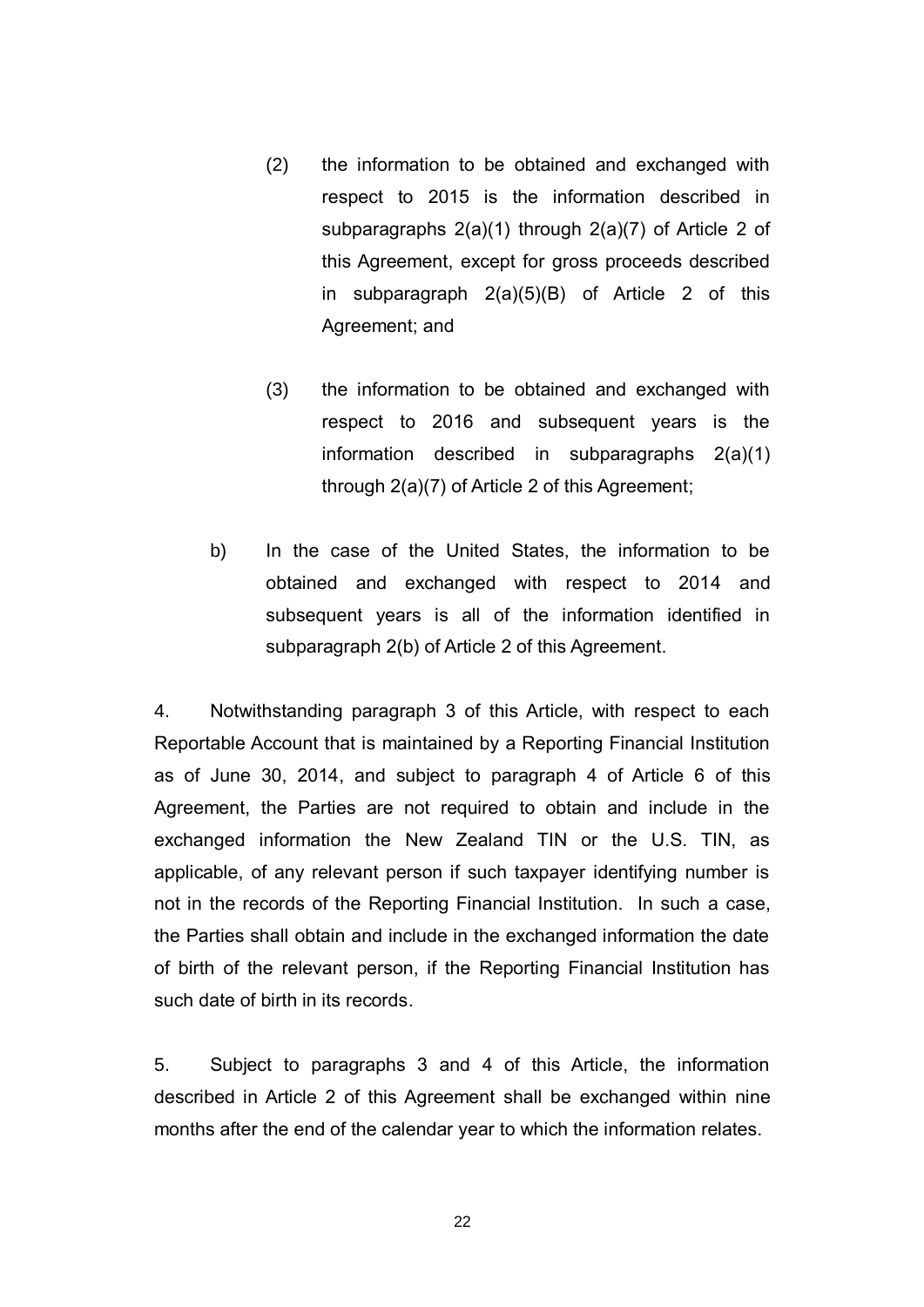6. The Competent Authorities of New Zealand and the United States shall enter into an arrangement under the mutual agreement procedure provided for in Article 24 of the Convention, which shall:

- a) establish the procedures for the automatic exchange obligations described in Article 2 of this Agreement;
- b) prescribe rules and procedures as may be necessary to implement Article 5 of this Agreement; and
- c) establish as necessary procedures for the exchange of the information reported under subparagraph 1(b) of Article 4 of this Agreement.

7. All information exchanged shall be subject to the confidentiality and other protections provided for in the Convention, including the provisions limiting the use of the information exchanged.

### **Article 4**

## **Application of FATCA to New Zealand Financial Institutions**

1. **Treatment of Reporting New Zealand Financial Institutions.** Each Reporting New Zealand Financial Institution shall be treated as complying with, and not subject to withholding under, section 1471 of the U.S. Internal Revenue Code if New Zealand complies with its obligations under Articles 2 and 3 of this Agreement with respect to such Reporting New Zealand Financial Institution, and the Reporting New Zealand Financial Institution: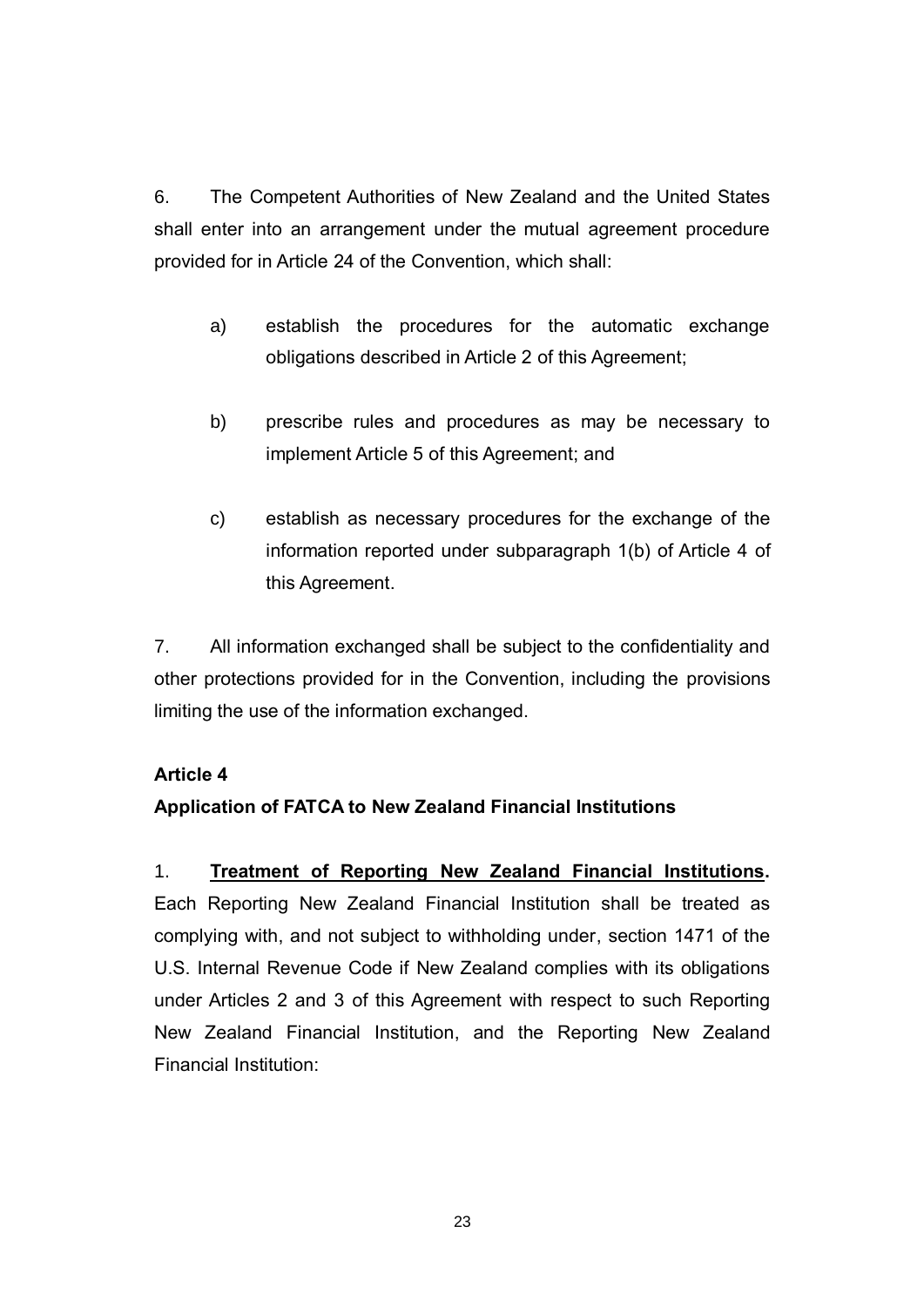- a) identifies U.S. Reportable Accounts and reports annually to the New Zealand Competent Authority the information required to be reported in subparagraph 2(a) of Article 2 of this Agreement in the time and manner described in Article 3 of this Agreement;
- b) for each of 2015 and 2016, reports annually to the New Zealand Competent Authority the name of each Nonparticipating Financial Institution to which it has made payments and the aggregate amount of such payments;
- c) complies with the applicable registration requirements on the IRS FATCA registration website;
- d) to the extent that a Reporting New Zealand Financial Institution is (i) acting as a qualified intermediary (for purposes of section 1441 of the U.S. Internal Revenue Code) that has elected to assume primary withholding responsibility under chapter 3 of subtitle A of the U.S. Internal Revenue Code; (ii) a foreign partnership that has elected to act as a withholding foreign partnership (for purposes of both sections 1441 and 1471 of the U.S. Internal Revenue Code); or (iii) a foreign trust that has elected to act as a withholding foreign trust (for purposes of both sections 1441 and 1471 of the U.S. Internal Revenue Code), withholds 30 percent of any U.S. Source Withholdable Payment to any Nonparticipating Financial Institution; and
- e) in the case of a Reporting New Zealand Financial Institution that is not described in subparagraph 1(d) of this Article and that makes a payment of, or acts as an intermediary with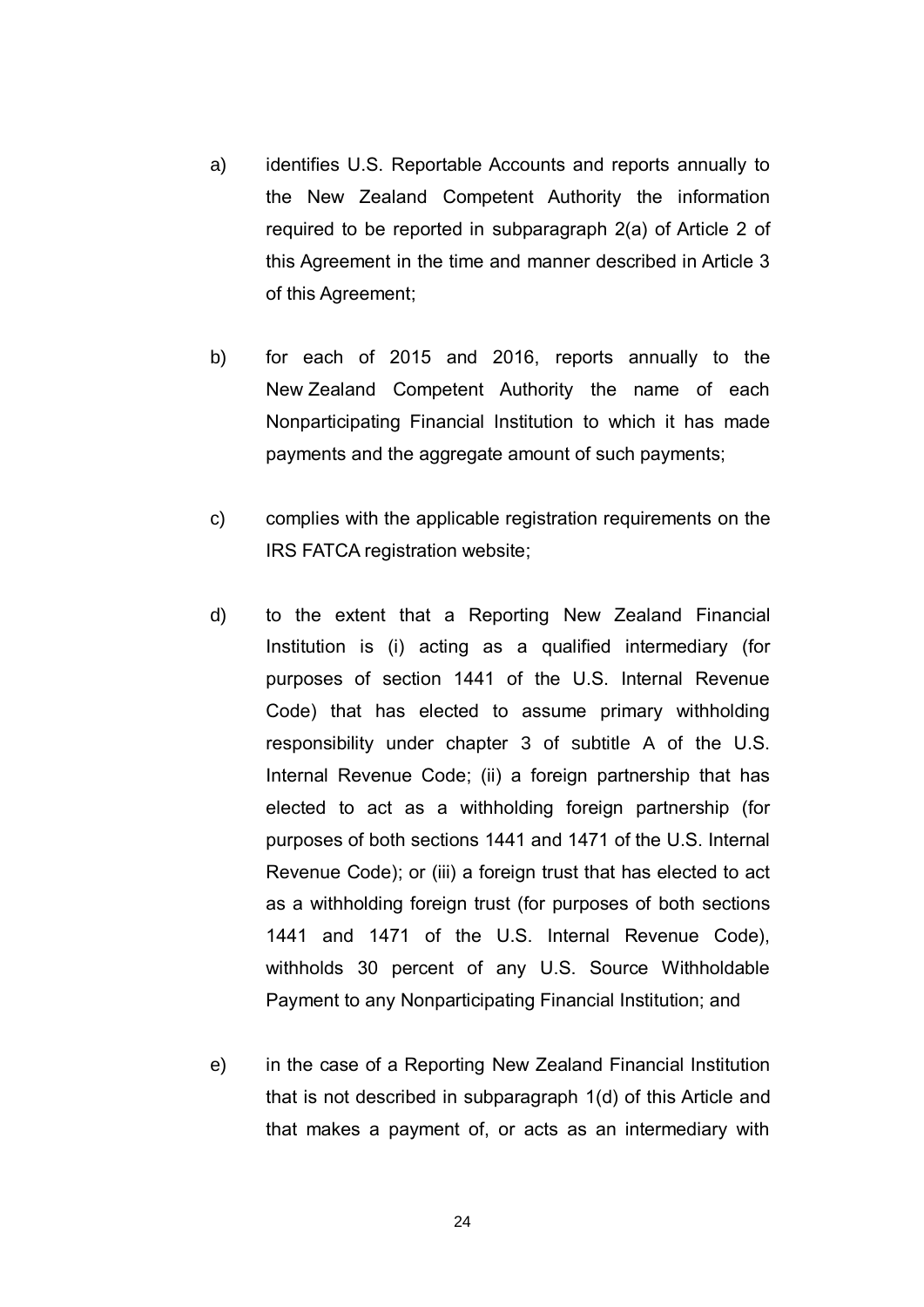respect to, a U.S. Source Withholdable Payment to any Nonparticipating Financial Institution, the Reporting New Zealand Financial Institution provides to any immediate payor of such U.S. Source Withholdable Payment the information required for withholding and reporting to occur with respect to such payment.

Notwithstanding the foregoing, a Reporting New Zealand Financial Institution with respect to which the conditions of this paragraph 1 are not satisfied shall not be subject to withholding under section 1471 of the U.S. Internal Revenue Code unless such Reporting New Zealand Financial Institution is treated by the IRS as a Nonparticipating Financial Institution pursuant to subparagraph 2(b) of Article 5 of this Agreement.

2. **Suspension of Rules Relating to Recalcitrant Accounts.** The United States shall not require a Reporting New Zealand Financial Institution to withhold tax under section 1471 or 1472 of the U.S. Internal Revenue Code with respect to an account held by a recalcitrant account holder (as defined in section 1471(d)(6) of the U.S. Internal Revenue Code), or to close such account, if the U.S. Competent Authority receives the information set forth in subparagraph 2(a) of Article 2 of this Agreement, subject to the provisions of Article 3 of this Agreement, with respect to such account.

3. **Specific Treatment of New Zealand Retirement Plans.** The United States shall treat as deemed-compliant FFIs or exempt beneficial owners, as appropriate, for purposes of sections 1471 and 1472 of the U.S. Internal Revenue Code New Zealand retirement plans described in Annex II. For this purpose, a New Zealand retirement plan includes an Entity established or located in, and regulated by, New Zealand, or a predetermined contractual or legal arrangement, operated to provide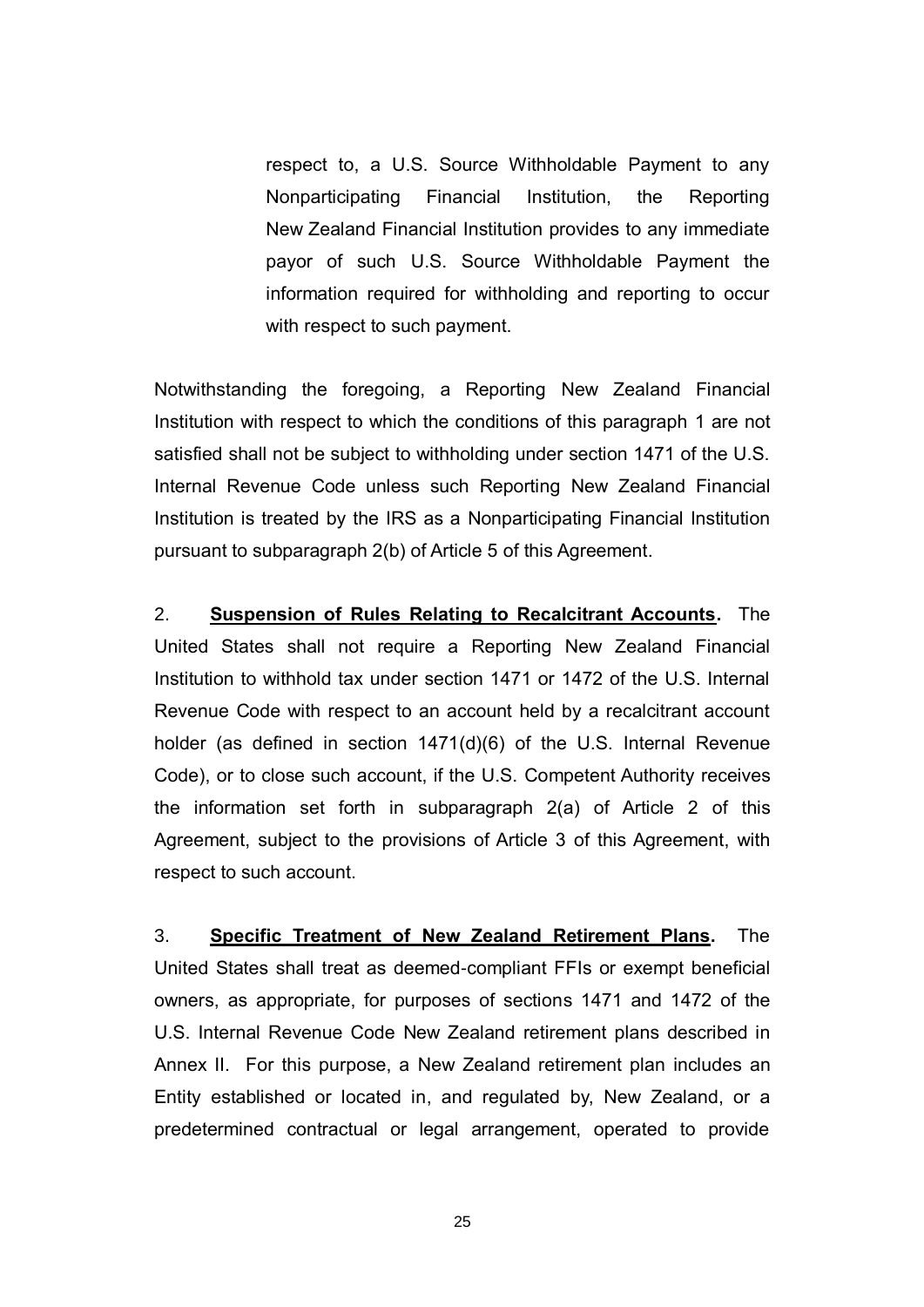pension or retirement benefits or earn income for providing such benefits under the laws of New Zealand and regulated with respect to contributions, distributions, reporting, sponsorship, and taxation.

4. **Identification and Treatment of Other Deemed-Compliant FFIs and Exempt Beneficial Owners.** The United States shall treat each Non-Reporting New Zealand Financial Institution as a deemed-compliant FFI or as an exempt beneficial owner, as appropriate, for purposes of section 1471 of the U.S. Internal Revenue Code.

5. **Special Rules Regarding Related Entities and Branches That Are Nonparticipating Financial Institutions.** If a New Zealand Financial Institution, that otherwise meets the requirements described in paragraph 1 of this Article or is described in paragraph 3 or 4 of this Article, has a Related Entity or branch that operates in a jurisdiction that prevents such Related Entity or branch from fulfilling the requirements of a participating FFI or deemed-compliant FFI for purposes of section 1471 of the U.S. Internal Revenue Code or has a Related Entity or branch that is treated as a Nonparticipating Financial Institution solely due to the expiration of the transitional rule for limited FFIs and limited branches under relevant U.S. Treasury Regulations, such New Zealand Financial Institution shall continue to be in compliance with the terms of this Agreement and shall continue to be treated as a deemed-compliant FFI or exempt beneficial owner, as appropriate, for purposes of section 1471 of the U.S. Internal Revenue Code, provided that: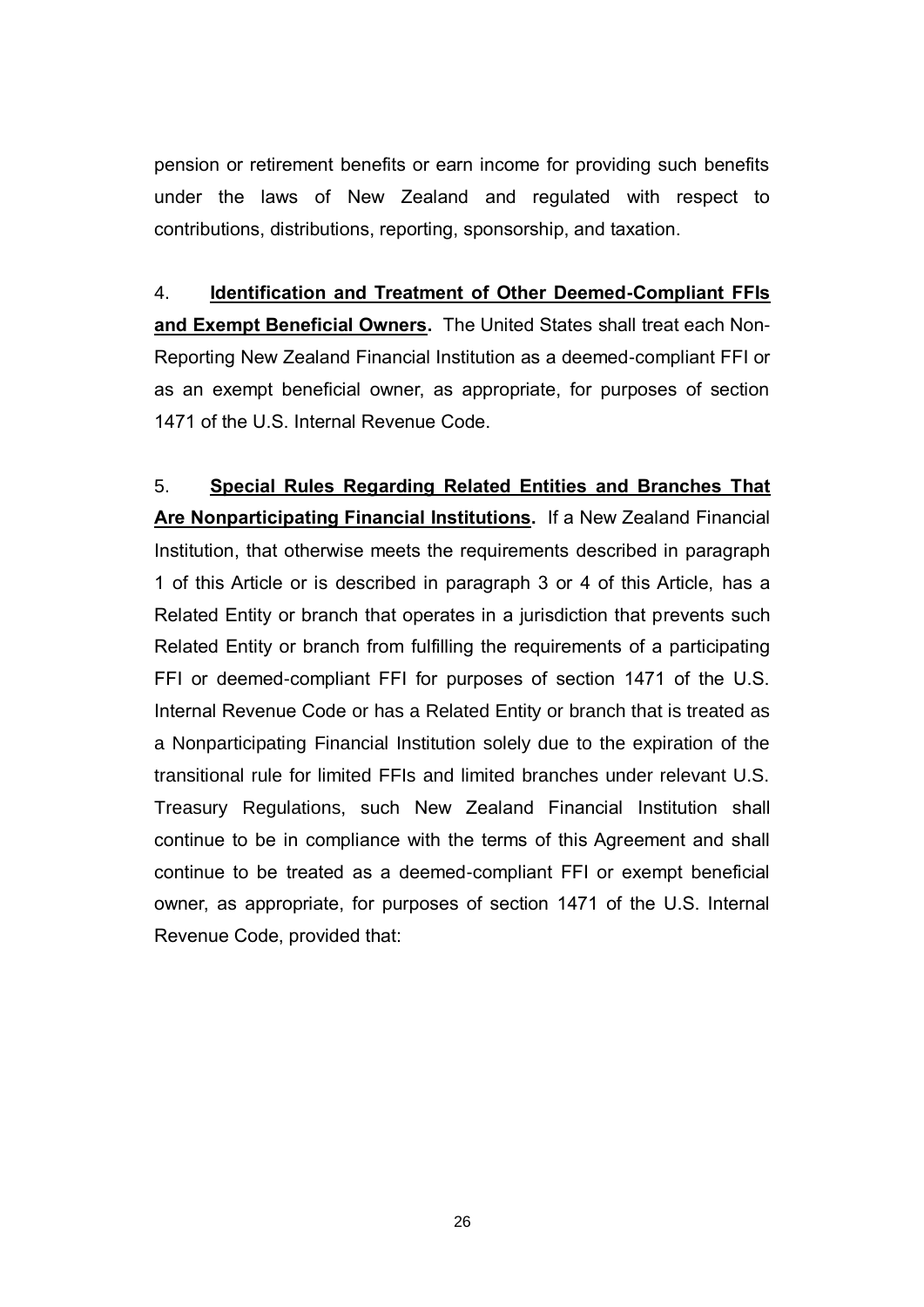- a) the New Zealand Financial Institution treats each such Related Entity or branch as a separate Nonparticipating Financial Institution for purposes of all the reporting and withholding requirements of this Agreement and each such Related Entity or branch identifies itself to withholding agents as a Nonparticipating Financial Institution;
- b) each such Related Entity or branch identifies its U.S. accounts and reports the information with respect to those accounts as required under section 1471 of the U.S. Internal Revenue Code to the extent permitted under the relevant laws pertaining to the Related Entity or branch; and
- c) such Related Entity or branch does not specifically solicit U.S. accounts held by persons that are not resident in the jurisdiction where such Related Entity or branch is located or accounts held by Nonparticipating Financial Institutions that are not established in the jurisdiction where such Related Entity or branch is located, and such Related Entity or branch is not used by the New Zealand Financial Institution or any other Related Entity to circumvent the obligations under this Agreement or under section 1471 of the U.S. Internal Revenue Code, as appropriate.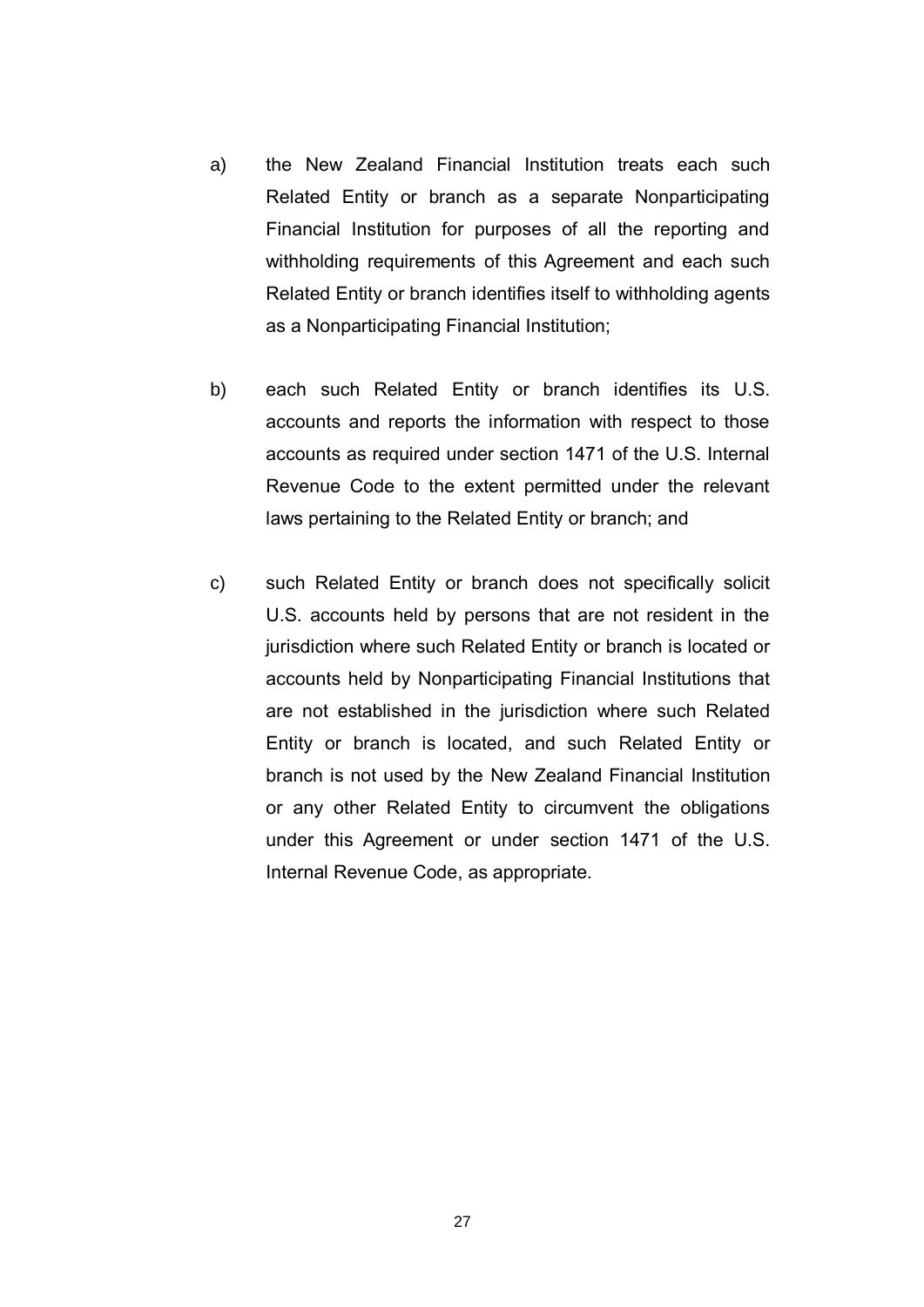6. **Coordination of Timing.** Notwithstanding paragraphs 3 and 5 of Article 3 of this Agreement:

- a) New Zealand shall not be obligated to obtain and exchange information with respect to a calendar year that is prior to the calendar year with respect to which similar information is required to be reported to the IRS by participating FFIs pursuant to relevant U.S. Treasury Regulations;
- b) New Zealand shall not be obligated to begin exchanging information prior to the date by which participating FFIs are required to report similar information to the IRS under relevant U.S. Treasury Regulations;
- c) the United States shall not be obligated to obtain and exchange information with respect to a calendar year that is prior to the first calendar year with respect to which New Zealand is required to obtain and exchange information; and
- d) the United States shall not be obligated to begin exchanging information prior to the date by which New Zealand is required to begin exchanging information.

### 7. **Coordination of Definitions with U.S. Treasury Regulations.**

Notwithstanding Article 1 of this Agreement and the definitions provided in the Annexes to this Agreement, in implementing this Agreement, New Zealand may use, and may permit New Zealand Financial Institutions to use, a definition in relevant U.S. Treasury Regulations in lieu of a corresponding definition in this Agreement, provided that such application would not frustrate the purposes of this Agreement.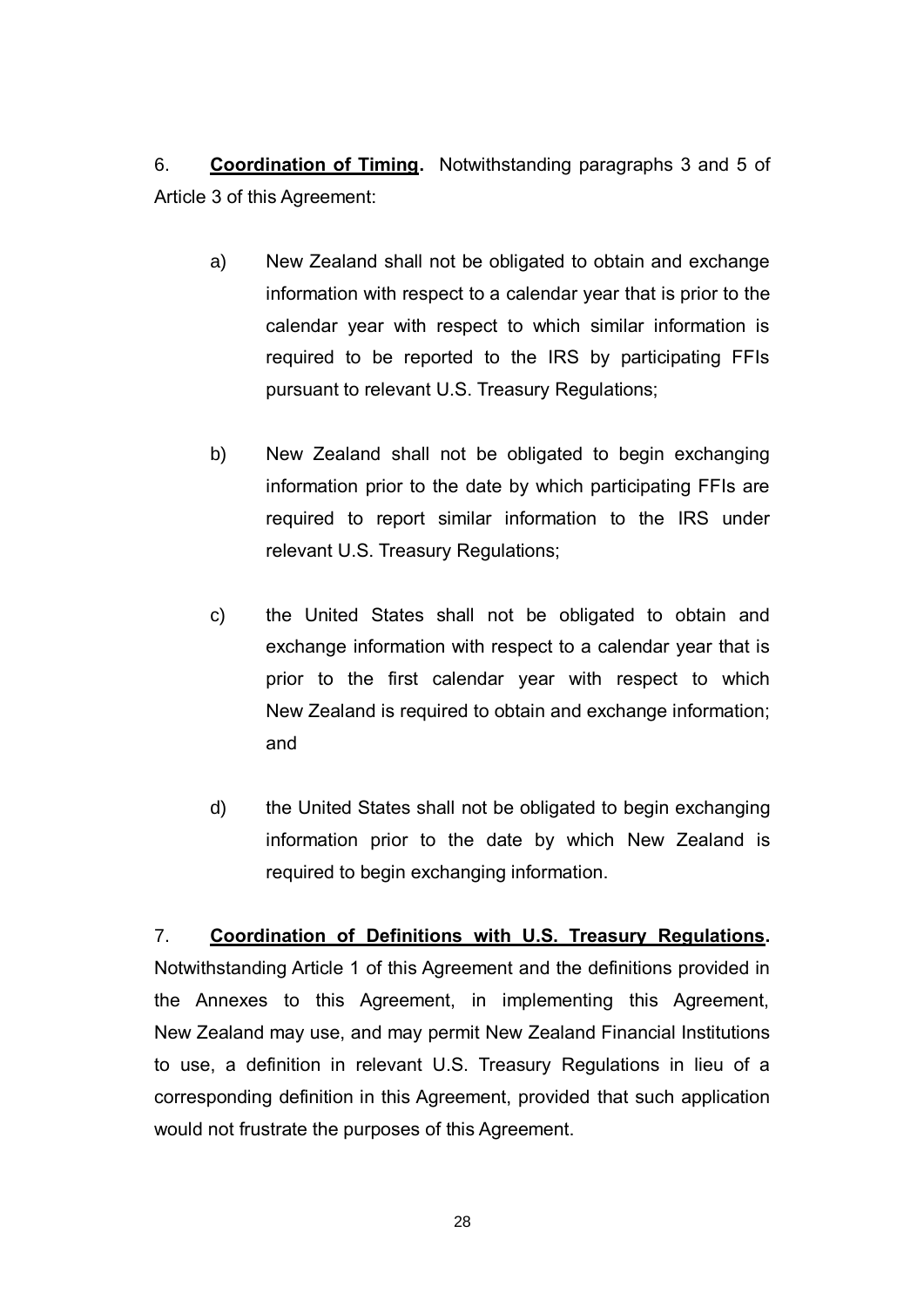# **Article 5 Collaboration on Compliance and Enforcement**

1. **Minor and Administrative Errors.** Subject to any further terms set forth in a competent authority arrangement concluded pursuant to paragraph 6 of Article 3 of this Agreement, the Competent Authority of the United States may make an inquiry directly to a Reporting Financial Institution in New Zealand where it has reason to believe that minor or administrative errors may have led to incorrect or incomplete information reporting or resulted in other infringements of this Agreement. The competent authority arrangement may provide that the Competent Authority of the United States shall notify the Competent Authority of New Zealand when it makes such an inquiry of a Reporting Financial Institution in New Zealand regarding the Reporting Financial Institution's compliance with the conditions set forth in this Agreement. The Competent Authority of New Zealand shall notify the Competent Authority of the United States where it has reason to believe that minor or administrative errors may have led to incorrect or incomplete reporting or resulted in other infringements of this Agreement. The Competent Authority of each Party shall apply its domestic law to obtain corrected and/or complete information or to resolve other infringements of this Agreement.

### 2. **Significant Non-Compliance.**

a) A Competent Authority shall notify the Competent Authority of the other Party when the first-mentioned Competent Authority has determined that there is significant noncompliance with the obligations under this Agreement with respect to a Reporting Financial Institution in the other jurisdiction. The Competent Authority of such other Party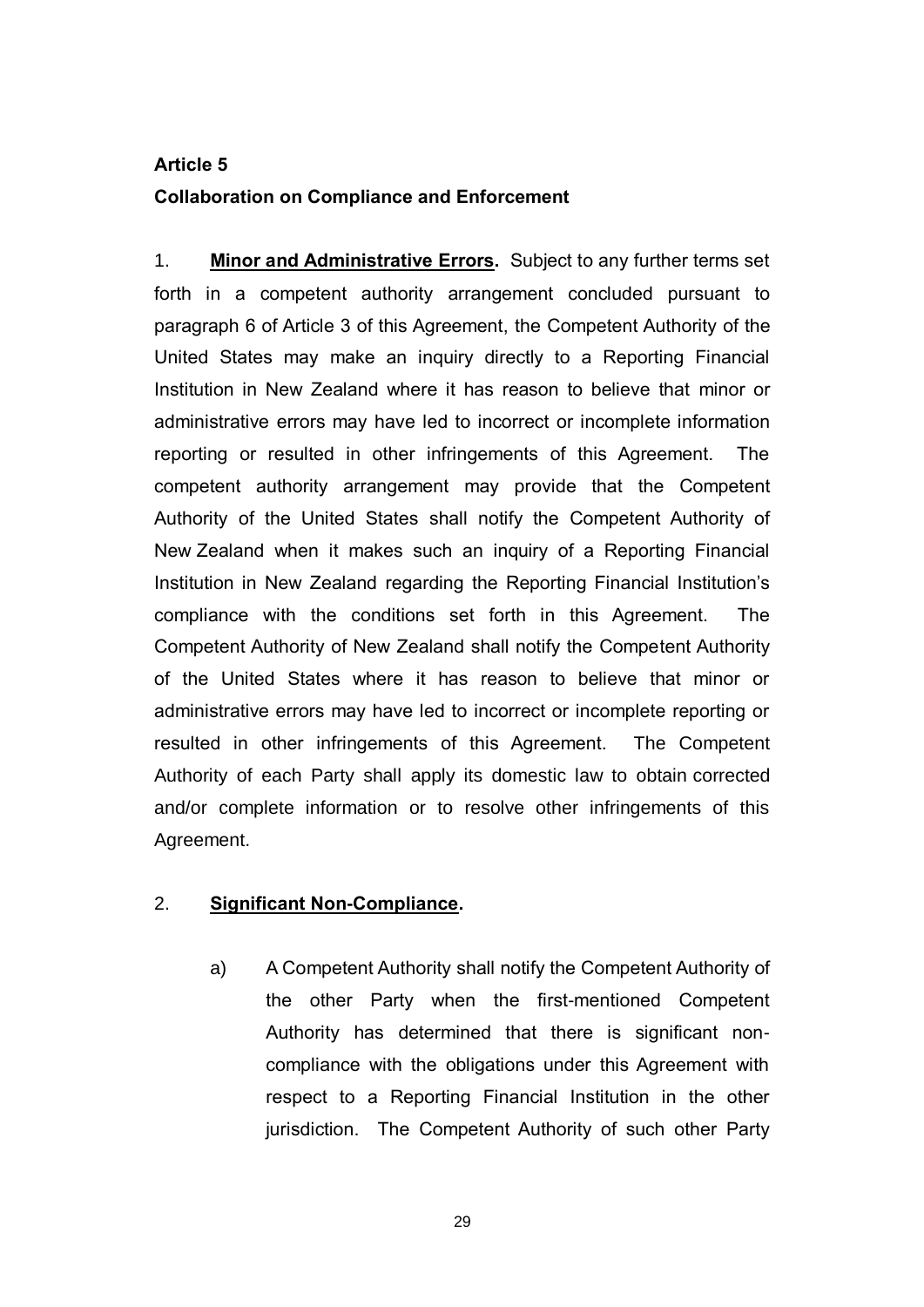shall apply its domestic law (including applicable penalties) to address the significant non-compliance described in the notice.

b) If, in the case of a Reporting New Zealand Financial Institution, such enforcement actions do not resolve the noncompliance within a period of 18 months after notification of significant non-compliance is first provided, the United States shall treat the Reporting New Zealand Financial Institution as a Nonparticipating Financial Institution pursuant to this subparagraph 2(b).

3. **Reliance on Third Party Service Providers.** Each Party may allow Reporting Financial Institutions to use third party service providers to fulfill the obligations imposed on such Reporting Financial Institutions by a Party, as contemplated in this Agreement, but these obligations shall remain the responsibility of the Reporting Financial Institutions.

4. **Prevention of Avoidance.** The Parties shall implement as necessary requirements to prevent Financial Institutions from adopting practices intended to circumvent the reporting required under this Agreement.

### **Article 6**

## **Mutual Commitment to Continue to Enhance the Effectiveness of Information Exchange and Transparency**

1. **Reciprocity.** The Government of the United States acknowledges the need to achieve equivalent levels of reciprocal automatic information exchange with the Government of New Zealand. The Government of the United States is committed to further improve transparency and enhance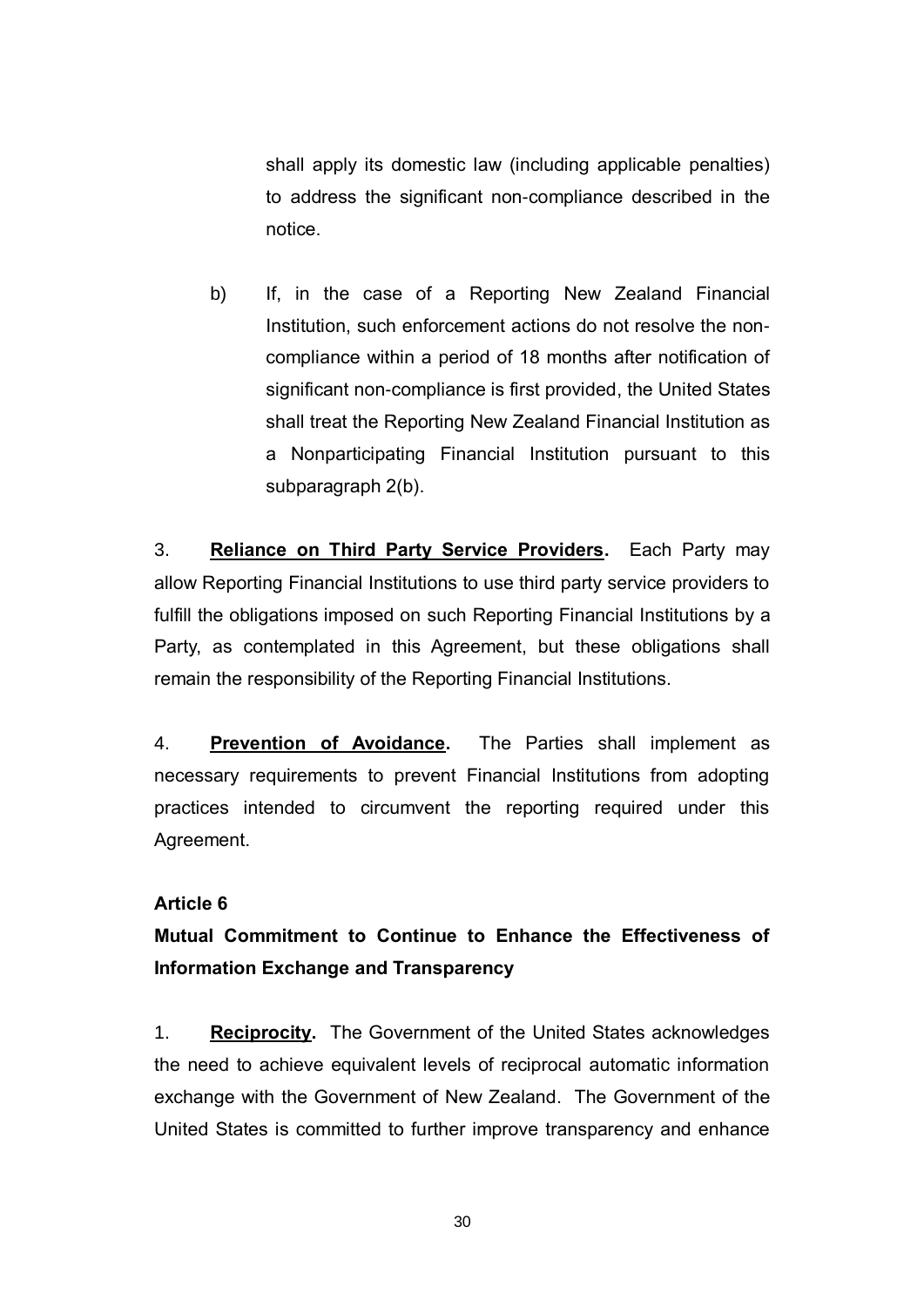the exchange relationship with New Zealand by pursuing the adoption of regulations and advocating and supporting relevant legislation to achieve such equivalent levels of reciprocal automatic information exchange.

2. **Treatment of Passthru Payments and Gross Proceeds.** The Parties are committed to work together, along with Partner Jurisdictions, to develop a practical and effective alternative approach to achieve the policy objectives of foreign passthru payment and gross proceeds withholding that minimizes burden.

3. **Development of Common Reporting and Exchange Model.** The Parties are committed to working with Partner Jurisdictions and the Organisation for Economic Co-operation and Development on adapting the terms of this Agreement and other agreements between the United States and Partner Jurisdictions to a common model for automatic exchange of information, including the development of reporting and due diligence standards for financial institutions.

## 4. **Documentation of Accounts Maintained as of June 30, 2014.** With respect to Reportable Accounts maintained by a Reporting Financial Institution as of June 30, 2014:

- a) The United States commits to establish, by January 1, 2017, for reporting with respect to 2017 and subsequent years, rules requiring Reporting U.S. Financial Institutions to obtain and report the New Zealand TIN of each Account Holder of a New Zealand Reportable Account as required pursuant to subparagraph 2(b)(1) of Article 2 of this Agreement; and
- b) New Zealand commits to establish, by January 1, 2017, for reporting with respect to 2017 and subsequent years, rules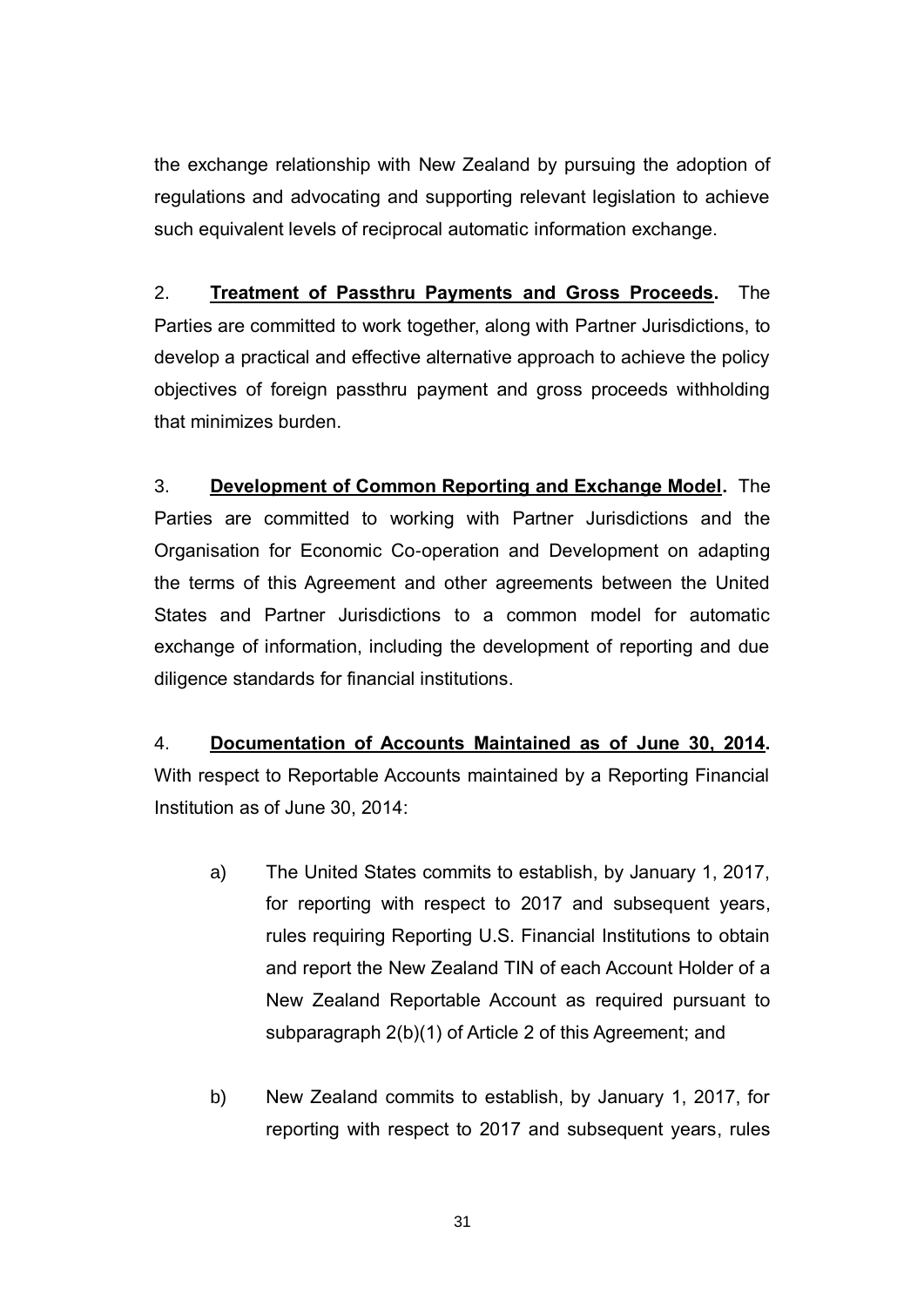requiring Reporting New Zealand Financial Institutions to obtain the U.S. TIN of each Specified U.S. Person as required pursuant to subparagraph 2(a)(1) of Article 2 of this Agreement.

#### **Article 7**

### **Consistency in the Application of FATCA to Partner Jurisdictions**

1. New Zealand shall be granted the benefit of any more favorable terms under Article 4 or Annex I of this Agreement relating to the application of FATCA to New Zealand Financial Institutions afforded to another Partner Jurisdiction under a signed bilateral agreement pursuant to which the other Partner Jurisdiction commits to undertake the same obligations as New Zealand described in Articles 2 and 3 of this Agreement, and subject to the same terms and conditions as described therein and in Articles 5 through 9 of this Agreement.

2. The United States shall notify New Zealand of any such more favorable terms, and such more favorable terms shall apply automatically under this Agreement as if such terms were specified in this Agreement and effective as of the date of the signing of the agreement incorporating the more favorable terms, unless New Zealand declines in writing the application thereof.

### **Article 8**

### **Consultations and Amendments**

1. In case any difficulties in the implementation of this Agreement arise, either Party may request consultations to develop appropriate measures to ensure the fulfillment of this Agreement.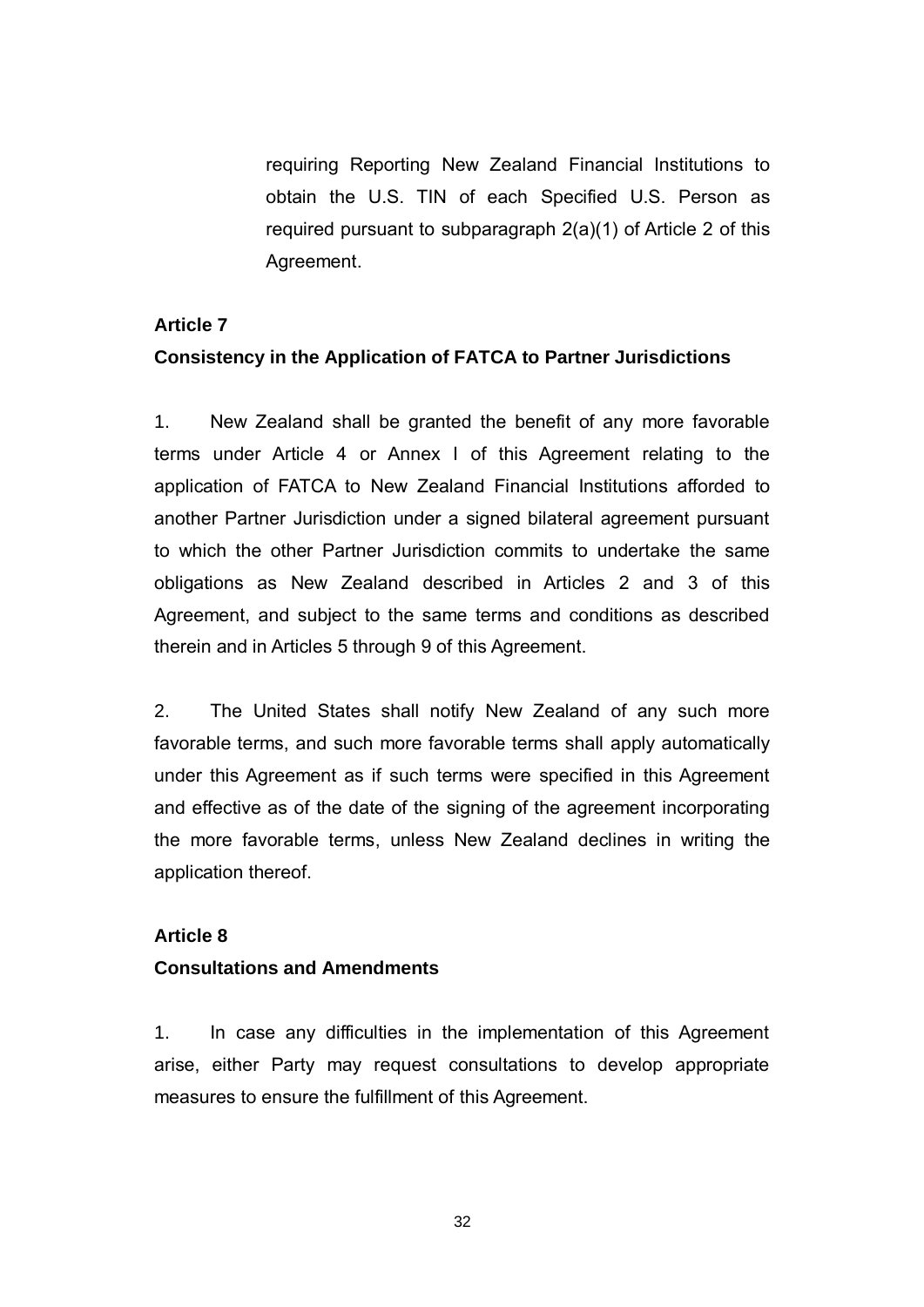2. This Agreement may be amended by written mutual agreement of the Parties. Unless otherwise agreed upon, such an amendment shall enter into force through the same procedures as set forth in paragraph 1 of Article 10 of this Agreement.

## **Article 9**

### **Annexes**

The Annexes form an integral part of this Agreement.

## **Article 10**

## **Term of Agreement**

1. The Parties shall notify each other in writing when their necessary internal procedures for entry into force have been completed. The Agreement shall enter into force on the date of the later of such notifications, and shall continue in force until terminated.

2. Either Party may terminate this Agreement by giving notice of termination in writing to the other Party. Such termination shall become effective on the first day of the month following the expiration of a period of 12 months after the date of the notice of termination.

3. The Parties shall, prior to December 31, 2016, consult in good faith to amend this Agreement as necessary to reflect progress on the commitments set forth in Article 6 of this Agreement.

In witness whereof, the undersigned, being duly authorized thereto by their respective Governments, have signed this Agreement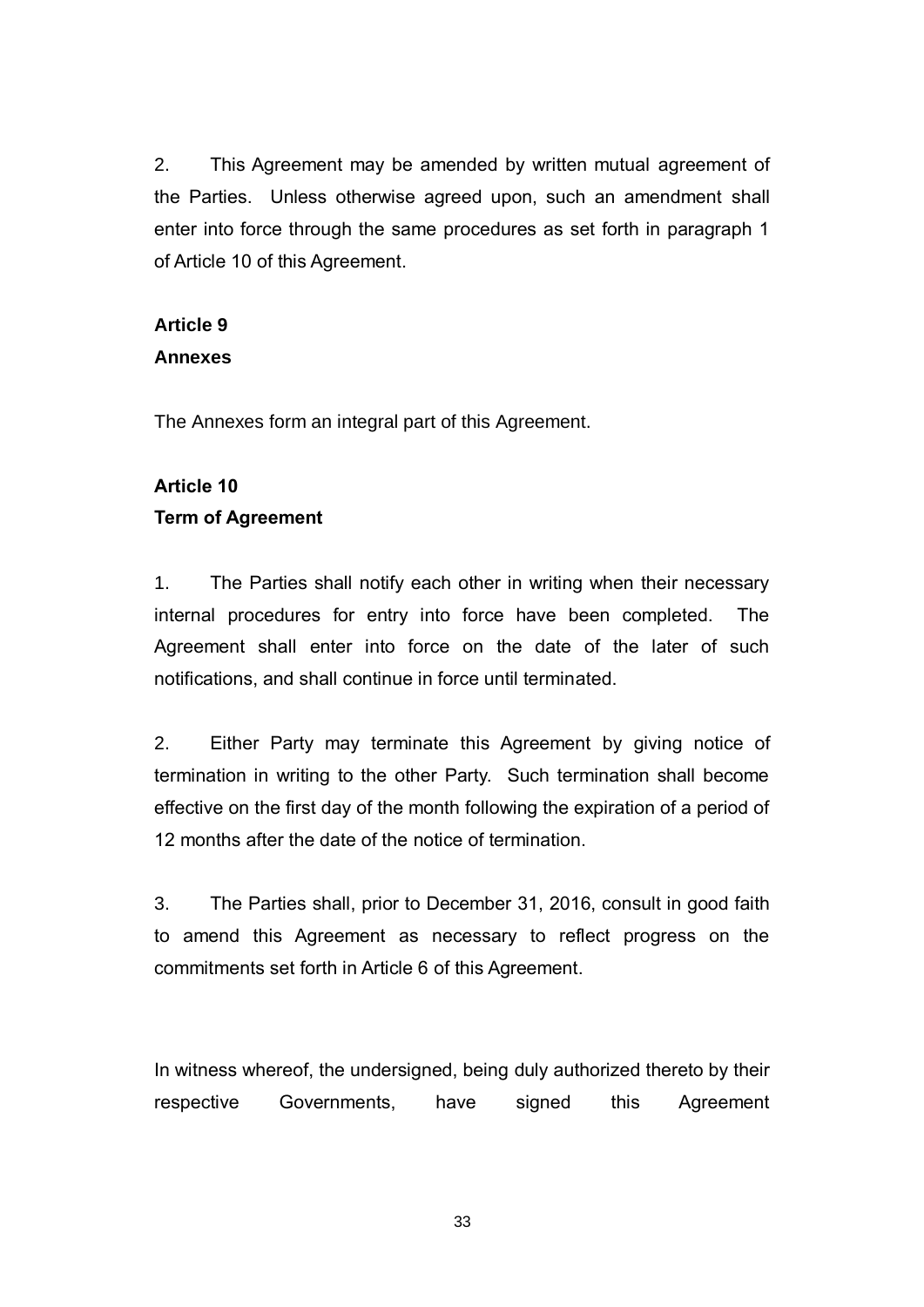Done at \_\_\_\_\_\_\_, in duplicate in the English language, this \_\_ day of  $\frac{1}{\sqrt{20}}$ , 20

\_\_\_\_\_\_\_\_\_\_\_\_\_\_\_\_\_\_\_\_\_\_\_\_\_ \_\_\_\_\_\_\_\_\_\_\_\_\_\_\_\_\_\_\_\_\_\_\_\_\_

**NEW ZEALAND:** 

**FOR THE GOVERNMENT OF FOR THE GOVERNMENT OF THE UNITED STATES OF AMERICA:**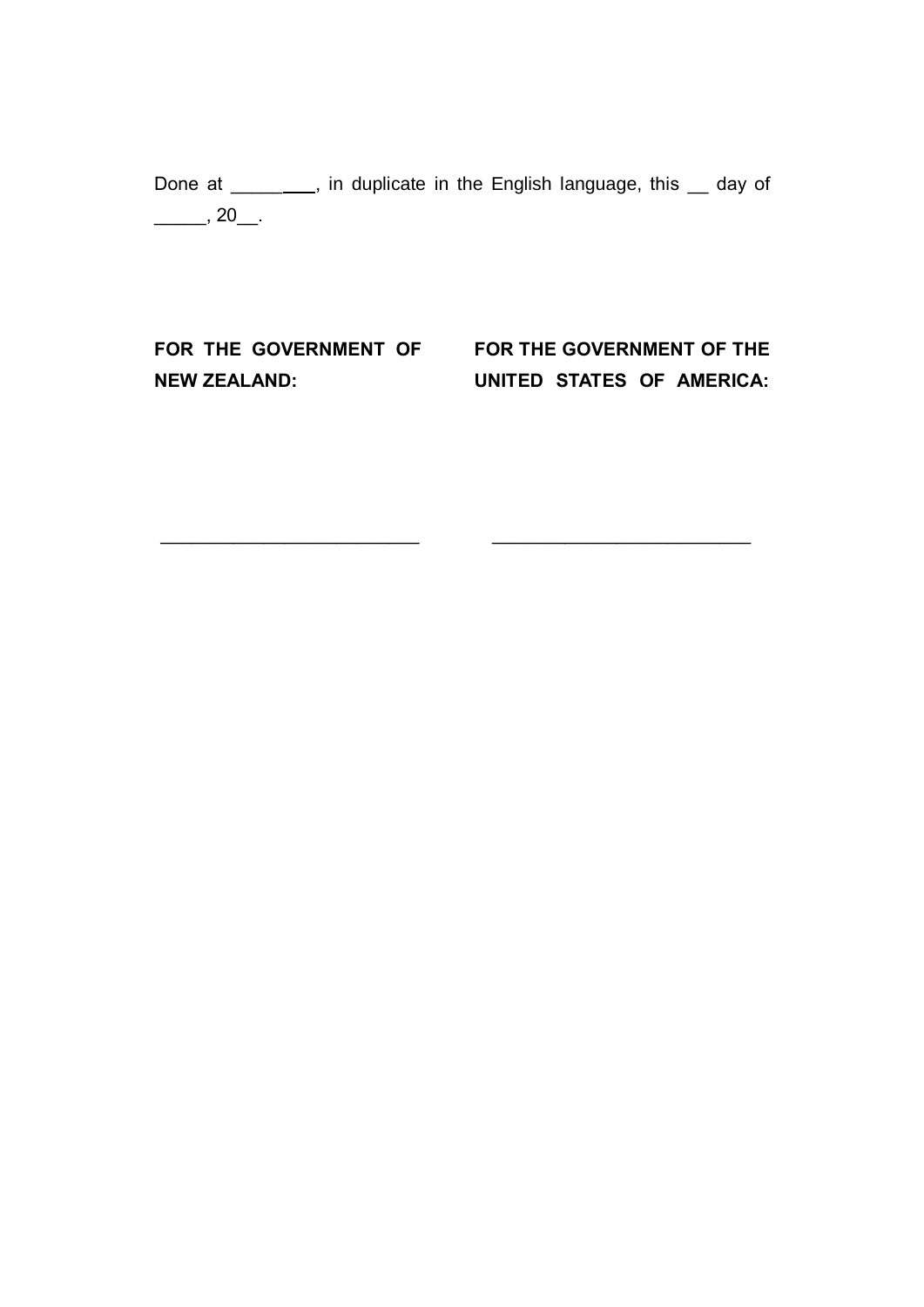### **ANNEX I**

# **DUE DILIGENCE OBLIGATIONS FOR IDENTIFYING AND REPORTING ON U.S. REPORTABLE ACCOUNTS AND ON PAYMENTS TO CERTAIN NONPARTICIPATING FINANCIAL INSTITUTIONS**

#### I. **General**

A. New Zealand shall require that Reporting New Zealand Financial Institutions apply the due diligence procedures contained in this Annex I to identify U.S. Reportable Accounts and accounts held by Nonparticipating Financial Institutions.

- B. For purposes of the Agreement,
	- 1. All dollar amounts are in U.S. dollars and shall be read to include the equivalent in other currencies.
	- 2. Except as otherwise provided herein, the balance or value of an account shall be determined as of the last day of the calendar year or other appropriate reporting period.
	- 3. Where a balance or value threshold is to be determined as of June 30, 2014 under this Annex I, the relevant balance or value shall be determined as of that day, and where a balance or value threshold is to be determined as of the last day of a calendar year under this Annex I,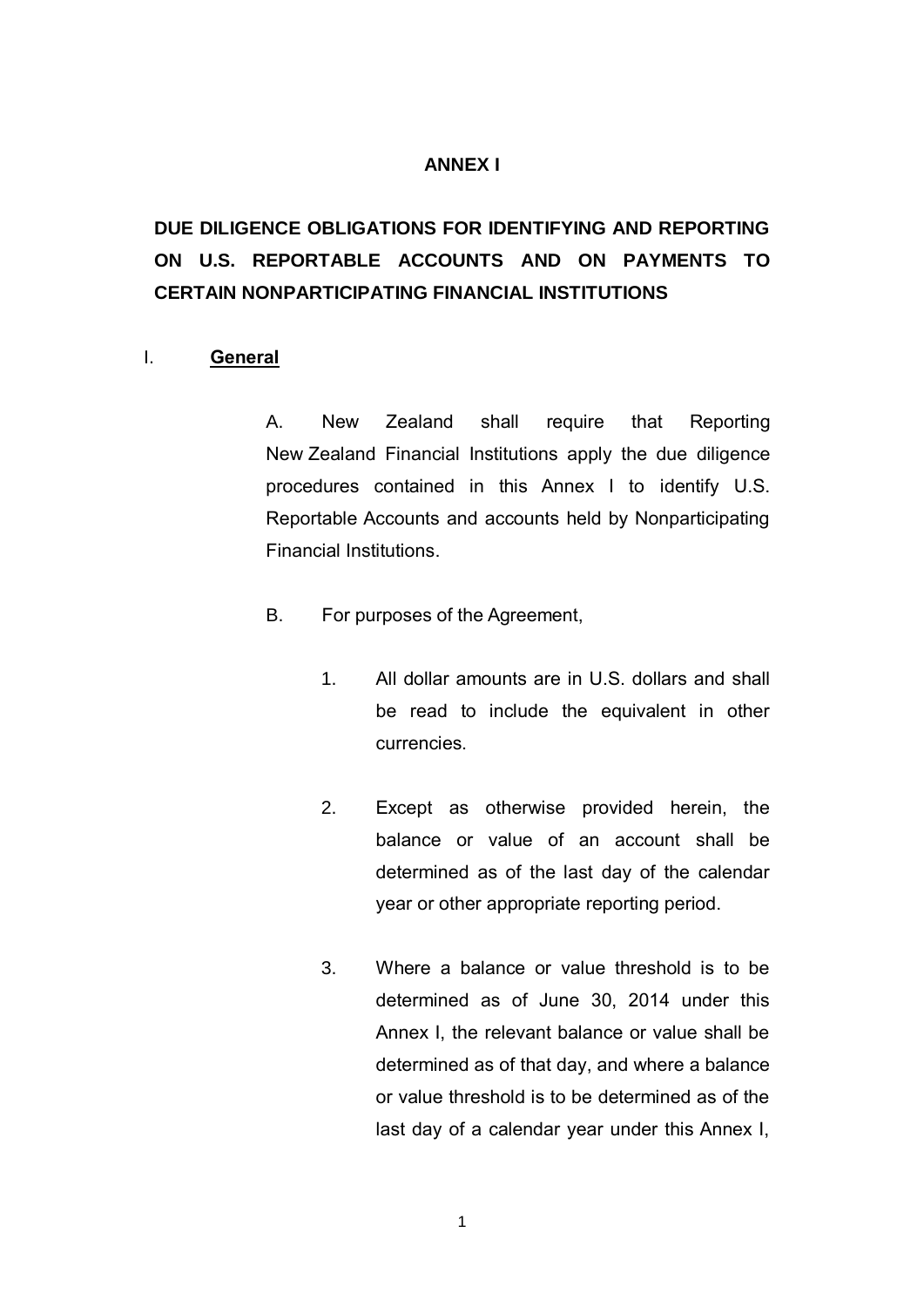the relevant balance or value shall be determined as of the last day of the calendar year or other appropriate reporting period.

- 4. Subject to subparagraph E(1) of section II of this Annex I, an account shall be treated as a U.S. Reportable Account beginning as of the date it is identified as such pursuant to the due diligence procedures in this Annex I.
- 5. Unless otherwise provided, information with respect to a U.S. Reportable Account shall be reported annually in the calendar year following the year to which the information relates.

C. As an alternative to the procedures described in each section of this Annex I, New Zealand may permit Reporting New Zealand Financial Institutions to rely on the procedures described in relevant U.S. Treasury Regulations to establish whether an account is a U.S. Reportable Account or an account held by a Nonparticipating Financial Institution. New Zealand may permit Reporting New Zealand Financial Institutions to make such election separately for each section of this Annex I either with respect to all relevant Financial Accounts or, separately, with respect to any clearly identified group of such accounts (such as by line of business or the location of where the account is maintained).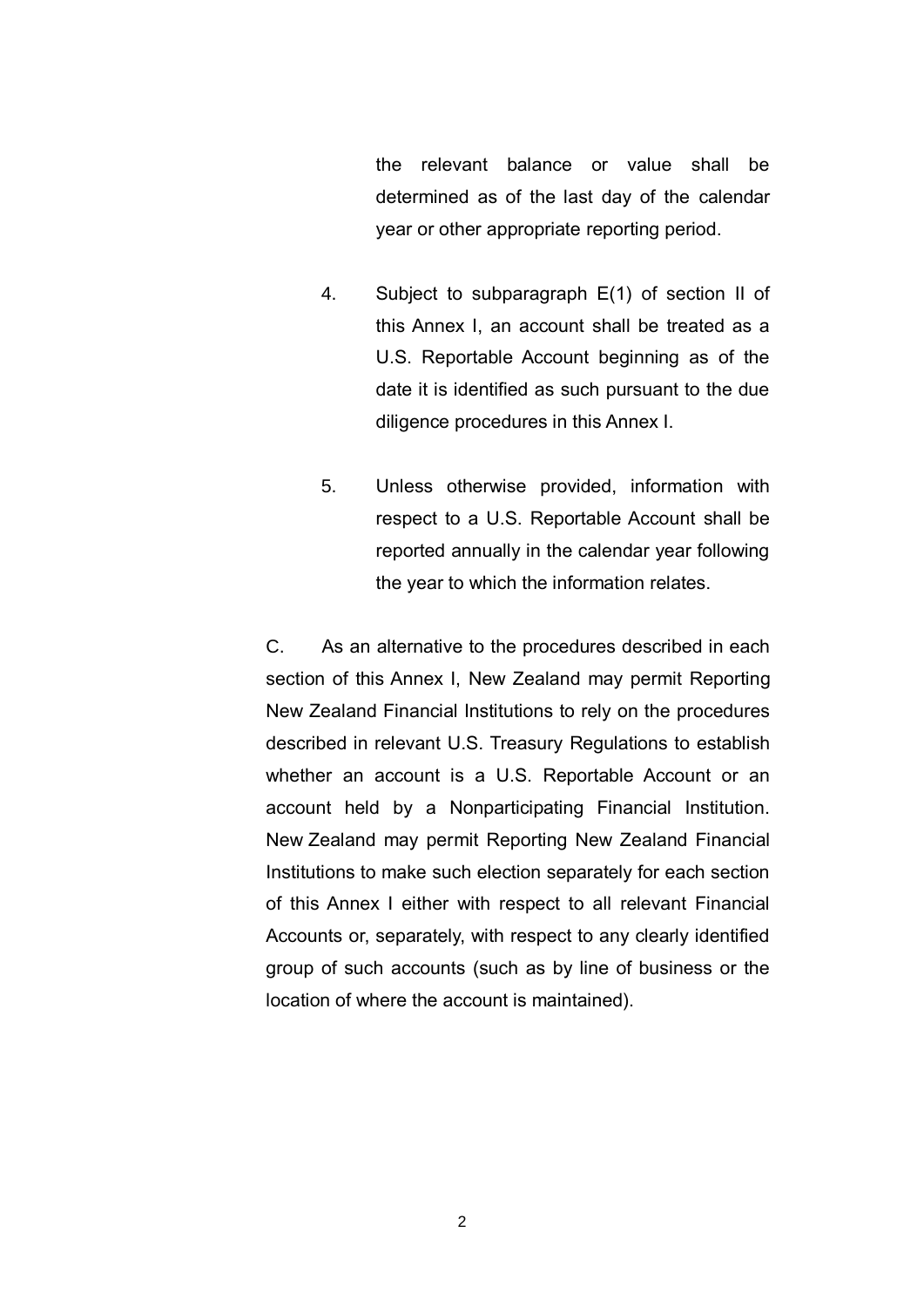II. **Preexisting Individual Accounts.** The following rules and procedures apply for purposes of identifying U.S. Reportable Accounts among Preexisting Accounts held by individuals ("Preexisting Individual Accounts").

> A. **Accounts Not Required to Be Reviewed, Identified, or Reported.** Unless the Reporting New Zealand Financial Institution elects otherwise, either with respect to all Preexisting Individual Accounts or, separately, with respect to any clearly identified group of such accounts, where the implementing rules in New Zealand provide for such an election, the following Preexisting Individual Accounts are not required to be reviewed, identified, or reported as U.S. Reportable Accounts:

- 1. Subject to subparagraph E(2) of this section, a Preexisting Individual Account with a balance or value that does not exceed \$50,000 as of June 30, 2014.
- 2. Subject to subparagraph E(2) of this section, a Preexisting Individual Account that is a Cash Value Insurance Contract or an Annuity Contract with a balance or value of \$250,000 or less as of June 30, 2014.
- 3. A Preexisting Individual Account that is a Cash Value Insurance Contract or an Annuity Contract, provided the law or regulations of New Zealand or the United States effectively prevent the sale of such a Cash Value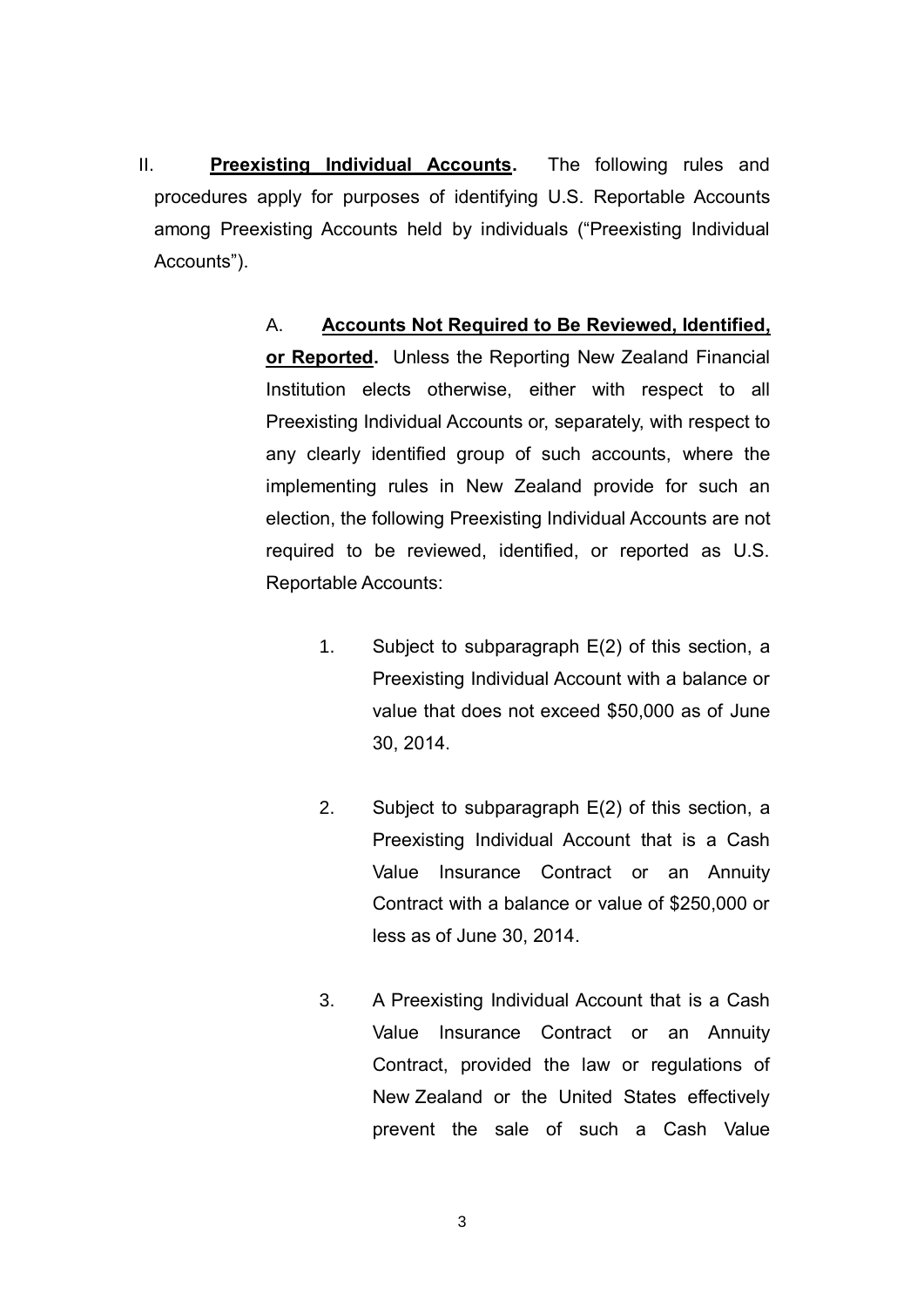Insurance Contract or an Annuity Contract to U.S. residents (*e.g.*, if the relevant Financial Institution does not have the required registration under U.S. law, and the law of New Zealand requires reporting or withholding with respect to insurance products held by residents of New Zealand).

4. A Depository Account with a balance of \$50,000 or less.

B. **Review Procedures for Preexisting Individual Accounts With a Balance or Value as of June 30, 2014, that Exceeds \$50,000 (\$250,000 for a Cash Value Insurance Contract or Annuity Contract), But Does Not Exceed \$1,000,000 ("Lower Value Accounts").**

- 1. **Electronic Record Search.** The Reporting New Zealand Financial Institution must review electronically searchable data maintained by the Reporting New Zealand Financial Institution for any of the following U.S. indicia:
	- a) Identification of the Account Holder as a U.S. citizen or resident;
	- b) Unambiguous indication of a U.S. place of birth;
	- c) Current U.S. mailing or residence address (including a U.S. post office box);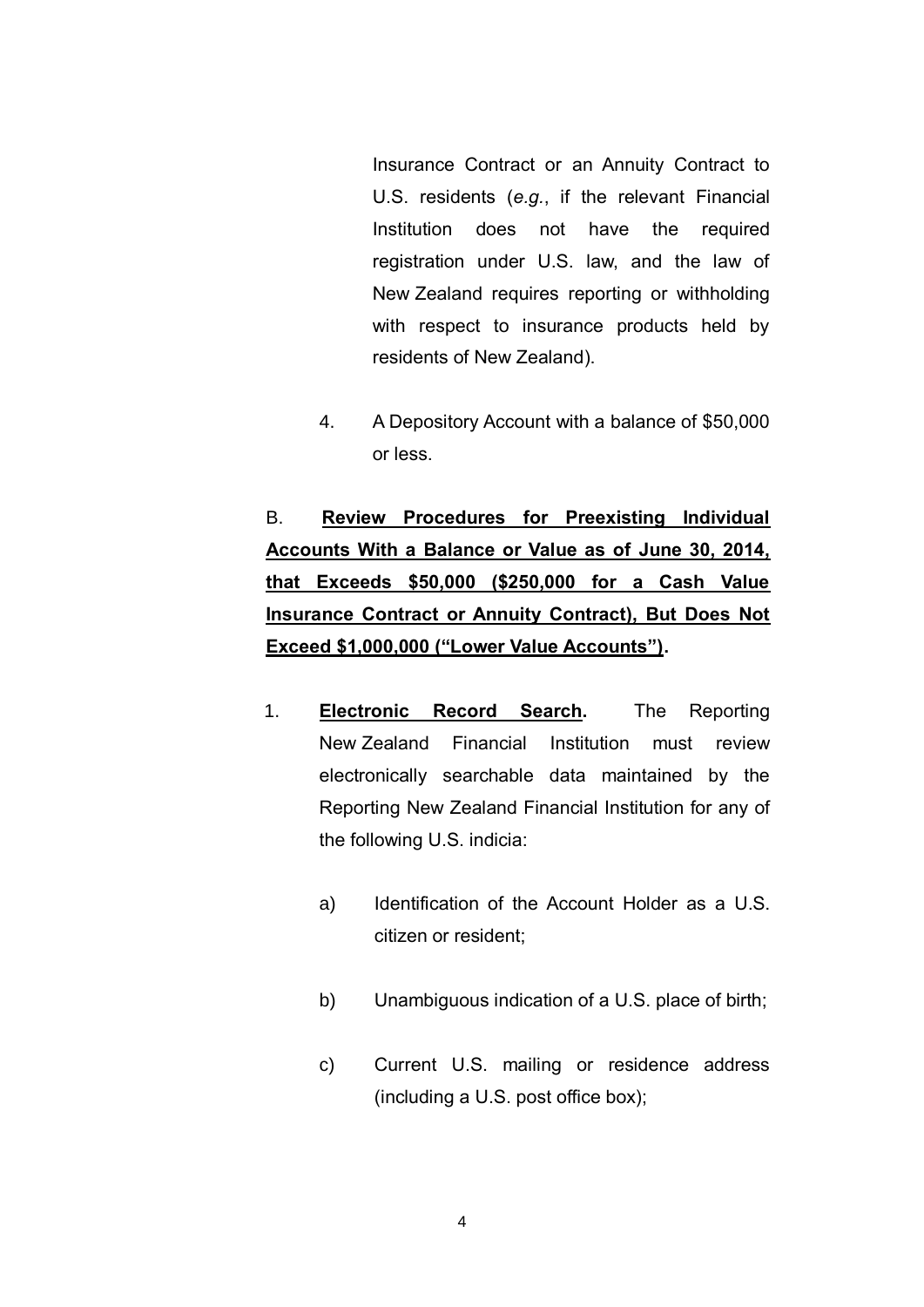- d) Current U.S. telephone number;
- e) Standing instructions to transfer funds to an account maintained in the United States;
- f) Currently effective power of attorney or signatory authority granted to a person with a U.S. address; or
- g) An "in-care-of" or "hold mail" address that is the sole address the Reporting New Zealand Financial Institution has on file for the Account Holder. In the case of a Preexisting Individual Account that is a Lower Value Account, an "incare-of" address outside the United States or "hold mail" address shall not be treated as U.S. indicia.
- 2. If none of the U.S. indicia listed in subparagraph B(1) of this section are discovered in the electronic search, then no further action is required until there is a change in circumstances that results in one or more U.S. indicia being associated with the account, or the account becomes a High Value Account described in paragraph D of this section.
- 3. If any of the U.S. indicia listed in subparagraph B(1) of this section are discovered in the electronic search, or if there is a change in circumstances that results in one or more U.S. indicia being associated with the account, then the Reporting New Zealand Financial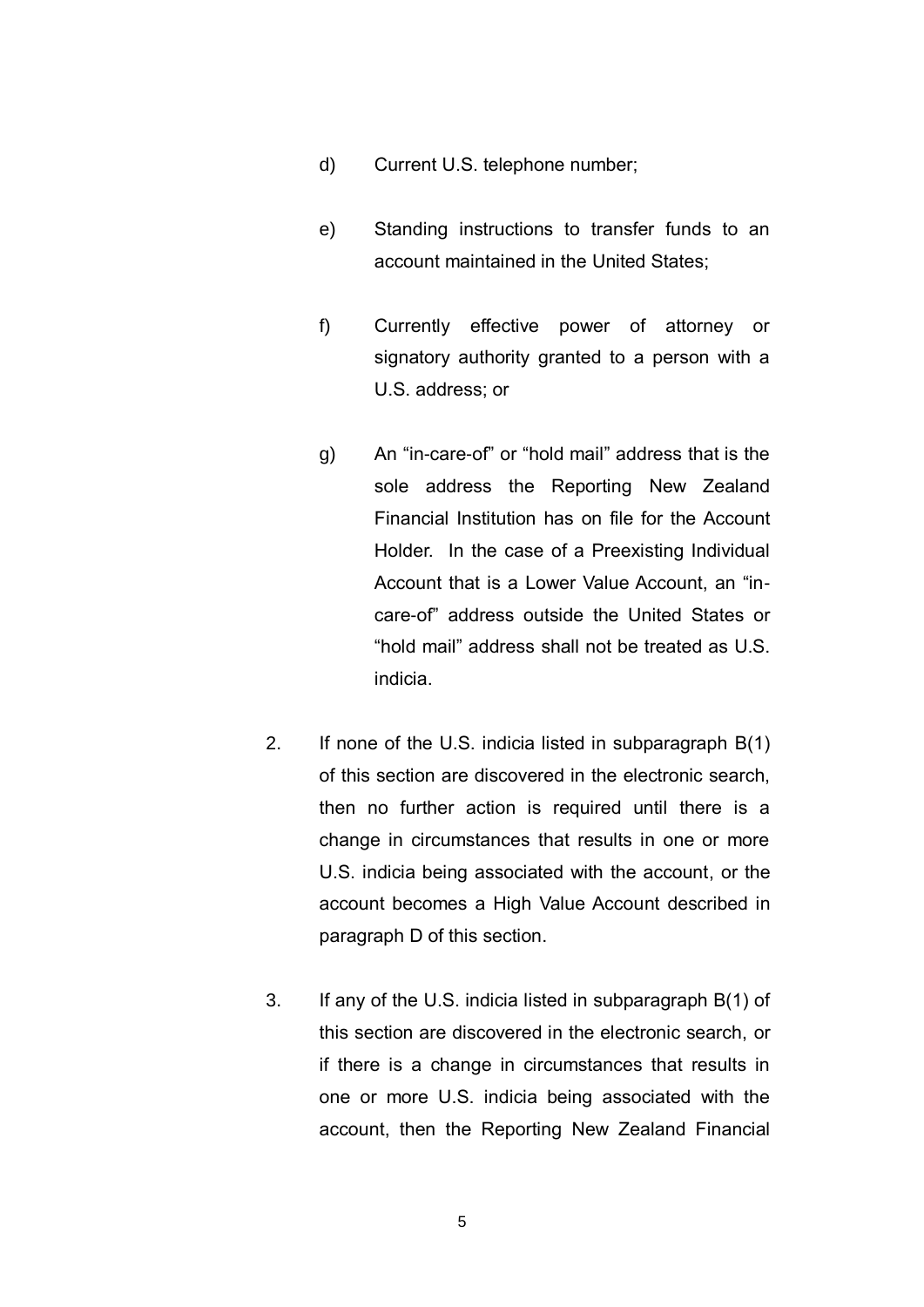Institution must treat the account as a U.S. Reportable Account unless it elects to apply subparagraph B(4) of this section and one of the exceptions in such subparagraph applies with respect to that account.

- 4. Notwithstanding a finding of U.S. indicia under subparagraph B(1) of this section, a Reporting New Zealand Financial Institution is not required to treat an account as a U.S. Reportable Account if:
	- a) Where the Account Holder information unambiguously indicates a U.S. place of birth, the Reporting New Zealand Financial Institution obtains, or has previously reviewed and maintains a record of:
		- (1) A self-certification that the Account Holder is neither a U.S. citizen nor a U.S. resident for tax purposes (which may be on an IRS Form W-8 or other similar agreed form);
		- (2) A non-U.S. passport or other government-issued identification evidencing the Account Holder's citizenship or nationality in a country other than the United States; and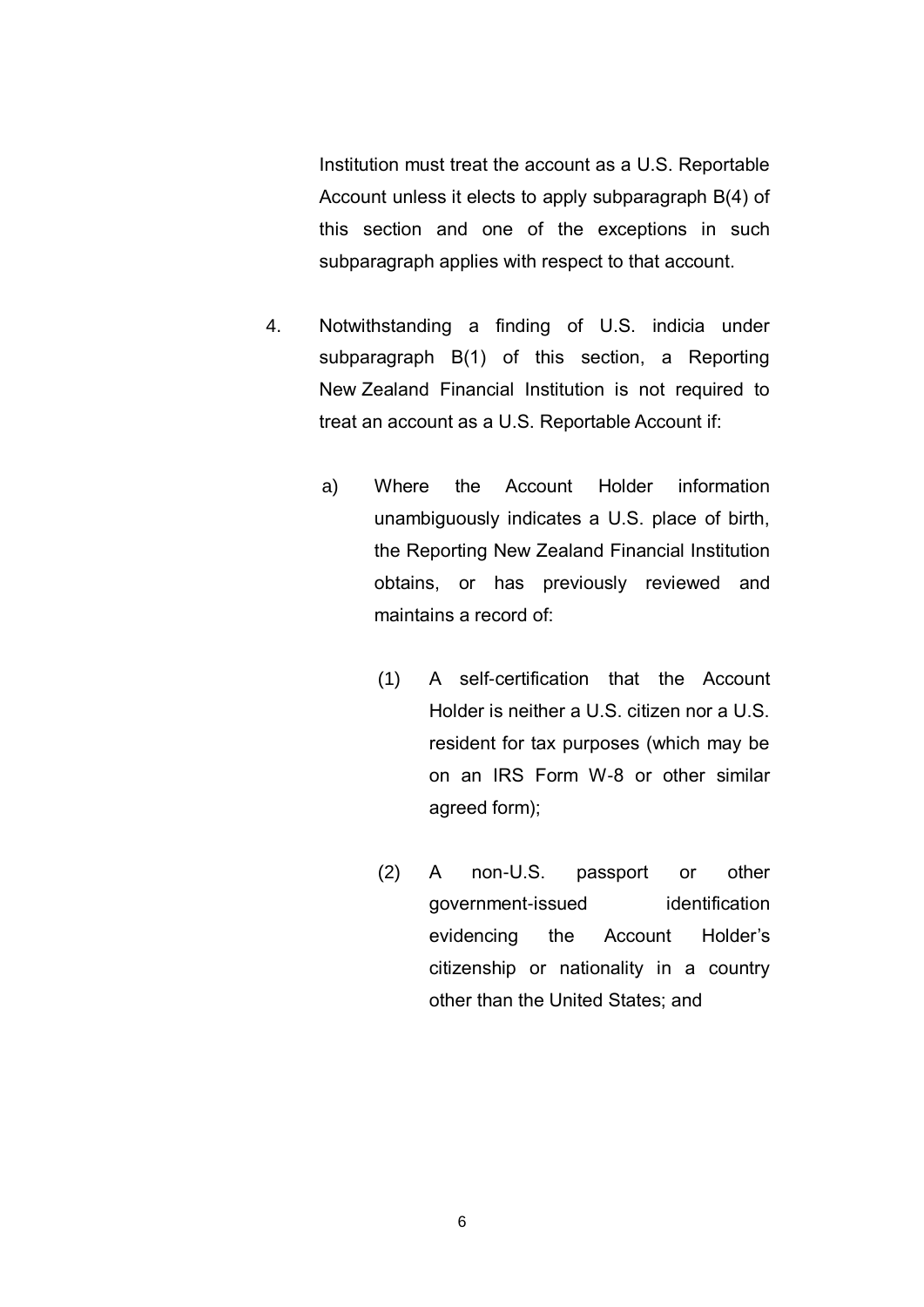- (3) A copy of the Account Holder's Certificate of Loss of Nationality of the United States or a reasonable explanation of:
	- (a) The reason the Account Holder does not have such a certificate despite relinquishing U.S. citizenship; or
	- (b) The reason the Account Holder did not obtain U.S. citizenship at birth.
- b) Where the Account Holder information contains a current U.S. mailing or residence address, or one or more U.S. telephone numbers that are the only telephone numbers associated with the account, the Reporting New Zealand Financial Institution obtains, or has previously reviewed and maintains a record of:
	- (1) A self-certification that the Account Holder is neither a U.S. citizen nor a U.S. resident for tax purposes (which may be on an IRS Form W-8 or other similar agreed form); and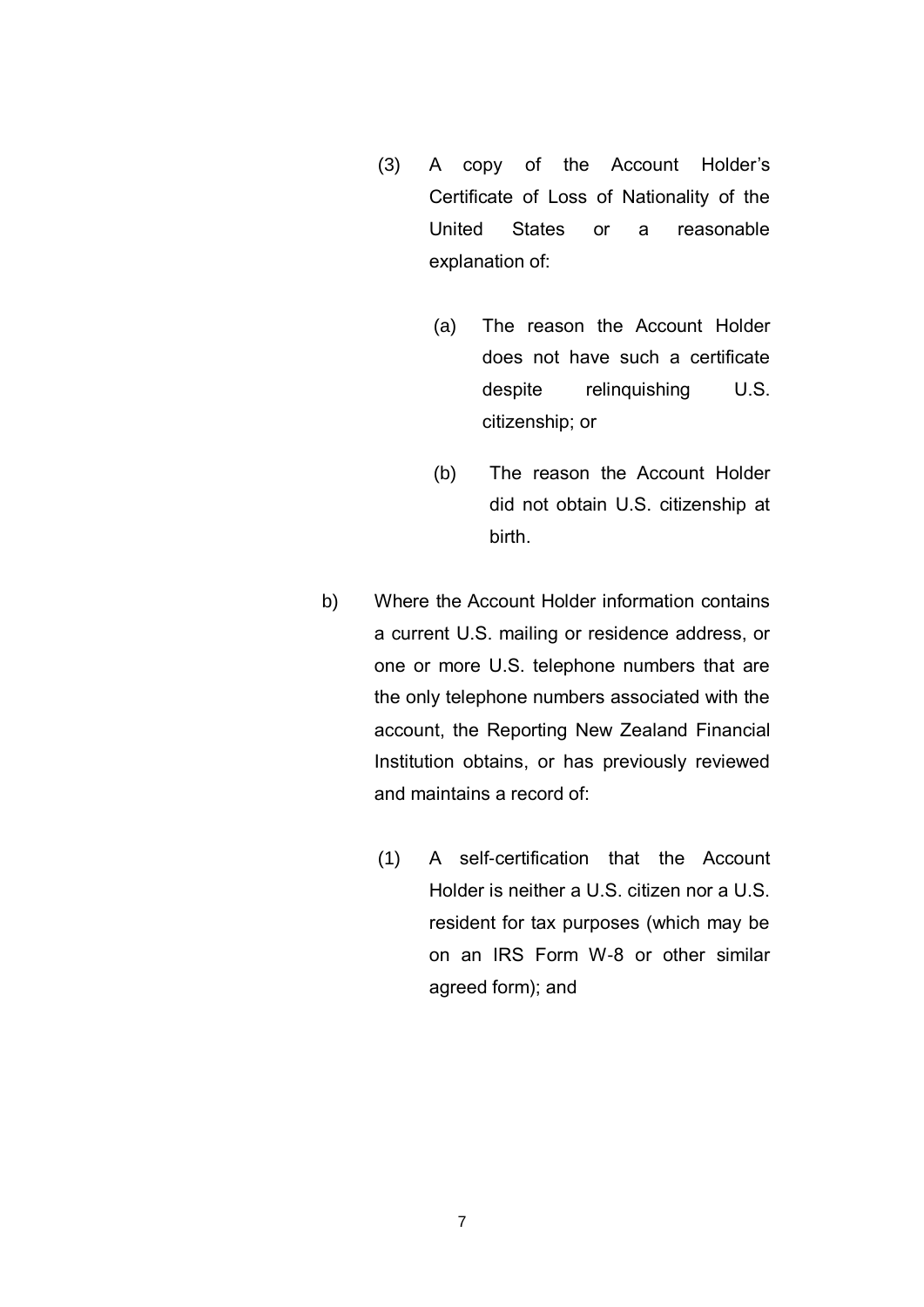- (2) Documentary evidence, as defined in paragraph D of section VI of this Annex I, establishing the Account Holder's non-U.S. status.
- c) Where the Account Holder information contains standing instructions to transfer funds to an account maintained in the United States, the Reporting New Zealand Financial Institution obtains, or has previously reviewed and maintains a record of:
	- (1) A self-certification that the Account Holder is neither a U.S. citizen nor a U.S. resident for tax purposes (which may be on an IRS Form W-8 or other similar agreed form); and
	- (2) Documentary evidence, as defined in paragraph D of section VI of this Annex I, establishing the Account Holder's non-U.S. status.
- d) Where the Account Holder information contains a currently effective power of attorney or signatory authority granted to a person with a U.S. address, has an "in-care-of" address or "hold mail" address that is the sole address identified for the Account Holder, or has one or more U.S. telephone numbers (if a non-U.S. telephone number is also associated with the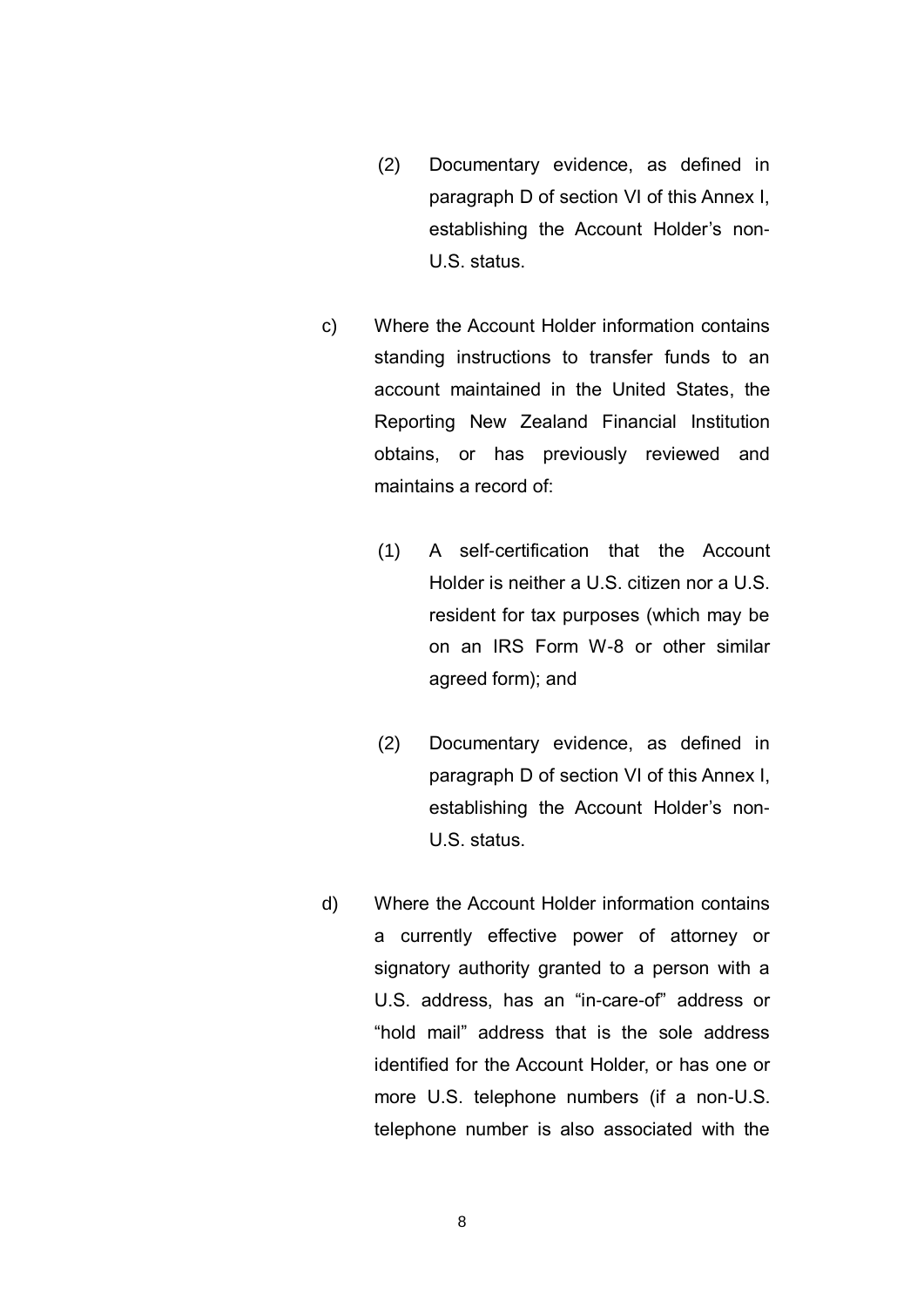account), the Reporting New Zealand Financial Institution obtains, or has previously reviewed and maintains a record of:

- (1) A self-certification that the Account Holder is neither a U.S. citizen nor a U.S. resident for tax purposes (which may be on an IRS Form W-8 or other similar agreed form); or
- (2) Documentary evidence, as defined in paragraph D of section VI of this Annex I, establishing the Account Holder's non-U.S. status.

# C. **Additional Procedures Applicable to Preexisting Individual Accounts That Are Lower Value Accounts.**

- 1. Review of Preexisting Individual Accounts that are Lower Value Accounts for U.S. indicia must be completed by June 30, 2016.
- 2. If there is a change of circumstances with respect to a Preexisting Individual Account that is a Lower Value Account that results in one or more U.S. indicia described in subparagraph B(1) of this section being associated with the account, then the Reporting New Zealand Financial Institution must treat the account as a U.S. Reportable Account unless subparagraph B(4) of this section applies.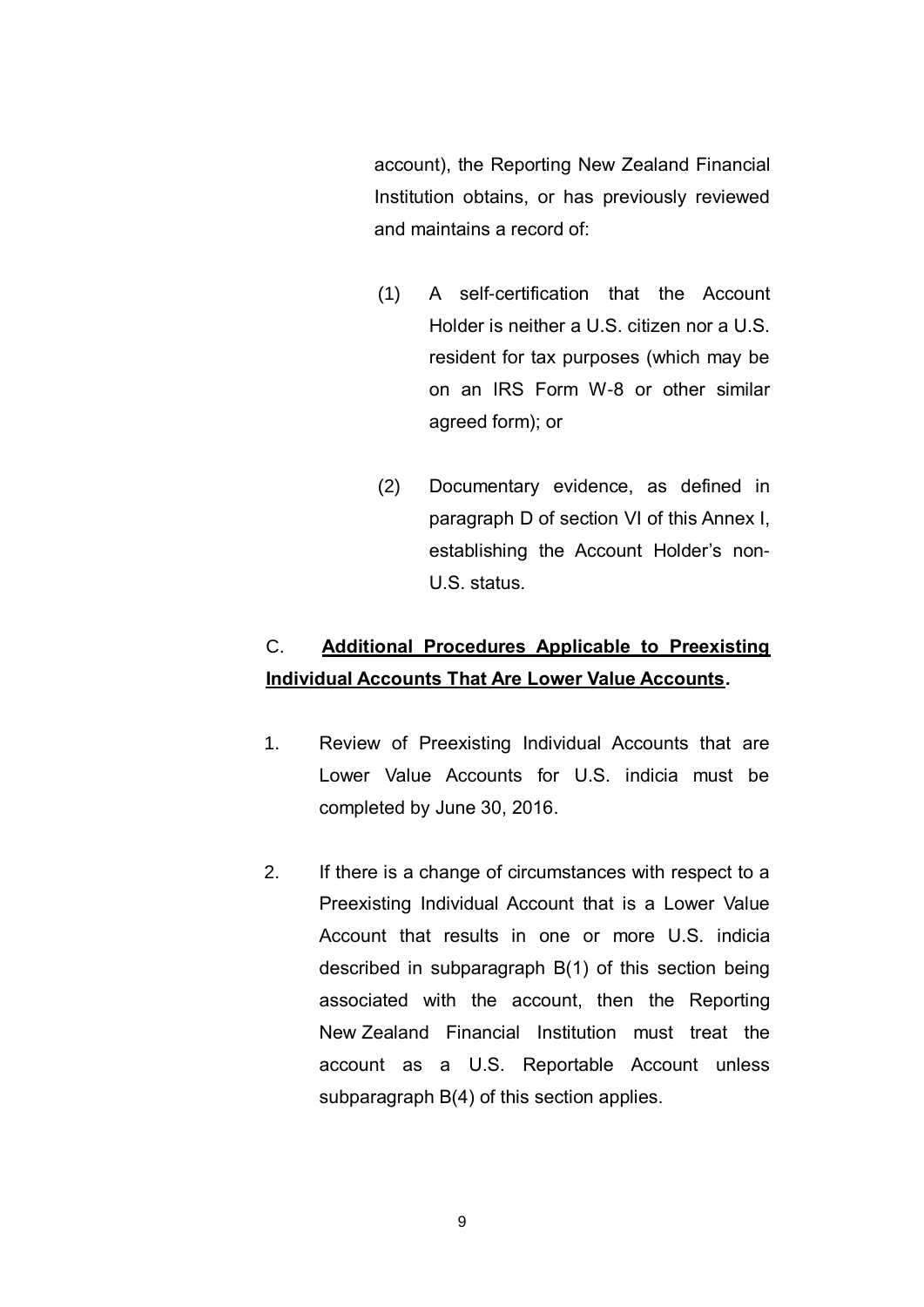3. Except for Depository Accounts described in subparagraph A(4) of this section, any Preexisting Individual Account that has been identified as a U.S. Reportable Account under this section shall be treated as a U.S. Reportable Account in all subsequent years, unless the Account Holder ceases to be a Specified U.S. Person.

D. **Enhanced Review Procedures for Preexisting Individual Accounts With a Balance or Value That Exceeds \$1,000,000 as of June 30, 2014, or December 31 of 2015 or Any Subsequent Year ("High Value Accounts").**

- 1. **Electronic Record Search.** The Reporting New Zealand Financial Institution must review electronically searchable data maintained by the Reporting New Zealand Financial Institution for any of the U.S. indicia described in subparagraph B(1) of this section.
- 2. **Paper Record Search.** If the Reporting New Zealand Financial Institution's electronically searchable databases include fields for, and capture all of the information described in, subparagraph D(3) of this section, then no further paper record search is required. If the electronic databases do not capture all of this information, then with respect to a High Value Account, the Reporting New Zealand Financial Institution must also review the current customer master file and, to the extent not contained in the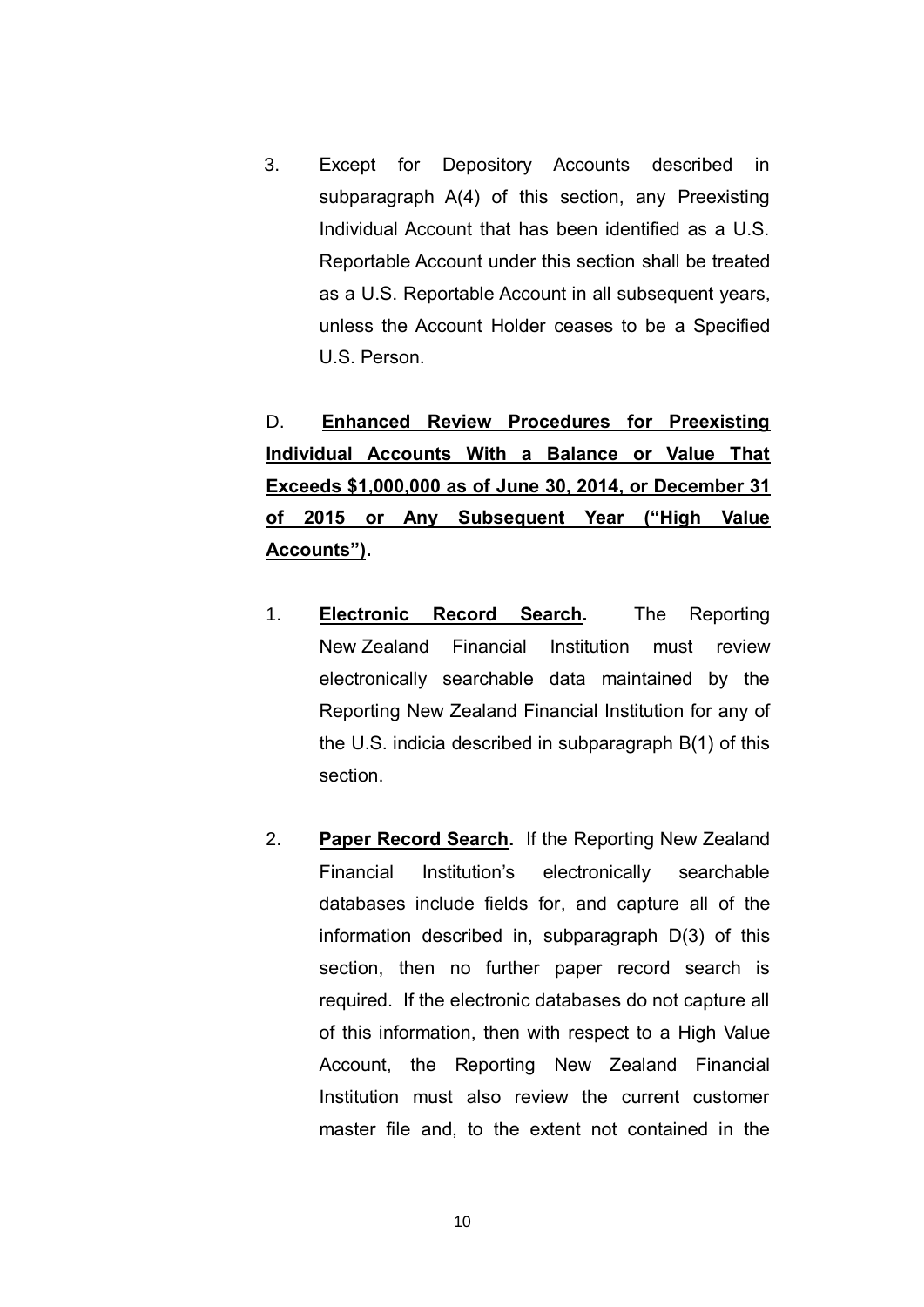current customer master file, the following documents associated with the account and obtained by the Reporting New Zealand Financial Institution within the last five years for any of the U.S. indicia described in subparagraph B(1) of this section:

- a) The most recent documentary evidence collected with respect to the account;
- b) The most recent account opening contract or documentation;
- c) The most recent documentation obtained by the Reporting New Zealand Financial Institution pursuant to AML/KYC Procedures or for other regulatory purposes;
- d) Any power of attorney or signature authority forms currently in effect; and
- e) Any standing instructions to transfer funds currently in effect.
- 3. **Exception Where Databases Contain Sufficient Information.** A Reporting New Zealand Financial Institution is not required to perform the paper record search described in subparagraph D(2) of this section if the Reporting New Zealand Financial Institution's electronically searchable information includes the following: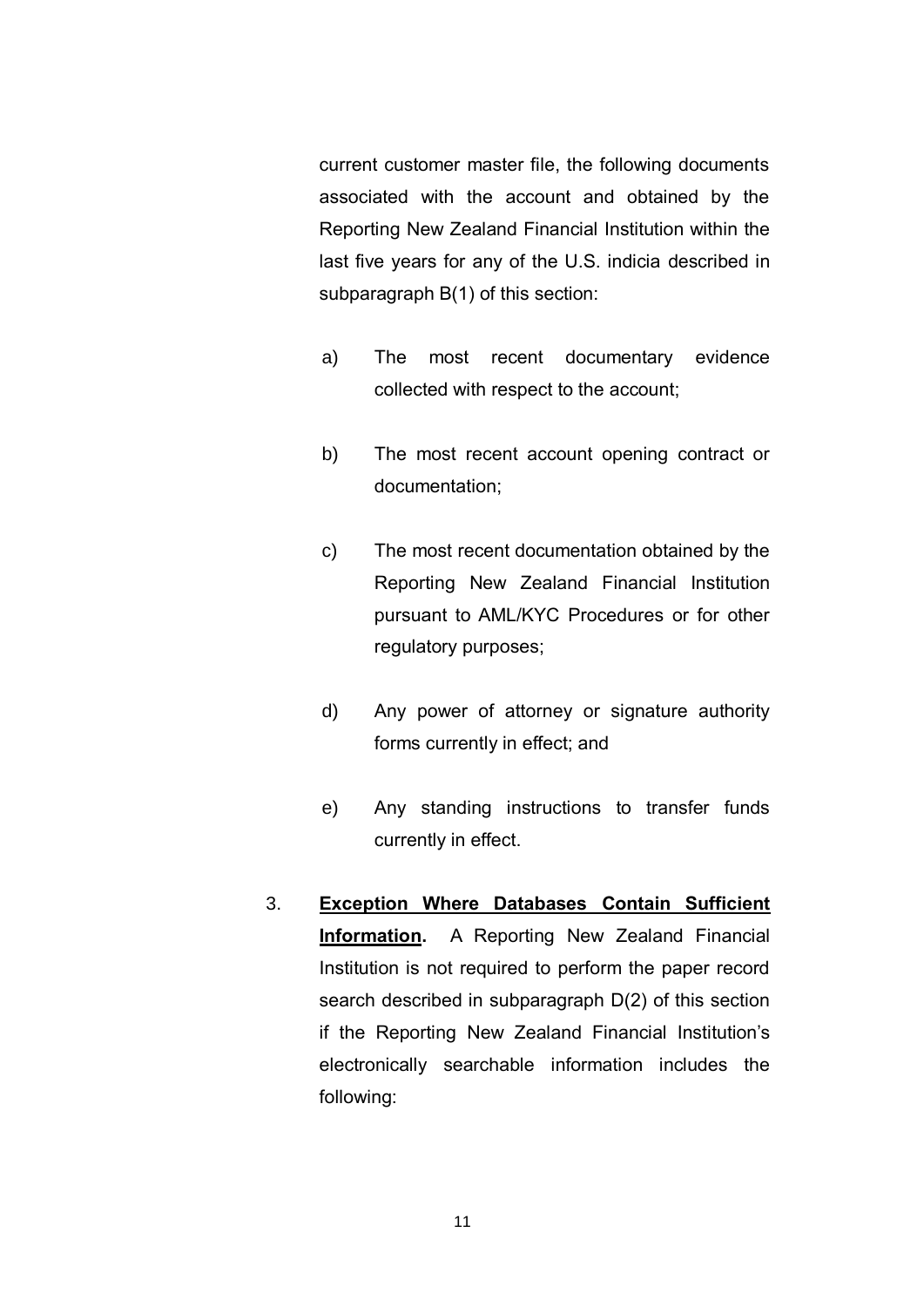- a) The Account Holder's nationality or residence status;
- b) The Account Holder's residence address and mailing address currently on file with the Reporting New Zealand Financial Institution;
- c) The Account Holder's telephone number(s) currently on file, if any, with the Reporting New Zealand Financial Institution;
- d) Whether there are standing instructions to transfer funds in the account to another account (including an account at another branch of the Reporting New Zealand Financial Institution or another Financial Institution);
- e) Whether there is a current "in-care-of" address or "hold mail" address for the Account Holder; and
- f) Whether there is any power of attorney or signatory authority for the account.
- 4. **Relationship Manager Inquiry for Actual Knowledge.** In addition to the electronic and paper record searches described above, the Reporting New Zealand Financial Institution must treat as a U.S. Reportable Account any High Value Account assigned to a relationship manager (including any Financial Accounts aggregated with such High Value Account) if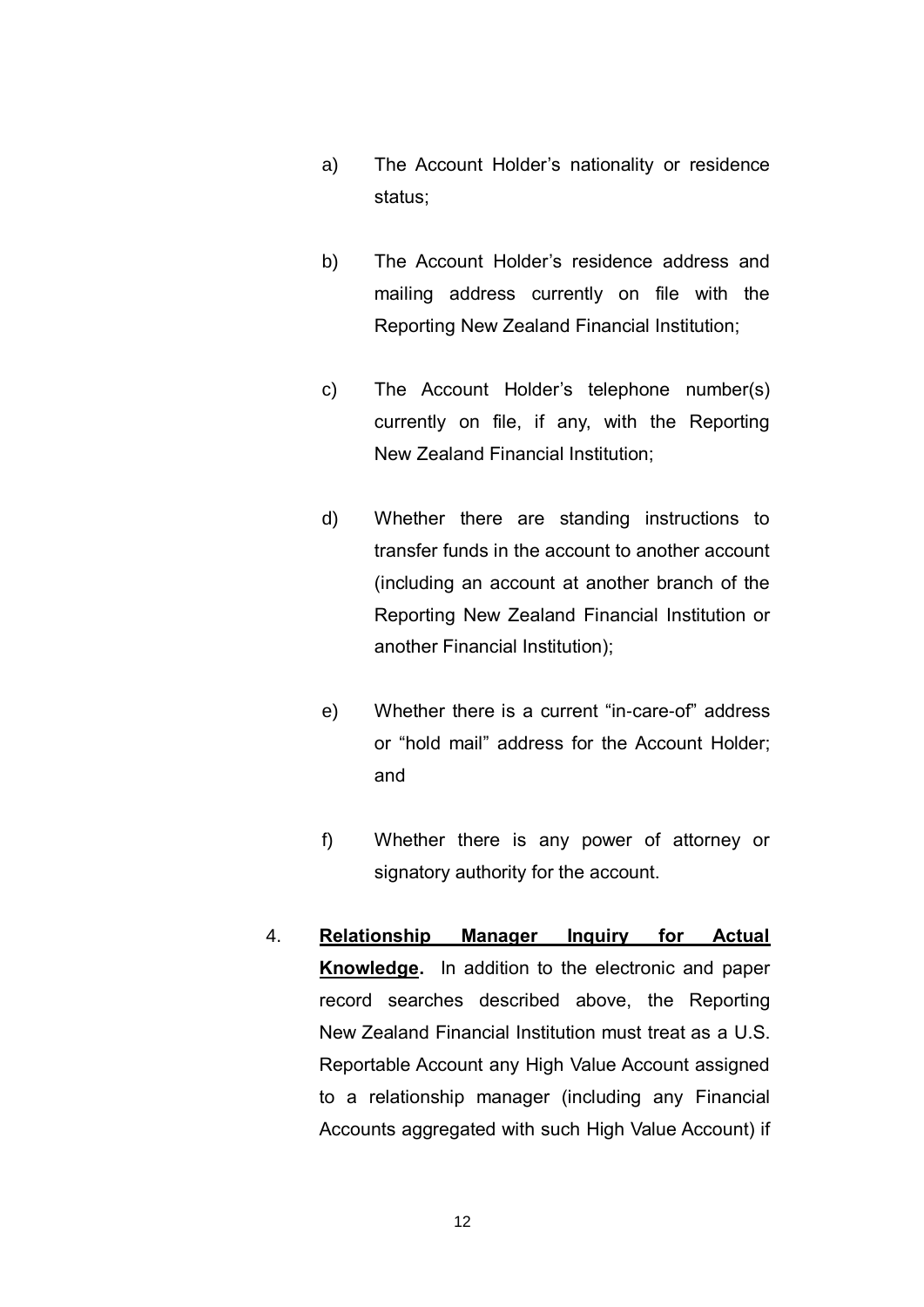the relationship manager has actual knowledge that the Account Holder is a Specified U.S. Person.

#### 5. **Effect of Finding U.S. Indicia.**

- a) If none of the U.S. indicia listed in subparagraph B(1) of this section are discovered in the enhanced review of High Value Accounts described above, and the account is not identified as held by a Specified U.S. Person in subparagraph D(4) of this section, then no further action is required until there is a change in circumstances that results in one or more U.S. indicia being associated with the account.
- b) If any of the U.S. indicia listed in subparagraph B(1) of this section are discovered in the enhanced review of High Value Accounts described above, or if there is a subsequent change in circumstances that results in one or more U.S. indicia being associated with the account, then the Reporting New Zealand Financial Institution must treat the account as a U.S. Reportable Account unless it elects to apply subparagraph B(4) of this section and one of the exceptions in such subparagraph applies with respect to that account.
- c) Except for Depository Accounts described in subparagraph A(4) of this section, any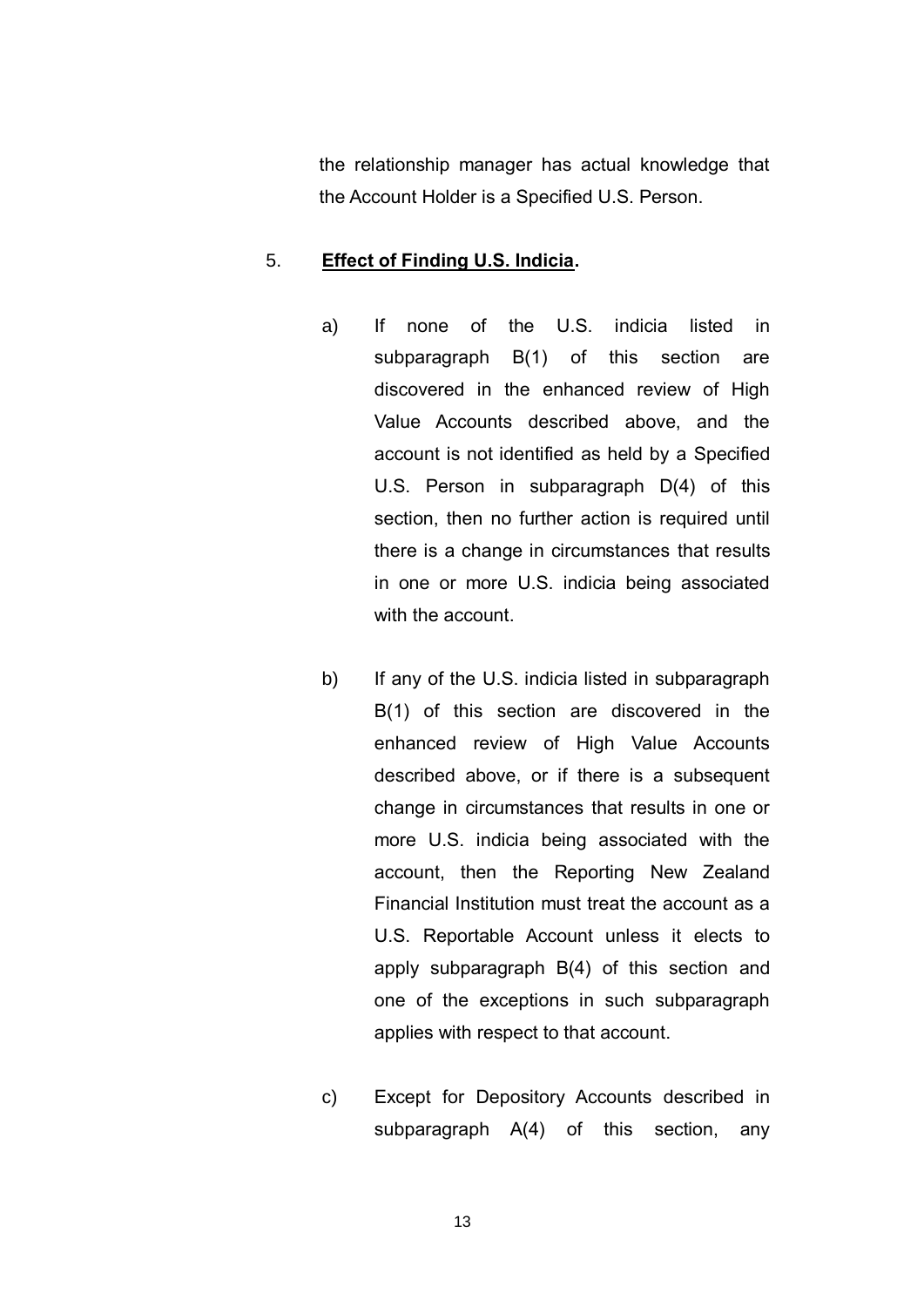Preexisting Individual Account that has been identified as a U.S. Reportable Account under this section shall be treated as a U.S. Reportable Account in all subsequent years, unless the Account Holder ceases to be a Specified U.S. Person.

# E. **Additional Procedures Applicable to High Value Accounts.**

- 1. If a Preexisting Individual Account is a High Value Account as of June 30, 2014, the Reporting New Zealand Financial Institution must complete the enhanced review procedures described in paragraph D of this section with respect to such account by June 30, 2015. If based on this review such account is identified as a U.S. Reportable Account on or before December 31, 2014, the Reporting New Zealand Financial Institution must report the required information about such account with respect to 2014 in the first report on the account and on an annual basis thereafter. In the case of an account identified as a U.S. Reportable Account after December 31, 2014 and on or before June 30, 2015, the Reporting New Zealand Financial Institution is not required to report information about such account with respect to 2014, but must report information about the account on an annual basis thereafter.
- 2. If a Preexisting Individual Account is not a High Value Account as of June 30, 2014, but becomes a High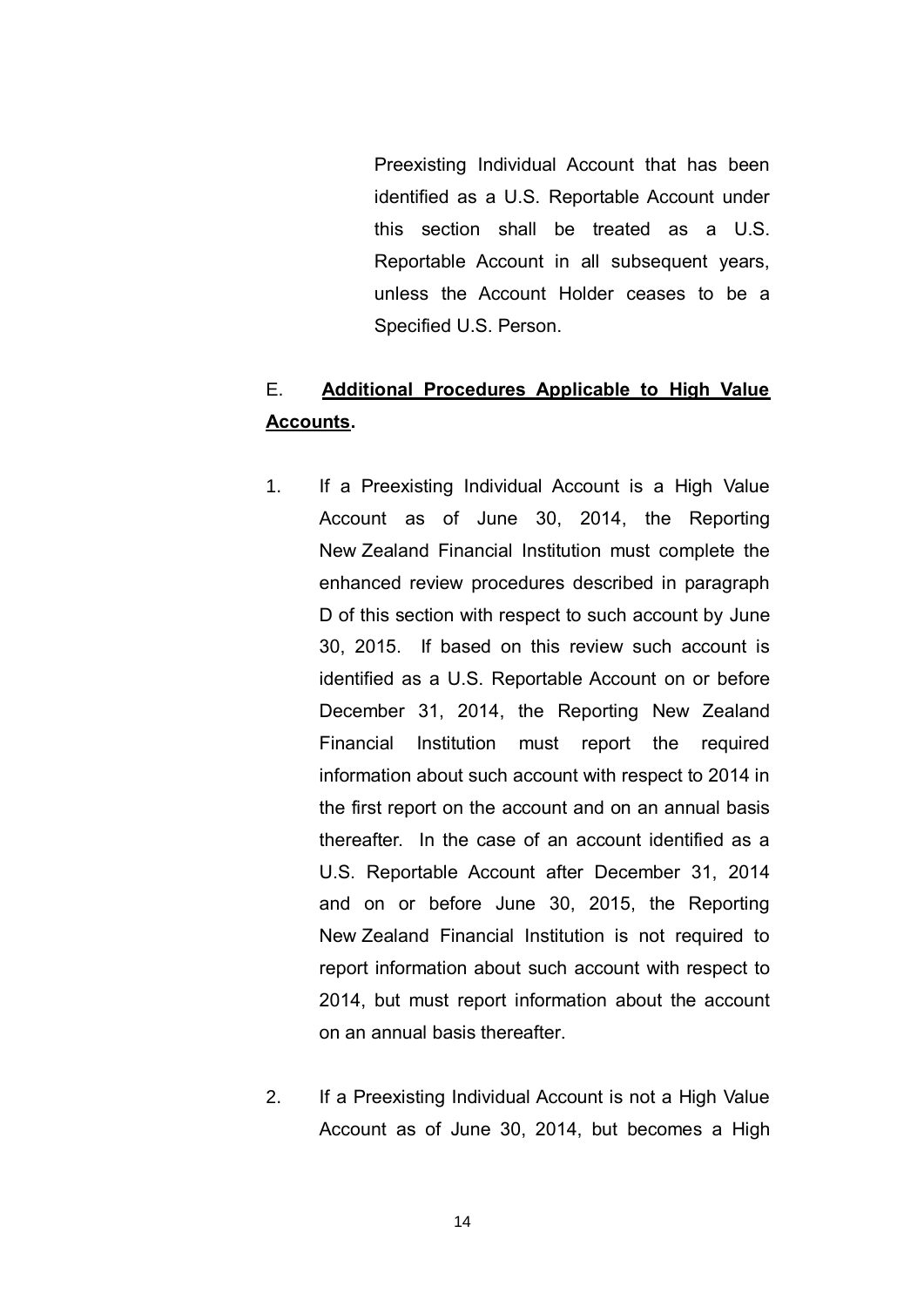Value Account as of the last day of 2015 or any subsequent calendar year, the Reporting New Zealand Financial Institution must complete the enhanced review procedures described in paragraph D of this section with respect to such account within six months after the last day of the calendar year in which the account becomes a High Value Account. If based on this review such account is identified as a U.S. Reportable Account, the Reporting New Zealand Financial Institution must report the required information about such account with respect to the year in which it is identified as a U.S. Reportable Account and subsequent years on an annual basis, unless the Account Holder ceases to be a Specified U.S. Person.

- 3. Once a Reporting New Zealand Financial Institution applies the enhanced review procedures described in paragraph D of this section to a High Value Account, the Reporting New Zealand Financial Institution is not required to re-apply such procedures, other than the relationship manager inquiry described in subparagraph D(4) of this section, to the same High Value Account in any subsequent year.
- 4. If there is a change of circumstances with respect to a High Value Account that results in one or more U.S. indicia described in subparagraph B(1) of this section being associated with the account, then the Reporting New Zealand Financial Institution must treat the account as a U.S. Reportable Account unless it elects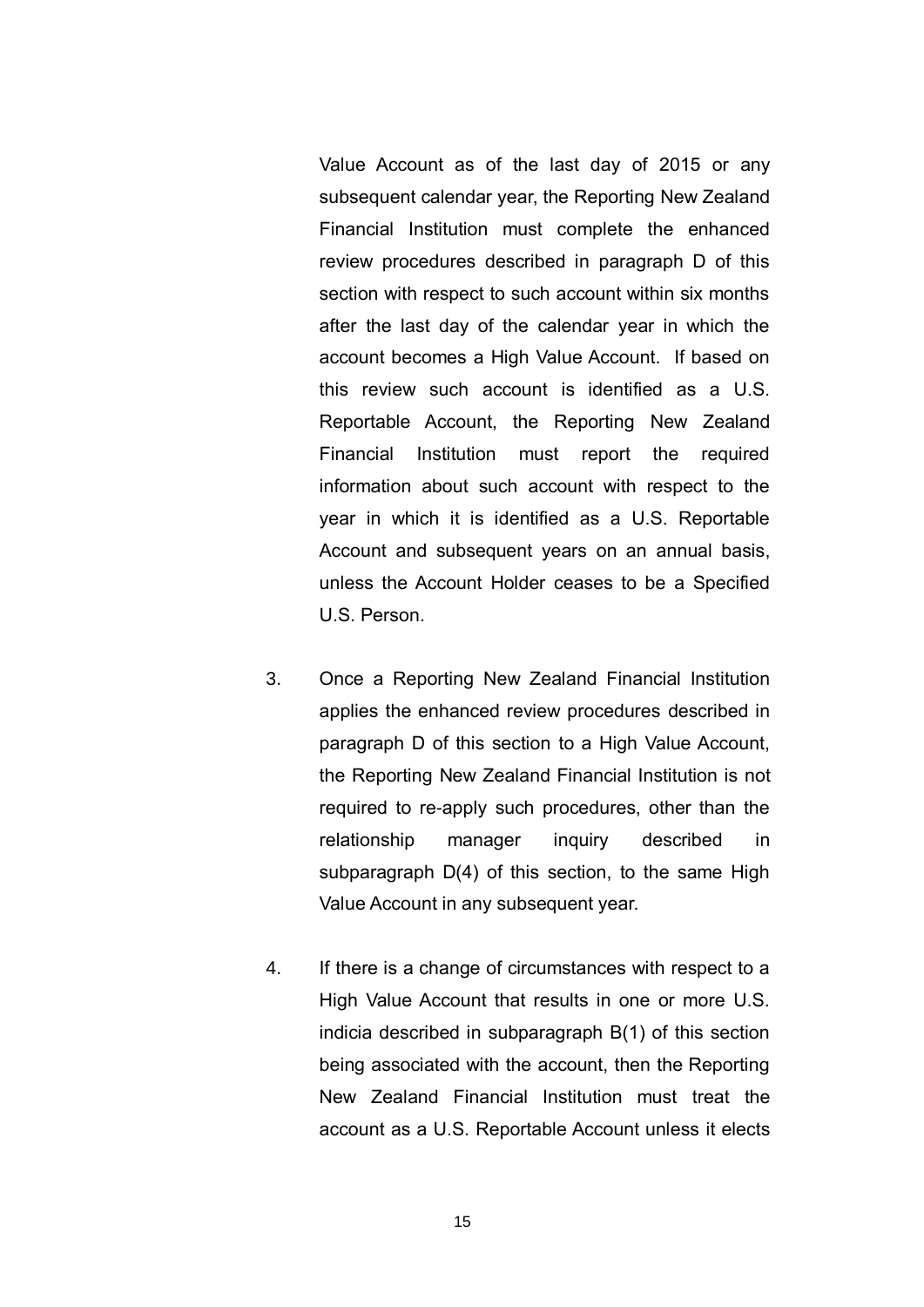to apply subparagraph B(4) of this section and one of the exceptions in such subparagraph applies with respect to that account.

5. A Reporting New Zealand Financial Institution must implement procedures to ensure that a relationship manager identifies any change in circumstances of an account. For example, if a relationship manager is notified that the Account Holder has a new mailing address in the United States, the Reporting New Zealand Financial Institution is required to treat the new address as a change in circumstances and, if it elects to apply subparagraph B(4) of this section, is required to obtain the appropriate documentation from the Account Holder.

F. **Preexisting Individual Accounts That Have Been Documented for Certain Other Purposes.** A Reporting New Zealand Financial Institution that has previously obtained documentation from an Account Holder to establish the Account Holder's status as neither a U.S. citizen nor a U.S. resident in order to meet its obligations under a qualified intermediary, withholding foreign partnership, or withholding foreign trust agreement with the IRS, or to fulfill its obligations under chapter 61 of Title 26 of the United States Code, is not required to perform the procedures described in subparagraph B(1) of this section with respect to Lower Value Accounts or subparagraphs D(1) through D(3) of this section with respect to High Value Accounts.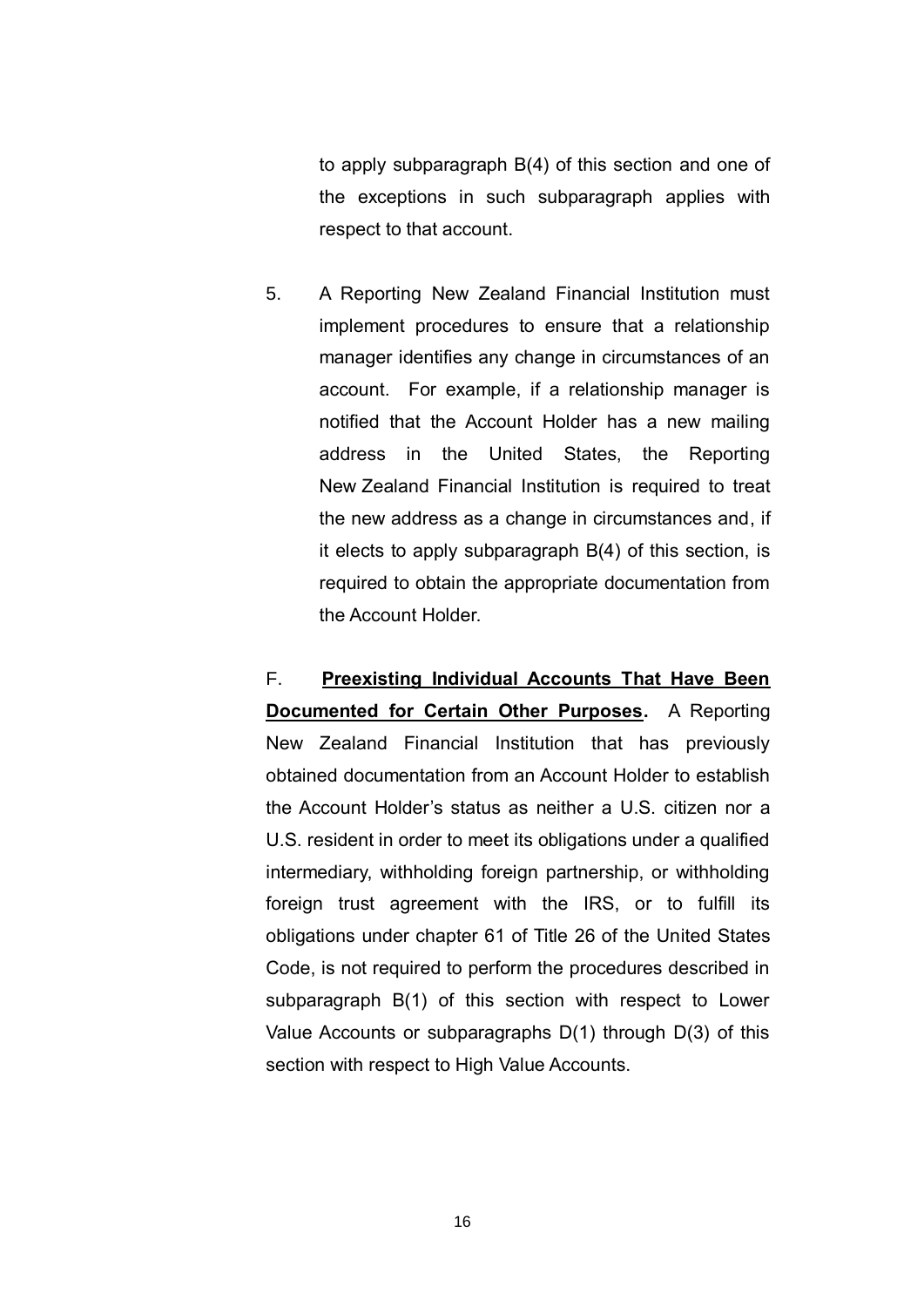III. **New Individual Accounts.** The following rules and procedures apply for purposes of identifying U.S. Reportable Accounts among Financial Accounts held by individuals and opened on or after July 1, 2014 ("New Individual Accounts").

> A. **Accounts Not Required to Be Reviewed, Identified, or Reported.** Unless the Reporting New Zealand Financial Institution elects otherwise, either with respect to all New Individual Accounts or, separately, with respect to any clearly identified group of such accounts, where the implementing rules in New Zealand provide for such an election, the following New Individual Accounts are not required to be reviewed, identified, or reported as U.S. Reportable Accounts:

- 1. A Depository Account unless the account balance exceeds \$50,000 at the end of any calendar year or other appropriate reporting period.
- 2. A Cash Value Insurance Contract unless the Cash Value exceeds \$50,000 at the end of any calendar year or other appropriate reporting period.

B. **Other New Individual Accounts.** With respect to New Individual Accounts not described in paragraph A of this section, upon account opening (or within 90 days after the end of the calendar year in which the account ceases to be described in paragraph A of this section), the Reporting New Zealand Financial Institution must obtain a selfcertification, which may be part of the account opening documentation, that allows the Reporting New Zealand Financial Institution to determine whether the Account Holder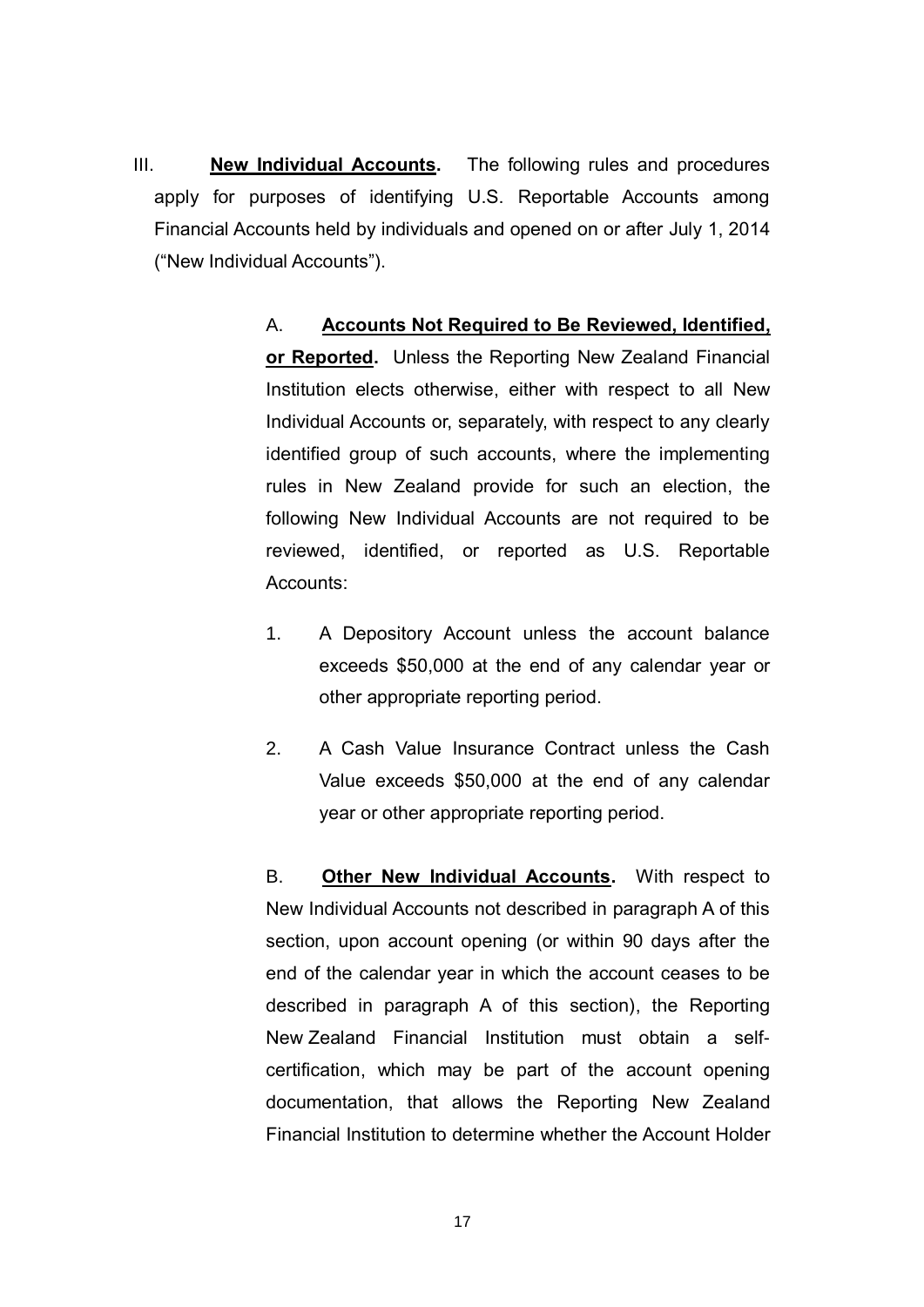is resident in the United States for tax purposes (for this purpose, a U.S. citizen is considered to be resident in the United States for tax purposes, even if the Account Holder is also a tax resident of another jurisdiction) and confirm the reasonableness of such self-certification based on the information obtained by the Reporting New Zealand Financial Institution in connection with the opening of the account, including any documentation collected pursuant to AML/KYC Procedures.

- 1. If the self-certification establishes that the Account Holder is resident in the United States for tax purposes, the Reporting New Zealand Financial Institution must treat the account as a U.S. Reportable Account and obtain a self-certification that includes the Account Holder's U.S. TIN (which may be an IRS Form W-9 or other similar agreed form).
- 2. If there is a change of circumstances with respect to a New Individual Account that causes the Reporting New Zealand Financial Institution to know, or have reason to know, that the original self-certification is incorrect or unreliable, the Reporting New Zealand Financial Institution cannot rely on the original selfcertification and must obtain a valid self-certification that establishes whether the Account Holder is a U.S. citizen or resident for U.S. tax purposes. If the Reporting New Zealand Financial Institution is unable to obtain a valid self-certification, the Reporting New Zealand Financial Institution must treat the account as a U.S. Reportable Account.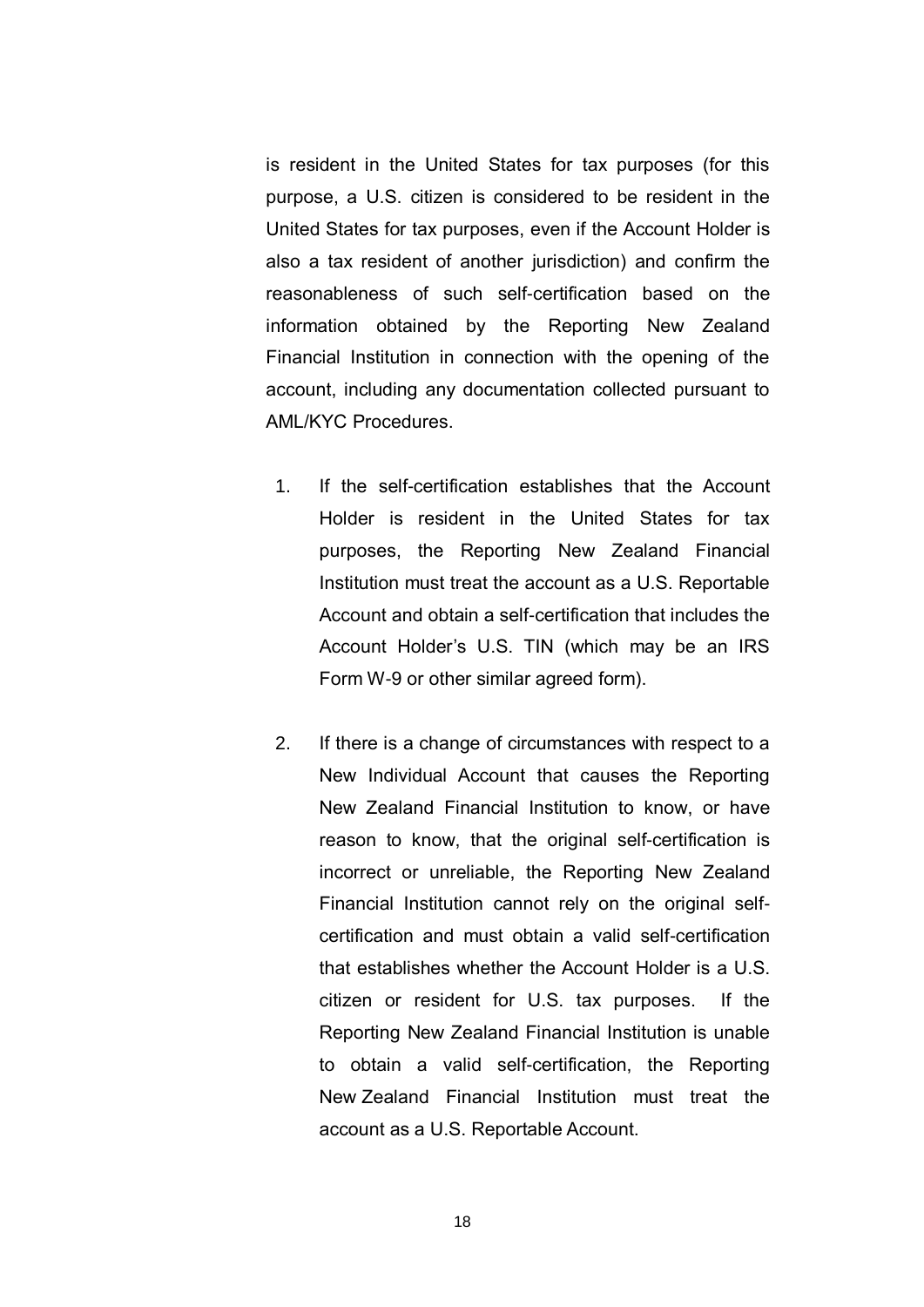IV. **Preexisting Entity Accounts.** The following rules and procedures apply for purposes of identifying U.S. Reportable Accounts and accounts held by Nonparticipating Financial Institutions among Preexisting Accounts held by Entities ("Preexisting Entity Accounts").

> A. **Entity Accounts Not Required to Be Reviewed, Identified or Reported.** Unless the Reporting New Zealand Financial Institution elects otherwise, either with respect to all Preexisting Entity Accounts or, separately, with respect to any clearly identified group of such accounts, where the implementing rules in New Zealand provide for such an election, a Preexisting Entity Account with an account balance or value that does not exceed \$250,000 as of June 30, 2014, is not required to be reviewed, identified, or reported as a U.S. Reportable Account until the account balance or value exceeds \$1,000,000.

> B. **Entity Accounts Subject to Review.** A Preexisting Entity Account that has an account balance or value that exceeds \$250,000 as of June 30, 2014, and a Preexisting Entity Account that does not exceed \$250,000 as of June 30, 2014 but the account balance or value of which exceeds \$1,000,000 as of the last day of 2015 or any subsequent calendar year, must be reviewed in accordance with the procedures set forth in paragraph D of this section.

> C. **Entity Accounts With Respect to Which Reporting Is Required.** With respect to Preexisting Entity Accounts described in paragraph B of this section, only accounts that are held by one or more Entities that are Specified U.S.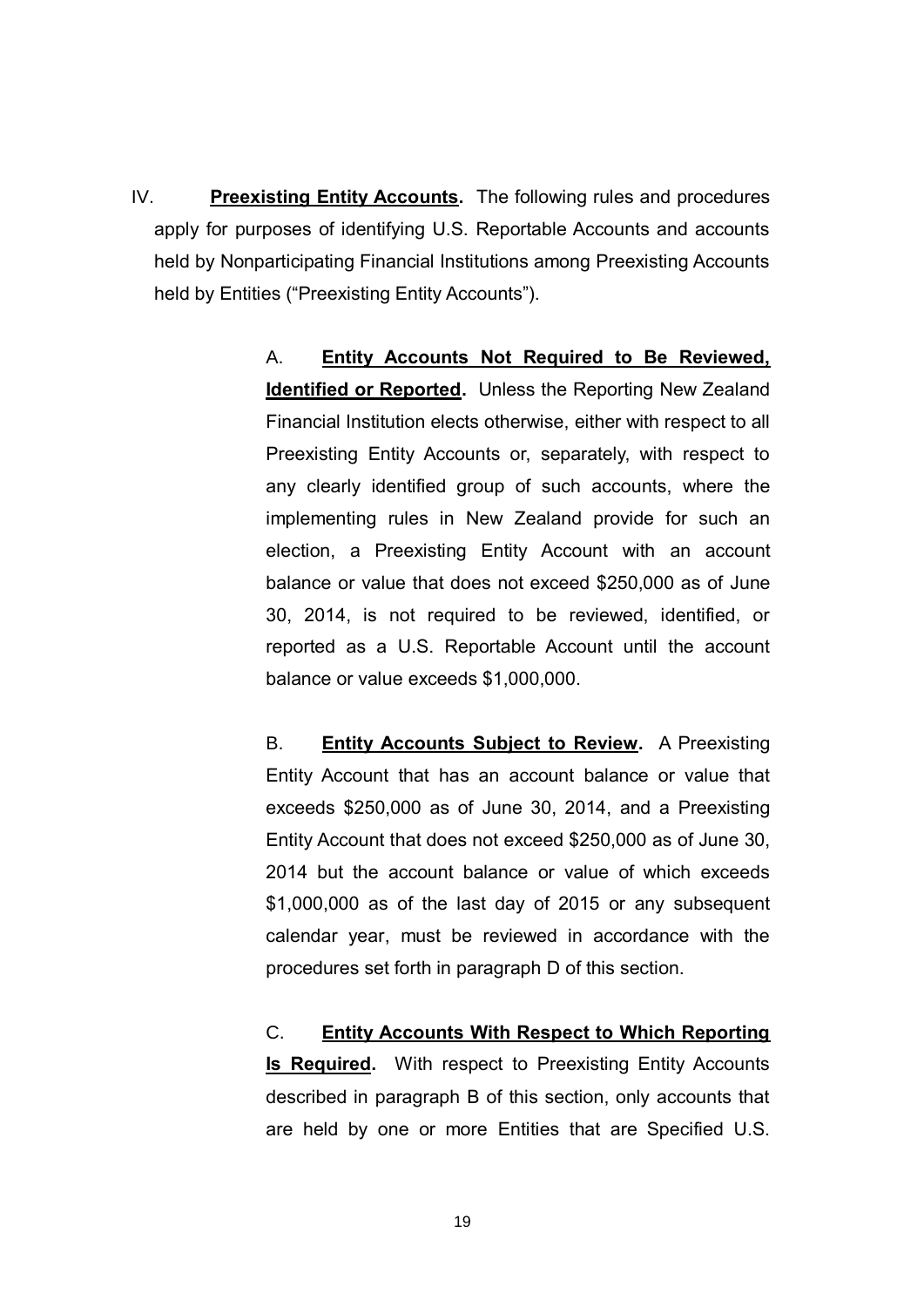Persons, or by Passive NFFEs with one or more Controlling Persons who are U.S. citizens or residents shall be treated as U.S. Reportable Accounts. In addition, accounts held by Nonparticipating Financial Institutions shall be treated as accounts for which aggregate payments as described in subparagraph 1(b) of Article 4 of the Agreement are reported to the New Zealand Competent Authority.

D. **Review Procedures for Identifying Entity Accounts With Respect to Which Reporting Is Required.** For Preexisting Entity Accounts described in paragraph B of this section, the Reporting New Zealand Financial Institution must apply the following review procedures to determine whether the account is held by one or more Specified U.S. Persons, by Passive NFFEs with one or more Controlling Persons who are U.S. citizens or residents, or by Nonparticipating Financial Institutions:

# 1. **Determine Whether the Entity Is a Specified U.S. Person.**

a) Review information maintained for regulatory or customer relationship purposes (including information collected pursuant to AML/KYC Procedures) to determine whether the information indicates that the Account Holder is a U.S. Person. For this purpose, information indicating that the Account Holder is a U.S. Person includes a U.S. place of incorporation or organization, or a U.S. address.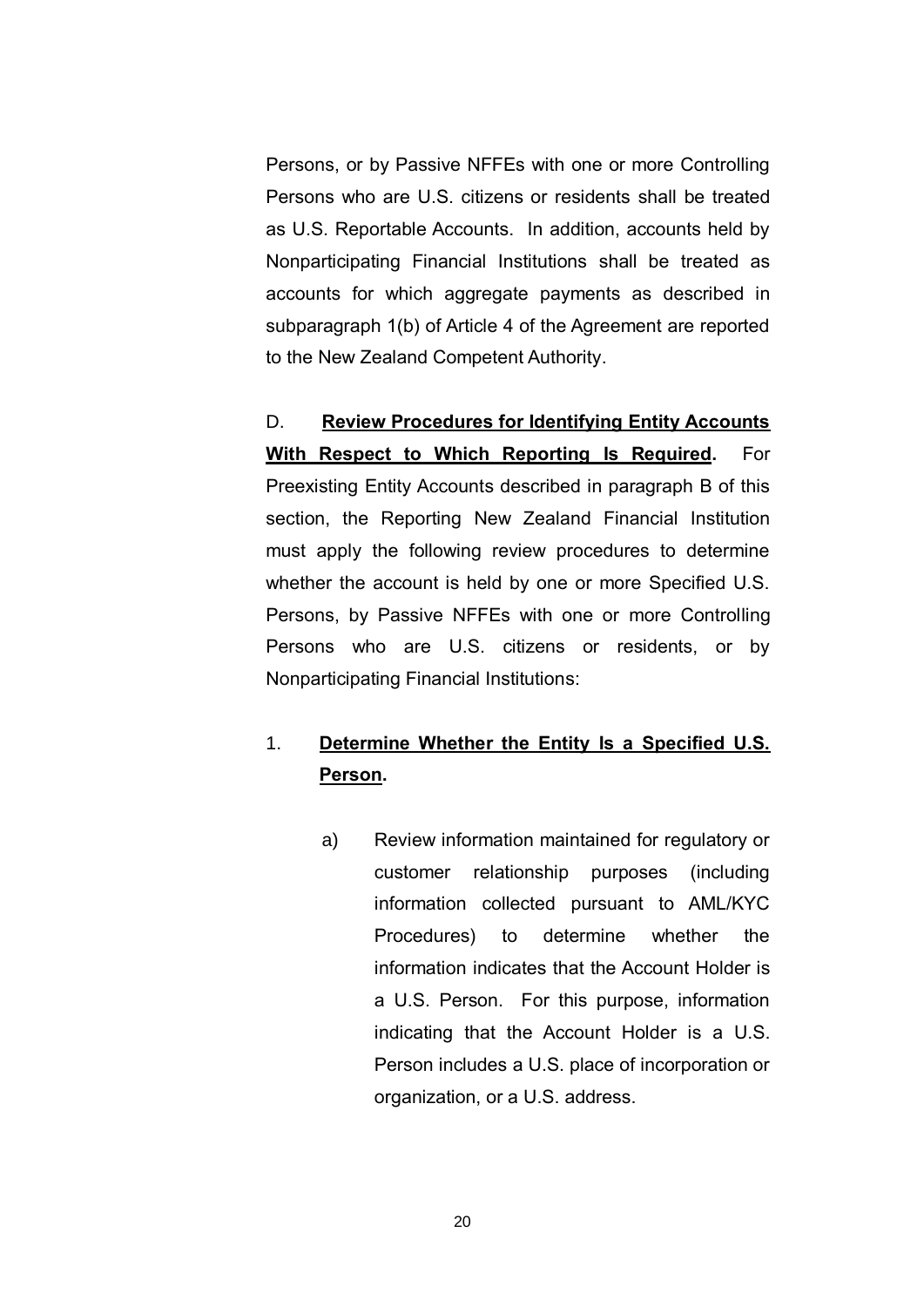b) If the information indicates that the Account Holder is a U.S. Person, the Reporting New Zealand Financial Institution must treat the account as a U.S. Reportable Account unless it obtains a self-certification from the Account Holder (which may be on an IRS Form W-8 or W-9, or a similar agreed form), or reasonably determines based on information in its possession or that is publicly available, that the Account Holder is not a Specified U.S. Person.

### 2. **Determine Whether a Non-U.S. Entity Is a Financial Institution.**

- a) Review information maintained for regulatory or customer relationship purposes (including information collected pursuant to AML/KYC Procedures) to determine whether the information indicates that the Account Holder is a Financial Institution.
- b) If the information indicates that the Account Holder is a Financial Institution, or the Reporting New Zealand Financial Institution verifies the Account Holder's Global Intermediary Identification Number on the published IRS FFI list, then the account is not a U.S. Reportable Account.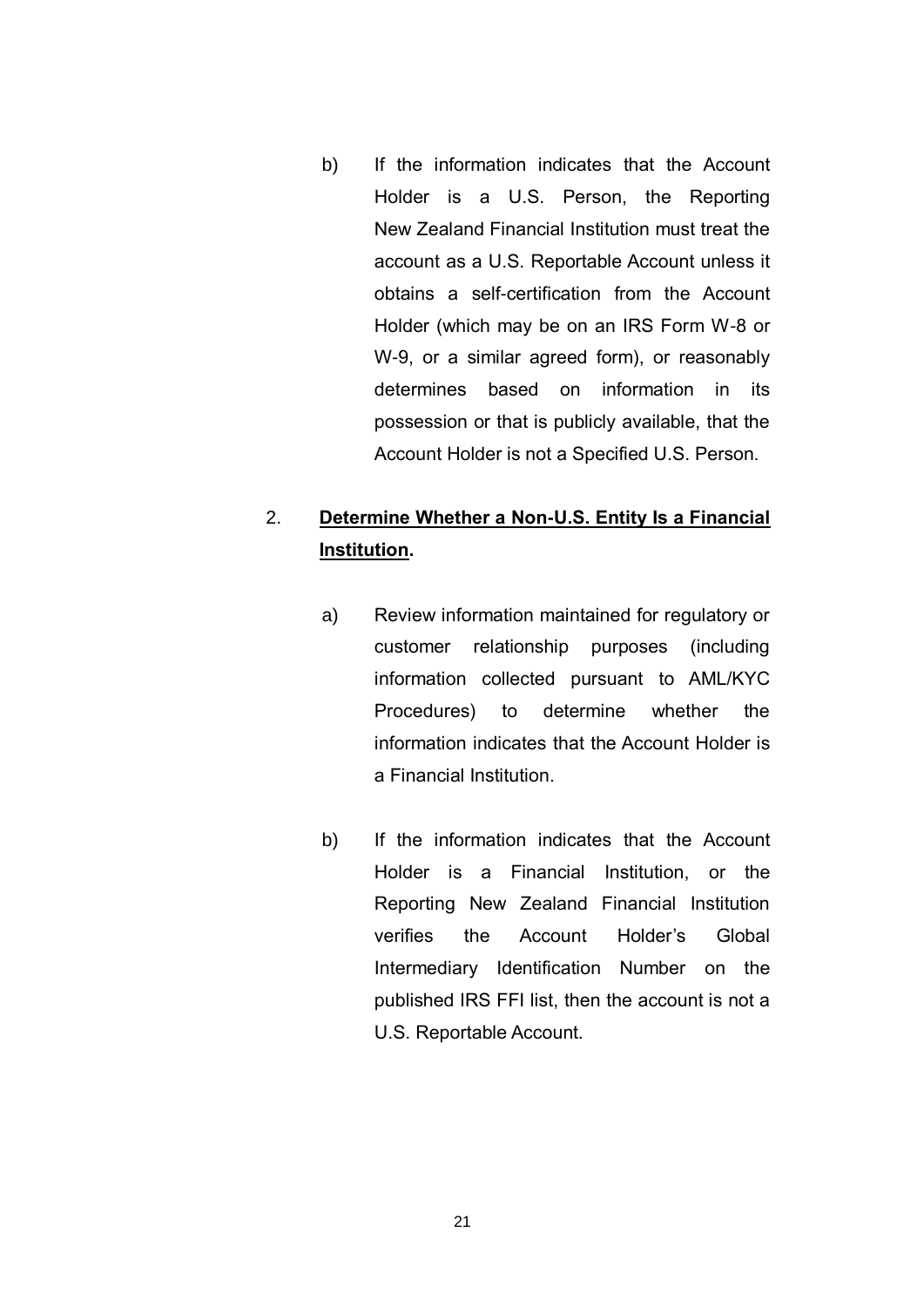- 3. **Determine Whether a Financial Institution Is a Nonparticipating Financial Institution Payments to Which Are Subject to Aggregate Reporting Under Subparagraph 1(b) of Article 4 of the Agreement.**
	- a) Subject to subparagraph D(3)(b) of this section, a Reporting New Zealand Financial Institution may determine that the Account Holder is a New Zealand Financial Institution or other Partner Jurisdiction Financial Institution if the Reporting New Zealand Financial Institution reasonably determines that the Account Holder has such status on the basis of the Account Holder's Global Intermediary Identification Number on the published IRS FFI list or other information that is publicly available or in the possession of the Reporting New Zealand Financial Institution, as applicable. In such case, no further review, identification, or reporting is required with respect to the account.
	- b) If the Account Holder is a New Zealand Financial Institution or other Partner Jurisdiction Financial Institution treated by the IRS as a Nonparticipating Financial Institution, then the account is not a U.S. Reportable Account, but payments to the Account Holder must be reported as contemplated in subparagraph 1(b) of Article 4 of the Agreement.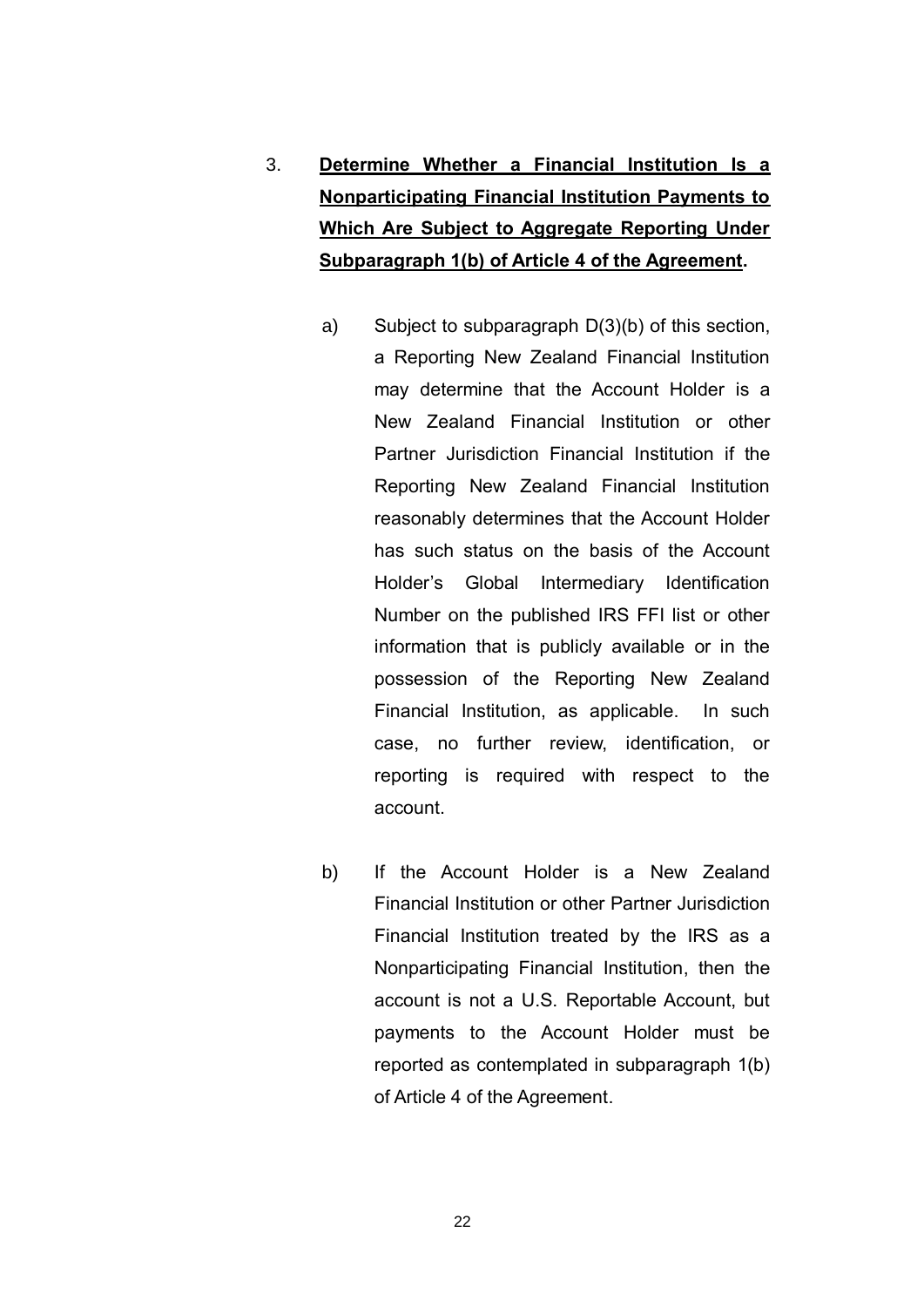- c) If the Account Holder is not a New Zealand Financial Institution or other Partner Jurisdiction Financial Institution, then the Reporting New Zealand Financial Institution must treat the Account Holder as a Nonparticipating Financial Institution payments to which are reportable under subparagraph 1(b) of Article 4 of the Agreement, unless the Reporting New Zealand Financial Institution:
	- (1) Obtains a self-certification (which may be on an IRS Form W-8 or similar agreed form) from the Account Holder that it is a certified deemed-compliant FFI, or an exempt beneficial owner, as those terms are defined in relevant U.S. Treasury Regulations; *or*
	- (2) In the case of a participating FFI or registered deemed-compliant FFI, verifies the Account Holder's Global Intermediary Identification Number on the published IRS FFI list.
- 4. **Determine Whether an Account Held by an NFFE Is a U.S. Reportable Account.** With respect to an Account Holder of a Preexisting Entity Account that is not identified as either a U.S. Person or a Financial Institution, the Reporting New Zealand Financial Institution must identify (i) whether the Account Holder has Controlling Persons, (ii) whether the Account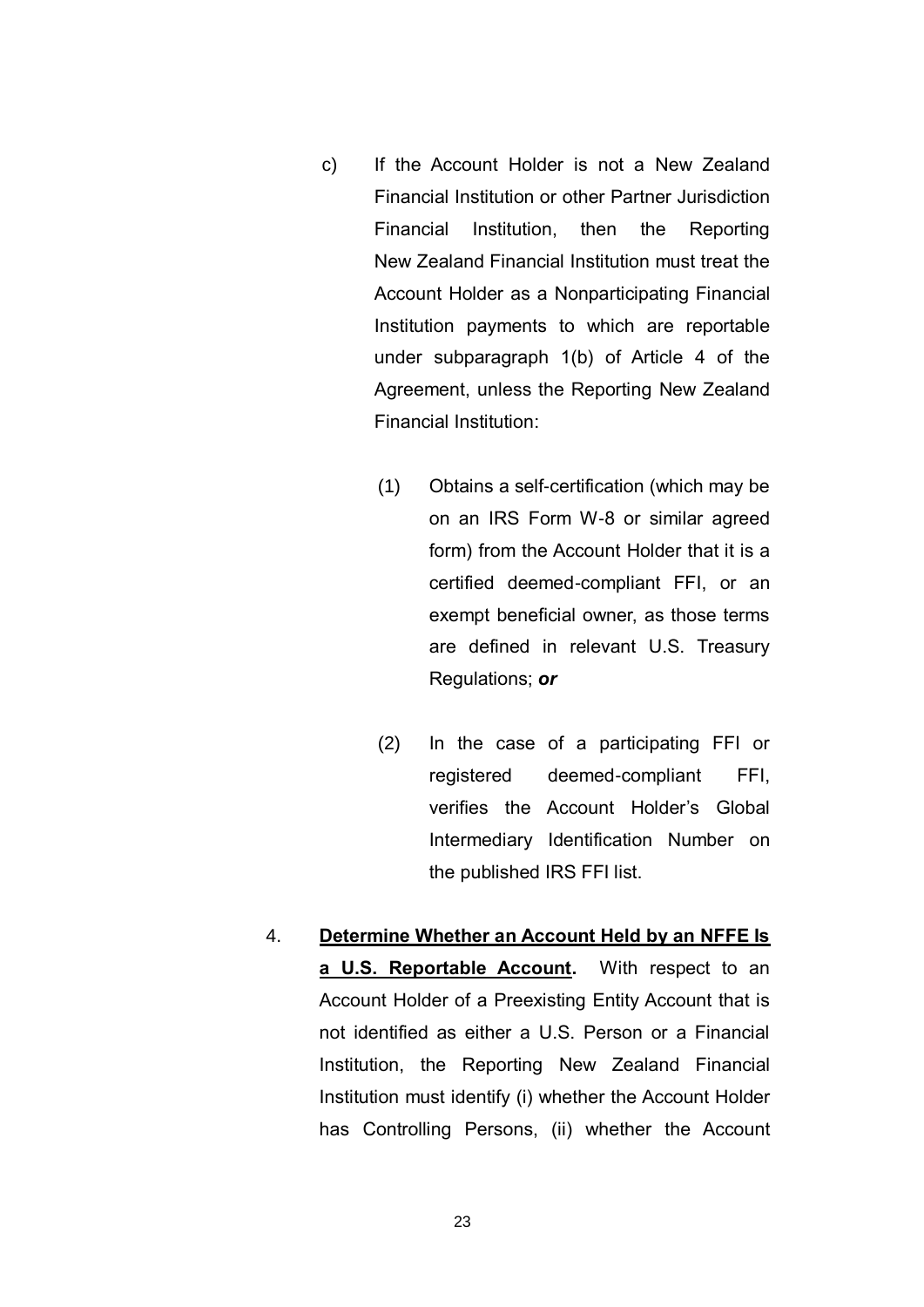Holder is a Passive NFFE, and (iii) whether any of the Controlling Persons of the Account Holder is a U.S. citizen or resident. In making these determinations the Reporting New Zealand Financial Institution must follow the guidance in subparagraphs D(4)(a) through  $D(4)(d)$  of this section in the order most appropriate under the circumstances.

- a) For purposes of determining the Controlling Persons of an Account Holder, a Reporting New Zealand Financial Institution may rely on information collected and maintained pursuant to AML/KYC Procedures.
- b) For purposes of determining whether the Account Holder is a Passive NFFE, the Reporting New Zealand Financial Institution must obtain a self-certification (which may be on an IRS Form W-8 or W-9, or on a similar agreed form) from the Account Holder to establish its status, unless it has information in its possession or that is publicly available, based on which it can reasonably determine that the Account Holder is an Active NFFE.
- c) For purposes of determining whether a Controlling Person of a Passive NFFE is a U.S. citizen or resident for tax purposes, a Reporting New Zealand Financial Institution may rely on: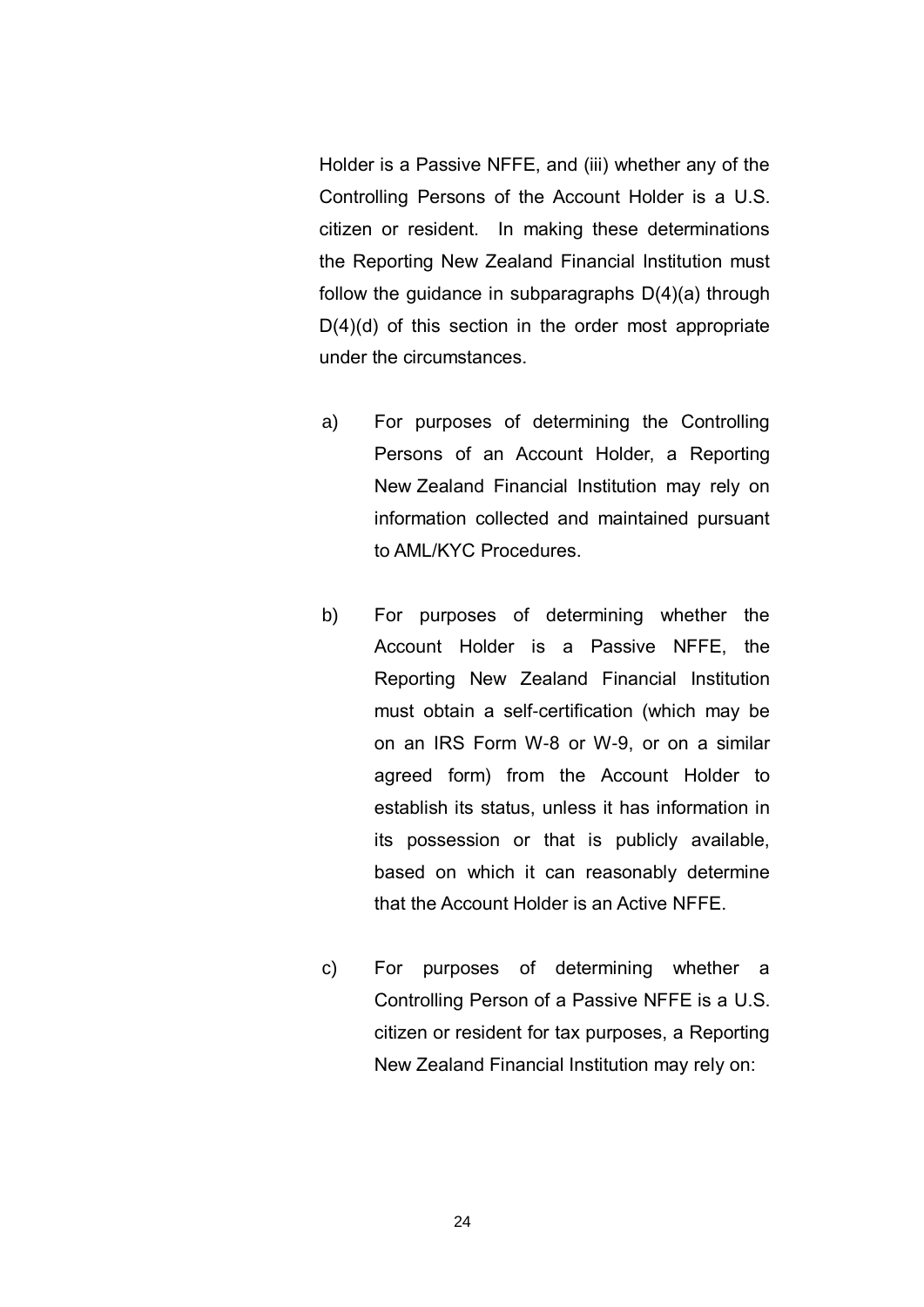- (1) Information collected and maintained pursuant to AML/KYC Procedures in the case of a Preexisting Entity Account held by one or more NFFEs with an account balance or value that does not exceed \$1,000,000; or
- (2) A self-certification (which may be on an IRS Form W-8 or W-9, or on a similar agreed form) from the Account Holder or such Controlling Person in the case of a Preexisting Entity Account held by one or more NFFEs with an account balance or value that exceeds \$1,000,000.
- d) If any Controlling Person of a Passive NFFE is a U.S. citizen or resident, the account shall be treated as a U.S. Reportable Account.

# E. **Timing of Review and Additional Procedures Applicable to Preexisting Entity Accounts.**

- 1. Review of Preexisting Entity Accounts with an account balance or value that exceeds \$250,000 as of June 30, 2014 must be completed by June 30, 2016.
- 2. Review of Preexisting Entity Accounts with an account balance or value that does not exceed \$250,000 as of June 30, 2014, but exceeds \$1,000,000 as of December 31 of 2015 or any subsequent year, must be completed within six months after the last day of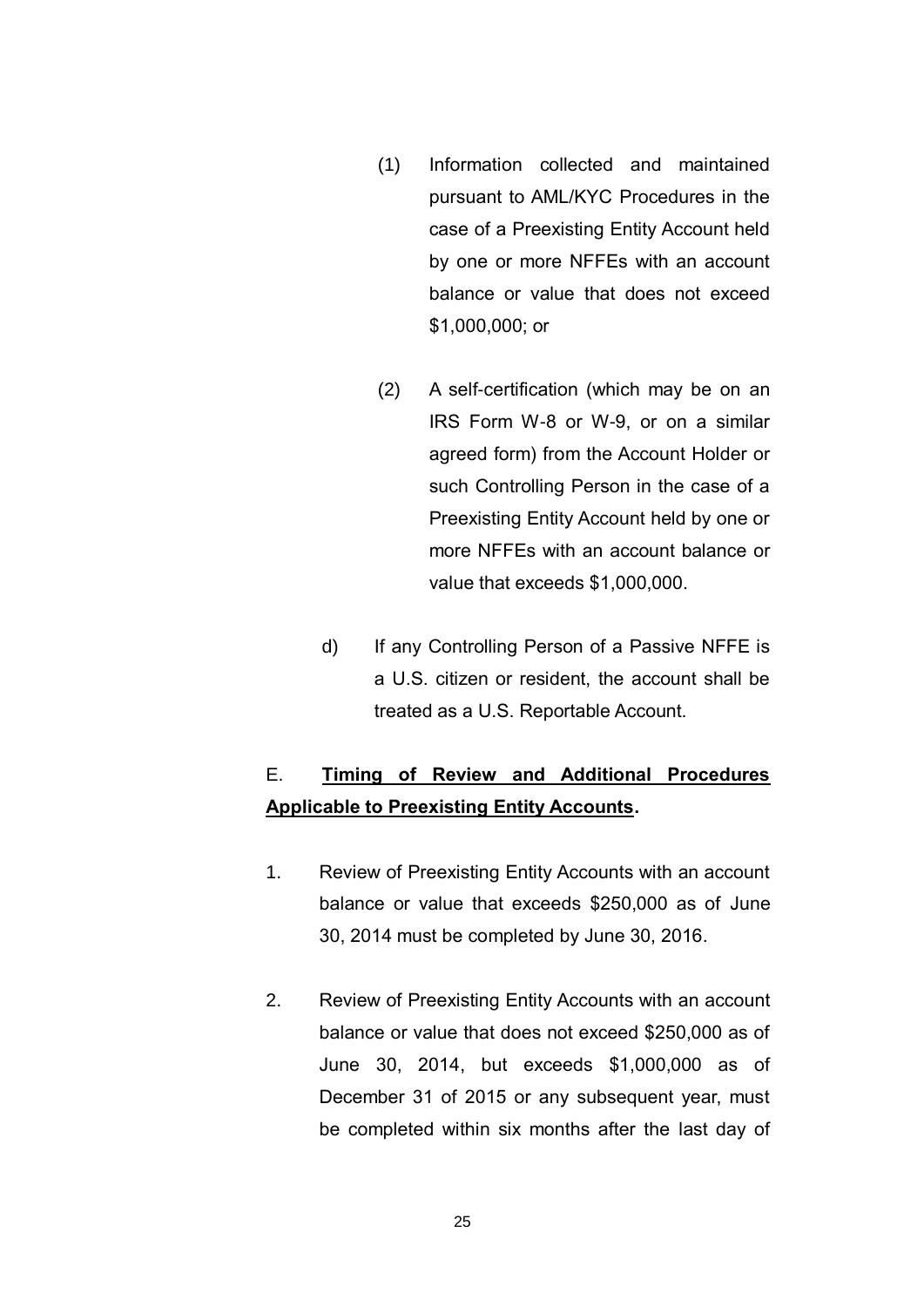the calendar year in which the account balance or value exceeds \$1,000,000.

3. If there is a change of circumstances with respect to a Preexisting Entity Account that causes the Reporting New Zealand Financial Institution to know, or have reason to know, that the self-certification or other documentation associated with an account is incorrect or unreliable, the Reporting New Zealand Financial Institution must redetermine the status of the account in accordance with the procedures set forth in paragraph D of this section.

V. **New Entity Accounts.** The following rules and procedures apply for purposes of identifying U.S. Reportable Accounts and accounts held by Nonparticipating Financial Institutions among Financial Accounts held by Entities and opened on or after July 1, 2014 ("New Entity Accounts").

> A. **Entity Accounts Not Required to Be Reviewed, Identified or Reported.** Unless the Reporting New Zealand Financial Institution elects otherwise, either with respect to all New Entity Accounts or, separately, with respect to any clearly identified group of such accounts, where the implementing rules in New Zealand provide for such election, a credit card account or a revolving credit facility treated as a New Entity Account is not required to be reviewed, identified, or reported, provided that the Reporting New Zealand Financial Institution maintaining such account implements policies and procedures to prevent an account balance owed to the Account Holder that exceeds \$50,000.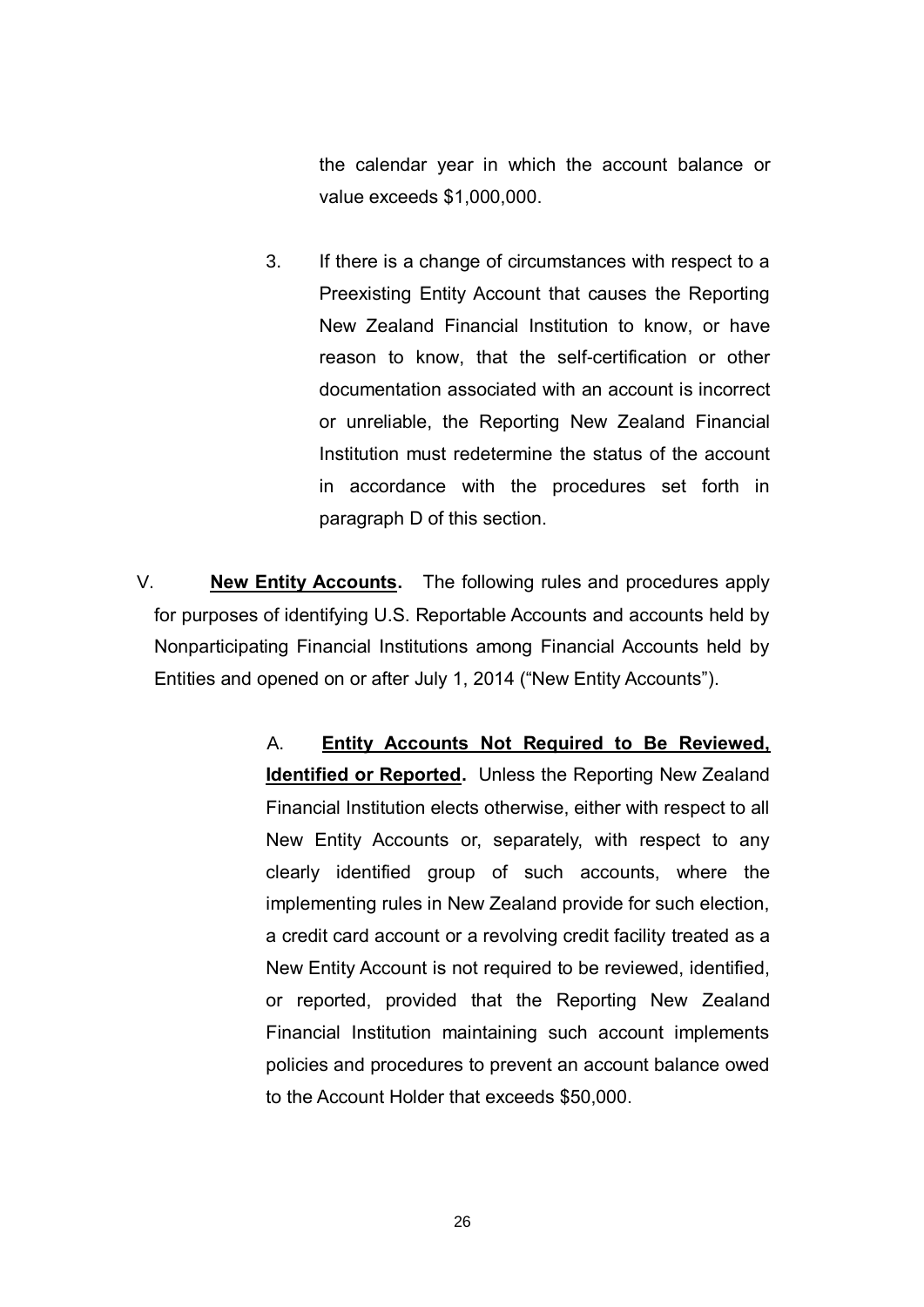B. **Other New Entity Accounts.** With respect to New Entity Accounts not described in paragraph A of this section, the Reporting New Zealand Financial Institution must determine whether the Account Holder is: (i) a Specified U.S. Person; (ii) a New Zealand Financial Institution or other Partner Jurisdiction Financial Institution; (iii) a participating FFI, a deemed-compliant FFI, or an exempt beneficial owner, as those terms are defined in relevant U.S. Treasury Regulations; or (iv) an Active NFFE or Passive NFFE.

- 1. Subject to subparagraph B(2) of this section, a Reporting New Zealand Financial Institution may determine that the Account Holder is an Active NFFE, a New Zealand Financial Institution, or other Partner Jurisdiction Financial Institution if the Reporting New Zealand Financial Institution reasonably determines that the Account Holder has such status on the basis of the Account Holder's Global Intermediary Identification Number or other information that is publicly available or in the possession of the Reporting New Zealand Financial Institution, as applicable.
- 2. If the Account Holder is a New Zealand Financial Institution or other Partner Jurisdiction Financial Institution treated by the IRS as a Nonparticipating Financial Institution, then the account is not a U.S. Reportable Account, but payments to the Account Holder must be reported as contemplated in subparagraph 1(b) of Article 4 of the Agreement.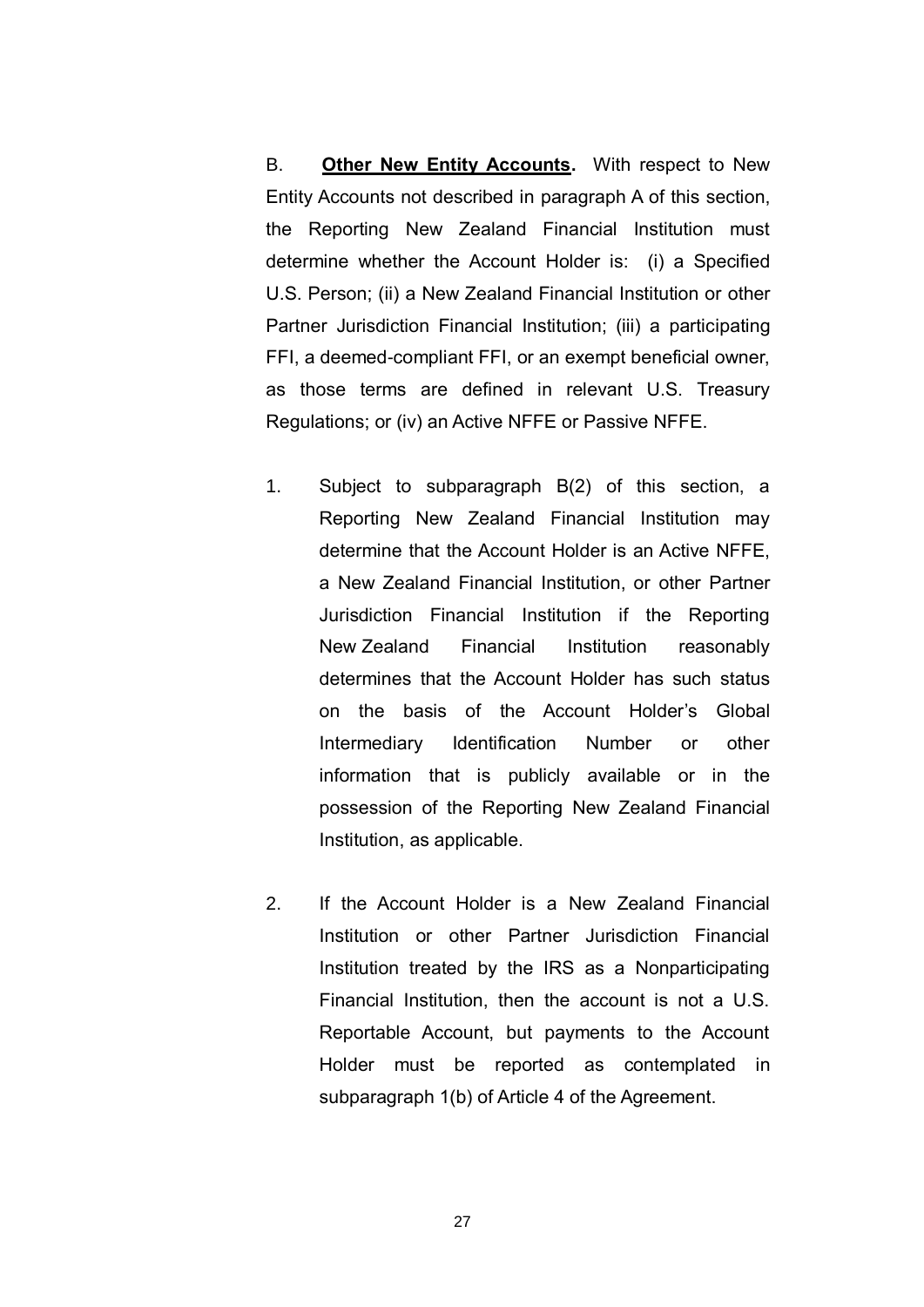- 3. In all other cases, a Reporting New Zealand Financial Institution must obtain a self-certification from the Account Holder to establish the Account Holder's status. Based on the self-certification, the following rules apply:
	- a) If the Account Holder is a Specified U.S. Person, the Reporting New Zealand Financial Institution must treat the account as a U.S. Reportable Account.
	- b) If the Account Holder is a Passive NFFE, the Reporting New Zealand Financial Institution must identify the Controlling Persons as determined under AML/KYC Procedures, and must determine whether any such person is a U.S. citizen or resident on the basis of a selfcertification from the Account Holder or such person. If any such person is a U.S. citizen or resident, the Reporting New Zealand Financial Institution must treat the account as a U.S. Reportable Account.
	- c) If the Account Holder is: (i) a U.S. Person that is not a Specified U.S. Person; (ii) subject to subparagraph B(3)(d) of this section, a New Zealand Financial Institution or other Partner Jurisdiction Financial Institution; (iii) a participating FFI, a deemed-compliant FFI, or an exempt beneficial owner, as those terms are defined in relevant U.S. Treasury Regulations;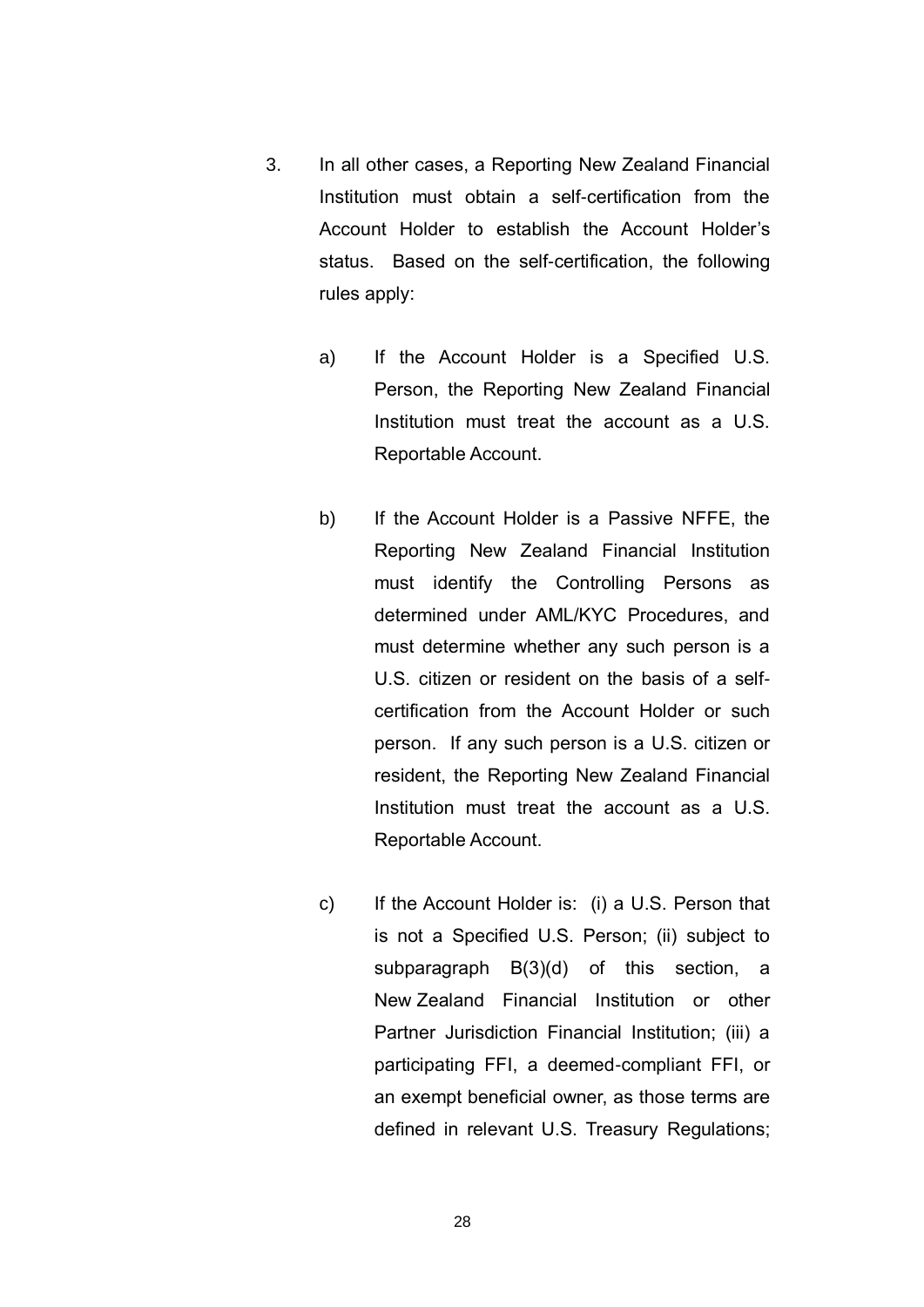(iv) an Active NFFE; or (v) a Passive NFFE none of the Controlling Persons of which is a U.S. citizen or resident, then the account is not a U.S. Reportable Account, and no reporting is required with respect to the account.

d) If the Account Holder is a Nonparticipating Financial Institution (including a New Zealand Financial Institution or other Partner Jurisdiction Financial Institution treated by the IRS as a Nonparticipating Financial Institution), then the account is not a U.S. Reportable Account, but payments to the Account Holder must be reported as contemplated in subparagraph 1(b) of Article 4 of the Agreement.

VI. **Special Rules and Definitions.** The following additional rules and definitions apply in implementing the due diligence procedures described above:

> A. **Reliance on Self-Certifications and Documentary Evidence.** A Reporting New Zealand Financial Institution may not rely on a self-certification or documentary evidence if the Reporting New Zealand Financial Institution knows or has reason to know that the self-certification or documentary evidence is incorrect or unreliable.

> B. **Definitions.** The following definitions apply for purposes of this Annex I.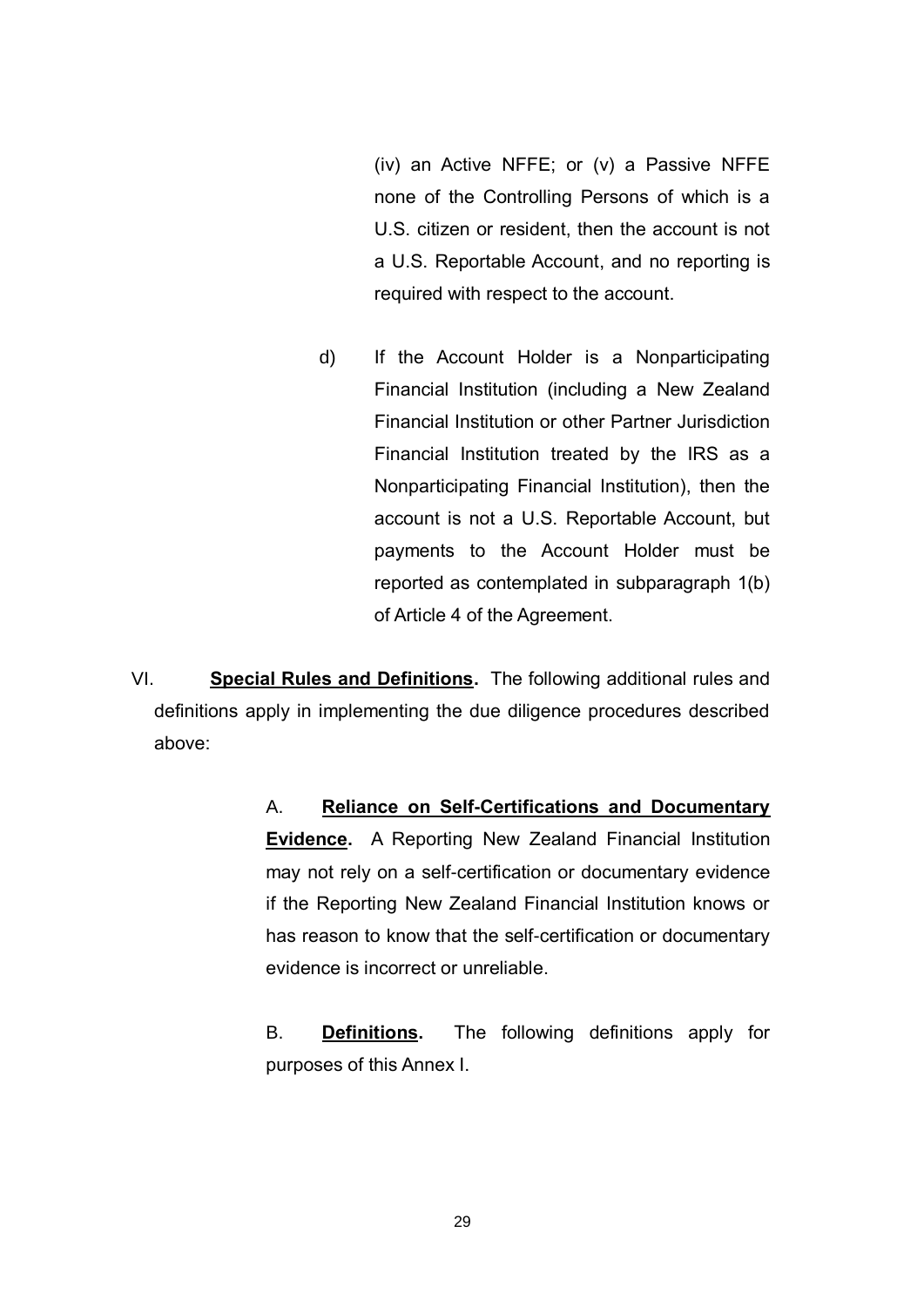- 1. **AML/KYC Procedures.** "AML/KYC Procedures" means the customer due diligence procedures of a Reporting New Zealand Financial Institution pursuant to the anti-money laundering or similar requirements of New Zealand to which such Reporting New Zealand Financial Institution is subject.
- 2. **NFFE.** An "NFFE" means any Non-U.S. Entity that is not an FFI as defined in relevant U.S. Treasury Regulations or is an Entity described in subparagraph B(4)(i) of this section, and also includes any Non-U.S. Entity that is established in New Zealand or another Partner Jurisdiction and that is not a Financial Institution.
- 3. **Passive NFFE.** A "Passive NFFE" means any NFFE that is not (i) an Active NFFE, or (ii) a withholding foreign partnership or withholding foreign trust pursuant to relevant U.S. Treasury Regulations.
- 4. **Active NFFE.** An "Active NFFE" means any NFFE that meets any of the following criteria:
	- a) Less than 50 percent of the NFFE's gross income for the preceding calendar year or other appropriate reporting period is passive income and less than 50 percent of the assets held by the NFFE during the preceding calendar year or other appropriate reporting period are assets that produce or are held for the production of passive income;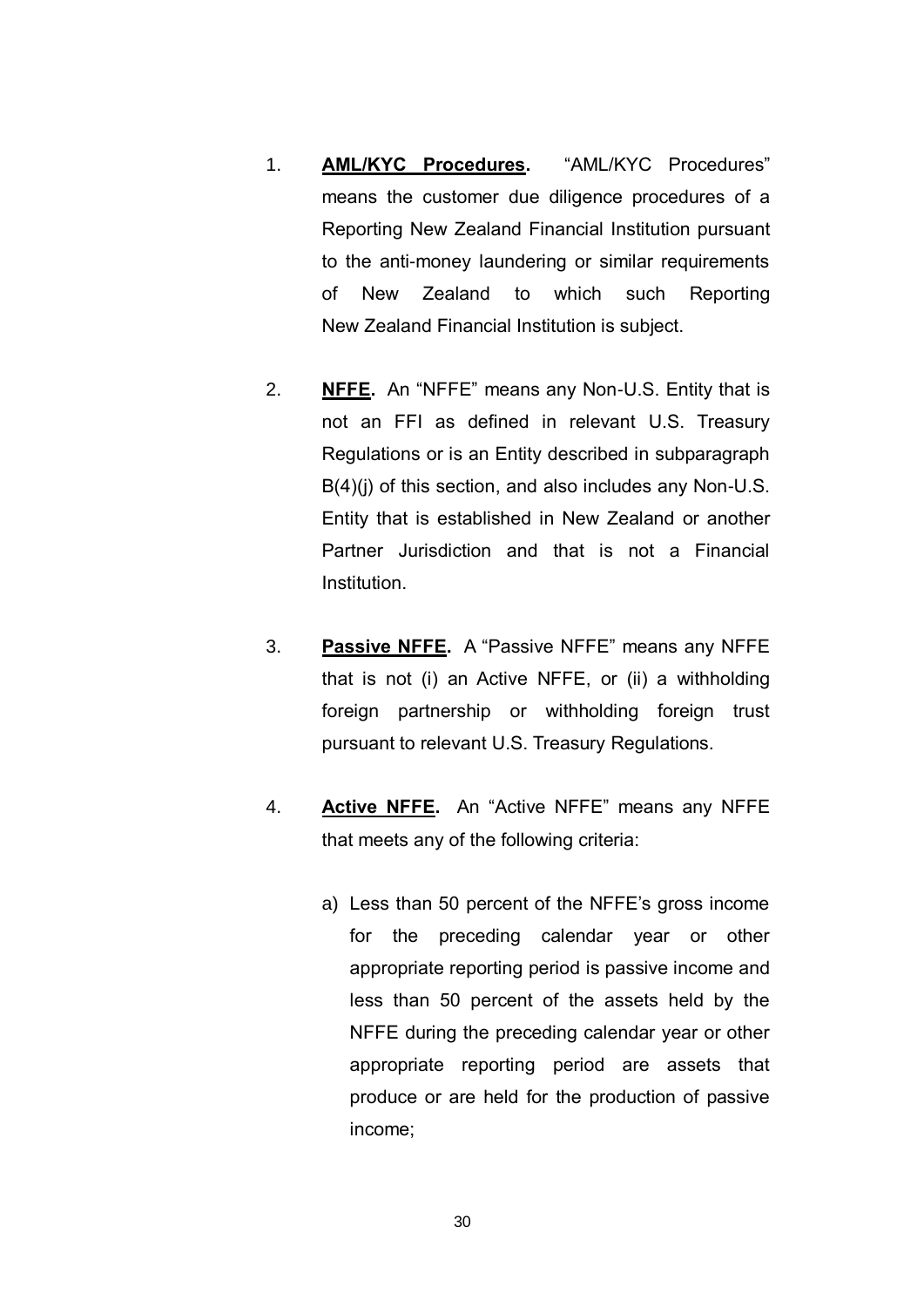- b) The stock of the NFFE is regularly traded on an established securities market or the NFFE is a Related Entity of an Entity the stock of which is regularly traded on an established securities market;
- c) The NFFE is organized in a U.S. Territory and all of the owners of the payee are bona fide residents of that U.S. Territory;
- d) The NFFE is a government (other than the U.S. Government), a political subdivision of such government (which, for the avoidance of doubt, includes a state, province, county, region or municipality), or a public body performing a function of such government or a political subdivision thereof, a government of a U.S. Territory, an international organization, a non-U.S. central bank of issue, or an Entity wholly owned by one or more of the foregoing;
- e) Substantially all of the activities of the NFFE consist of holding (in whole or in part) the outstanding stock of, or providing financing and services to, one or more subsidiaries that engage in trades or businesses other than the business of a Financial Institution, except that an NFFE shall not qualify for this status if the NFFE functions (or holds itself out) as an investment fund, such as a private equity fund, venture capital fund, leveraged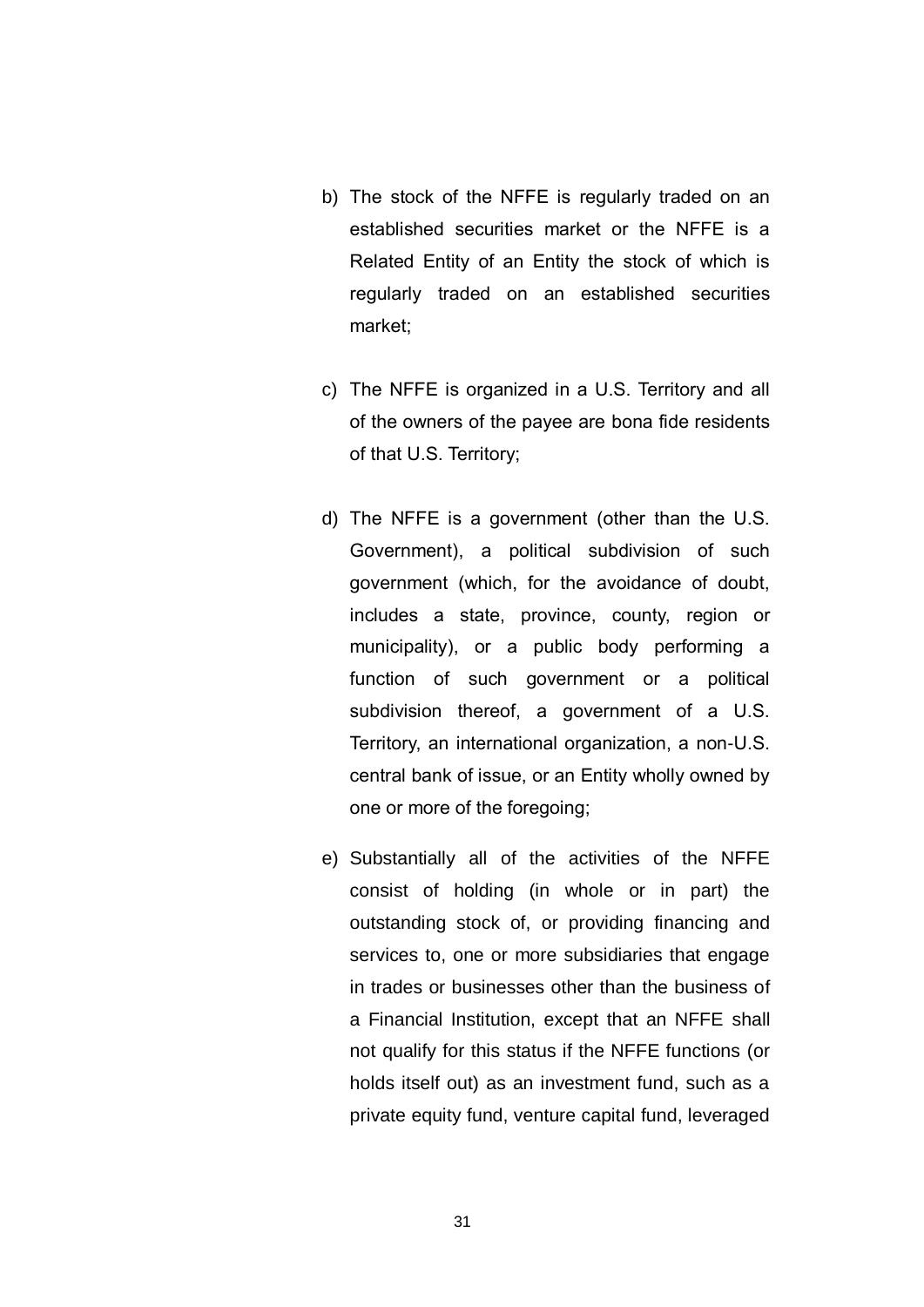buyout fund, or any investment vehicle whose purpose is to acquire or fund companies and then hold interests in those companies as capital assets for investment purposes;

- f) The NFFE is not yet operating a business and has no prior operating history, but is investing capital into assets with the intent to operate a business other than that of a Financial Institution, provided that the NFFE shall not qualify for this exception after the date that is 24 months after the date of the initial organization of the NFFE;
- g) The NFFE was not a Financial Institution in the past five years, and is in the process of liquidating its assets or is reorganizing with the intent to continue or recommence operations in a business other than that of a Financial Institution;
- h) The NFFE primarily engages in financing and hedging transactions with or for Related Entities that are not Financial Institutions, and does not provide financing or hedging services to any Entity that is not a Related Entity, provided that the group of any such Related Entities is primarily engaged in a business other than that of a Financial Institution;
- i) The NFFE is an "excepted NFFE" as described in relevant U.S. Treasury Regulations; or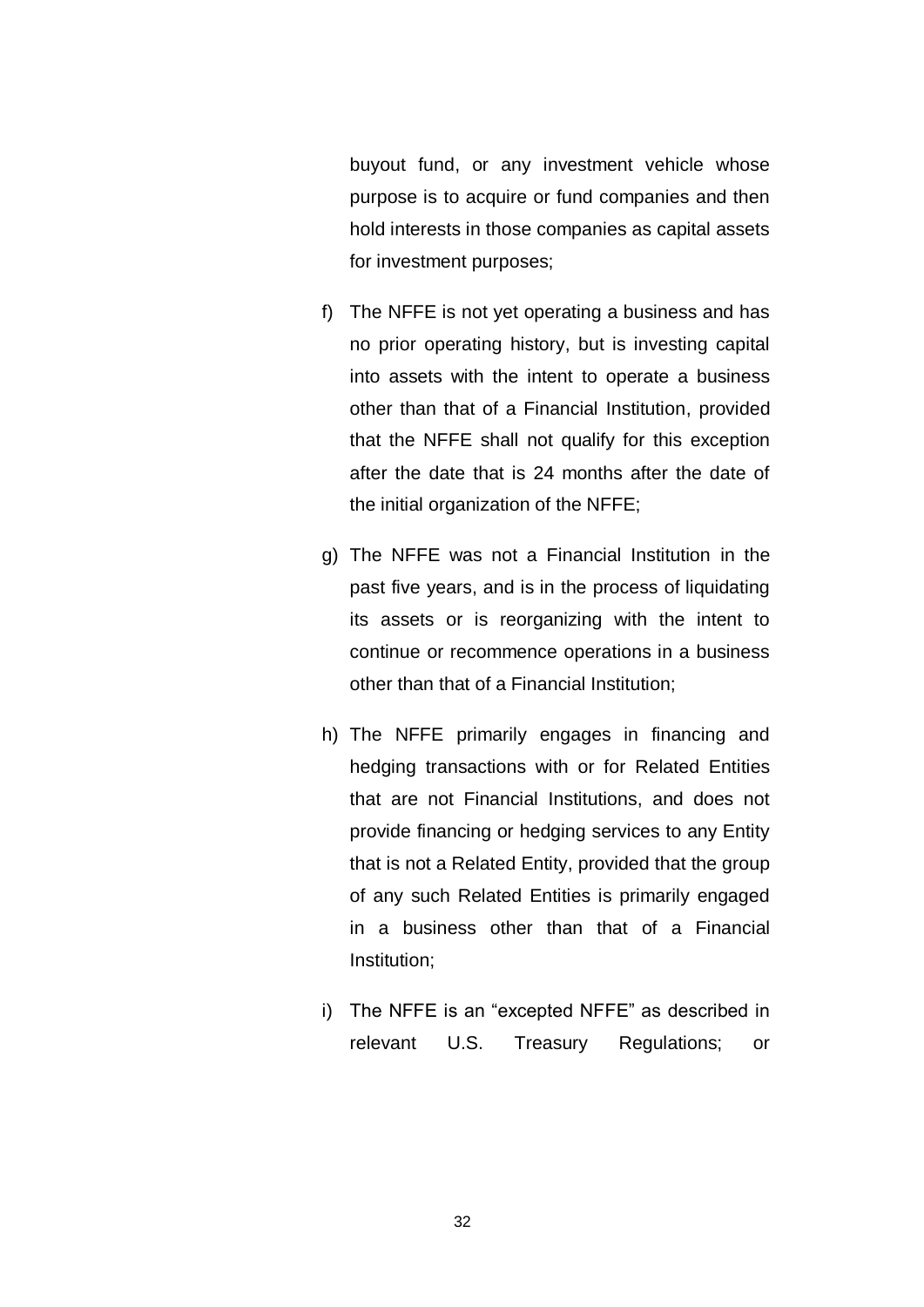- j) The NFFE meets all of the following requirements:
	- i. It is established and operated in its jurisdiction of residence exclusively for religious, charitable, scientific, artistic, cultural, athletic, or educational purposes; or it is established and operated in its jurisdiction of residence and it is a professional organization, business league, chamber of commerce, labor organization, agricultural or horticultural organization, civic league or an organization operated exclusively for the promotion of social welfare;
	- ii. It is exempt from income tax in its jurisdiction of residence;
	- iii. It has no shareholders or members who have a proprietary or beneficial interest in its income or assets;
	- iv. The applicable laws of the NFFE's jurisdiction of residence or the NFFE's formation documents do not permit any income or assets of the NFFE to be distributed to, or applied for the benefit of, a private person or non-charitable Entity other than pursuant to the conduct of the NFFE's charitable activities, or as payment of reasonable compensation for services rendered, or as payment representing the fair market value of property which the NFFE has purchased; and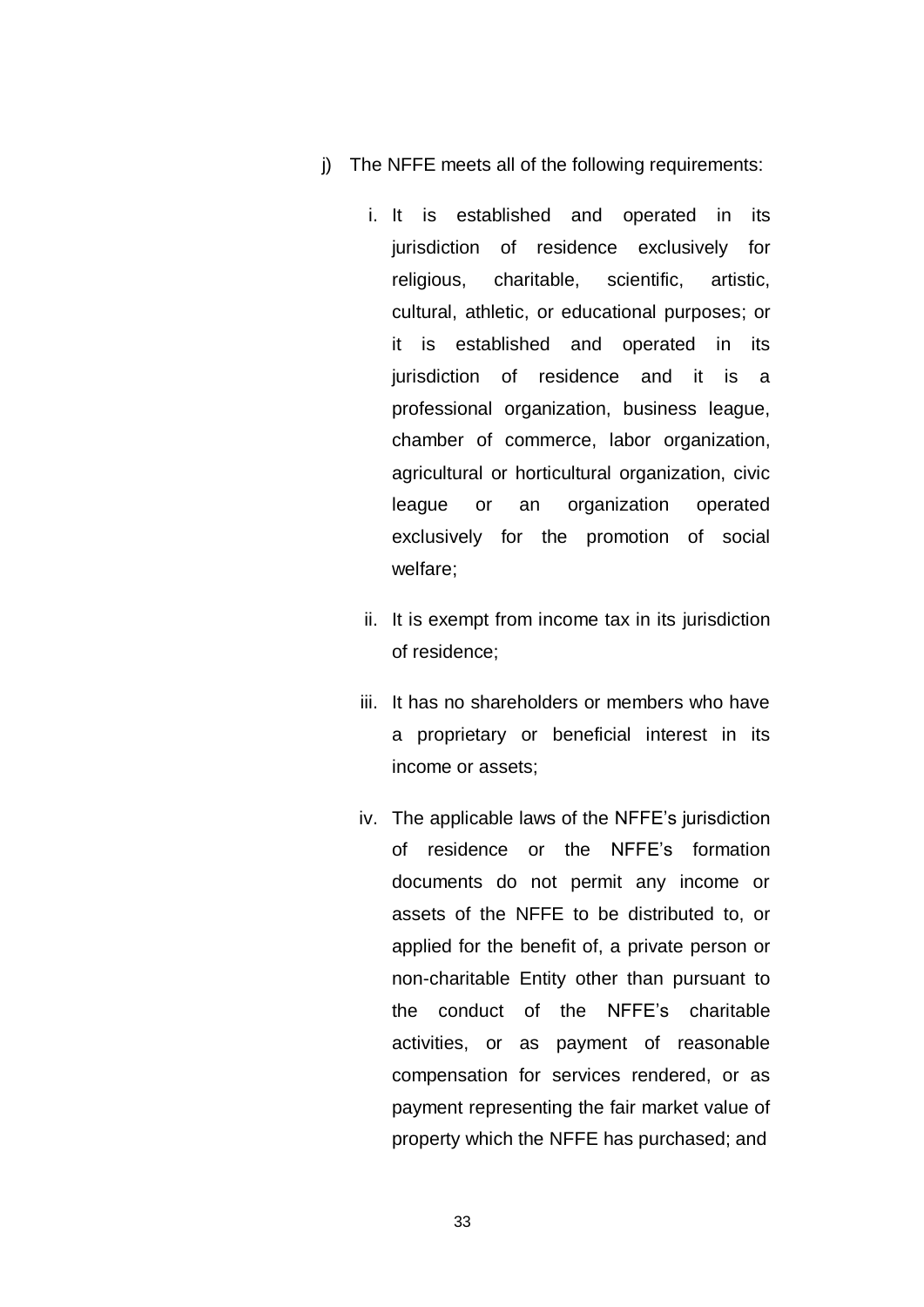- v. The applicable laws of the NFFE's jurisdiction of residence or the NFFE's formation documents require that, upon the NFFE's liquidation or dissolution, all of its assets be distributed to a governmental entity or other non-profit organization, or escheat to the government of the NFFE's jurisdiction of residence or any political subdivision thereof.
- 5. **Preexisting Account**. A "Preexisting Account" means a Financial Account maintained by a Reporting Financial Institution as of June 30, 2014.

#### C. **Account Balance Aggregation and Currency Translation Rules.**

1. **Aggregation of Individual Accounts.** For purposes of determining the aggregate balance or value of Financial Accounts held by an individual, a Reporting New Zealand Financial Institution is required to aggregate all Financial Accounts maintained by the Reporting New Zealand Financial Institution, or by a Related Entity, but only to the extent that the Reporting New Zealand Financial Institution's computerized systems link the Financial Accounts by reference to a data element such as client number or taxpayer identification number, and allow account balances or values to be aggregated. Each holder of a jointly held Financial Account shall be attributed the entire balance or value of the jointly held Financial Account for purposes of applying the aggregation requirements described in this paragraph 1.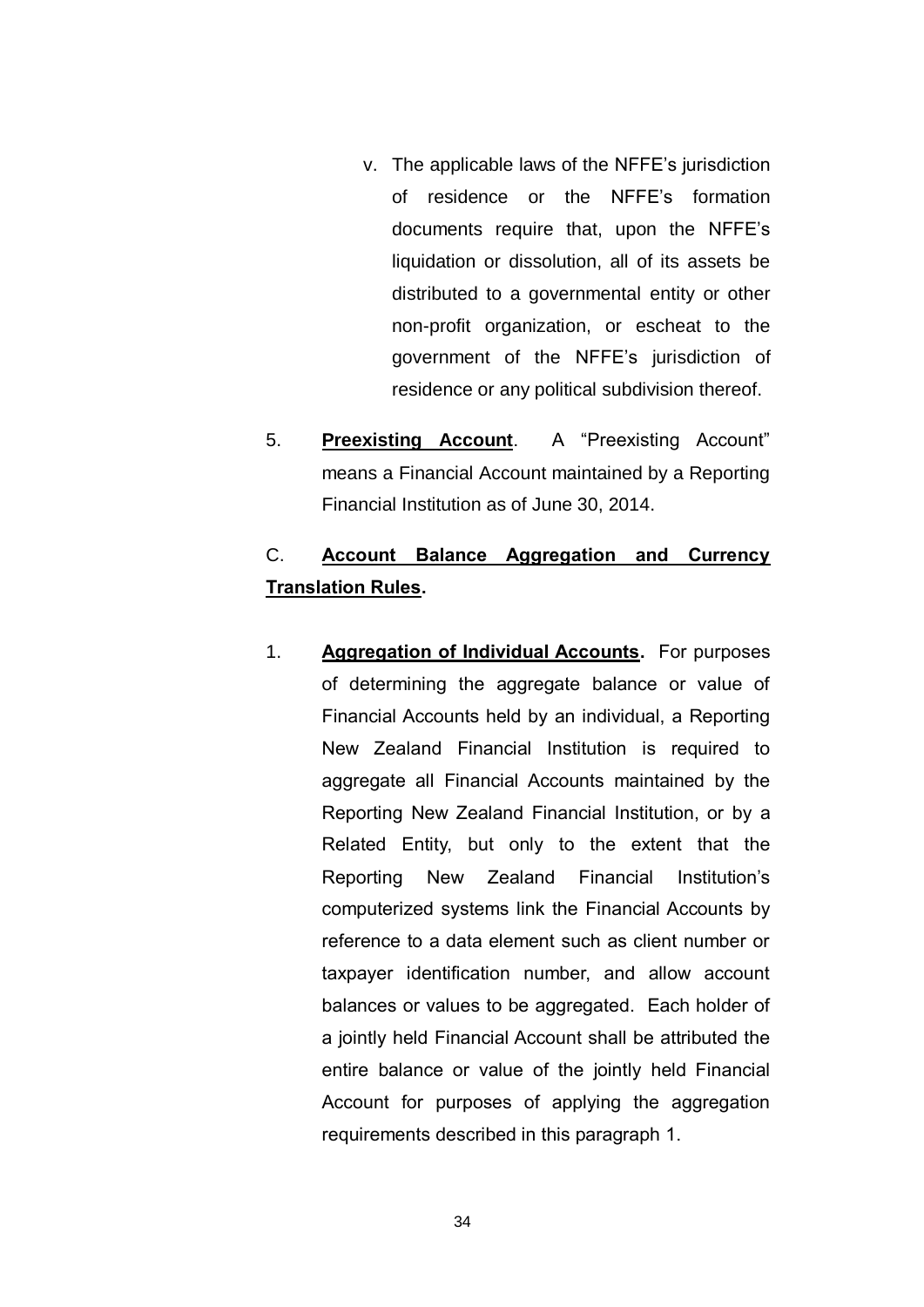- 2. **Aggregation of Entity Accounts.** For purposes of determining the aggregate balance or value of Financial Accounts held by an Entity, a Reporting New Zealand Financial Institution is required to take into account all Financial Accounts that are maintained by the Reporting New Zealand Financial Institution, or by a Related Entity, but only to the extent that the Reporting New Zealand Financial Institution's computerized systems link the Financial Accounts by reference to a data element such as client number or taxpayer identification number, and allow account balances or values to be aggregated.
- 3. **Special Aggregation Rule Applicable to Relationship Managers.** For purposes of determining the aggregate balance or value of Financial Accounts held by a person to determine whether a Financial Account is a High Value Account, a Reporting New Zealand Financial Institution is also required, in the case of any Financial Accounts that a relationship manager knows, or has reason to know, are directly or indirectly owned, controlled, or established (other than in a fiduciary capacity) by the same person, to aggregate all such accounts.
- 4. **Currency Translation Rule.** For purposes of determining the balance or value of Financial Accounts denominated in a currency other than the U.S. dollar, a Reporting New Zealand Financial Institution must convert the U.S. dollar threshold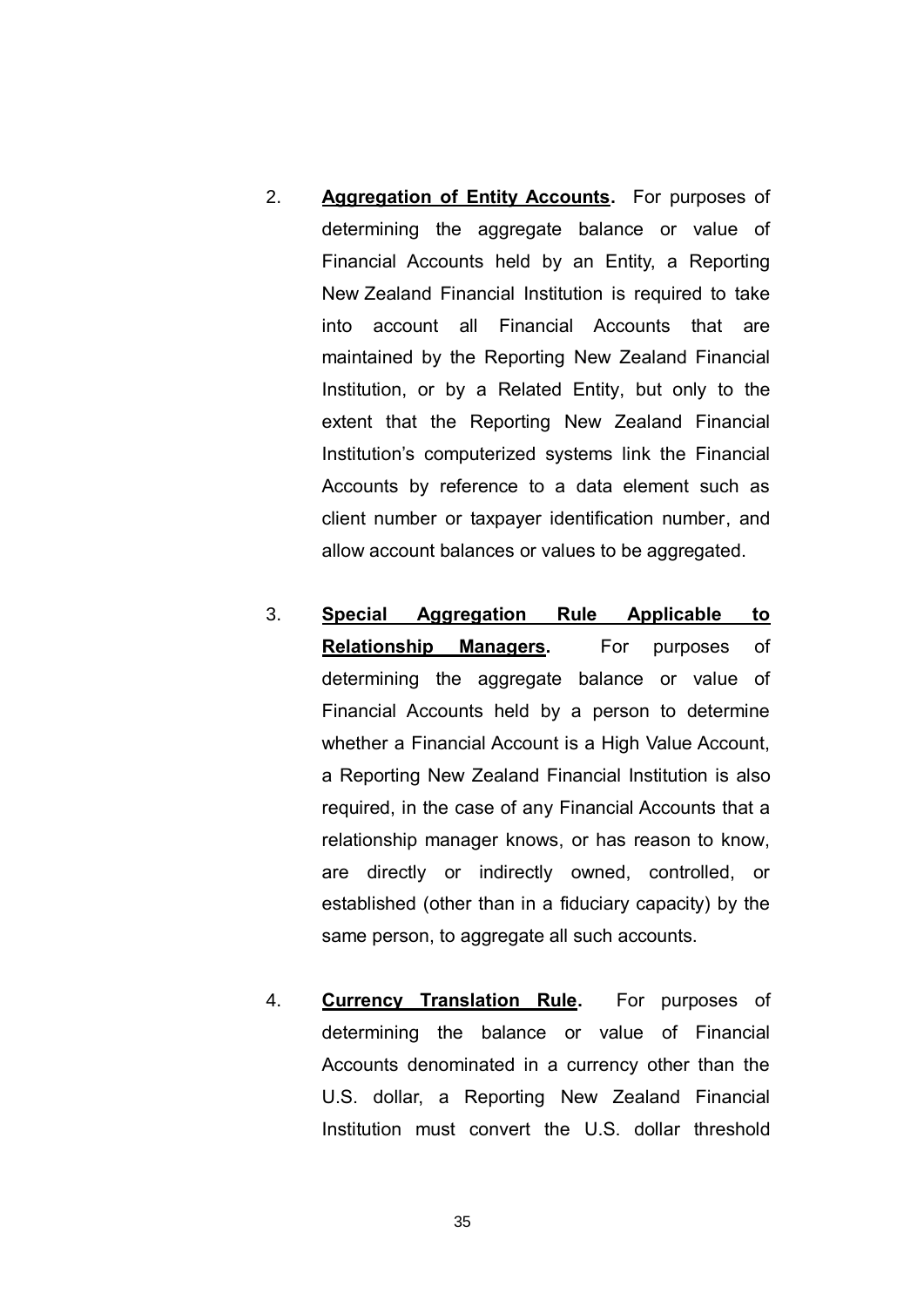amounts described in this Annex I into such currency using a published spot rate determined as of the last day of the calendar year preceding the year in which the Reporting New Zealand Financial Institution is determining the balance or value.

D. **Documentary Evidence.** For purposes of this Annex I, acceptable documentary evidence includes any of the following:

- 1. A certificate of residence issued by an authorized government body (for example, a government or agency thereof, or a municipality) of the jurisdiction in which the payee claims to be a resident.
- 2. With respect to an individual, any valid identification issued by an authorized government body (for example, a government or agency thereof, or a municipality), that includes the individual's name and is typically used for identification purposes.
- 3. With respect to an Entity, any official documentation issued by an authorized government body (for example, a government or agency thereof, or a municipality) that includes the name of the Entity and either the address of its principal office in the jurisdiction (or U.S. Territory) in which it claims to be a resident or the jurisdiction (or U.S. Territory) in which the Entity was incorporated or organized.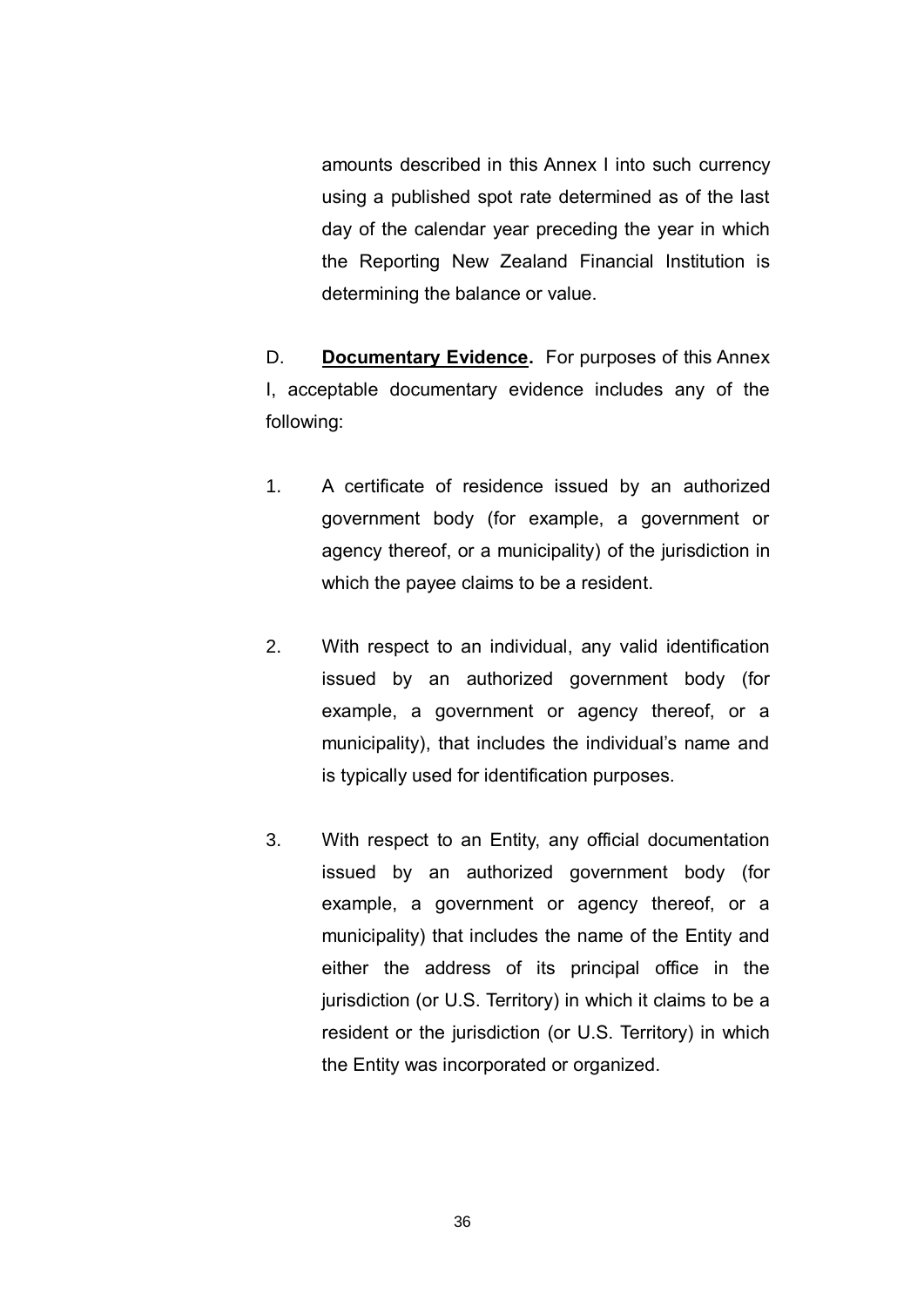- 4. With respect to a Financial Account maintained in a jurisdiction with anti-money laundering rules that have been approved by the IRS in connection with a QI agreement (as described in relevant U.S. Treasury Regulations), any of the documents, other than a Form W-8 or W-9, referenced in the jurisdiction's attachment to the QI agreement for identifying individuals or Entities.
- 5. Any financial statement, third-party credit report, bankruptcy filing, or U.S. Securities and Exchange Commission report.

# E. **Alternative Procedures for Financial Accounts Held by Individual Beneficiaries of a Cash Value Insurance Contract.** A Reporting New Zealand Financial Institution may presume that an individual beneficiary (other than the owner) of a Cash Value Insurance Contract receiving a death benefit is not a Specified U.S. Person and may treat such Financial Account as other than a U.S. Reportable Account unless the Reporting New Zealand Financial Institution has actual knowledge, or reason to know, that the beneficiary is a Specified U.S. Person. A Reporting New Zealand Financial Institution has reason to know that a beneficiary of a Cash Value Insurance Contract is a Specified U.S. Person if the information collected by the Reporting New Zealand Financial Institution and associated with the beneficiary contains U.S. indicia as described in subparagraph (B)(1) of section II of this Annex I. If a Reporting New Zealand Financial Institution has actual knowledge, or reason to know, that the beneficiary is a Specified U.S. Person, the Reporting New Zealand Financial Institution must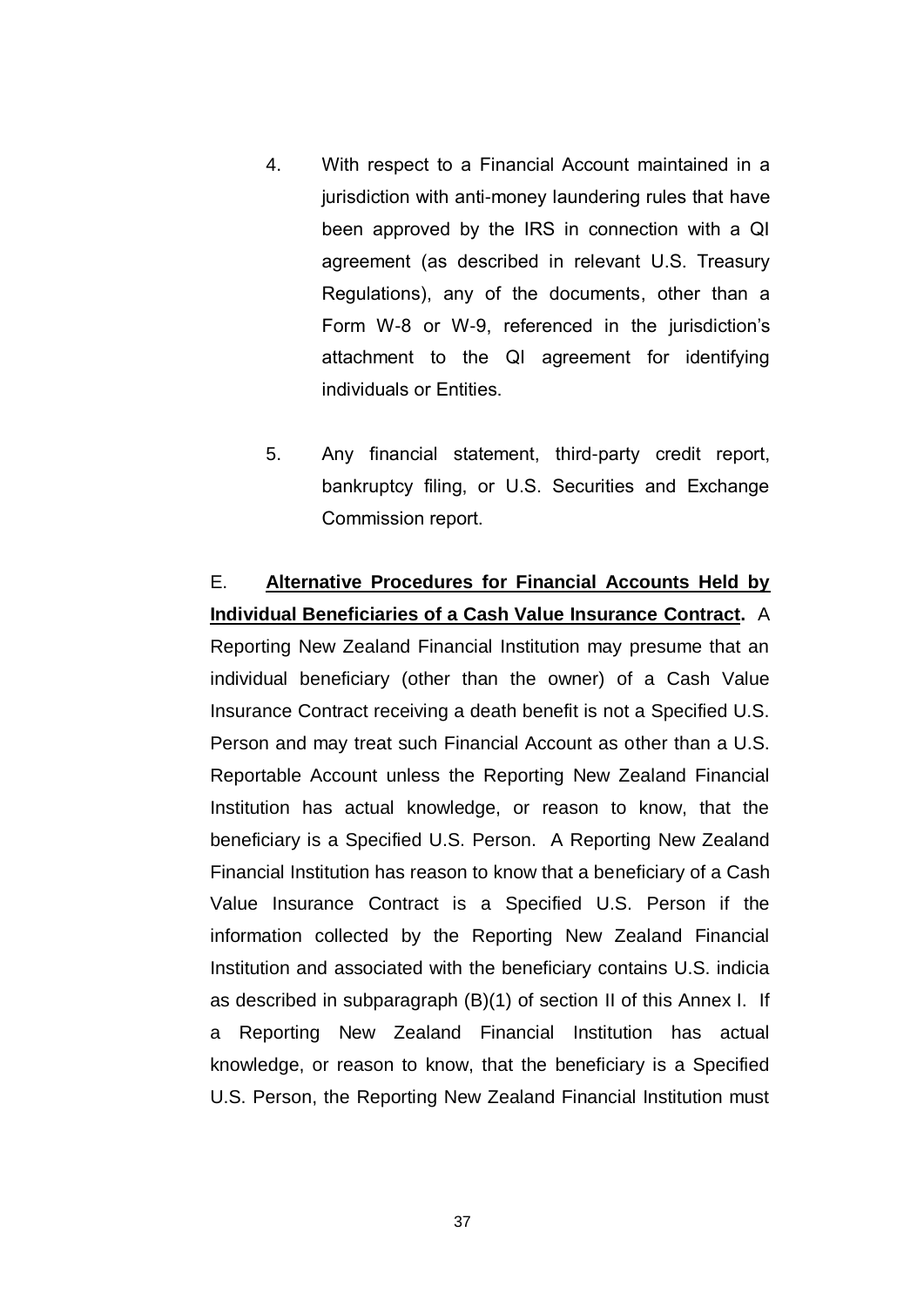follow the procedures in subparagraph B(3) of section II of this Annex I.

F. **Reliance on Third Parties.** Regardless of whether an election is made under paragraph C of section I of this Annex I, New Zealand may permit Reporting New Zealand Financial Institutions to rely on due diligence procedures performed by third parties, to the extent provided in relevant U.S. Treasury Regulations.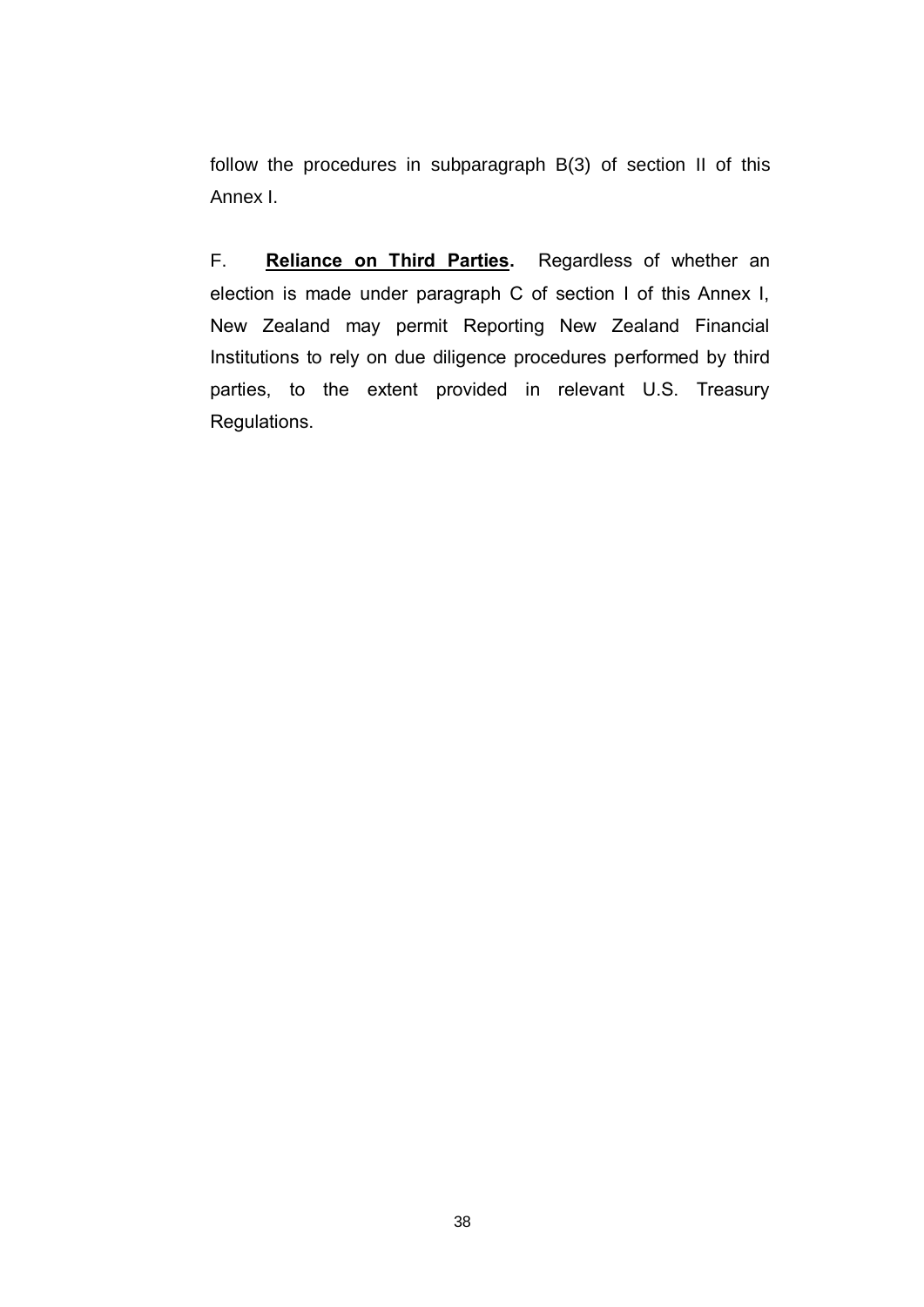### **ANNEX II**

# **NON-REPORTING NEW ZEALAND FINANCIAL INSTITUTIONS AND ACCOUNTS**

### **General**

The following Entities shall be treated as exempt beneficial owners or deemed-compliant FFIs, as the case may be, and the following accounts are excluded from the definition of Financial Accounts.

### **I. Exempt Beneficial Owners other than Funds.**

The following Entities shall be treated as Non-Reporting New Zealand Financial Institutions and as exempt beneficial owners for purposes of sections 1471 and 1472 of the U.S. Internal Revenue Code, other than with respect to a payment that is derived from an obligation held in connection with a commercial financial activity of a type engaged in by a Specified Insurance Company, Custodial Institution, or Depository Institution.

## A. **Governmental Entities.**

The government of New Zealand, any political subdivision of New Zealand (which, for the avoidance of doubt, includes a state, province, county, region, or municipality), or any wholly owned agency or instrumentality of New Zealand or any one or more of the foregoing (each, a "New Zealand Governmental Entity"). This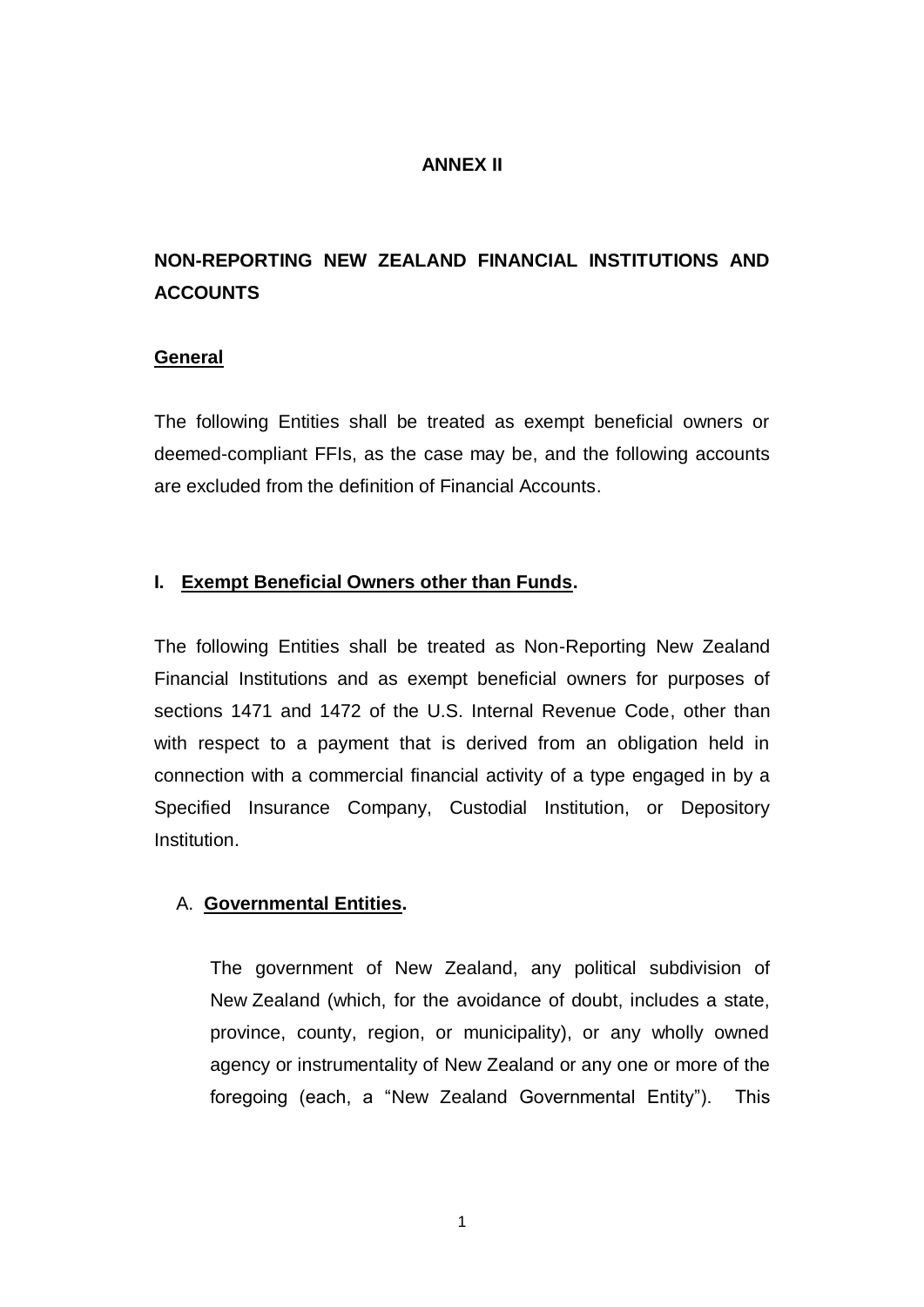category is comprised of the integral parts, controlled entities, and political subdivisions of New Zealand.

- 1. An integral part of New Zealand means any person, organization, agency, bureau, fund, instrumentality, or other body, however designated, that constitutes a governing authority of New Zealand. The net earnings of the governing authority must be credited to its own account or to other accounts of New Zealand, with no portion inuring to the benefit of any private person. An integral part does not include any individual who is a sovereign, official, or administrator acting in a private or personal capacity.
- 2. A controlled entity means an Entity that is separate in form from New Zealand or that otherwise constitutes a separate juridical entity, provided that:
	- a) The Entity is wholly owned and controlled by one or more New Zealand Governmental Entities directly or through one or more controlled entities;
	- b) The Entity's net earnings are credited to its own account or to the accounts of one or more New Zealand Governmental Entities, with no portion of its income inuring to the benefit of any private person; and
	- c) The Entity's assets vest in one or more New Zealand Governmental Entities upon dissolution.
- 3. Income does not inure to the benefit of private persons if such persons are the intended beneficiaries of a governmental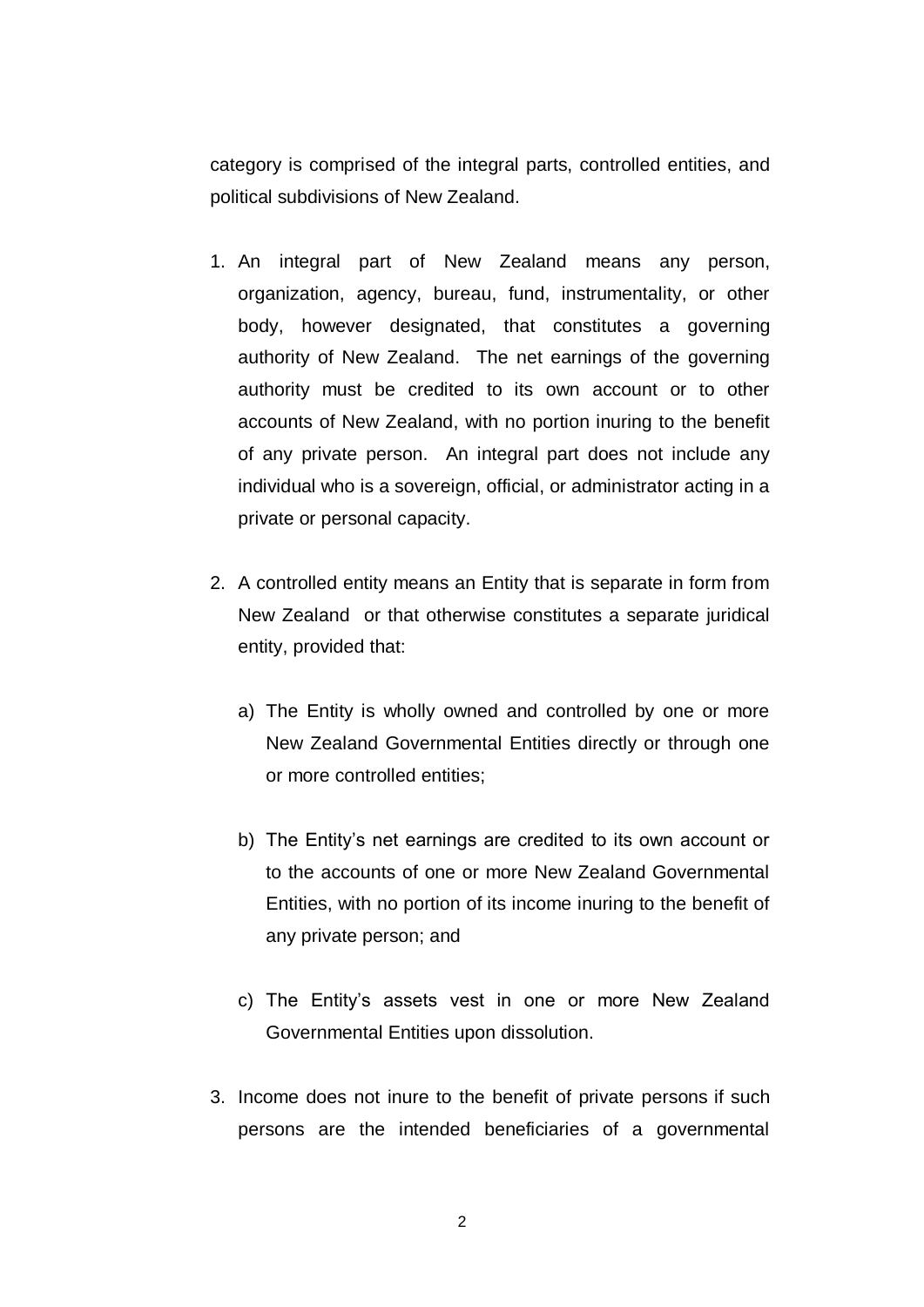program, and the program activities are performed for the general public with respect to the common welfare or relate to the administration of some phase of government. Notwithstanding the foregoing, however, income is considered to inure to the benefit of private persons if the income is derived from the use of a governmental entity to conduct a commercial business, such as a commercial banking business, that provides financial services to private persons.

- 4. For the avoidance of doubt, the following shall be treated as Non-Reporting New Zealand Financial Institutions and as exempt beneficial owners for purposes of sections 1471 and 1472 of the U.S. Internal Revenue Code:
	- a) The New Zealand Superannuation Fund;
	- b) The Guardians of New Zealand Superannuation;
	- c) The Accident Compensation Corporation;
	- d) The Earthquake Commission;
	- e) The Māori Trustee;
	- f) New Zealand Local Government Funding Agency Limited;
	- g) The Reserve Bank of New Zealand as per section 5, and all branches and agencies as per section 6, of the Reserve Bank of New Zealand Act 1989.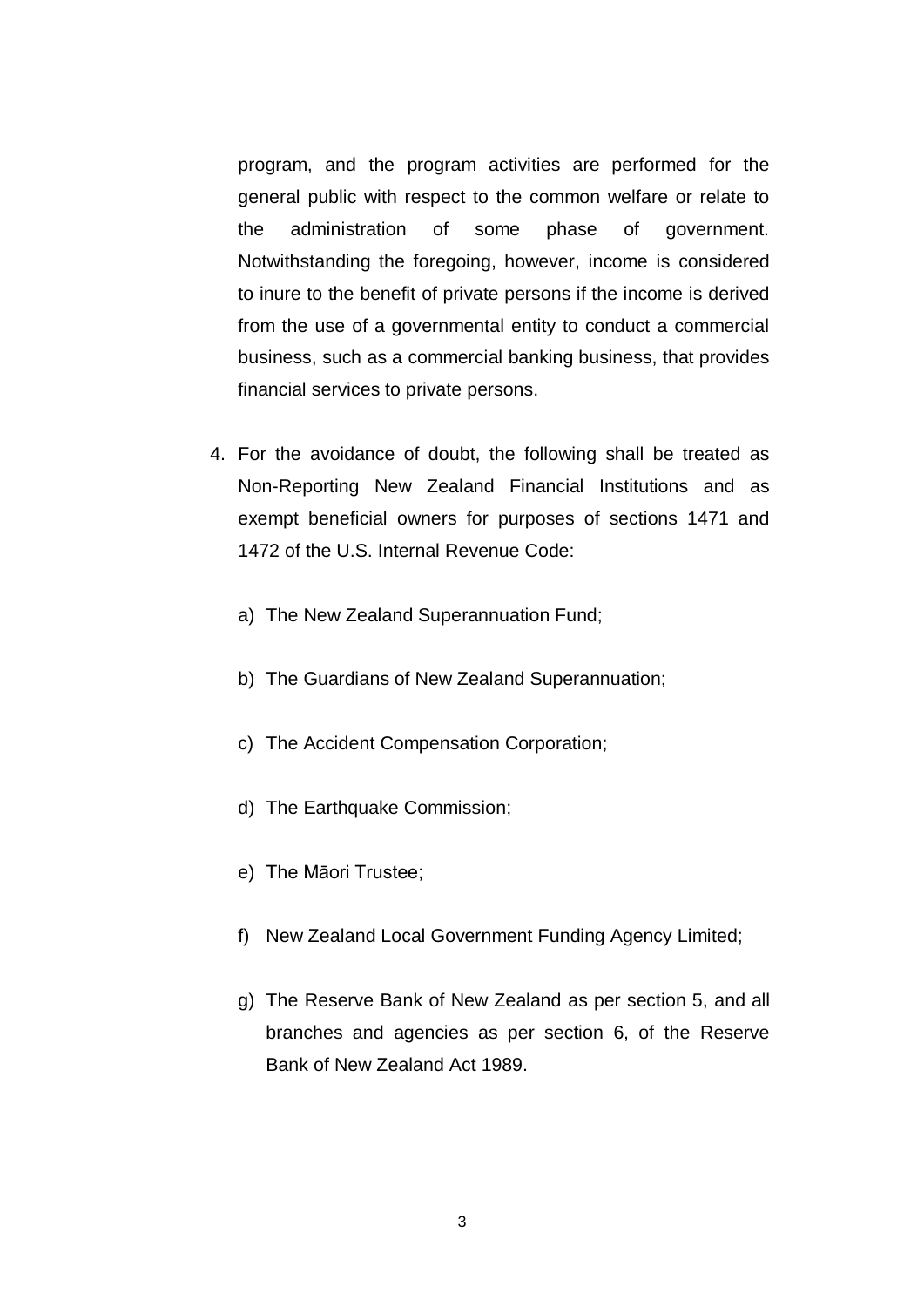- **B. International Organization.** Any international organization or wholly owned agency or instrumentality thereof. This category includes any intergovernmental organization (including a supranational organization) (1) that is comprised primarily of non-U.S. governments; (2) that has in effect a headquarters agreement with New Zealand; and (3) the income of which does not inure to the benefit of private persons.
- **C. Māori Authorities.** Māori Authorities as defined in section HF 1(1) of the Income Tax Act 2007.

#### **II. Funds that Qualify as Exempt Beneficial Owners.**

The following Entities shall be treated as Non-Reporting New Zealand Financial Institutions and as exempt beneficial owners for purposes of sections 1471 and 1472 of the U.S. Internal Revenue Code.

- **A. Treaty-Qualified Retirement Fund.** Any pension fund established in New Zealand and described in Article 3(1)(*l*) (General Definitions) of the Convention, provided that the pension fund is entitled to benefits under the Convention on income that it derives from sources within the United States (or would be entitled to such benefits if it derived any such income) as a resident of New Zealand that satisfies any applicable limitation on benefits requirement.
- **B. Broad Participation Retirement Fund.** A fund established in New Zealand to provide retirement, disability, or death benefits, or any combination thereof, to beneficiaries that are current or former employees (or persons designated by such employees) of one or more employers in consideration for services rendered, provided that the fund: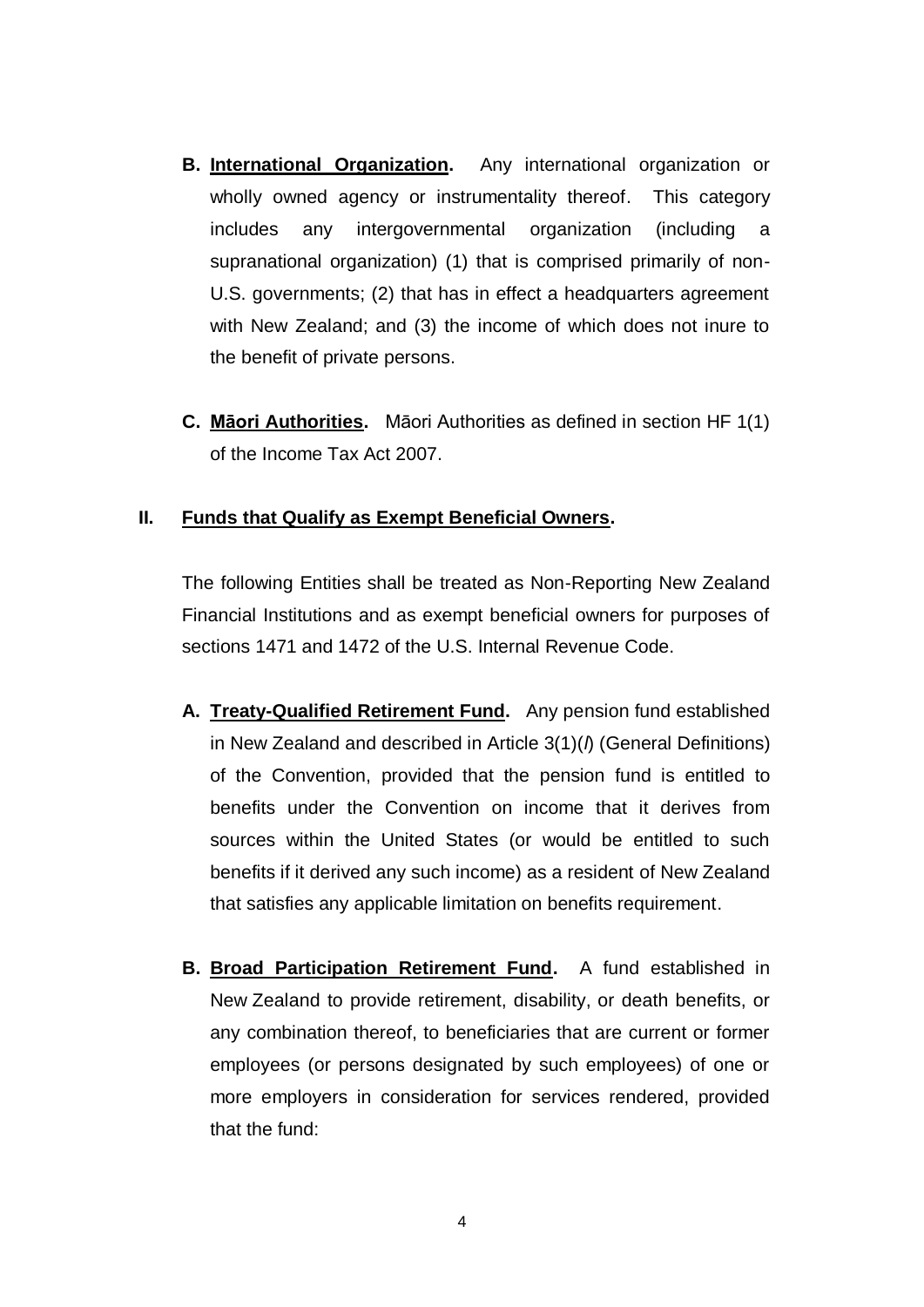- 1. Does not have a single beneficiary with a right to more than five percent of the fund's assets;
- 2. Is subject to government regulation and provides annual information reporting about its beneficiaries to the relevant tax authorities in New Zealand; and
- 3. Satisfies at least one of the following requirements:
	- a) The fund is generally exempt from tax in New Zealand on investment income under the laws of New Zealand due to its status as a retirement or pension plan;
	- b) The fund receives at least 50 percent of its total contributions (other than transfers of assets from other plans described in paragraphs A through D of this section or from retirement and pension accounts described in subparagraph B(1) of section V of this Annex II) from the sponsoring employers;
	- c) Distributions or withdrawals from the fund are allowed only upon the occurrence of specified events related to retirement, disability, or death (except rollover distributions to other retirement funds described in paragraphs A through D of this section or retirement and pension accounts described in subparagraph B(1) of section V of this Annex II), or penalties apply to distributions or withdrawals made before such specified events; or
	- d) Contributions (other than certain permitted make-up contributions) by employees to the fund are limited by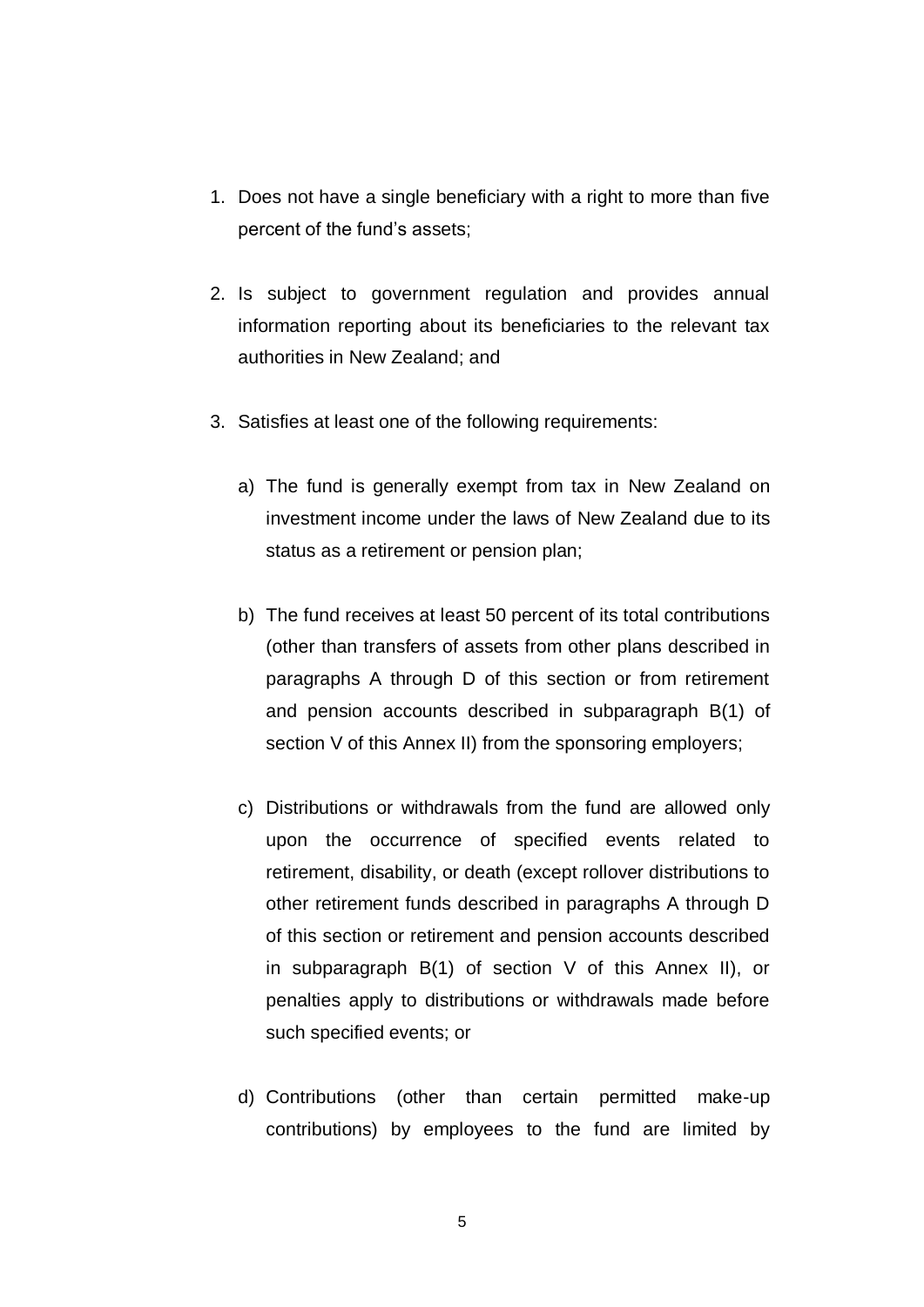reference to earned income of the employee or may not exceed \$50,000 annually, applying the rules set forth in Annex I for account aggregation and currency translation.

- **C. Narrow Participation Retirement Fund.** A fund established in New Zealand to provide retirement, disability, or death benefits to beneficiaries that are current or former employees (or persons designated by such employees) of one or more employers in consideration for services rendered, provided that:
	- 1. The fund has fewer than 50 participants;
	- 2. The fund is sponsored by one or more employers that are not Investment Entities or Passive NFFEs;
	- 3. The employee and employer contributions to the fund (other than transfers of assets from treaty-qualified retirement funds described in paragraph A of this section or retirement and pension accounts described in subparagraph B(1) of section V of this Annex II) are limited by reference to earned income and compensation of the employee, respectively;
	- 4. Participants that are not residents of New Zealand are not entitled to more than 20 percent of the fund's assets; and
	- 5. The fund is subject to government regulation and provides annual information reporting about its beneficiaries to the relevant tax authorities in New Zealand.
- **D. Pension Fund of an Exempt Beneficial Owner.** A fund established in New Zealand by an exempt beneficial owner to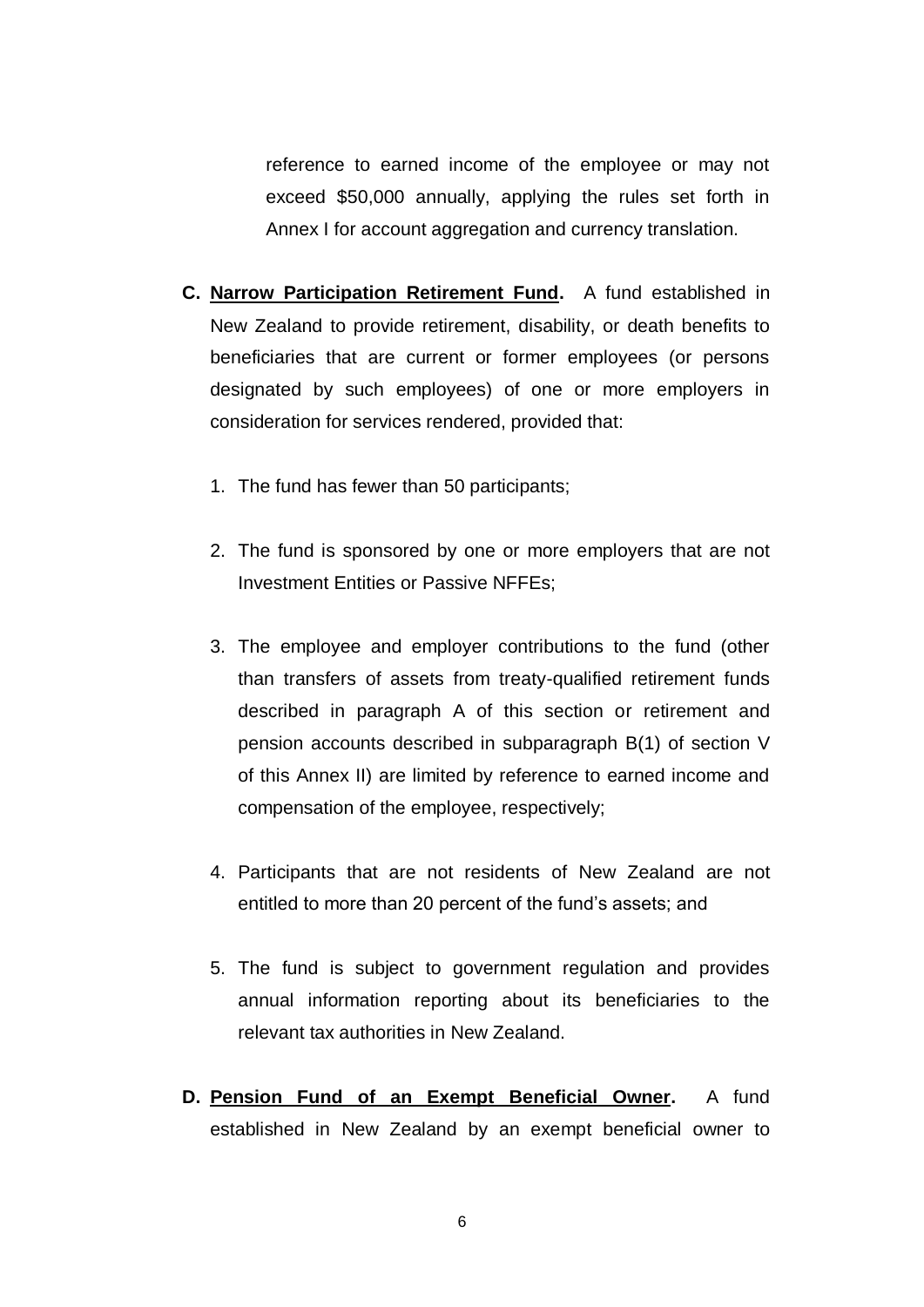provide retirement, disability, or death benefits to beneficiaries or participants that are current or former employees of the exempt beneficial owner (or persons designated by such employees), or that are not current or former employees, if the benefits provided to such beneficiaries or participants are in consideration of personal services performed for the exempt beneficial owner.

#### **E. Investment Entity Wholly Owned by Exempt Beneficial Owners.**

An Entity that is a New Zealand Financial Institution solely because it is an Investment Entity, provided that each direct holder of an Equity Interest in the Entity is an exempt beneficial owner, and each direct holder of a debt interest in such Entity is either a Depository Institution (with respect to a loan made to such Entity) or an exempt beneficial owner.

# **III. Small or Limited Scope Financial Institutions that Qualify as Deemed-Compliant FFIs.**

The following Financial Institutions are Non-Reporting New Zealand Financial Institutions that shall be treated as deemed-compliant FFIs for purposes of section 1471 of the U.S. Internal Revenue Code.

### A. **Financial Institutions with a Local Client Base.**

A New Zealand Financial Institution satisfying the following requirements:

1. The Financial Institution must be licensed or regulated as a financial institution under the laws of New Zealand;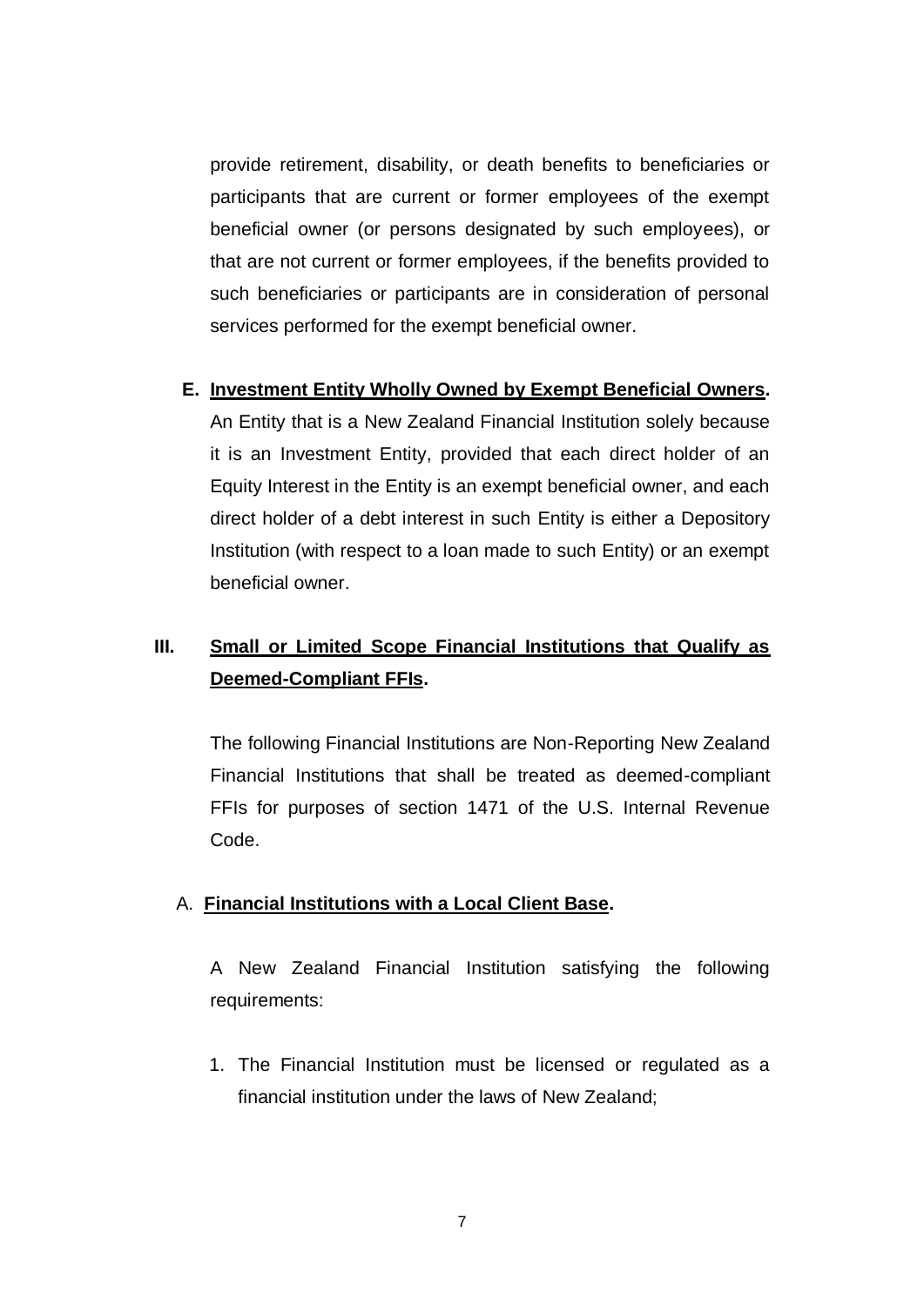- 2. The Financial Institution must have no fixed place of business outside of New Zealand. For this purpose, a fixed place of business does not include a location that is not advertised to the public and from which the Financial Institution performs solely administrative support functions;
- 3. The Financial Institution must not solicit customers or Account Holders outside of New Zealand. For this purpose, a Financial Institution shall not be considered to have solicited customers or Account Holders outside of New Zealand merely because the Financial Institution (a) operates a website, provided that the website does not specifically indicate that the Financial Institution provides Financial Accounts or services to nonresidents, and does not otherwise target or solicit U.S. customers or Account Holders, or (b) advertises in print media or on a radio or television station that is distributed or aired primarily within New Zealand but is also incidentally distributed or aired in other countries, provided that the advertisement does not specifically indicate that the Financial Institution provides Financial Accounts or services to non-residents, and does not otherwise target or solicit U.S. customers or Account Holders;
- 4. The Financial Institution must be required under the laws of New Zealand to identify resident Account Holders for the purposes of either information reporting or withholding of tax with respect to Financial Accounts held by residents or for the purposes of satisfying New Zealand's anti-money laundering due diligence requirements;
- 5. At least 98 percent of the Financial Accounts by value maintained by the Financial Institution, as of the last day of the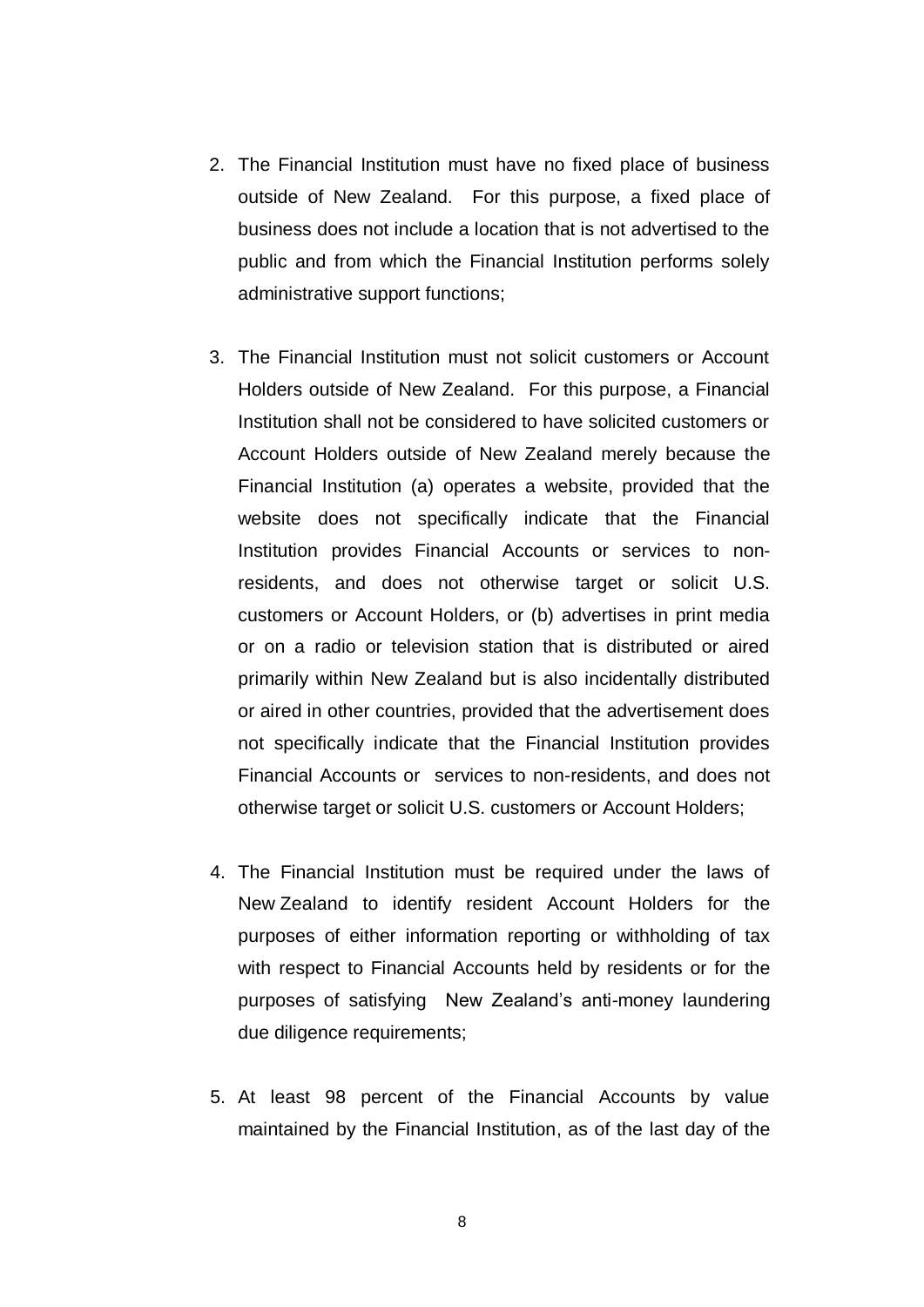preceding calendar year or other appropriate reporting period, must be held by residents (including residents that are Entities) of New Zealand or Australia;

- 6. Beginning on or before July 1, 2014, the Financial Institution must have policies and procedures, consistent with those set forth in Annex I, to prevent the Financial Institution from providing a Financial Account to any Nonparticipating Financial Institution and to monitor whether the Financial Institution opens or maintains a Financial Account for
- (i) any Specified U.S. Person who is not a resident of New Zealand (including a U.S. Person that was a resident of New Zealand when the account was opened but subsequently ceases to be a resident of New Zealand), or
- (ii) any Passive NFFE with one or more Controlling Persons who are U.S. residents or U.S. citizens who are not residents of New Zealand;
- 7. Such policies and procedures must provide that if any Financial Account held by a Specified U.S. Person who is not a resident of New Zealand or by a Passive NFFE with Controlling Persons who are U.S. residents or U.S. citizens who are not residents of New Zealand is identified, the Financial Institution must report such Financial Account as would be required if the Financial Institution were a Reporting New Zealand Financial Institution (including by following the applicable registration requirements on the IRS FATCA registration website) or close such Financial Account;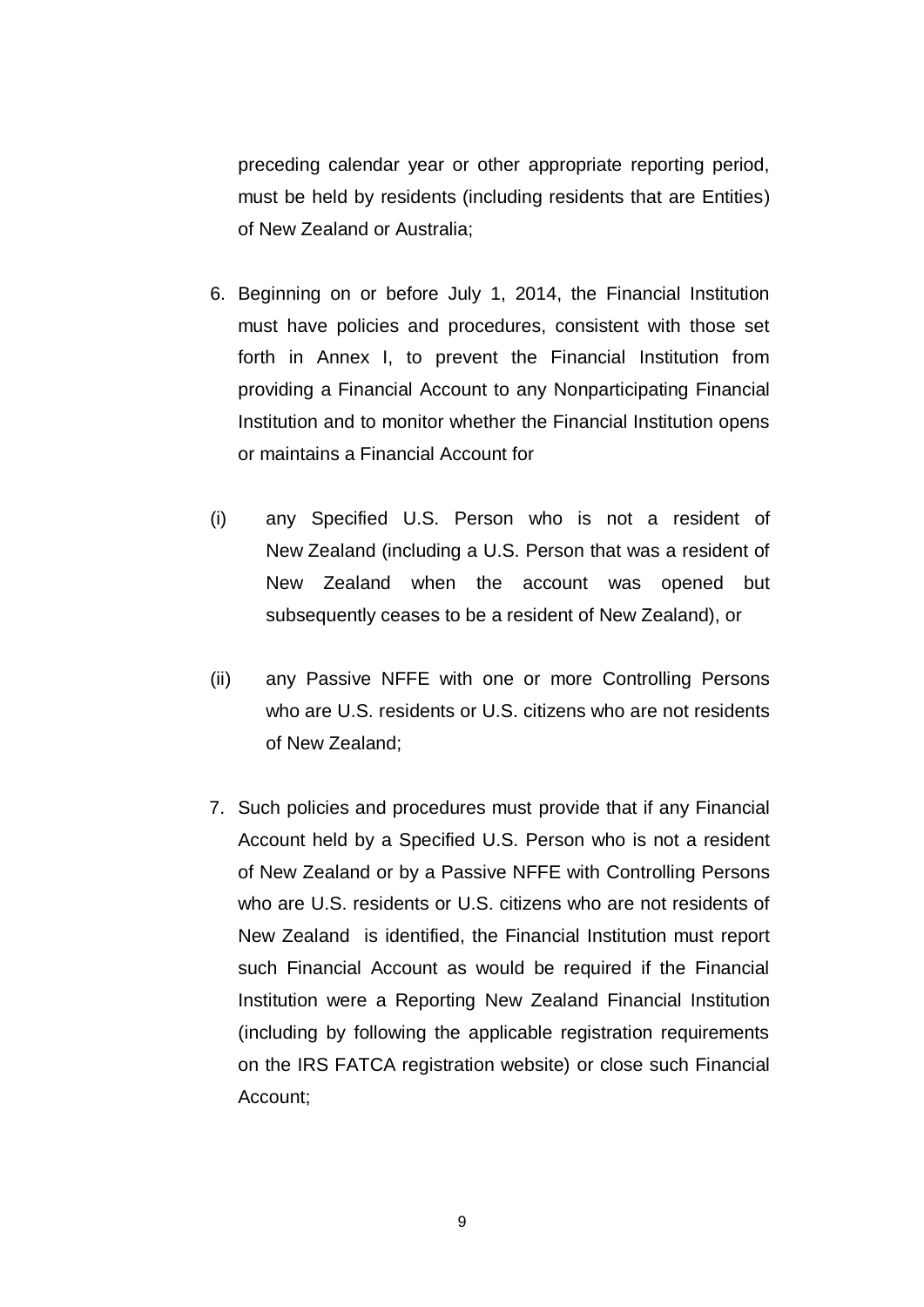- 8. With respect to a Preexisting Account held by an individual who is not a resident of New Zealand or by an Entity, the Financial Institution must review those Preexisting Accounts in accordance with the procedures set forth in Annex I applicable to Preexisting Accounts to identify any U.S. Reportable Account or Financial Account held by a Nonparticipating Financial Institution, and must report such Financial Account as would be required if the Financial Institution were a Reporting New Zealand Financial Institution (including by following the applicable registration requirements on the IRS FATCA registration website) or close such Financial Account;
- 9. Each Related Entity of the Financial Institution that is a Financial Institution must be incorporated or organized in New Zealand and, with the exception of any Related Entity that is a retirement fund described in paragraphs A through D of section II of this Annex II, satisfy the requirements set forth in this paragraph A; and
- 10.The Financial Institution must not have policies or practices that discriminate against opening or maintaining Financial Accounts for individuals who are Specified U.S. Persons and residents of New Zealand.

### B. **Certain Non-Registering Local Banks.**

A New Zealand Financial Institution satisfying the following requirements:

1. The Financial Institution operates solely as (and is licensed or regulated under the laws of New Zealand as) (a) a bank (or a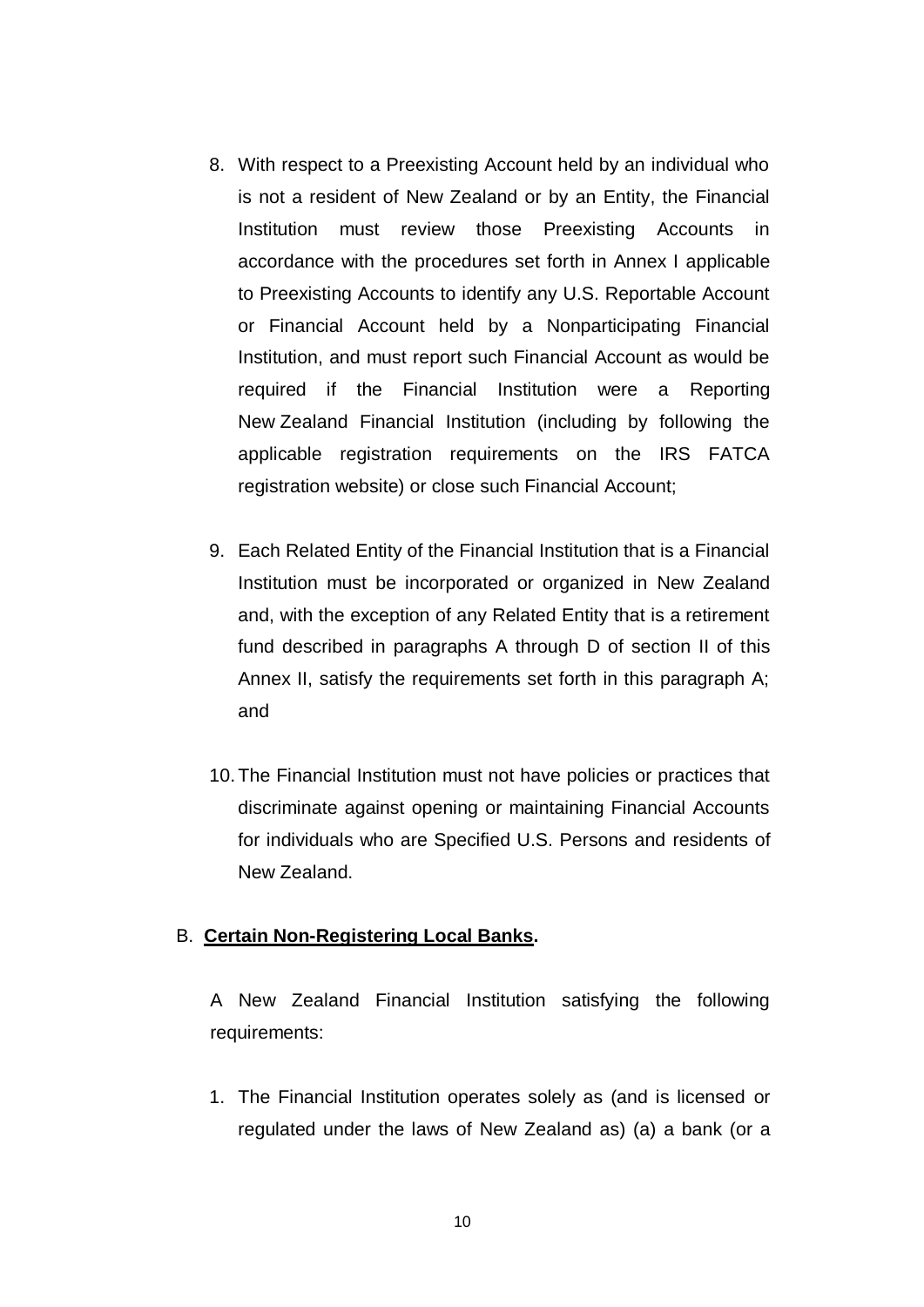Financial Institution offering comparable financial services) or (b) a credit union or similar cooperative credit organization that is operated without profit;

- 2. The Financial Institution's business consists primarily of receiving deposits from and making loans to, with respect to a bank, unrelated retail customers and, with respect to a credit union or similar cooperative credit organization, members, provided that no member has a greater than five percent interest in such credit union or cooperative credit organization;
- 3. The Financial Institution satisfies the requirements set forth in subparagraphs A(2) and A(3) of this section provided that, in addition to the limitations on the website described in subparagraph A(3) of this section, the website does not permit the opening of a Financial Account;
- 4. The Financial Institution does not have more than \$175 million (as of the last day of the preceding calendar year or other appropriate reporting period) in assets on its balance sheet, and the Financial Institution and any Related Entities, taken together, do not have more than \$500 million (as of the last day of the preceding calendar year or other appropriate reporting period) in total assets on their consolidated or combined balance sheets; and
- 5. Any Related Entity must be incorporated or organized in New Zealand, and any Related Entity that is a Financial Institution, with the exception of any Related Entity that is a retirement fund described in paragraphs A through D of section II of this Annex II or a Financial Institution with only low-value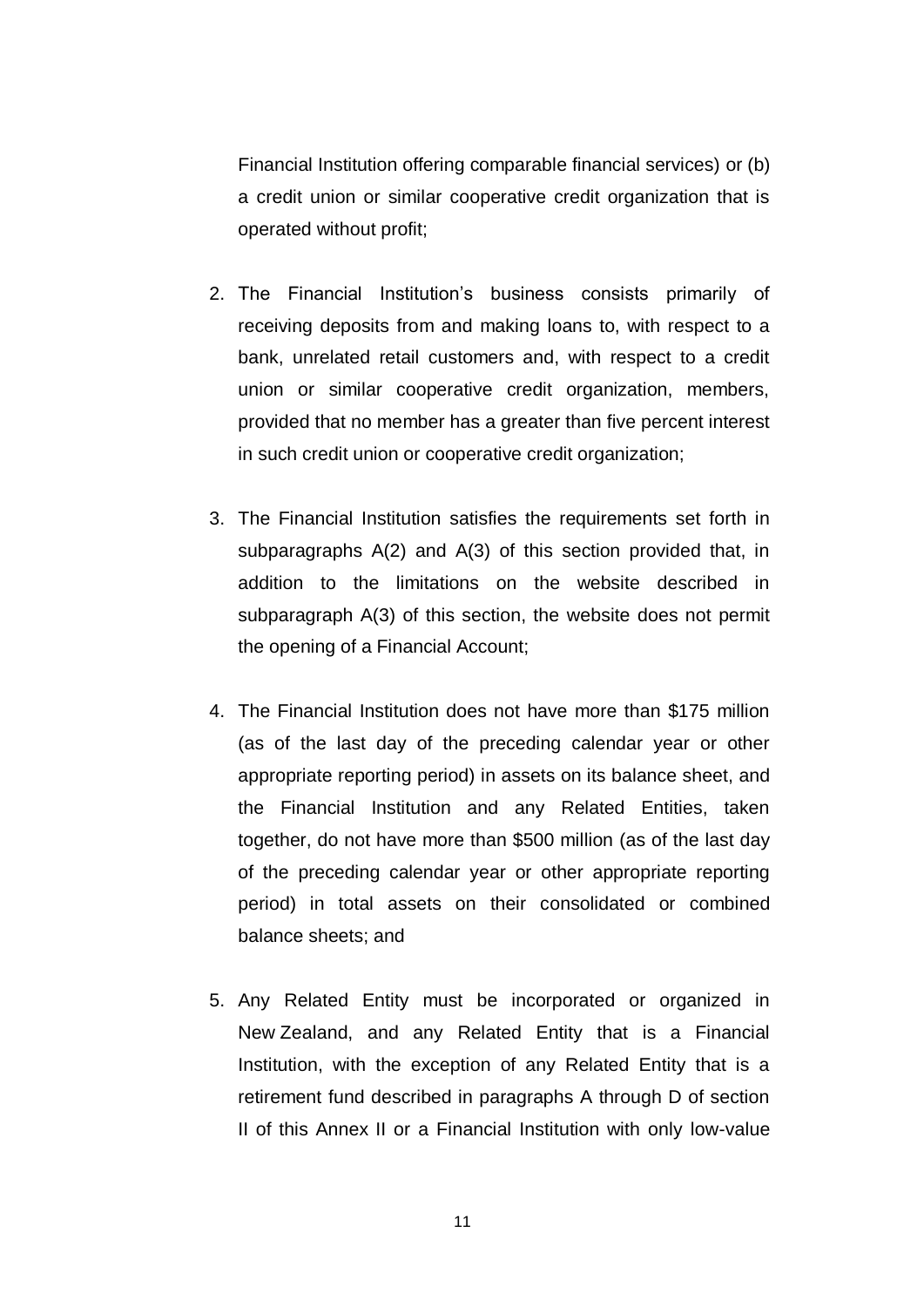accounts described in paragraph C of this section, must satisfy the requirements set forth in this paragraph B.

- C. **Financial Institution with Only Low-Value Accounts.** A New Zealand Financial Institution satisfying the following requirements:
	- 1. The Financial Institution is not an Investment Entity;
	- 2. No Financial Account maintained by the Financial Institution or any Related Entity has a balance or value in excess of \$50,000, applying the rules set forth in Annex I for account aggregation and currency translation; and
	- 3. The Financial Institution does not have more than \$50 million in assets on its balance sheet, and the Financial Institution and any Related Entities, taken together, do not have more than \$50 million in total assets on their consolidated or combined balance sheets.
- D. **Qualified Credit Card Issuer.** A New Zealand Financial Institution satisfying the following requirements:
	- 1. The Financial Institution is a Financial Institution solely because it is an issuer of credit cards that accepts deposits only when a customer makes a payment in excess of a balance due with respect to the card and the overpayment is not immediately returned to the customer; and
	- 2. Beginning on or before July 1, 2014, the Financial Institution implements policies and procedures to either prevent a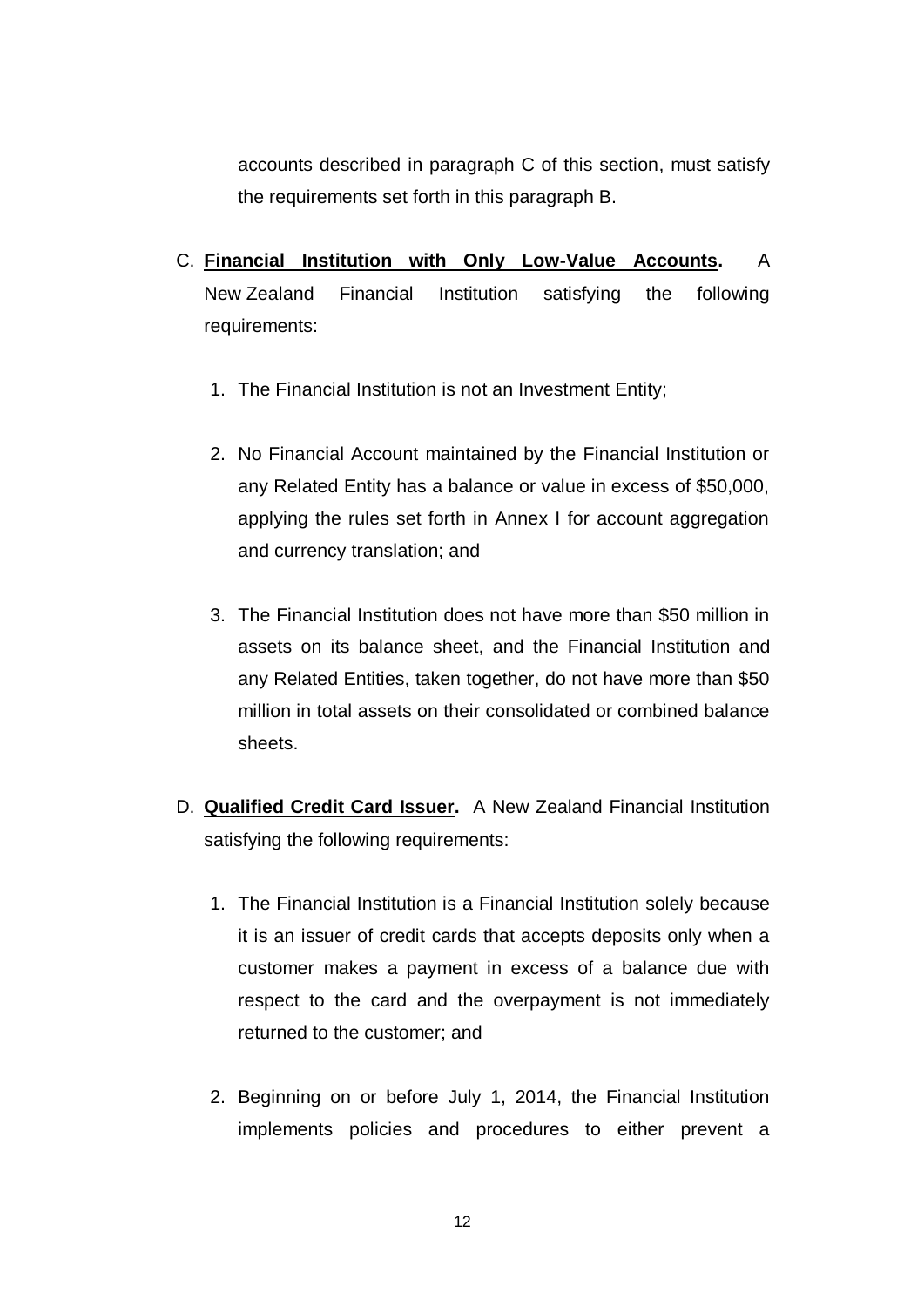customer deposit in excess of \$50,000, or to ensure that any customer deposit in excess of \$50,000, in each case applying the rules set forth in Annex I for account aggregation and currency translation, is refunded to the customer within 60 days. For this purpose, a customer deposit does not refer to credit balances to the extent of disputed charges but does include credit balances resulting from merchandise returns.

# **IV. Investment Entities that Qualify as Deemed-Compliant FFIs and Other Special Rules.**

The Financial Institutions described in paragraphs A through E of this section are Non-Reporting New Zealand Financial Institutions that shall be treated as deemed-compliant FFIs for purposes of section 1471 of the U.S. Internal Revenue Code. In addition, paragraph F of this section provides special rules applicable to an Investment Entity.

- **A. Trustee-Documented Trust.** A trust established under the laws of New Zealand to the extent that the trustee of the trust is a Reporting U.S. Financial Institution, Reporting Model 1 FFI, or Participating FFI and reports all information required to be reported pursuant to the Agreement with respect to all U.S. Reportable Accounts of the trust.
- **B. Sponsored Investment Entity and Controlled Foreign Corporation.** A Financial Institution described in subparagraph B(1) or B(2) of this section having a sponsoring entity that complies with the requirements of subparagraph B(3) of this section.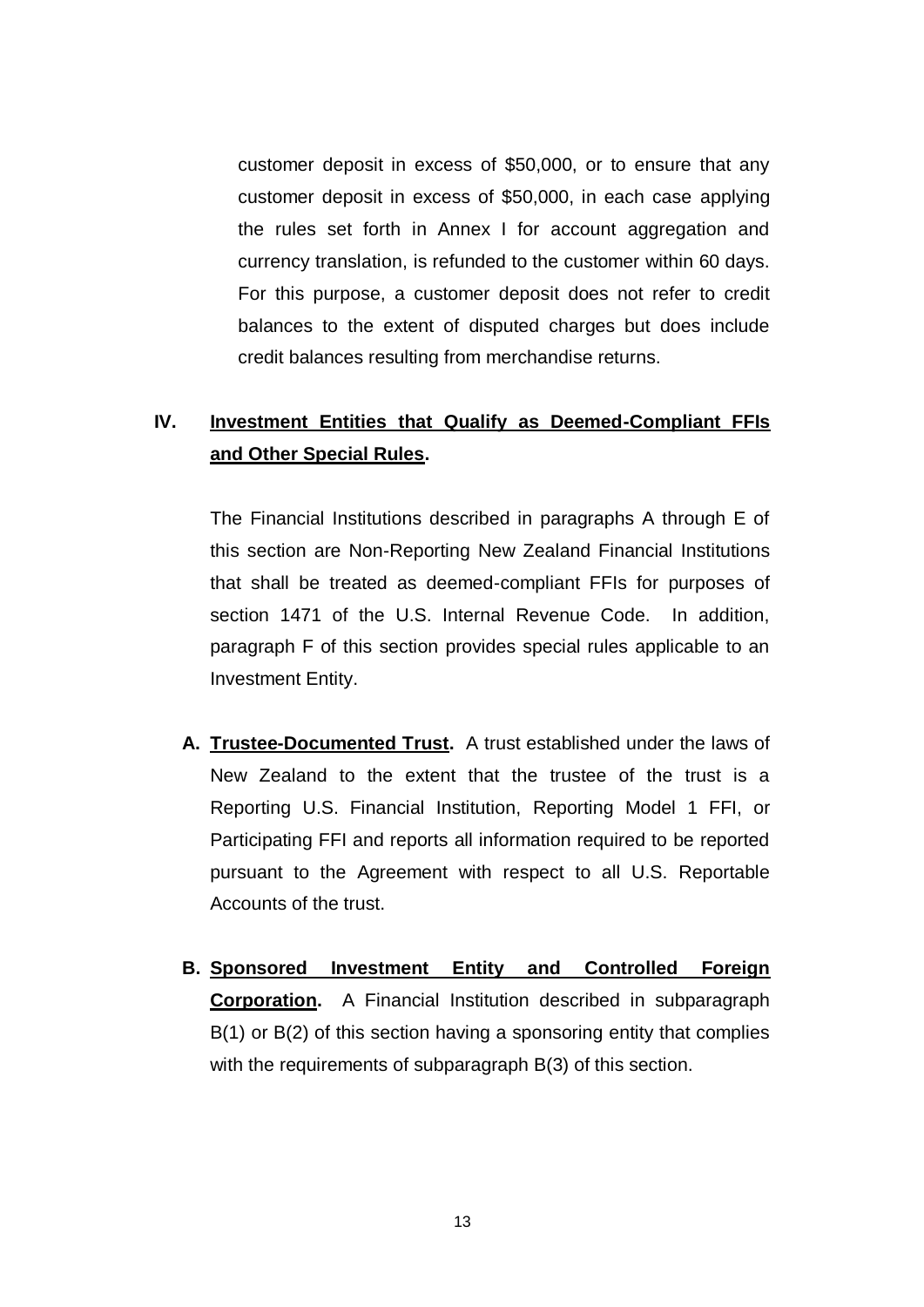- 1. A Financial Institution is a sponsored investment entity if (a) it is an Investment Entity established in New Zealand that is not a qualified intermediary, withholding foreign partnership, or withholding foreign trust pursuant to relevant U.S. Treasury Regulations; and (b) an Entity has agreed with the Financial Institution to act as a sponsoring entity for the Financial Institution.
- 2. A Financial Institution is a sponsored controlled foreign corporation if (a) the Financial Institution is a controlled foreign corporation<sup>1</sup> organized under the laws of New Zealand that is not a qualified intermediary, withholding foreign partnership, or withholding foreign trust pursuant to relevant U.S. Treasury Regulations; (b) the Financial Institution is wholly owned, directly or indirectly, by a Reporting U.S. Financial Institution that agrees to act, or requires an affiliate of the Financial Institution to act, as a sponsoring entity for the Financial Institution; and (c) the Financial Institution shares a common electronic account system with the sponsoring entity that enables the sponsoring entity to identify all Account Holders and payees of the Financial Institution and to access all account and customer information maintained by the Financial Institution including, but not limited to, customer identification information, customer documentation, account balance, and all payments made to the Account Holder or payee.

1

<sup>1</sup> A "controlled foreign corporation" means any foreign corporation if more than 50 percent of the total combined voting power of all classes of stock of such corporation entitled to vote, or the total value of the stock of such corporation, is owned, or is considered as owned, by "United States shareholders" on any day during the taxable year of such foreign corporation. The term a "United States shareholder" means, with respect to any foreign corporation, a United States person who owns, or is considered as owning, 10 percent or more of the total combined voting power of all classes of stock entitled to vote of such foreign corporation.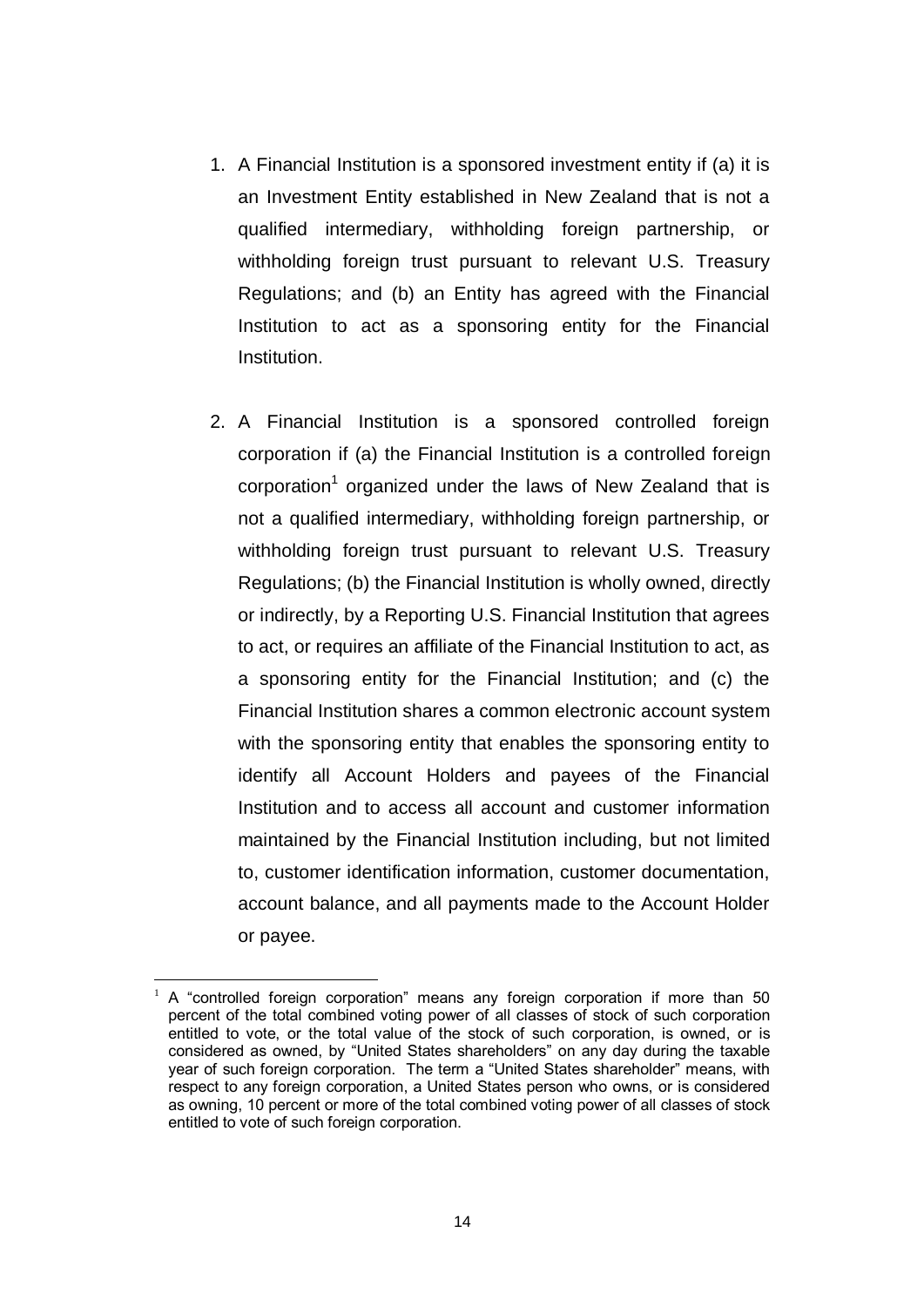- 3. The sponsoring entity complies with the following requirements:
	- a) The sponsoring entity is authorized to act on behalf of the Financial Institution (such as a fund manager, trustee, corporate director, or managing partner) to fulfill applicable registration requirements on the IRS FATCA registration website;
	- b) The sponsoring entity has registered as a sponsoring entity with the IRS on the IRS FATCA registration website:
	- c) If the sponsoring entity identifies any U.S. Reportable Accounts with respect to the Financial Institution, the sponsoring entity registers the Financial Institution pursuant to applicable registration requirements on the IRS FATCA registration website on or before the later of December 31, 2015 and the date that is 90 days after such a U.S. Reportable Account is first identified;
	- d) The sponsoring entity agrees to perform, on behalf of the Financial Institution, all due diligence, withholding, reporting, and other requirements that the Financial Institution would have been required to perform if it were a Reporting New Zealand Financial Institution;
	- e) The sponsoring entity identifies the Financial Institution and includes the identifying number of the Financial Institution (obtained by following applicable registration requirements on the IRS FATCA registration website) in all reporting completed on the Financial Institution's behalf; and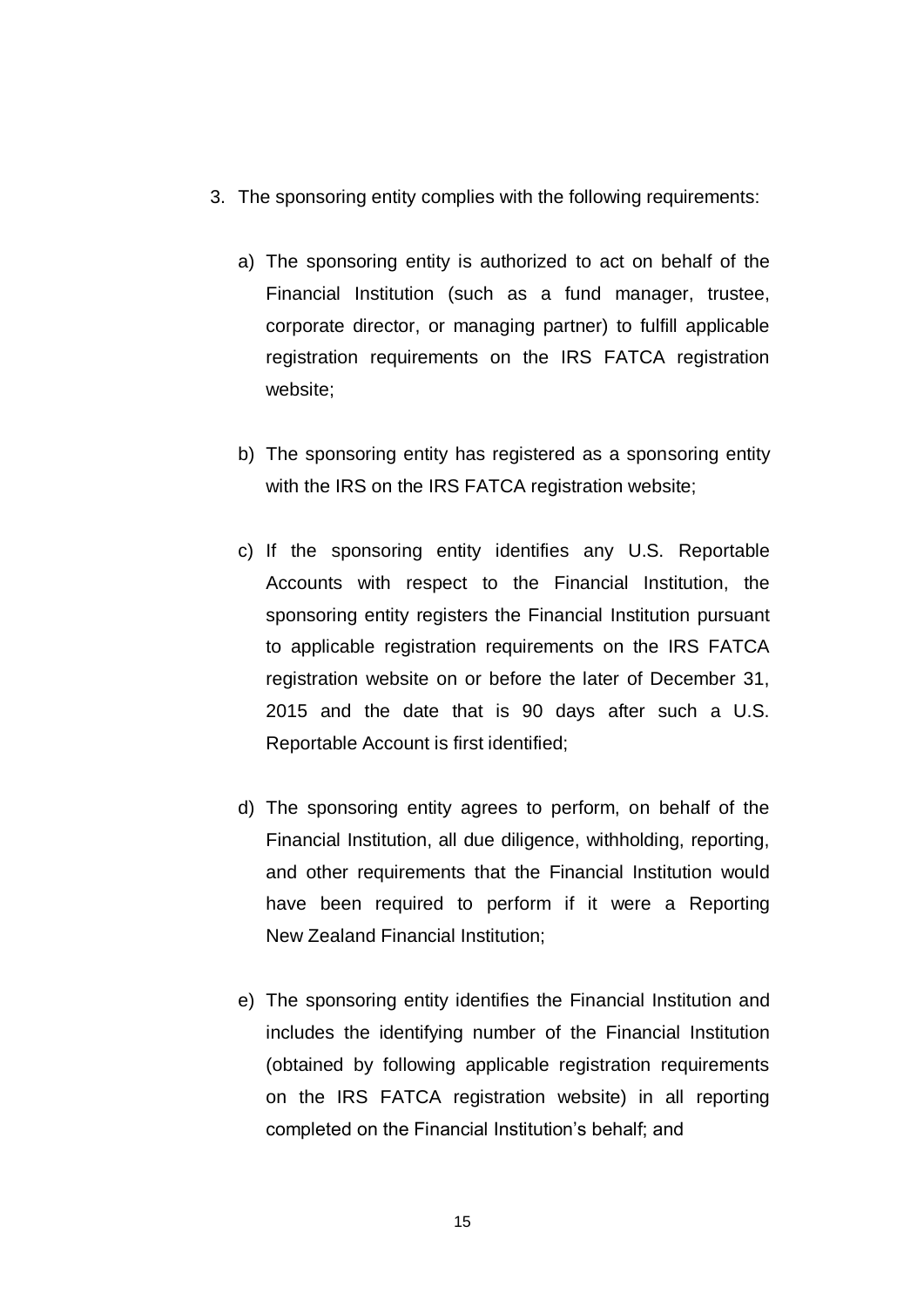- f) The sponsoring entity has not had its status as a sponsor revoked.
- **C. Sponsored, Closely Held Investment Vehicle.** A New Zealand Financial Institution satisfying the following requirements:
	- 1. The Financial Institution is a Financial Institution solely because it is an Investment Entity and is not a qualified intermediary, withholding foreign partnership, or withholding foreign trust pursuant to relevant U.S. Treasury Regulations;
	- 2. The sponsoring entity is a Reporting U.S. Financial Institution, Reporting Model 1 FFI, or Participating FFI, is authorized to act on behalf of the Financial Institution (such as a professional manager, trustee, or managing partner), and agrees to perform, on behalf of the Financial Institution, all due diligence, withholding, reporting, and other requirements that the Financial Institution would have been required to perform if it were a Reporting New Zealand Financial Institution;
	- 3. The Financial Institution does not hold itself out as an investment vehicle for unrelated parties;
	- 4. Twenty or fewer individuals own all of the debt interests and Equity Interests in the Financial Institution (disregarding debt interests owned by Participating FFIs and deemed-compliant FFIs and Equity Interests owned by an Entity if that Entity owns 100 percent of the Equity Interests in the Financial Institution and is itself a sponsored Financial Institution described in this paragraph C); and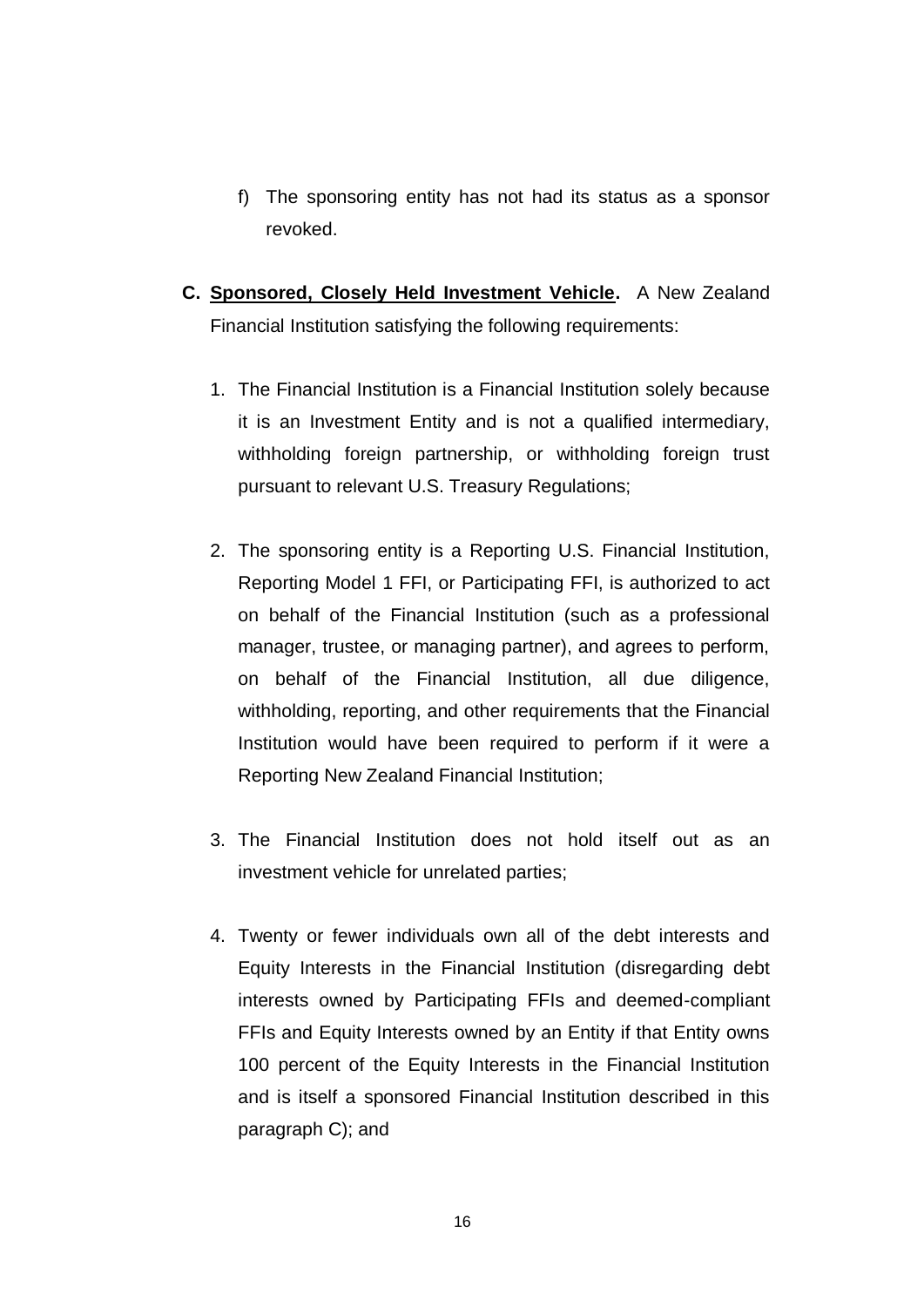- 5. The sponsoring entity complies with the following requirements:
	- a) The sponsoring entity has registered as a sponsoring entity pursuant to applicable registration requirements on the IRS FATCA registration website;
	- b) The sponsoring entity agrees to perform, on behalf of the Financial Institution, all due diligence, withholding, reporting, and other requirements that the Financial Institution would have been required to perform if it were a Reporting New Zealand Financial Institution and retains documentation collected with respect to the Financial Institution for a period of six years;
	- c) The sponsoring entity identifies the Financial Institution in all reporting completed on the Financial Institution's behalf; and
	- d) The sponsoring entity has not had its status as a sponsor revoked.
- **D. Investment Advisors and Investment Managers.** An Investment Entity established in New Zealand that is a Financial Institution solely because it (1) renders investment advice to, and acts on behalf of, or (2) manages portfolios for, and acts on behalf of, a customer for the purposes of investing, managing, or administering funds deposited in the name of the customer with a Financial Institution other than a Nonparticipating Financial Institution.
- E. **Collective Investment Vehicle.** An Investment Entity established in New Zealand that is regulated as a collective investment vehicle,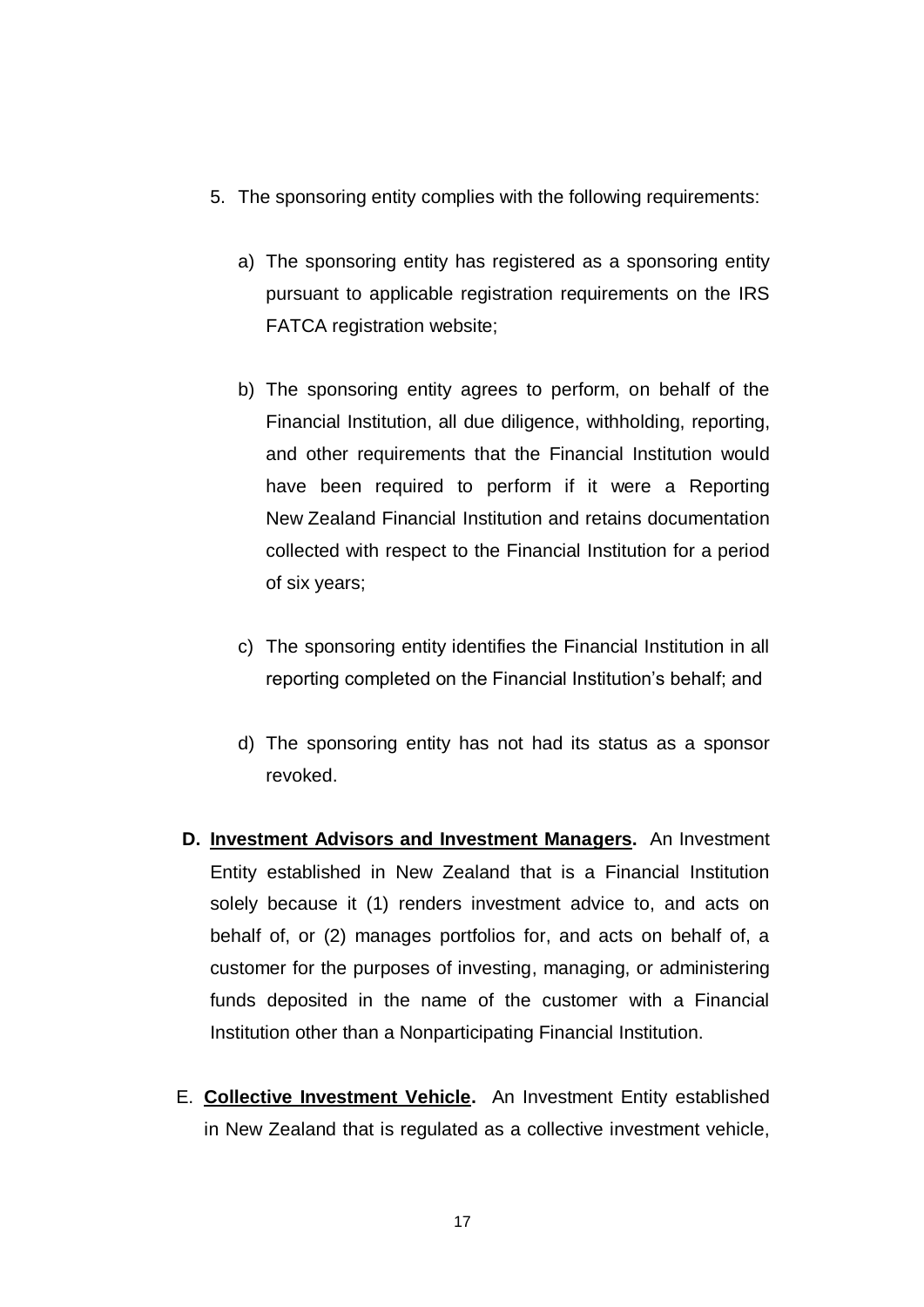provided that all of the interests in the collective investment vehicle (including debt interests in excess of \$50,000) are held by or through one or more exempt beneficial owners, Active NFFEs described in subparagraph B(4) of section VI of Annex I, U.S. Persons that are not Specified U.S. Persons, or Financial Institutions that are not Nonparticipating Financial Institutions.

- F. **Special Rules.** The following rules apply to an Investment Entity:
	- 1. With respect to interests in an Investment Entity that is a collective investment vehicle described in paragraph E of this section, the reporting obligations of any Investment Entity (other than a Financial Institution through which interests in the collective investment vehicle are held) shall be deemed fulfilled.
	- 2. With respect to interests in:
		- a) An Investment Entity established in a Partner Jurisdiction that is regulated as a collective investment vehicle, all of the interests in which (including debt interests in excess of \$50,000) are held by or through one or more exempt beneficial owners, Active NFFEs described in subparagraph B(4) of section F of Annex I, U.S. Persons that are not Specified U.S. Persons, or Financial Institutions that are not Nonparticipating Financial Institutions; or
		- b) An Investment Entity that is a qualified collective investment vehicle under relevant U.S. Treasury Regulations;

the reporting obligations of any Investment Entity that is a New Zealand Financial Institution (other than a Financial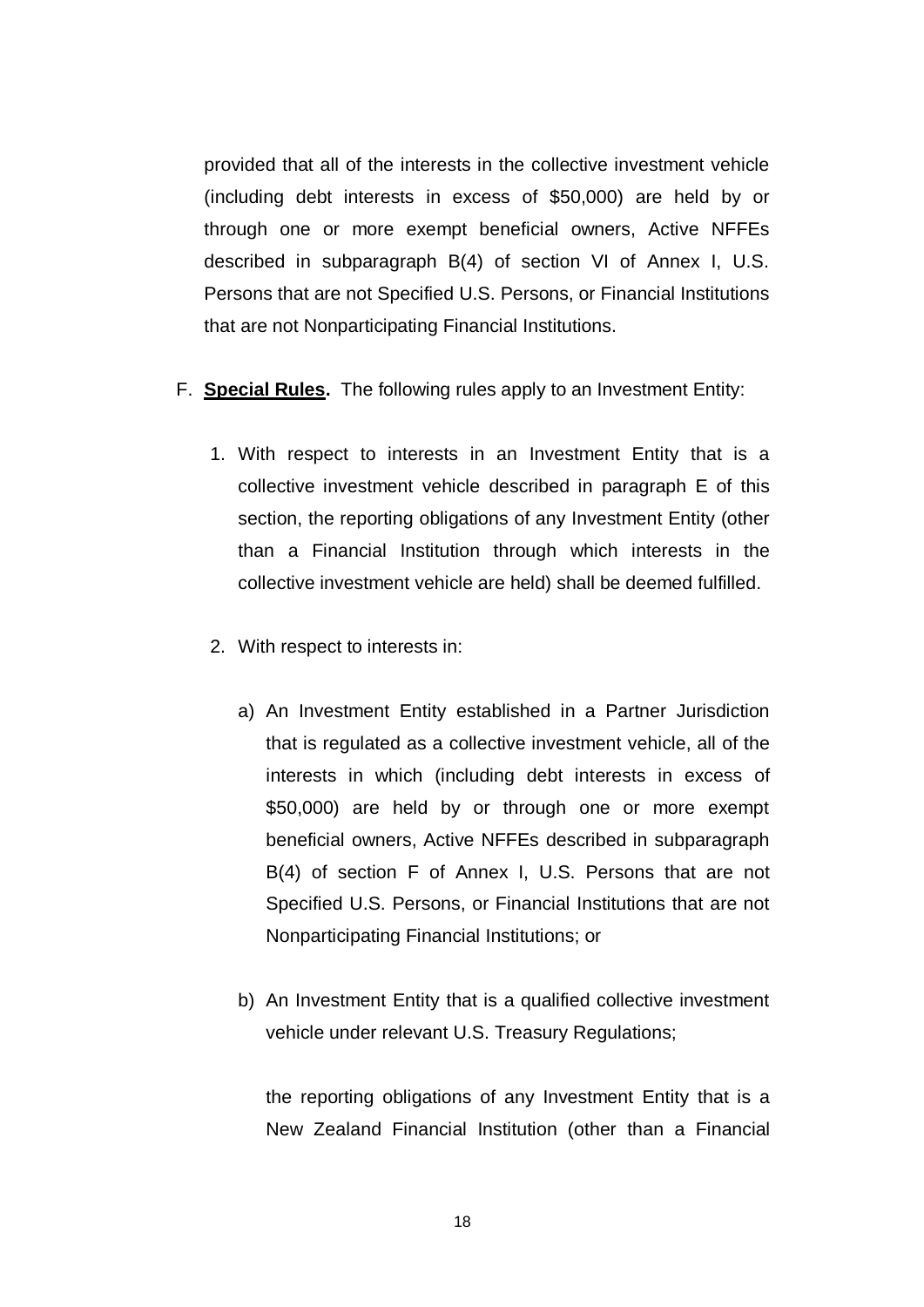Institution through which interests in the collective investment vehicle are held) shall be deemed fulfilled.

3. With respect to interests in an Investment Entity established in New Zealand that is not described in paragraph E or subparagraph F(2) of this section, consistent with paragraph 3 of Article 5 of the Agreement, the reporting obligations of all other Investment Entities with respect to such interests shall be deemed fulfilled if the information required to be reported by the first-mentioned Investment Entity pursuant to the Agreement with respect to such interests is reported by such Investment Entity or another person.

### **V. Accounts Excluded from Financial Accounts.**

The following accounts are excluded from the definition of Financial Accounts and therefore shall not be treated as U.S. Reportable Accounts.

### **A. Certain Retirement Accounts or Products.**

**Membership of the Whai Rawa approved retirement savings scheme** operated by Te Rūnanga o Ngāi Tahu.

### **B. Certain Savings Accounts.**

1. Retirement and Pension Account. A retirement or pension account maintained in New Zealand that satisfies the following requirements under the laws of New Zealand.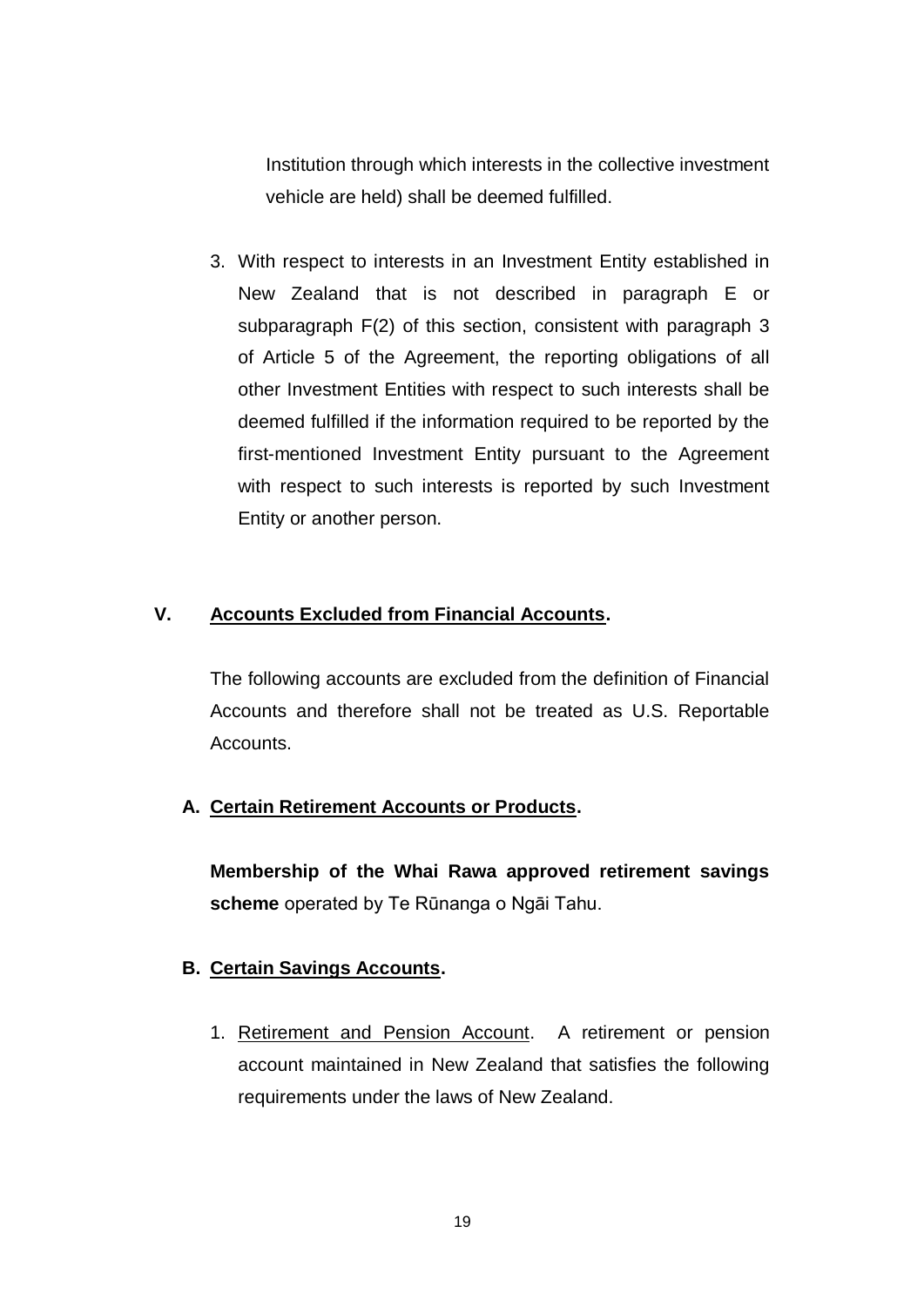- a) The account is subject to regulation as a personal retirement account or is part of a registered or regulated retirement or pension plan for the provision of retirement or pension benefits (including disability or death benefits);
- b) The account is tax-favored (*i.e.*, contributions to the account that would otherwise be subject to tax under the laws of New Zealand are deductible or excluded from the gross income of the account holder or taxed at a reduced rate, or taxation of investment income from the account is deferred or taxed at a reduced rate);
- c) Annual information reporting is required to the tax authorities in New Zealand with respect to the account;
- d) Withdrawals are conditioned on reaching a specified retirement age, disability, or death, or penalties apply to withdrawals made before such specified events; and
- e) Either (i) annual contributions are limited to \$50,000 or less, or (ii) there is a maximum lifetime contribution limit to the account of \$1,000,000 or less, in each case applying the rules set forth in Annex I for account aggregation and currency translation.
- 2. Non-Retirement Savings Accounts. An account maintained in New Zealand (other than an insurance or Annuity Contract) that satisfies the following requirements under the laws of New Zealand.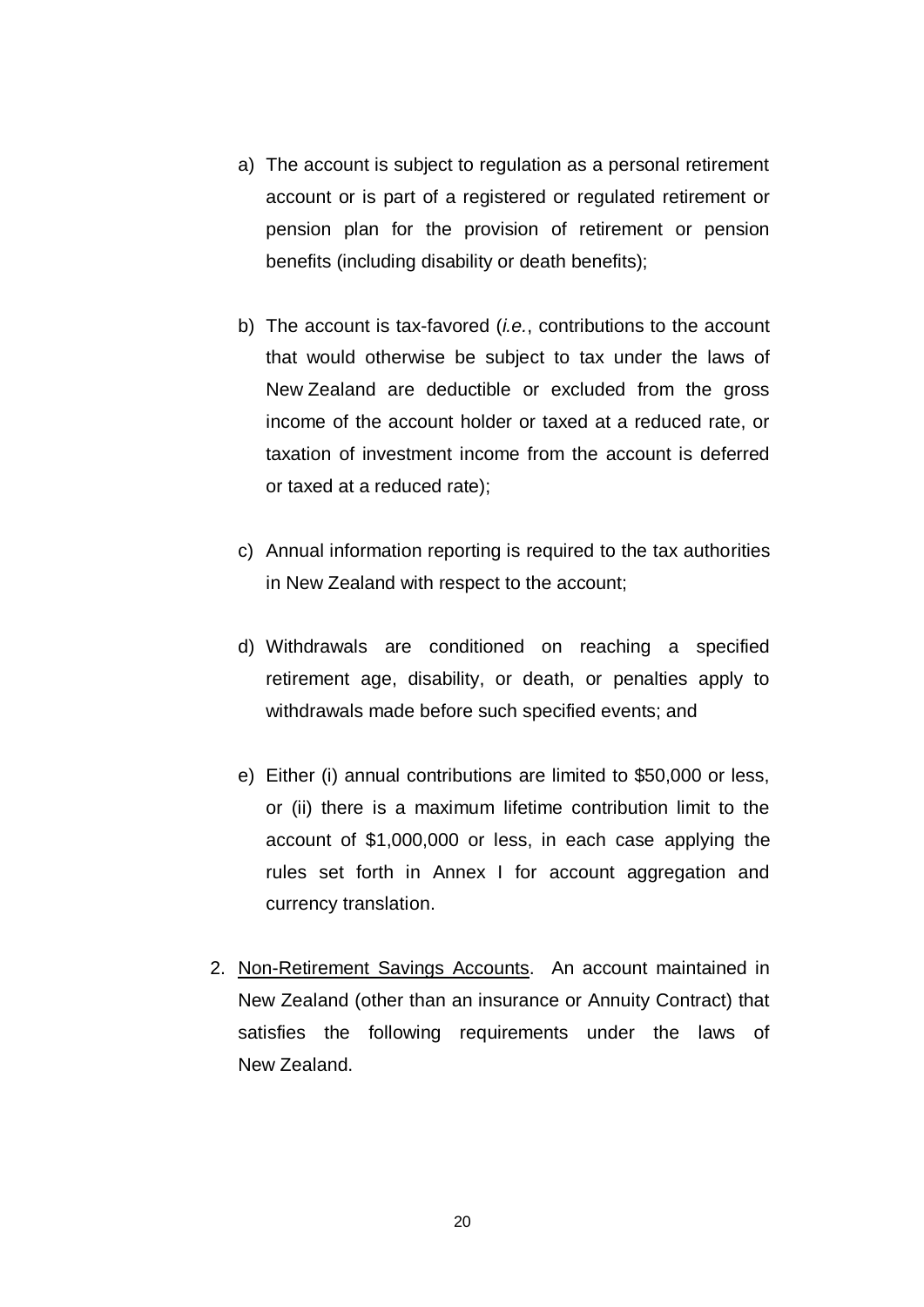- a) The account is subject to regulation as a savings vehicle for purposes other than for retirement;
- b) The account is tax-favored (*i.e.*, contributions to the account that would otherwise be subject to tax under the laws of New Zealand are deductible or excluded from the gross income of the account holder or taxed at a reduced rate, or taxation of investment income from the account is deferred or taxed at a reduced rate);
- c) Withdrawals are conditioned on meeting specific criteria related to the purpose of the savings account (for example, the provision of educational or medical benefits), or penalties apply to withdrawals made before such criteria are met; and
- d) Annual contributions are limited to \$50,000 or less, applying the rules set forth in Annex I for account aggregation and currency translation.
- **C. Certain Term Life Insurance Contracts.** A life insurance contract maintained in New Zealand with a coverage period that will end before the insured individual attains age 90, provided that the contract satisfies the following requirements:
	- 1. Periodic premiums, which do not decrease over time, are payable at least annually during the period the contract is in existence or until the insured attains age 90, whichever is shorter;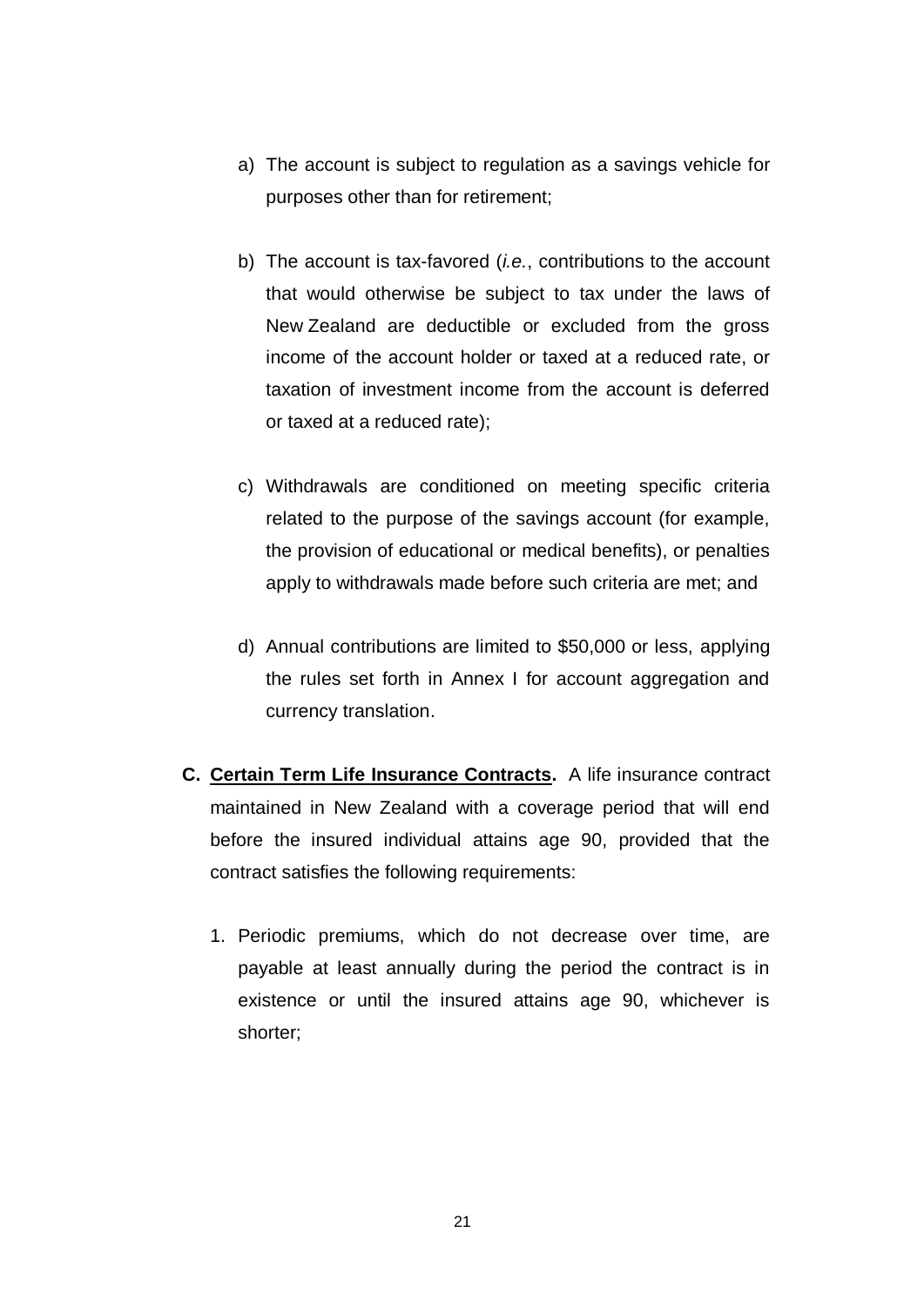- 2. The contract has no contract value that any person can access (by withdrawal, loan, or otherwise) without terminating the contract;
- 3. The amount (other than a death benefit) payable upon cancellation or termination of the contract cannot exceed the aggregate premiums paid for the contract, less the sum of mortality, morbidity, and expense charges (whether or not actually imposed) for the period or periods of the contract's existence and any amounts paid prior to the cancellation or termination of the contract; and
- 4. The contract is not held by a transferee for value.
- **D. Account Held By an Estate.** An account maintained in New Zealand that is held solely by an estate if the documentation for such account includes a copy of the deceased's will or death certificate.
- **E. Escrow Accounts.** An account maintained in New Zealand established in connection with any of the following:
	- 1. Legislation, a court order or judgment.
	- 2. A sale, exchange, or lease of real or personal property, provided that the account satisfies the following requirements:
		- a) The account is funded solely with a down payment, earnest money, deposit in an amount appropriate to secure an obligation directly related to the transaction, or a similar payment, or is funded with a financial asset that is deposited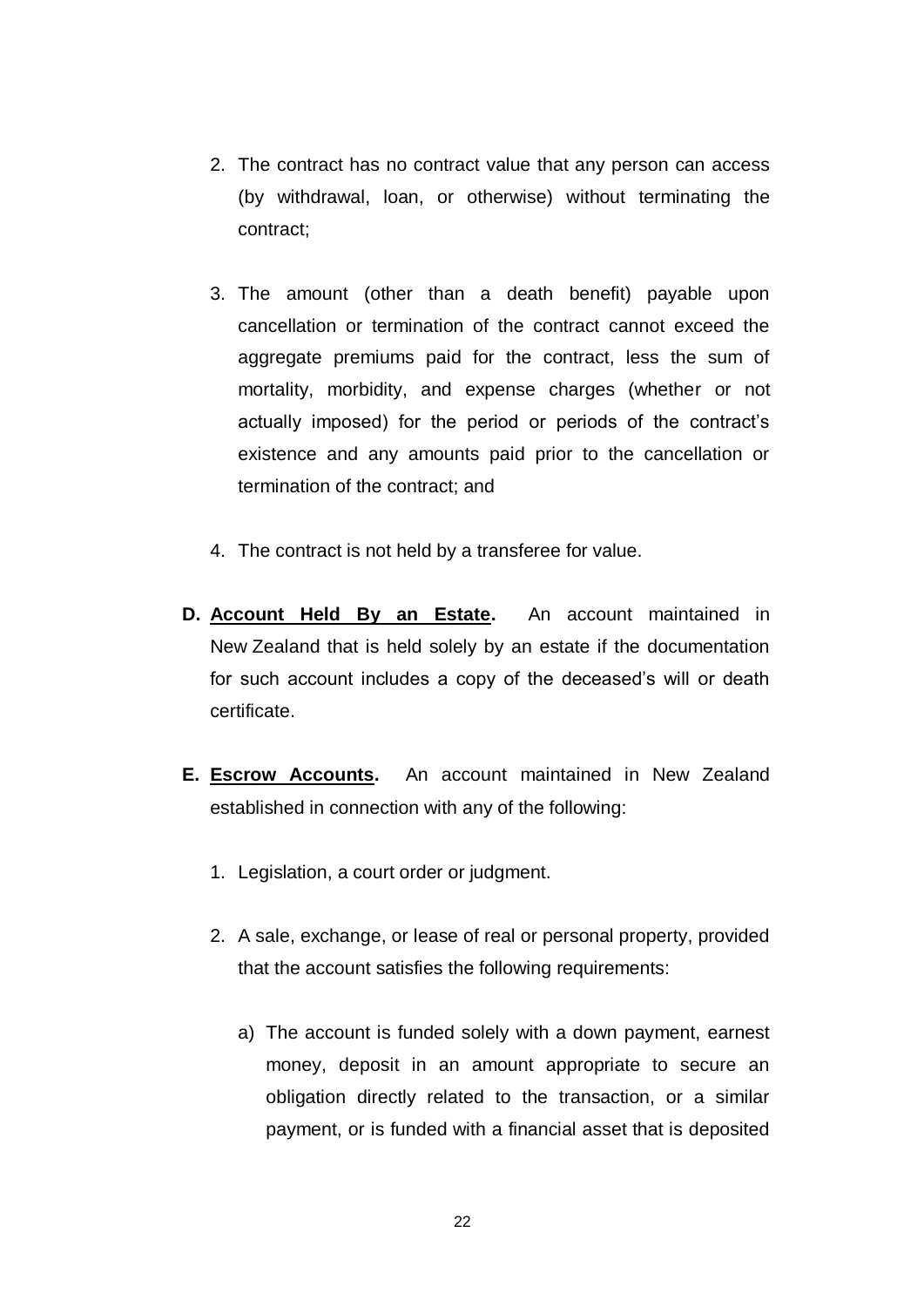in the account in connection with the sale, exchange, or lease of the property;

- b) The account is established and used solely to secure the obligation of the purchaser to pay the purchase price for the property, the seller to pay any contingent liability, or the lessor or lessee to pay for any damages relating to the leased property as agreed under the lease;
- c) The assets of the account, including the income earned thereon, will be paid or otherwise distributed for the benefit of the purchaser, seller, lessor, or lessee (including to satisfy such person's obligation) when the property is sold, exchanged, or surrendered, or the lease terminates;
- d) The account is not a margin or similar account established in connection with a sale or exchange of a financial asset; and
- e) The account is not associated with a credit card account.
- 3. An obligation of a Financial Institution servicing a loan secured by real property to set aside a portion of a payment solely to facilitate the payment of taxes or insurance related to the real property at a later time.
- 4. An obligation of a Financial Institution solely to facilitate the payment of taxes at a later time.
- **F. Partner Jurisdiction Accounts.** An account maintained in New Zealand and excluded from the definition of Financial Account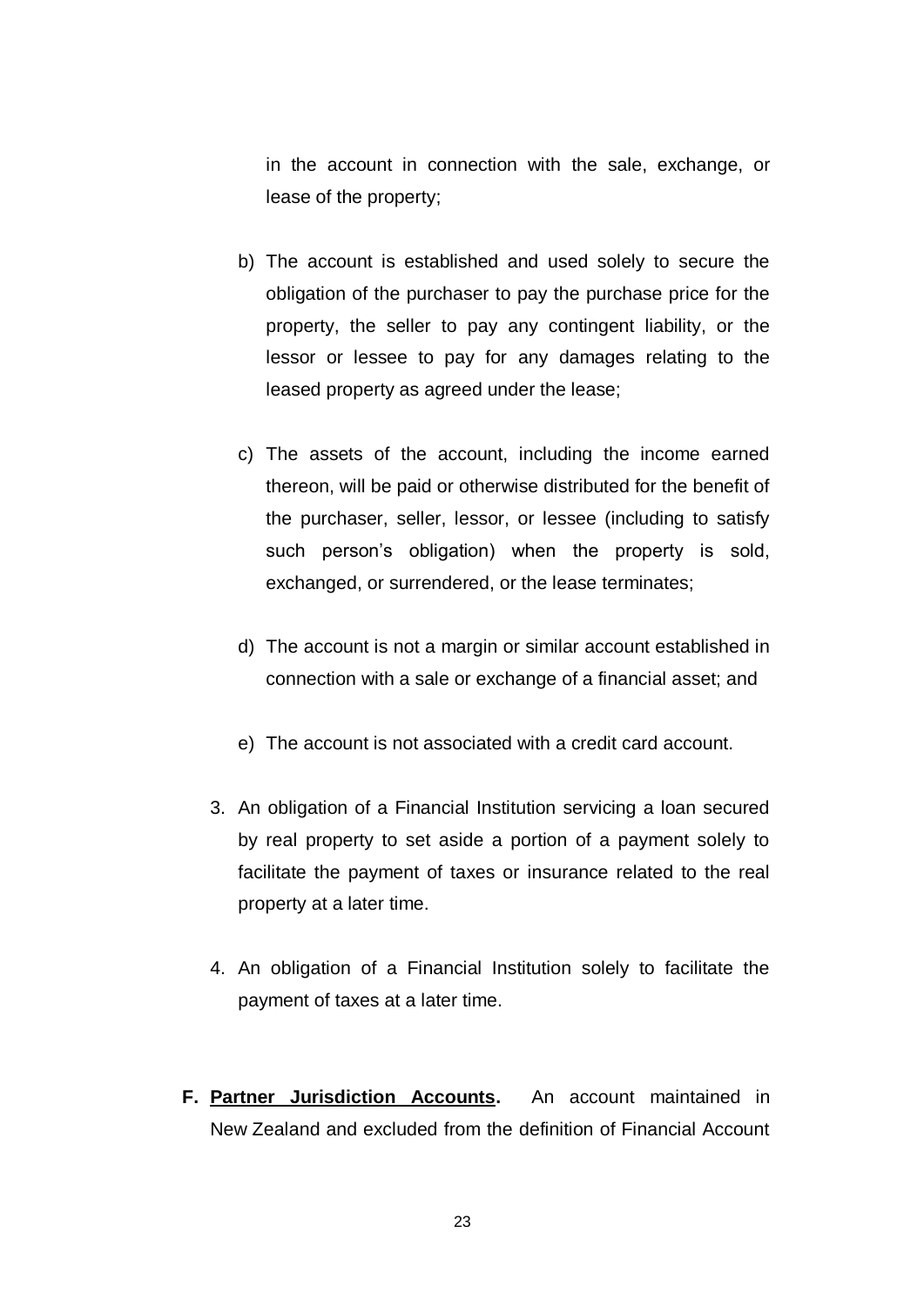under an agreement between the United States and another Partner Jurisdiction to facilitate the implementation of FATCA, provided that such account is subject to the same requirements and oversight under the laws of such other Partner Jurisdiction as if such account were established in that Partner Jurisdiction and maintained by a Partner Jurisdiction Financial Institution in that Partner Jurisdiction.

- **G. Certain Other Accounts or Products.** An interest in a trust established in accordance with section 15S(1)(c) of the Tax Administration Act 1994 by a tax pooling intermediary for the purposes of administering a "tax pooling account" as defined in section RP 17B of the Income Tax Act 2007.
- **VI. Definitions.** The following additional definitions shall apply to the descriptions above:
	- **A. Reporting Model 1 FFI.** The term Reporting Model 1 FFI means a Financial Institution with respect to which a non-U.S. government or agency thereof agrees to obtain and exchange information pursuant to a Model 1 IGA, other than a Financial Institution treated as a Nonparticipating Financial Institution under the Model 1 IGA. For purposes of this definition, the term Model 1 IGA means an arrangement between the United States or the Treasury Department and a non-U.S. government or one or more agencies thereof to implement FATCA through reporting by Financial Institutions to such non-U.S. government or agency thereof, followed by automatic exchange of such reported information with the IRS.